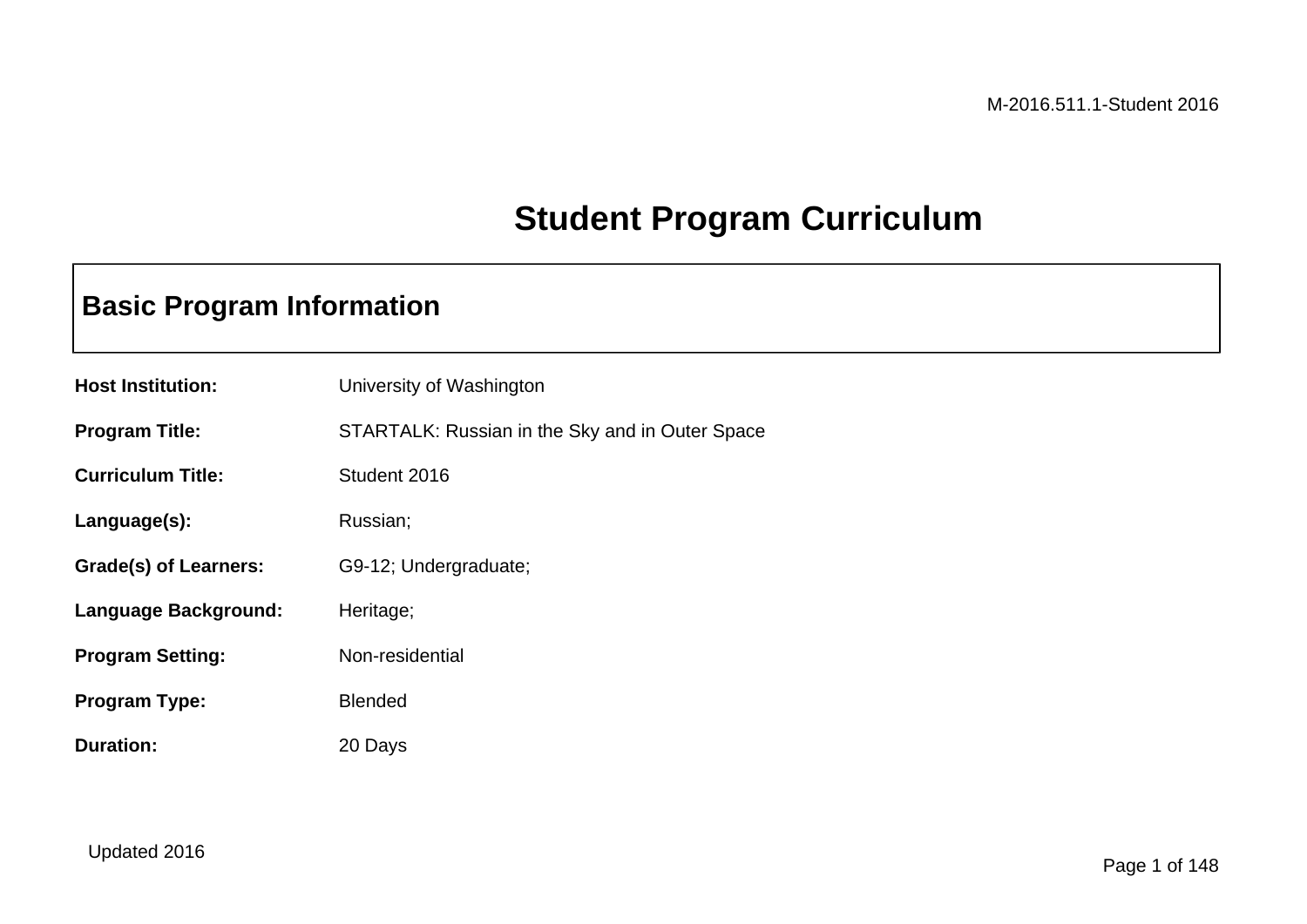**Contact Hours:** 100 Hours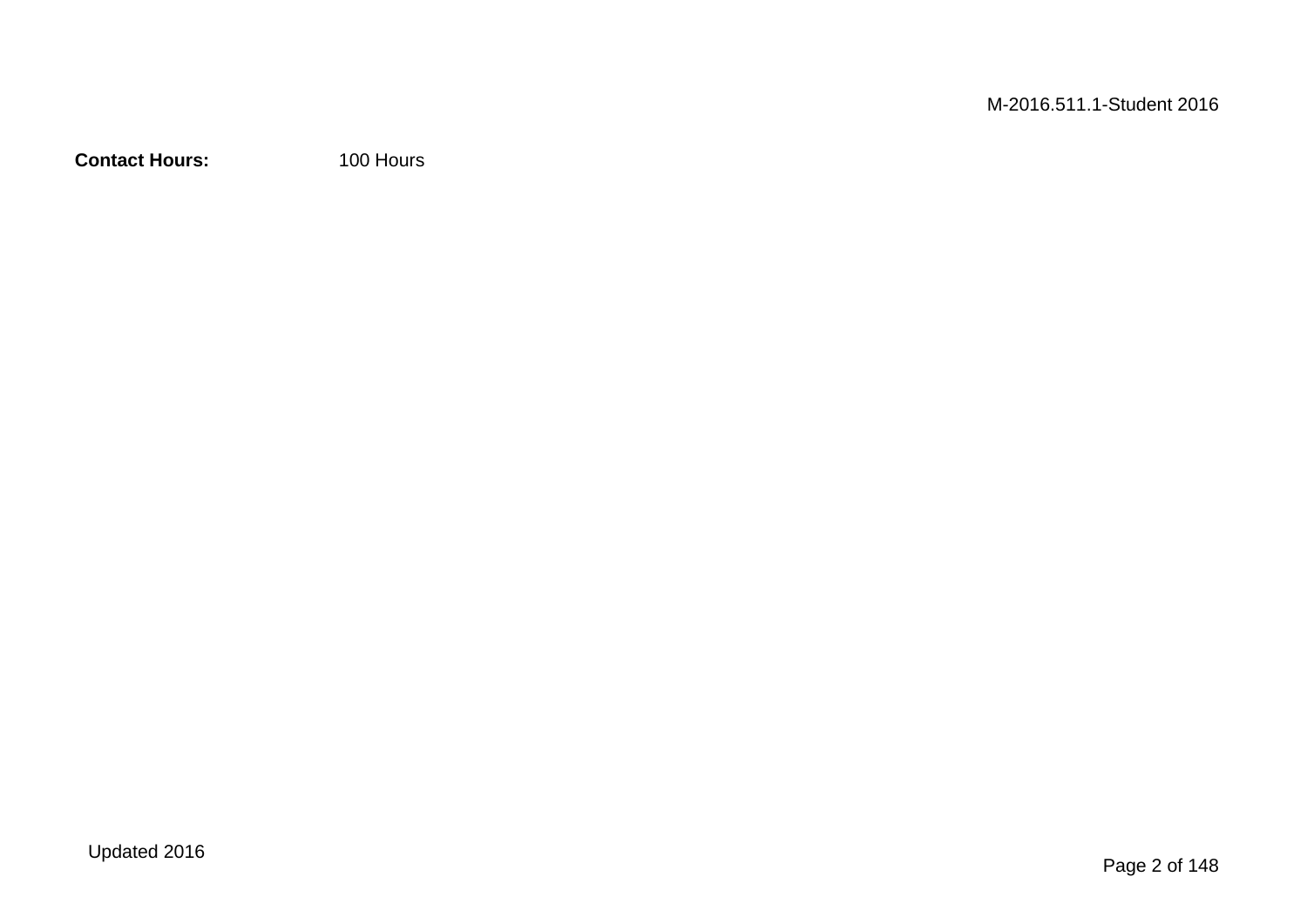# **STAGE 1: What will learners be able to do with what they know by the end of the program?**

### **Target Proficiency/Target Performance**

#### **Target Proficiency Level (by end of program):**

Advanced Range

#### **Target Performance Level(s) (during and by end of program):**

Advanced low, Advanced Mid

### **Program Overview and Theme**

The STARTALK Student Program, "Russian in the Sky and in Outer Space," is designed for heritage language learners of Russian with Intermediate High level proficiency in the language. The program will develop in these heritage language learner participants academic language skills and social stylistic registers available to educated native speakers by combining knowledge of the most important events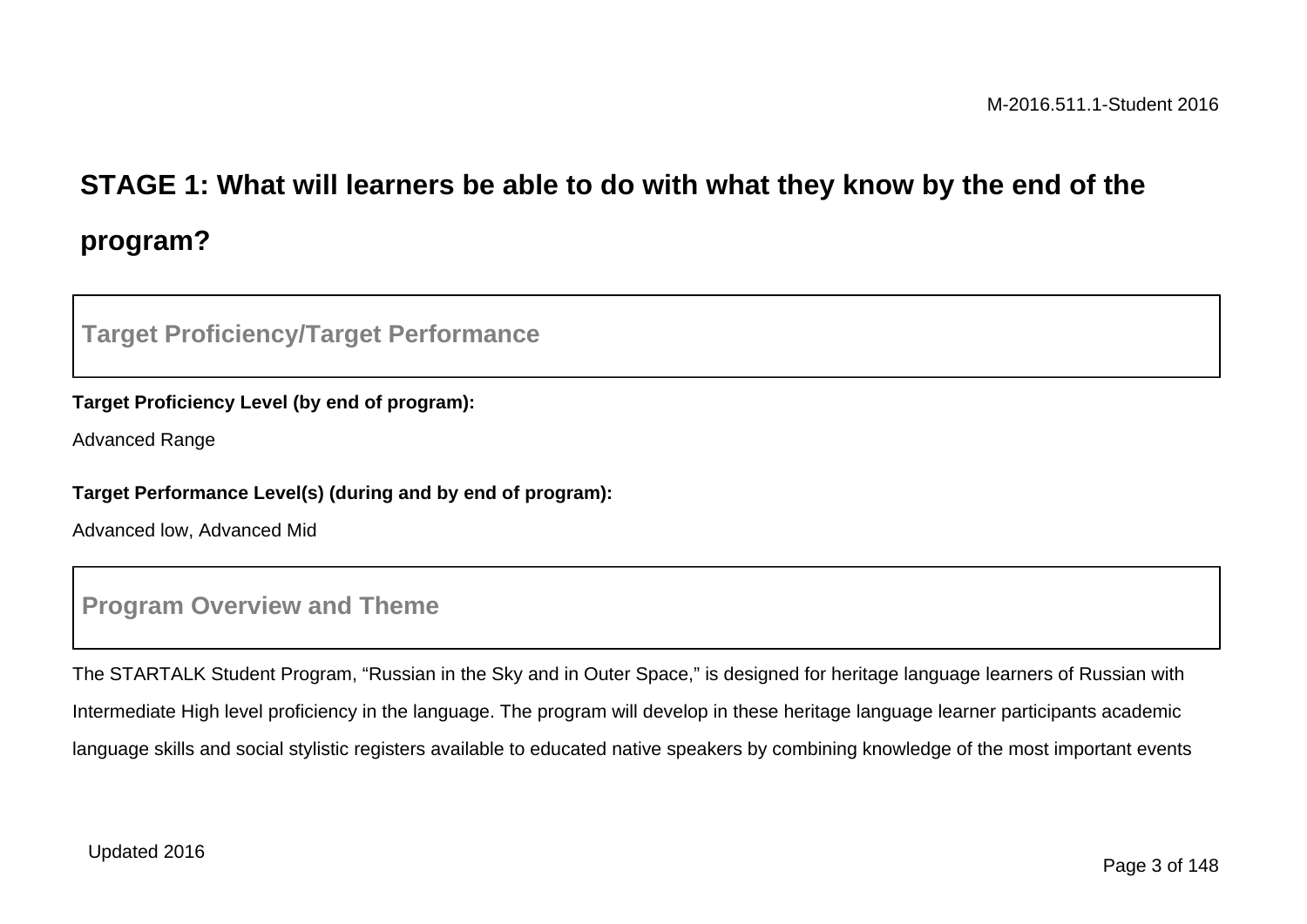of space exploration with that of aircraft design and the language of science and technology. The program consists of two units: "Voyage to Mars" and "Airplanes." The STEM-based lessons will prepare students for two field trips to the Museum of Flight. On the first trip, the students will take part in a communicative role-play, "Voyage to Mars," (Communication: Interpersonal, Connections) at the Challenger Learning Center at the Museum. On the second trip they will participate in the aerodynamics lab, complete an airplane pre-flight check and navigation activities (Communication: Interpretive and Interpersonal, Connections) at the Aviation Learning Center. Interviews with Russian-speaking professionals from Microsoft and Alaska Airlines will give the students a chance to be immersed in real-life professional communication (Communication: Interpretive and Interpersonal, Cultures, Connections, Communities). Online tools, such as Moodle and LinguaFolio Online, will provide weekly additional support for the students and motivate them. At the final integrated performance tasks for summative assessment -- The Sky without Boundaries mini projects, students will demonstrate their progress in developing their language skills by preparing and then making an oral presentation about one particular topic of space exploration or airplanes (Communication: Interpretive, Interpersonal, Presentational). The students will have an opportunity to complete the ACTFL AAPPL in the beginning of the program and ACTFL OPIc (Oral Proficiency Interview computer-based) and WPT (Writing Proficiency Test) at the end of the program. During elective projects in the afternoon sessions, students' various interests will be further met by a range of projects above and beyond the STEM topics, such as linguistic, LEGO robotics, and historical research projects. In order to make an oral presentation of their findings at the end of the program in front of their parents, teachers and classmates, the students will have to choose a research topic, explore it through the use of various authentic materials in Russian, and create a PowerPoint presentation (Communication: Presentational, Interpretive and Interpersonal, Cultures, Connections, Communities). The elective projects provide a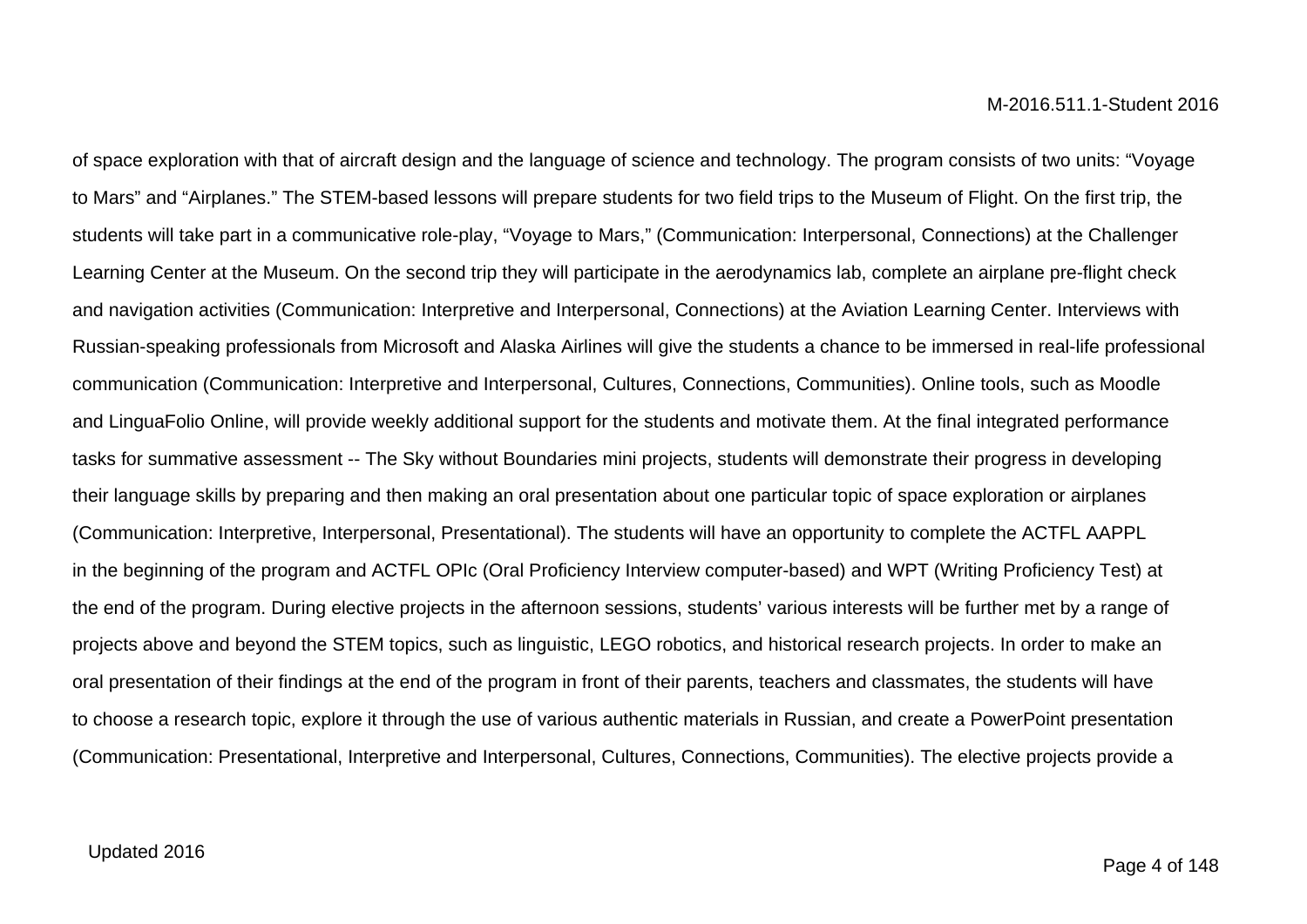deep cultural context connecting STEM with historical, social, cultural and linguistic content (Communication: Interpersonal, Cultures, Connections, Comparisons, Communities).

| <b>Learning Goals</b>                                                                                                                                                                                                                                                        |                                                                                                           |  |  |
|------------------------------------------------------------------------------------------------------------------------------------------------------------------------------------------------------------------------------------------------------------------------------|-----------------------------------------------------------------------------------------------------------|--|--|
| <b>NCSSFL-ACTFL Global Can-Do Benchmarks</b><br>Be sure to label the mode and proficiency level of each statement.                                                                                                                                                           | <b>Program Can-Do Statements or</b><br><b>NCSSFL-ACTFL Can-Do Statements</b>                              |  |  |
| <b>Interpersonal Communication</b>                                                                                                                                                                                                                                           |                                                                                                           |  |  |
| (Advanced Low: I can participate in conversations about familiar<br>topics that go beyond my everyday life. I can talk in an organized<br>way and with some detail about events and experiences in                                                                           | 1. I can express my ideas and opinions when engaged in lengthy<br>discussion related to my project topic. |  |  |
| various time frames. I can describe people, places, and things in<br>an organized way and with some detail. I can handle a familiar<br>situation with an unexpected complication.) (Advanced Mid: I can<br>express myself fully not only on familiar topics but also on some | 2. I can conduct and participate in interviews with Russian-<br>speaking professionals.                   |  |  |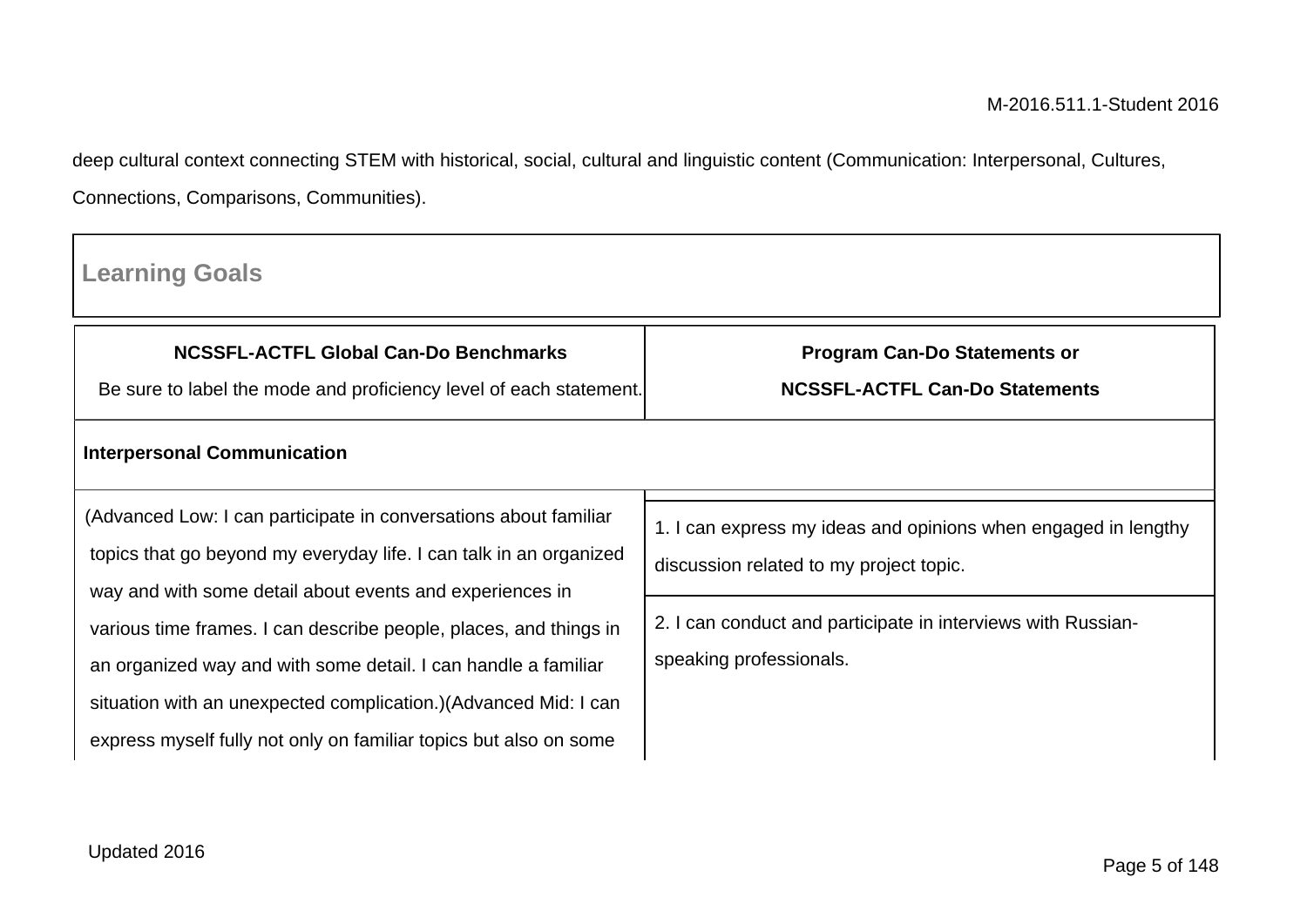concrete social, academic, and professional topics. I can talk in detail and in an organized way about events and experiences in various time frames. I can confidently handle routine situations with an unexpected complication. I can share my point of view in discussions on some complex issues.)

#### **Interpretive Listening**

(Advanced Low: I can understand the main idea and some supporting details in organized speech on a variety of topics of personal and general interest. I can follow stories and descriptions of some length and in various time frames. I can understand information presented in a variety of genres on familiar topics, even when something unexpected is expressed.) (Advanced Mid: I can understand the main idea and most supporting details on a variety of topics of personal and general interest, as well as some topics of professional interest. I can

3. I can exchange factual information about social questions, such as technical progress and its role in human life during discussion.

4. I can discuss with partners problems and challenges of space exploration or airplanes building in the past, future and present.

5. I can understand short presentations about education and career while listening to a guest speaker.

6. I can understand other students' mini projcts presentations on topics related to astronomy, space exploration, airplane construction and aerodynamics and take some critical notes using given rubrics.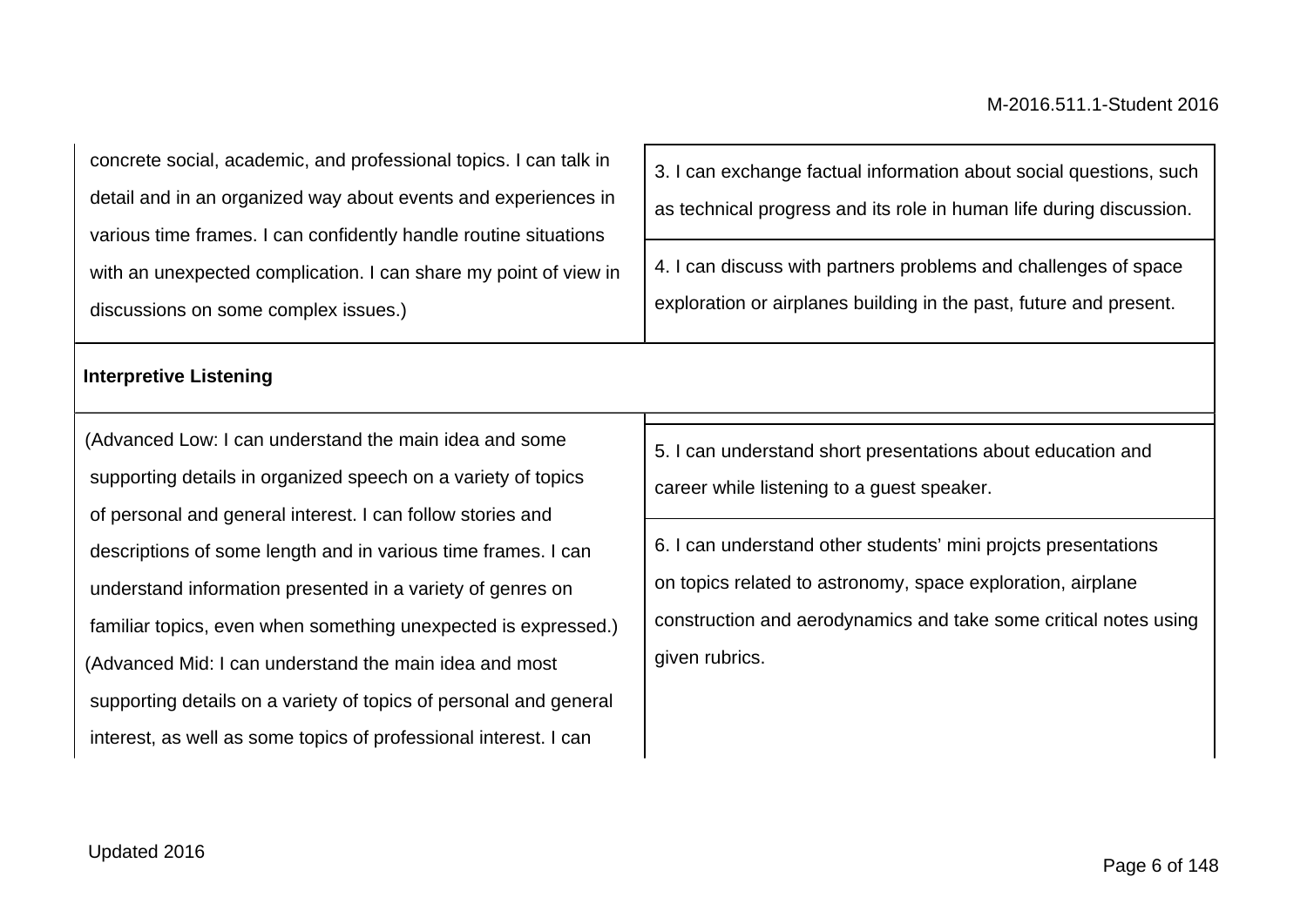┑

| follow stories and descriptions of some length and in various time<br>frames. I can understand information presented in most genres,<br>even when not familiar with the topic.) | 7. I can understand main idea and most details on topics related<br>to airplane construction and aerodynamics presented through<br>documentary films. |  |  |
|---------------------------------------------------------------------------------------------------------------------------------------------------------------------------------|-------------------------------------------------------------------------------------------------------------------------------------------------------|--|--|
|                                                                                                                                                                                 | 8. I can follow presentations on some unfamiliar topics when a<br>guest speaker is presenting about his/her professional routine and<br>achievements. |  |  |
|                                                                                                                                                                                 | 9. I can understand the details when a teacher or peer gives me<br>technical instructions in computer or aerodynamic labs.                            |  |  |
|                                                                                                                                                                                 | 10. I can understand a web-based presentation or documentary<br>film giving a virtual tour of Mars planet and Solar system.                           |  |  |
|                                                                                                                                                                                 | 11. I can understand a web-based presentation or documentary<br>film of elective project topics.                                                      |  |  |
| <b>Interpretive Reading</b>                                                                                                                                                     |                                                                                                                                                       |  |  |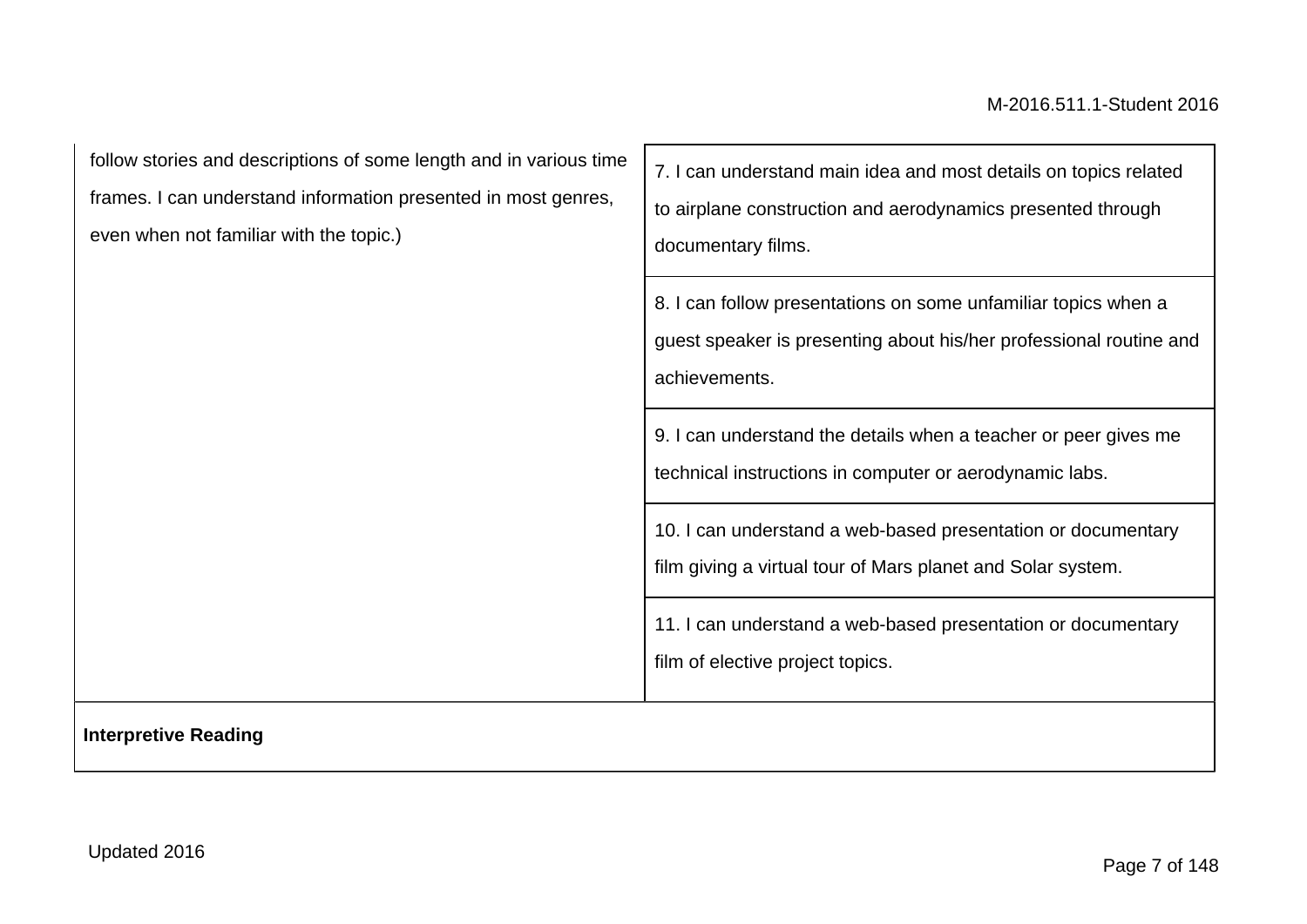(Advanced Low: I can understand the main idea and some supporting details on a variety of topics of personal and general interest. I can follow stories and descriptions of some length and in various time frames and genres.)(Advanced Mid: I can understand the main idea and most supporting details in texts on a variety of topics of personal and general interest, as well as some professional topics. I can follow stories and descriptions of considerable length and in various time frames. I can understand texts written in a variety of genres, even when I am unfamiliar with the topic.)

12. I can follow the general idea and some details of what is written in a variety of stories about famous scientists and scientific discoveries.

13. I can follow the instructions during "Voyage to Mars" role-play and complete an airplane pre-flight check at the Aviation Learning Center.

14. I can find additional information in web sites related to astronomy, airplanes, LEGO robotics, historical and linguistic topics while working on elective and mini project topics.

15. I can read an articles about how technology has changed in the past years.

16. I can follow a short autobiography of a guest speaker.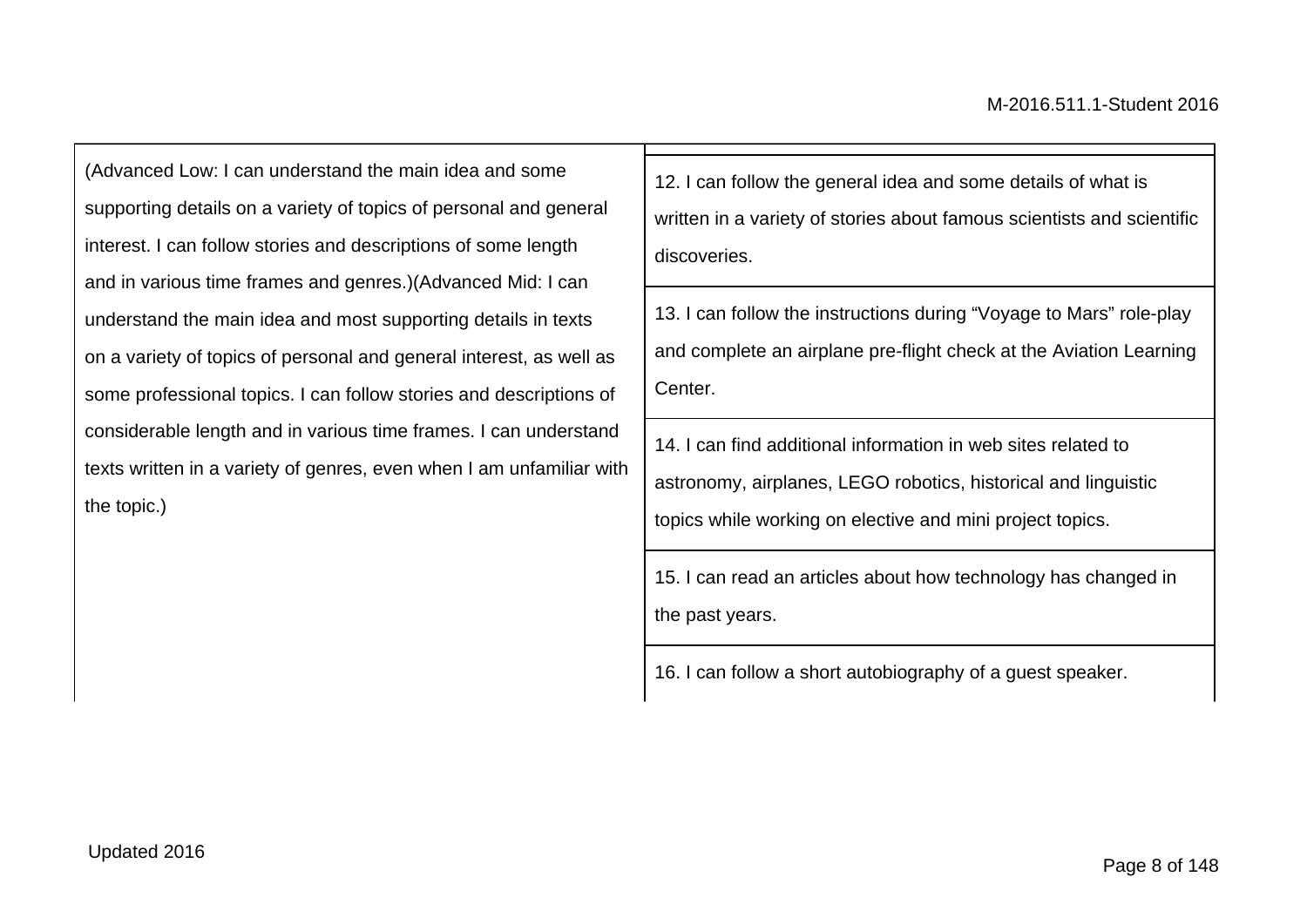17. I can follow the general idea and some details of Russian authentic texts (articles, biographies, technical descriptions, etc.) related to my elective and mini project topics.

#### **Presentational Speaking**

(Advanced Low: I can deliver organized presentations appropriate to my audience on a variety of topics. I can present information about events and experiences in various time frames.)(Advanced Mid: I can deliver well-organized presentations on concrete social, academic, and professional topics. I can present detailed information about events and experiences in various time frames.)

18. I can deliver short presentations on some particular events of space exploration in a formal style.

19. I can deliver short presentations on social topic while

introducing a guest speaker with clarity and details.

20. I can present a summary of steps I had to complete during museum visit.

21. I can present an explanation for a work when applying for a

"job" during preparation for the "Voyage to Mars" simulation.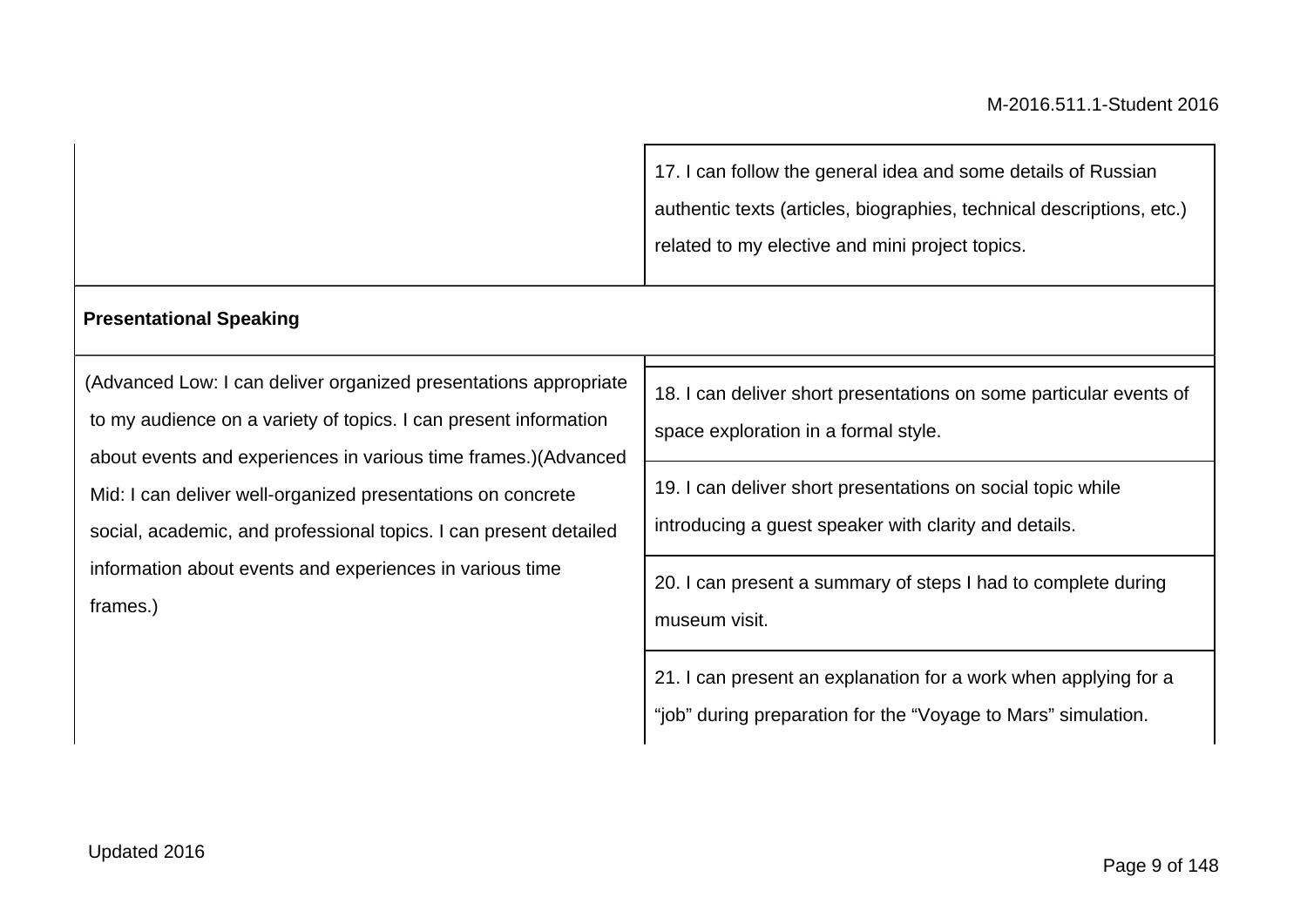| 22. I can deliver a presentation to my classmates at the final<br>integrated performance task -- mini project "The Sky without<br>Boundaries". |  |
|------------------------------------------------------------------------------------------------------------------------------------------------|--|
| 23. I can give a presentation about my elective project studies to<br>an outside audience.                                                     |  |

#### **Presentational Writing**

(Intermediate High: I can write on topics related to school, work, and community in a generally organized way. I can write some simple paragraphs about events and experiences in various time frames.)(Advanced Low: I can write on general interest, academic, and professional topics. I can write organized paragraphs about events and experiences in various time frames.)

24. I can write a thank-you-letter to guest speaker and summarize

an interview that I had with him or her.

25. I can write a "Voyage to Mars" job application.

26. I can write notes after a presentation of "The Sky without Boundaries" mini projects.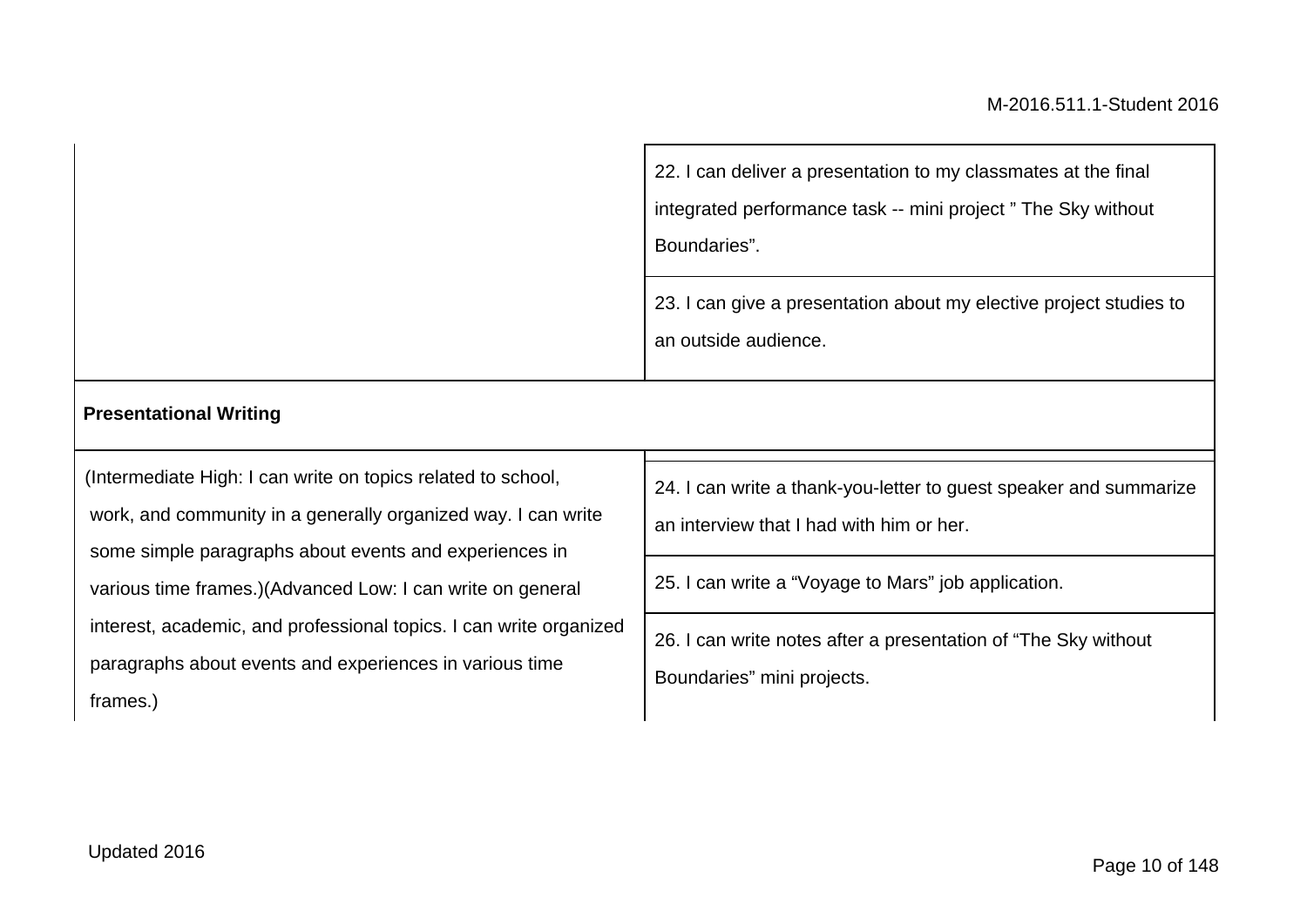27. I can draft and revise an essay or composition about Mars exploration and airplanes.

28. I can create a PowerPoint presentation for my final mini project topic using style, language, and tone appropriate to the audience and purpose of the presentation.

29. I can create a PowerPoint presentation and write an abstract about my elective project findings using style, language, and tone appropriate to the audience and purpose of the presentation.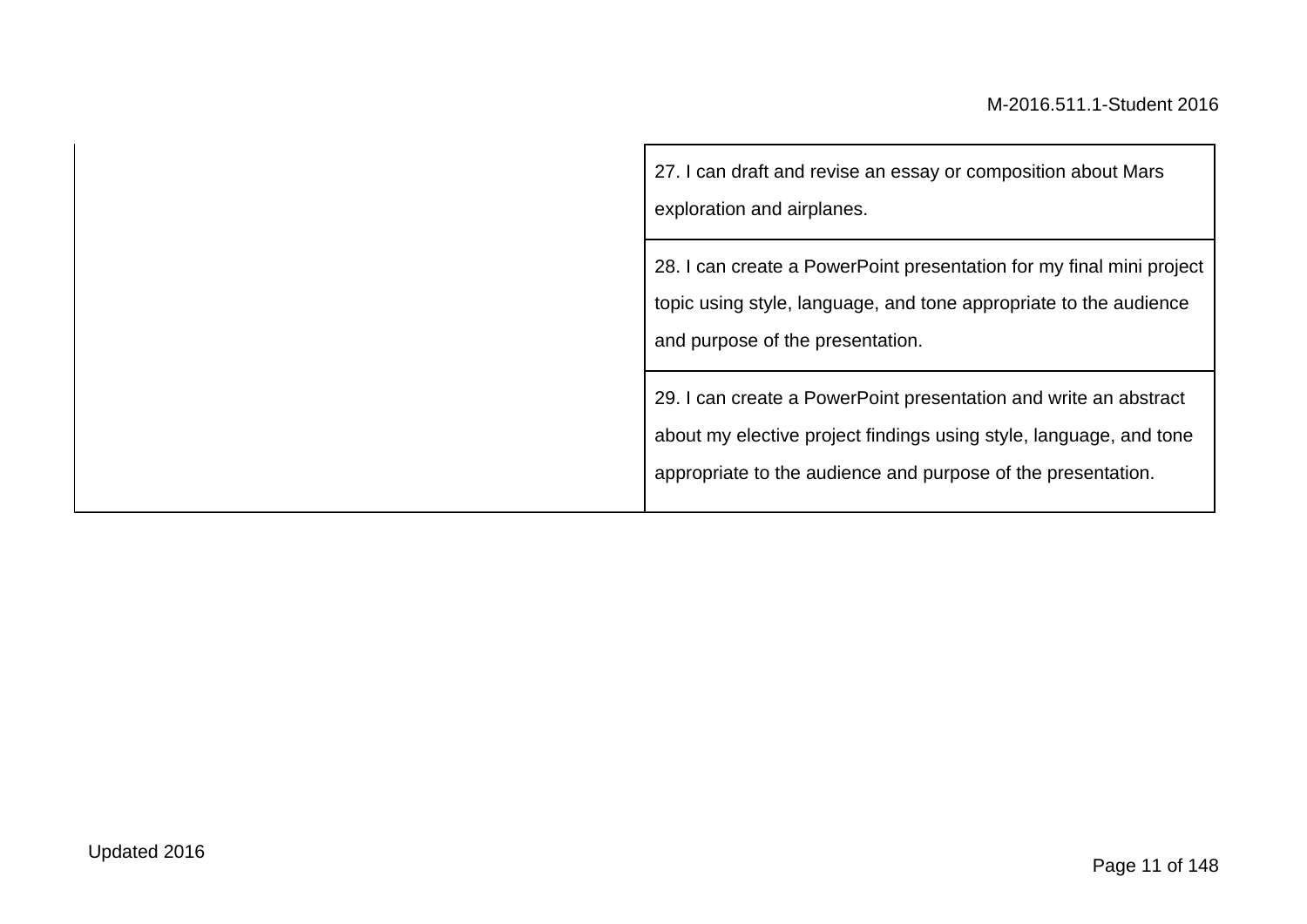# **STAGE 2: How will learners demonstrate what they can do with what they know by the end of the program?**

| <b>INTERPRETIVE TASK</b>                                                                                                        | <b>INTERPERSONAL TASK</b>                                                                                                                     | <b>PRESENTATIONAL TASK</b>                                                                                                                                                                                                  |
|---------------------------------------------------------------------------------------------------------------------------------|-----------------------------------------------------------------------------------------------------------------------------------------------|-----------------------------------------------------------------------------------------------------------------------------------------------------------------------------------------------------------------------------|
| Learners understand, interpret,<br>and analyze what is heard, read,<br>or viewed on a variety of topics.                        | Learners interact and negotiate<br>meaning in spoken, or written<br>conversations to share information.<br>reactions, feelings, and opinions. | Learners present information, concepts,<br>and ideas to inform, explain, persuade,<br>and narrate on a variety of topics using<br>appropriate media and adapting to various<br>audiences of listeners, readers, or viewers. |
| Follow the general idea and some details<br>of given Russian authentic texts (articles,<br>biographies, technical descriptions, | Discuss with partners the topic about<br>problems and challenges of space<br>exploration or airplane building; Discuss                        | Develop a PowerPoint presentation on<br>the topic; Make an oral presentation with<br>details (narration about one particular                                                                                                |

**Summative Performance Assessment**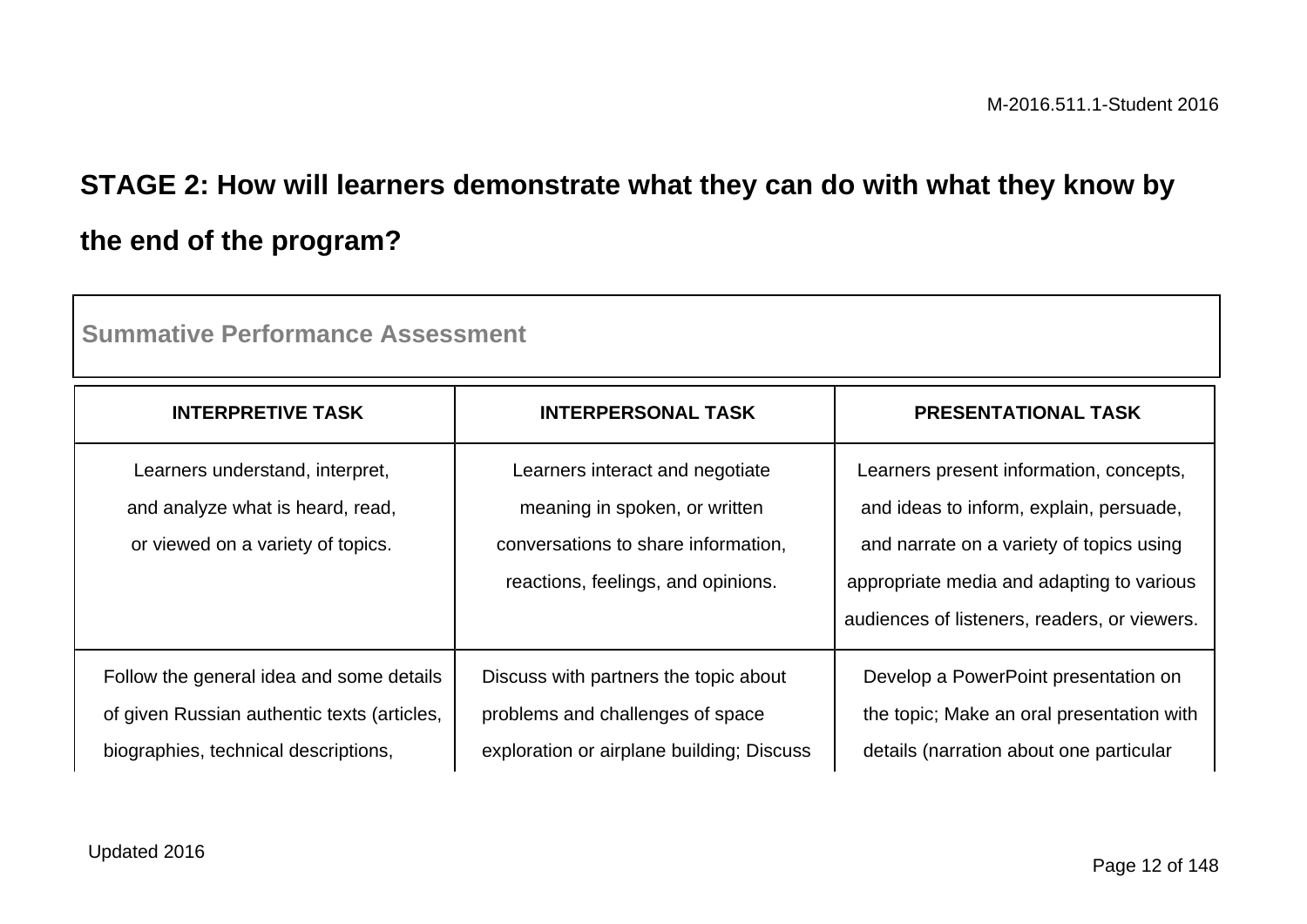etc.) about space exploration and airplanes\* ; Scan authentic texts: Russian articles, biographies, technical descriptions, etc. related to project topics to find and choose additional materias \* ; Understand other students' presentations and take some critical notes using rubrics provided. \* In order to meet expectations for the Summutive Performance Assessment, the students have to refer in their PowerPoint and oral presentations to at least two given authentic resources and one additional resourse they have found. Rubrics for the Summative Performance

with partners the content of provided materials and ideas about how to build an oral presentation and develop a PowerPoint presentation; After presentation, ask and answer questions about other students' presentations.

event of space exploration or airplanes) in a formal style for the entire group; Express post-activity impressions in written reflections.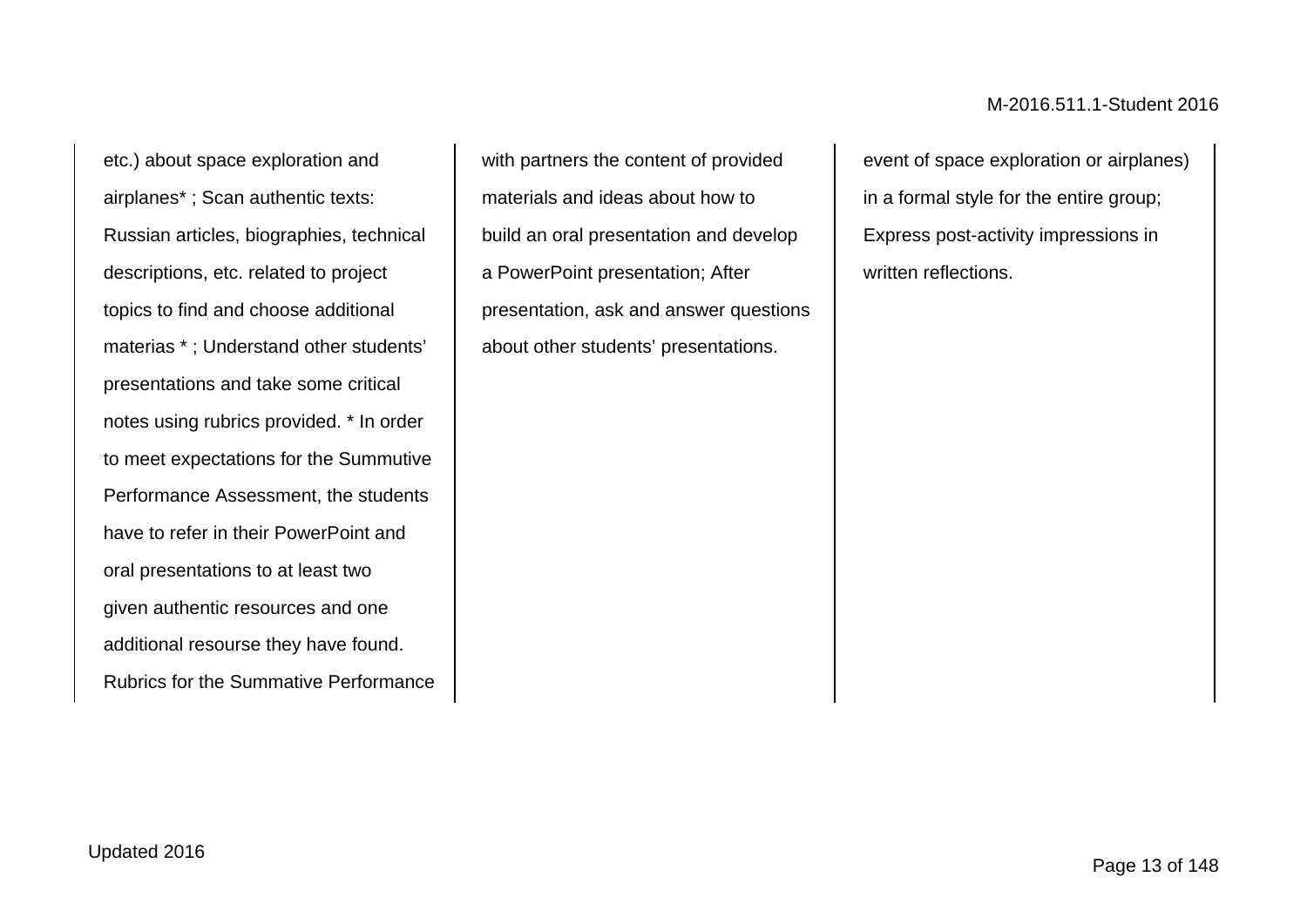| Assessment will be provided before the |  |
|----------------------------------------|--|
| students get started on their tasks.   |  |
|                                        |  |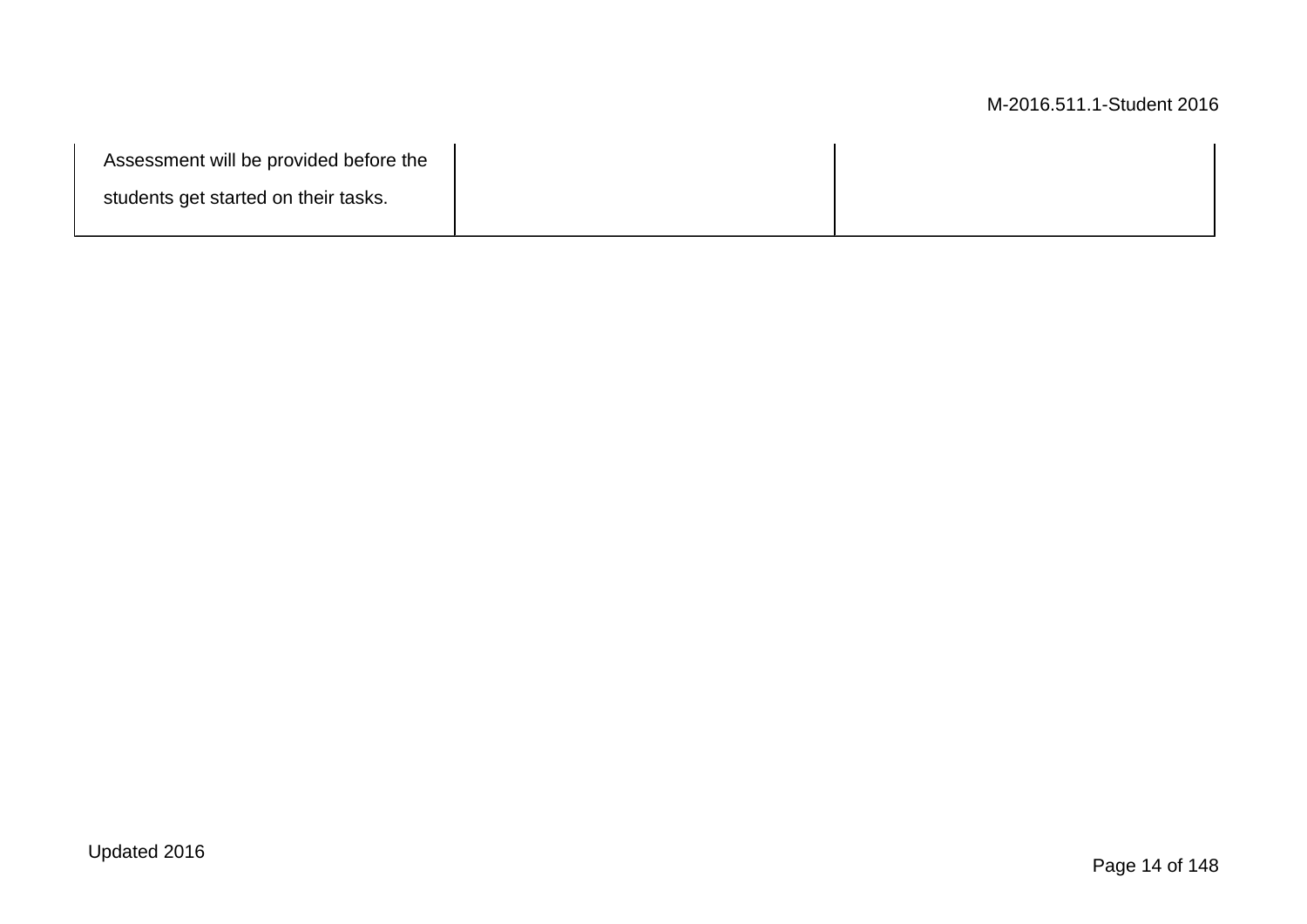# **STAGE 3: What will prepare learners to demonstrate what they can do with what they know?**

| <b>Learning Experiences</b>        |                                |                                      |                                        |
|------------------------------------|--------------------------------|--------------------------------------|----------------------------------------|
| No.                                | <b>Program Can-Do</b>          | Language, Culture, Content           | <b>Major Learning</b>                  |
|                                    | <b>Statements NCSSFL-</b>      | Learners need to use List the        | <b>Experiences &amp; Evidence</b>      |
|                                    | <b>ACTFL Can-Do Statements</b> | language chunks, vocabulary,         | Learners will experience &             |
|                                    | Learners canThese Can-Dos are  | grammatical structures, cultural     | demonstrateDescribe the key learning   |
|                                    | from Stage 1 Learning Targets. | knowledge, and content information   | tasks/activities/formative assessments |
|                                    |                                | that learners need to accomplish the | that allow learners to demonstrate     |
|                                    |                                | stated Can-Dos listed in column 1.   | that they can meet the stated Can-Do.  |
| <b>Interpersonal Communication</b> |                                |                                      |                                        |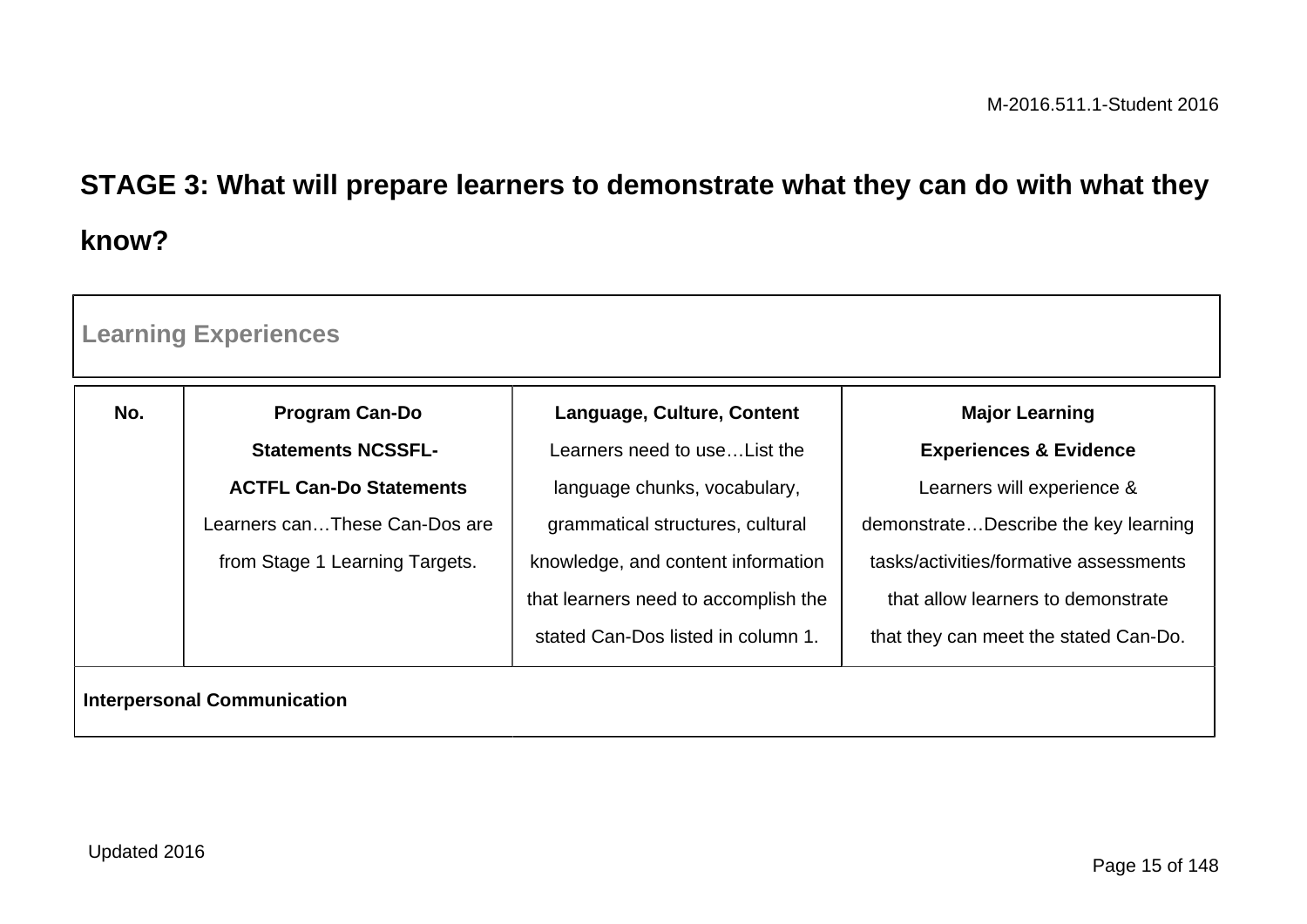|  | I can express my ideas and       | Lexical and morpho-syntactic         | The students discuss ideas and express   |
|--|----------------------------------|--------------------------------------|------------------------------------------|
|  | opinions when engaged in lengthy | means to say 'think/consider/        | opinions about every step of their       |
|  | discussion related to my project | believe/it seems to me/ from my      | research project (discussing videos and  |
|  | topic.                           | point of view/from the perspective   | articles, solving problems, and asking/  |
|  |                                  | оf': я думаю, полагаю, считаю;       | answering questions during research      |
|  |                                  | мне кажется, с моей точки            | process) when engaged in lengthy         |
|  |                                  | зрения; Elective Projects: LEGO      | discussion with classmates, project      |
|  |                                  | <b>Robotic Project Terms related</b> | partners, and a project lead instructor. |
|  |                                  | to robotics, technology and          |                                          |
|  |                                  | engineering: набор строительных      |                                          |
|  |                                  | элементов/building brick set,        |                                          |
|  |                                  | полоса препятствий/obstacle          |                                          |
|  |                                  | course, резиновая лента/             |                                          |
|  |                                  | rubber bands, определить             |                                          |
|  |                                  | синий цвет/detect a blue color,      |                                          |
|  |                                  | ультразвуковой датчик/               |                                          |
|  |                                  |                                      |                                          |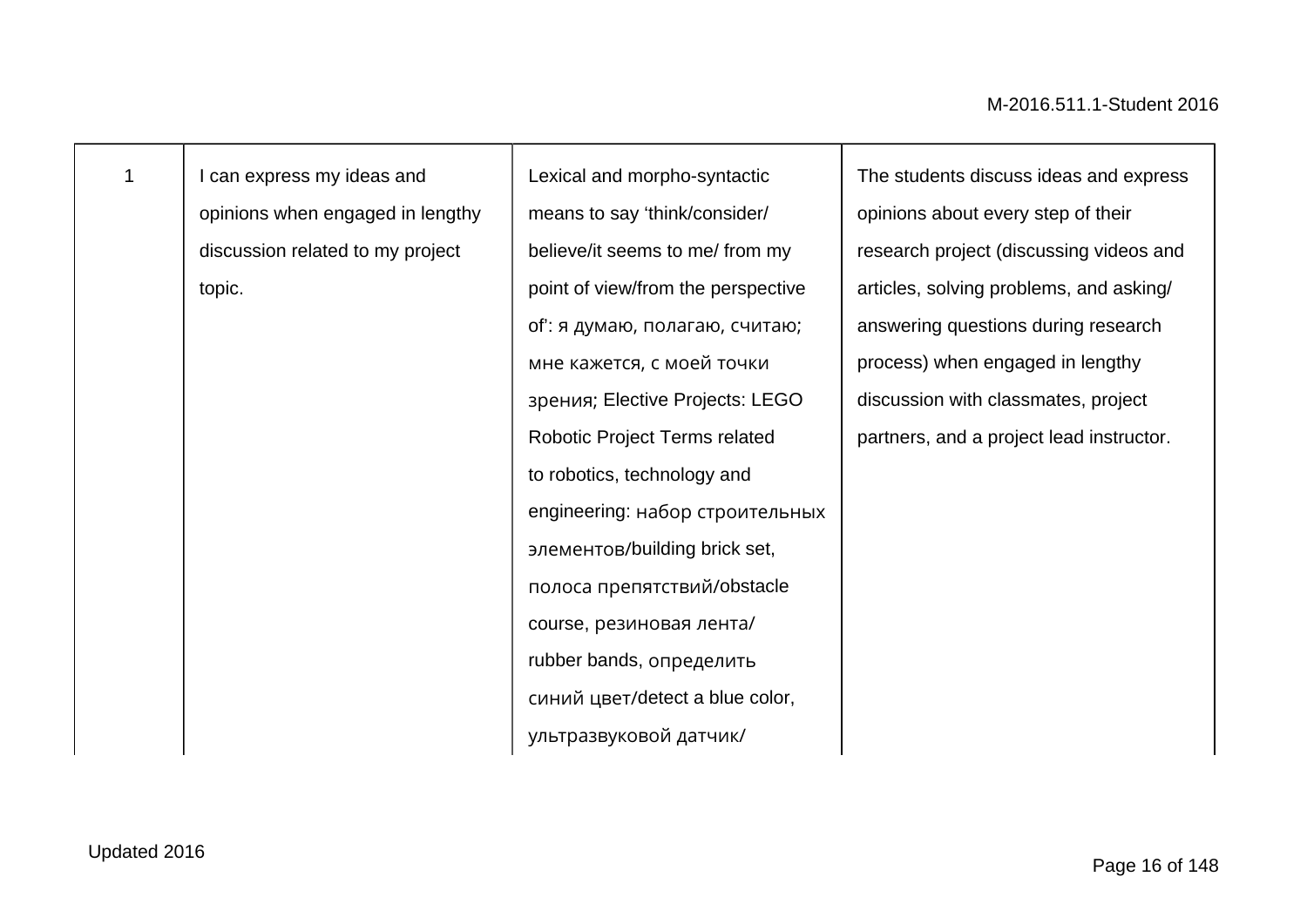ultrasonic sensor, средний электродвигатель/medium motor, управлять поведением робота/ control the robot's behavior, написать/скачать/ запустить/ перезагрузить программу - create/download/ run /reload the program, перезаряжаемая батарея (аккумулятор)/ rechargeable battery, технические характеристики/technical characteristics, движение назад - motion backwards, точность/ accuracy, угол поворота/ rotation angle, часть робота/ part of the robot, неудача в завершении задачи/failure to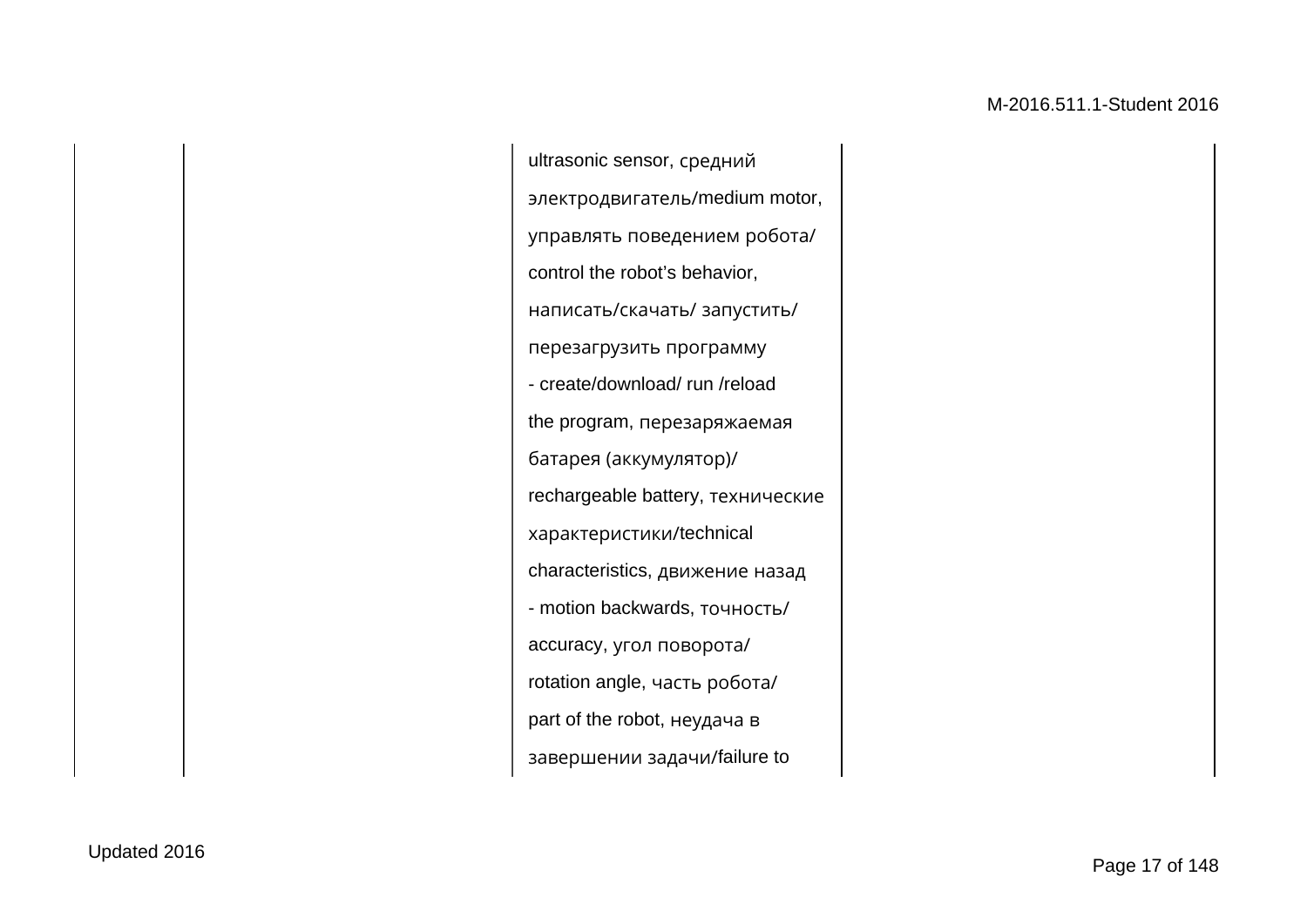complete a task, пошаговая инструкция по сборке/stepby-step building instructions, изогнутая балка/angular beam, соединительный штифт с выступами/сonnector peg with friction, ось/axle, зубчатое колесо, 24-зубое/gear, 24-tooth, кирпич/brick, соединить EV3 с компьютером/connect EV3 brick to computer, двигаться по линии/follow a path, цикл (петля)/ loop, различные формы и размеры/different shapes and sizes. Historical Project Terms related to history: Модернизация/ modernization,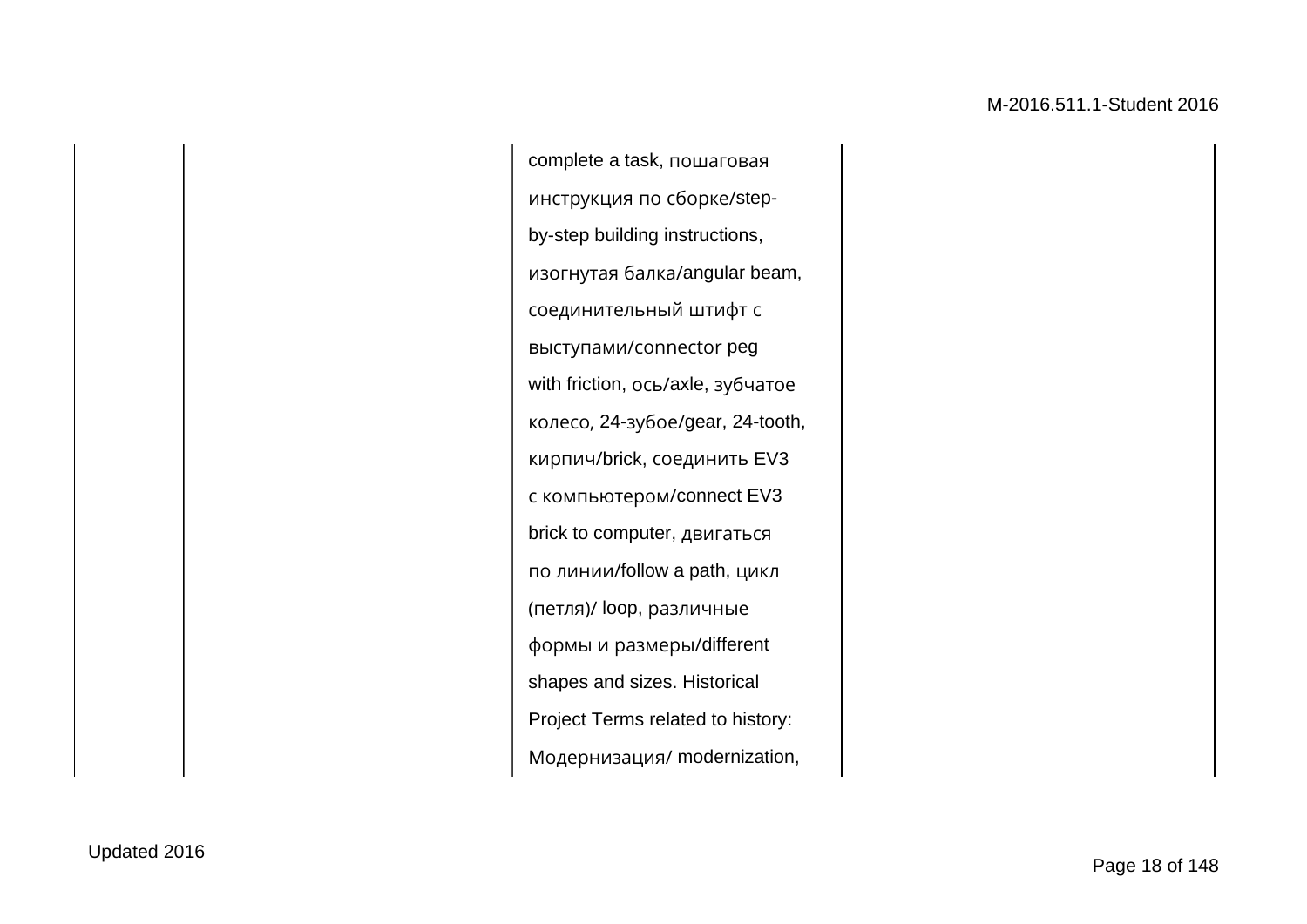монархия /monarchy, царь / tsar, индустриализация/ industrialization, коллективизации/колхоз / collectivization/collective farm (kolkhoz), население /population, национальность /ethnicity, вероисповедание /religion, красные и белые /Whites and Reds, Первая и Вторая мировые войны /First and Second World Wars, Антанта и Центральные державы/ Entente cordiale and Central Powers, союзники и страны оси /Allies and Axis, гражданская война /Civil War/, республика/ republic,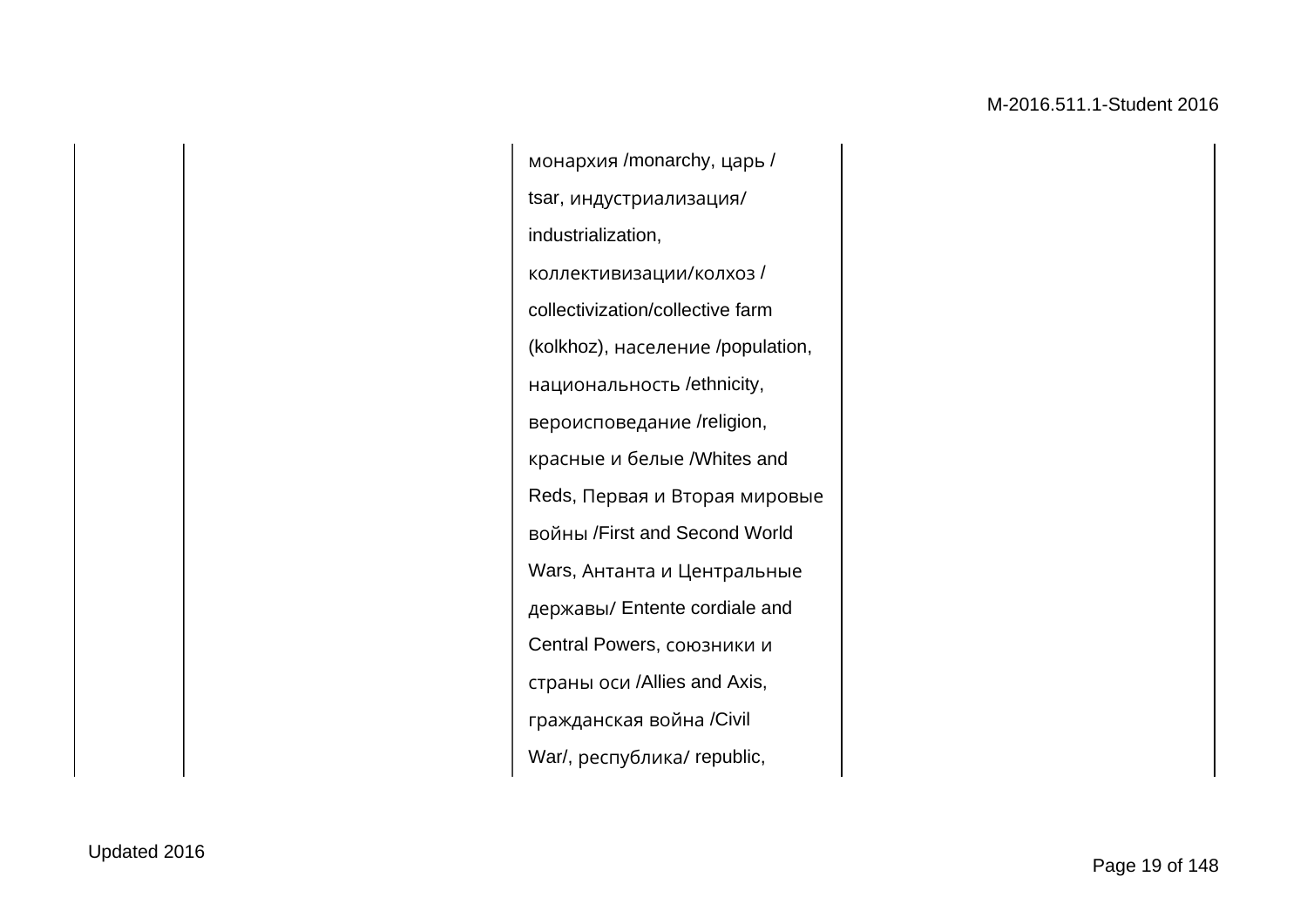империя/ empire, федерация / federation, партия /political party (i.e., Bolsheviks, Mensheviks, Constitutional Democrats, Socialist Revolutionaries, etc.), коммунизм /communism, парламент/ parliament, диктатор/ тоталитаризм /dictator/totalitarian regime, реформа/ reform, классовая система /social class system, социальное обеспечение/ welfare, национализация/ nationalization, советский авангард/(Soviet cultural) Avant-garde, СССР/ USSR, НЭП /New Economic Policy, ЦК /Central Committee, ЧК-НКВД-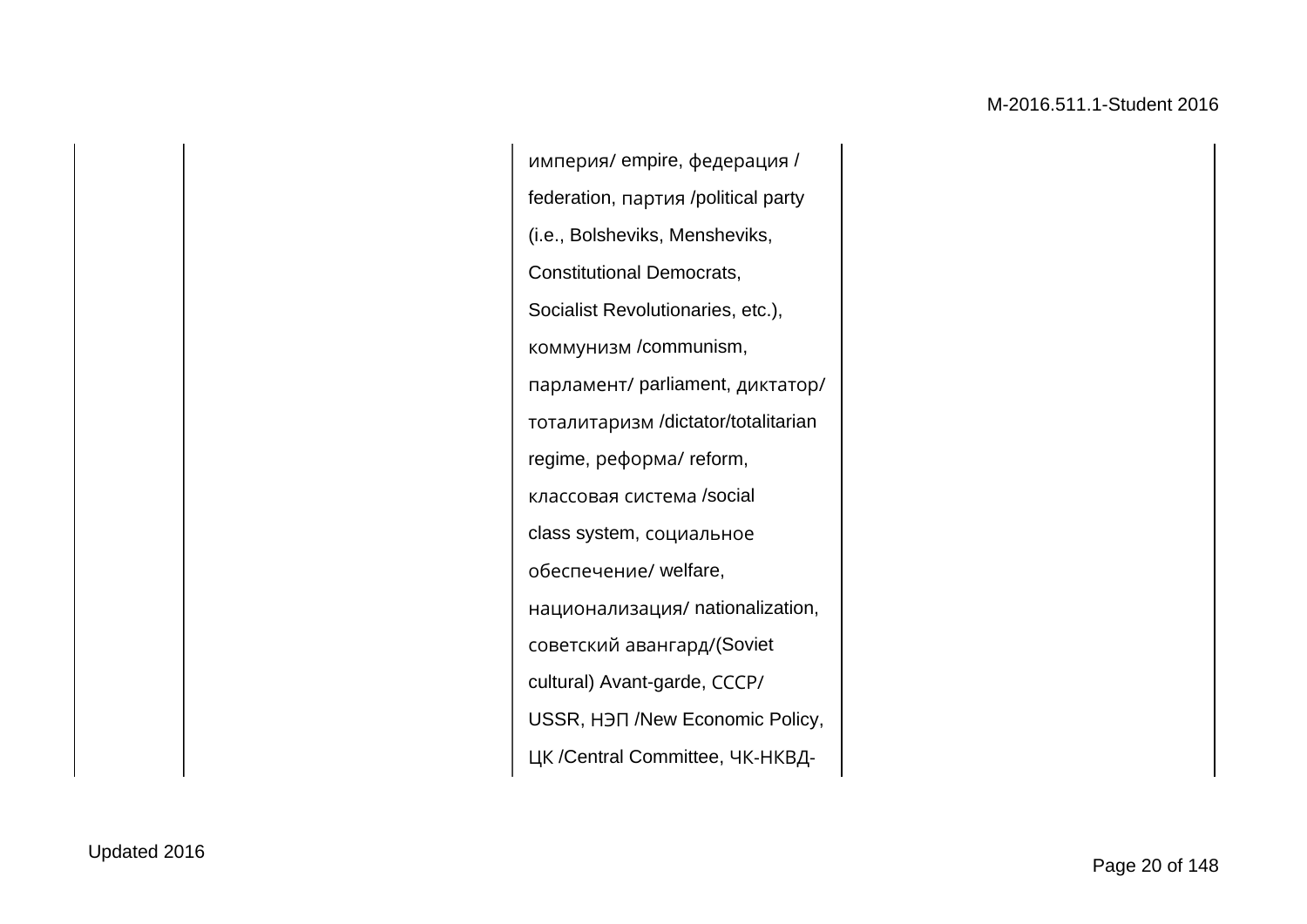КГБ /KGB (Soviet secret police), чистки/ purges, оттепель / thaw, эмиграция/ emigration, застой/ stagnation, перестройка / perestroika, приватизация / privatization. Linguistic Project: Terms related to linguistics: Заимствование/loanword, калька/calque, значение/ meaning, определение/ definition, употребление/ usage многозначное слово/ multiple meaning word, синоним/ synonym, омоним/homonym, антоним/antonym, контекст/ context, часть речи/ part of speach, существительное/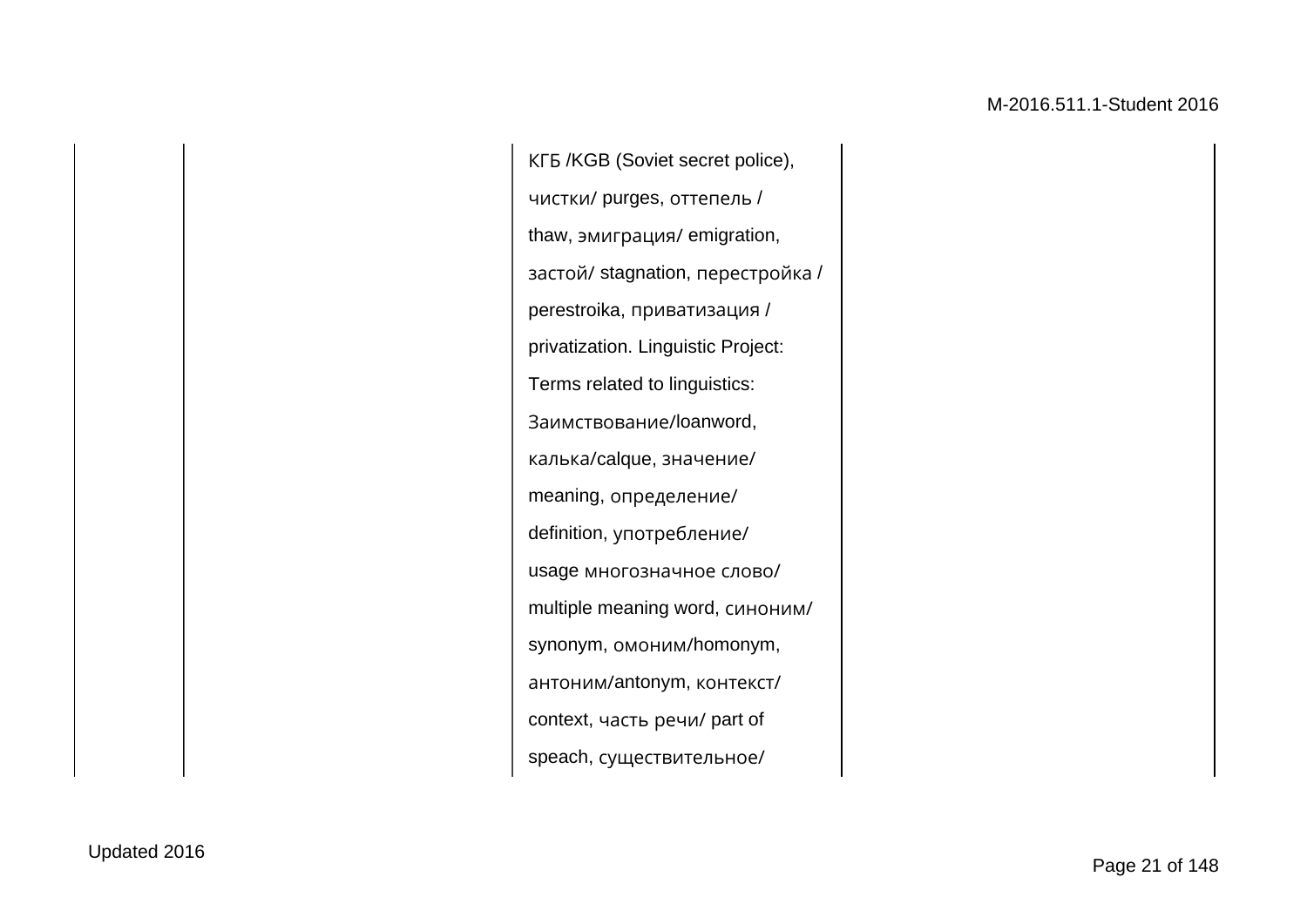noun, прилагательное/adjective, наречие/adverb, глагол/verb, грамматическая форма/ grammar form, единственное/ singular и множественное число/plural, падеж/case, толковый/comprehenыive, этимологический/etymological, словарь иностранных слов/ foreign word dictionary, корпус/ corpus, корпусный анализ/ corpora analysis, кириллица/ Cyrillic alphabet, латиница/ Latin alphabet, транскрипция/ transcription.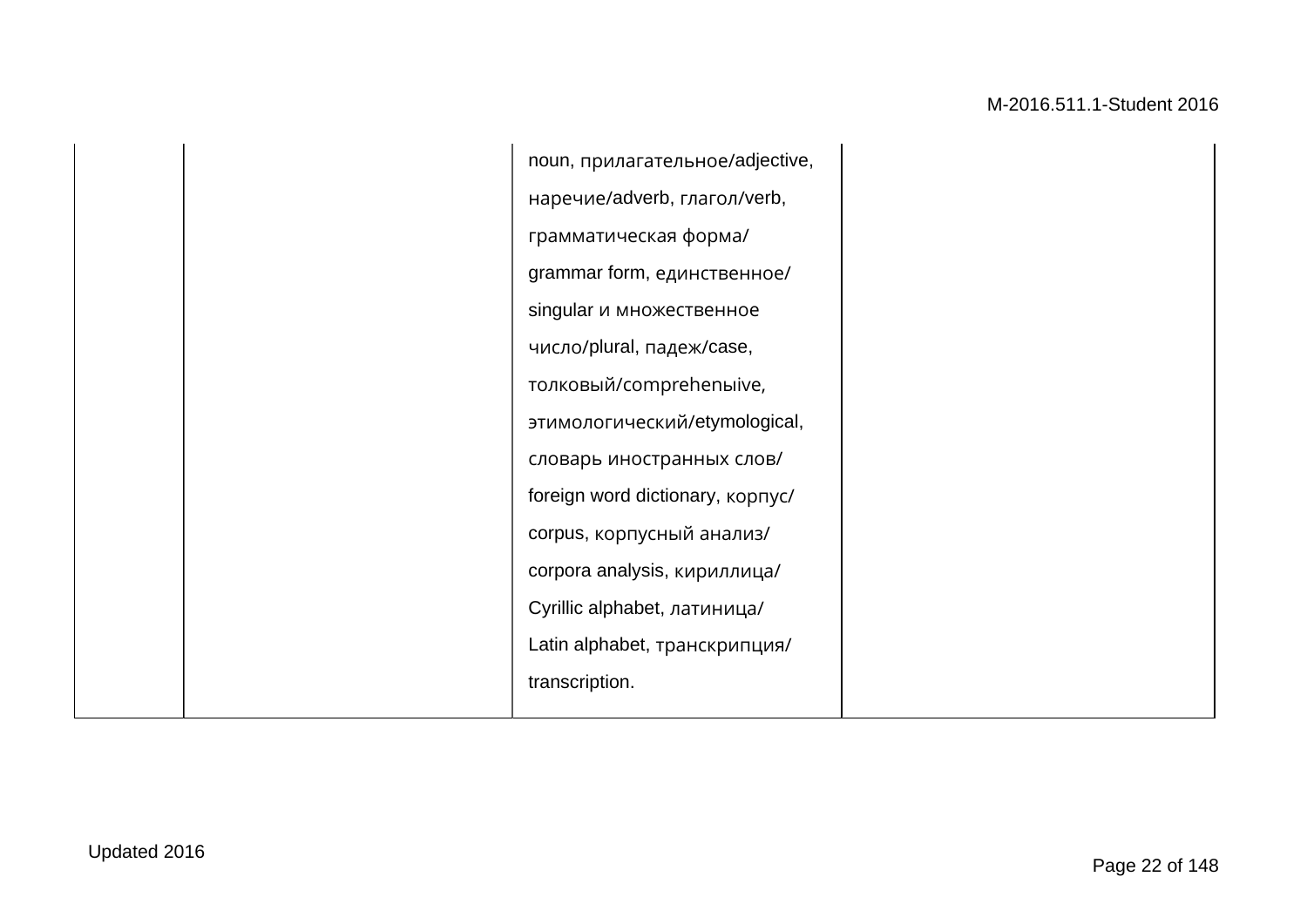I can conduct and participate in interviews with Russian-speaking professionals.

Use appropriate socio-cultural communicative strategies in faceto-face communication; A range of synonymic expressions for introducing people in official way: • Я рад/счастлив представить вам…/ I am glad/happy to introduce • Позвольте/разрешите представить вам…/Let me introduce; Use the pronominal system correctly based on the socio-cultural implications of the way it operates in Russian; Appropriate word order and intonation based on understanding socio-cultural implications; System

The students conduct and participate in interviews with Russian-speaking professionals from Microsoft and Alaska Airlines. Before the interviews, students review autobiographical information about the speaker, and talk with each other as each student prepares a number of questions related to the guest's professional or personal life. On the day of the interviews, a group of students introduces the guest to the class using appropriate formal language and incorporating relevant information from the bio. During the interviews, students ask questions they have prepared as well as spontaneous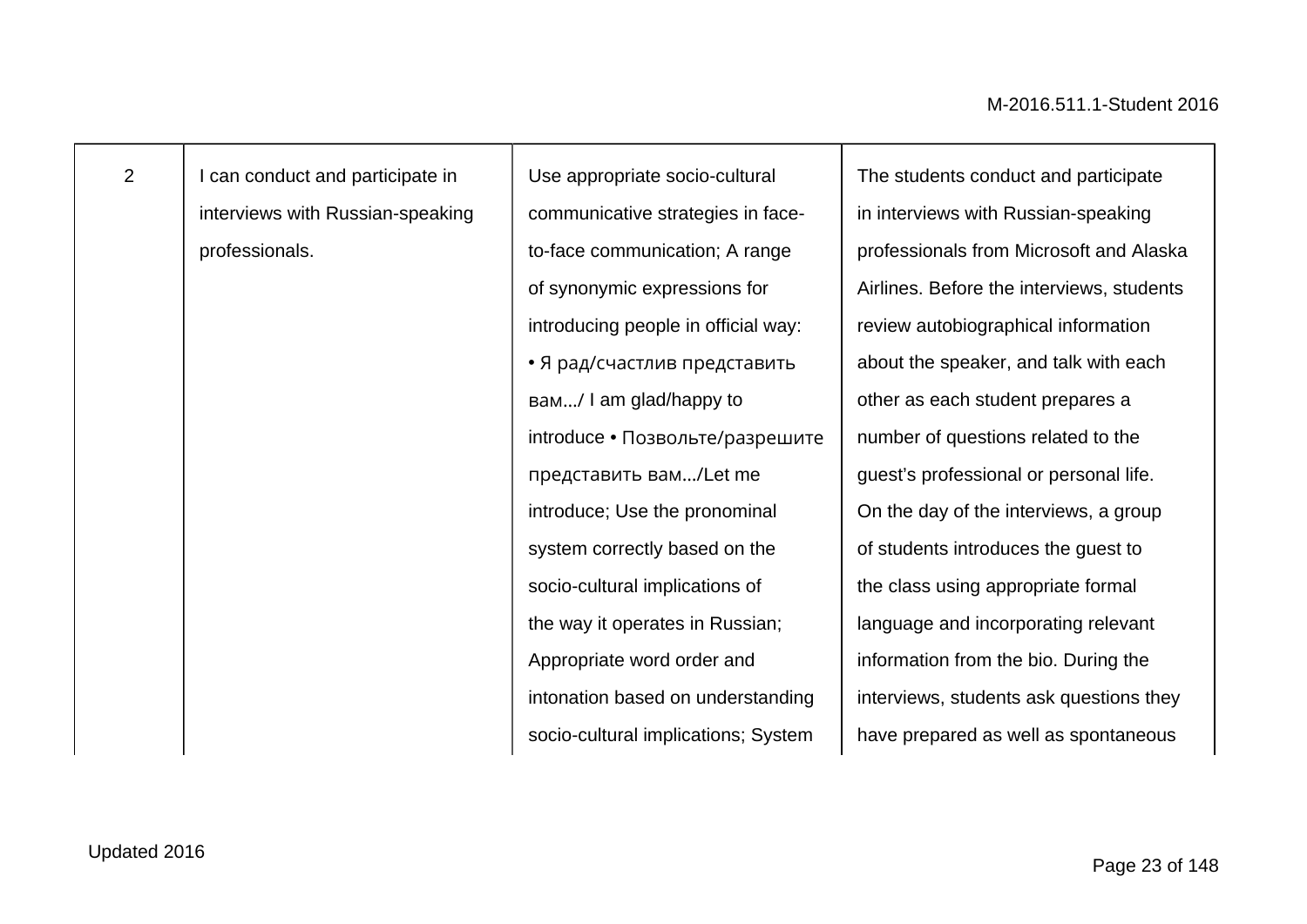|                |                                                                                                                                              | of names (first name in official<br>and familiar forms; when to use<br>patronymics, use of emotional<br>suffixes with first names name);<br>neutral and offensive terms of<br>address)                                                                                                                            | questions based on the conversation.<br>Following the interviews, students<br>discuss what to highlight in their thank-<br>you letters.                                                                                                                                                                                                                                                                               |
|----------------|----------------------------------------------------------------------------------------------------------------------------------------------|-------------------------------------------------------------------------------------------------------------------------------------------------------------------------------------------------------------------------------------------------------------------------------------------------------------------|-----------------------------------------------------------------------------------------------------------------------------------------------------------------------------------------------------------------------------------------------------------------------------------------------------------------------------------------------------------------------------------------------------------------------|
| $\mathfrak{S}$ | I can exchange factual information<br>about social questions, such as<br>technical progress and its role in<br>human life during discussion. | Expressions of changes/изменить<br>(+Ac.c); influence/влиять на<br>(+Ac.c); , decrease and increase:<br>уменьшить/увеличить.Terms<br>related to STEM: robot/poбот,<br>computer/ компьютер,<br>аккумулятор/battery,<br>технические характеристики/<br>technical characteristics, влияние<br>космического полета на | The students answer questions and<br>state their opinion based on factual<br>information about technical progress<br>• while playing jeopardy team game;<br>• while participating in interviews with<br>Russian-speaking professionals from<br>Microsoft and Alaska Airlines; • while<br>working on mini project with partners; •<br>during question -answer sessions of the<br>end of program integrated performance |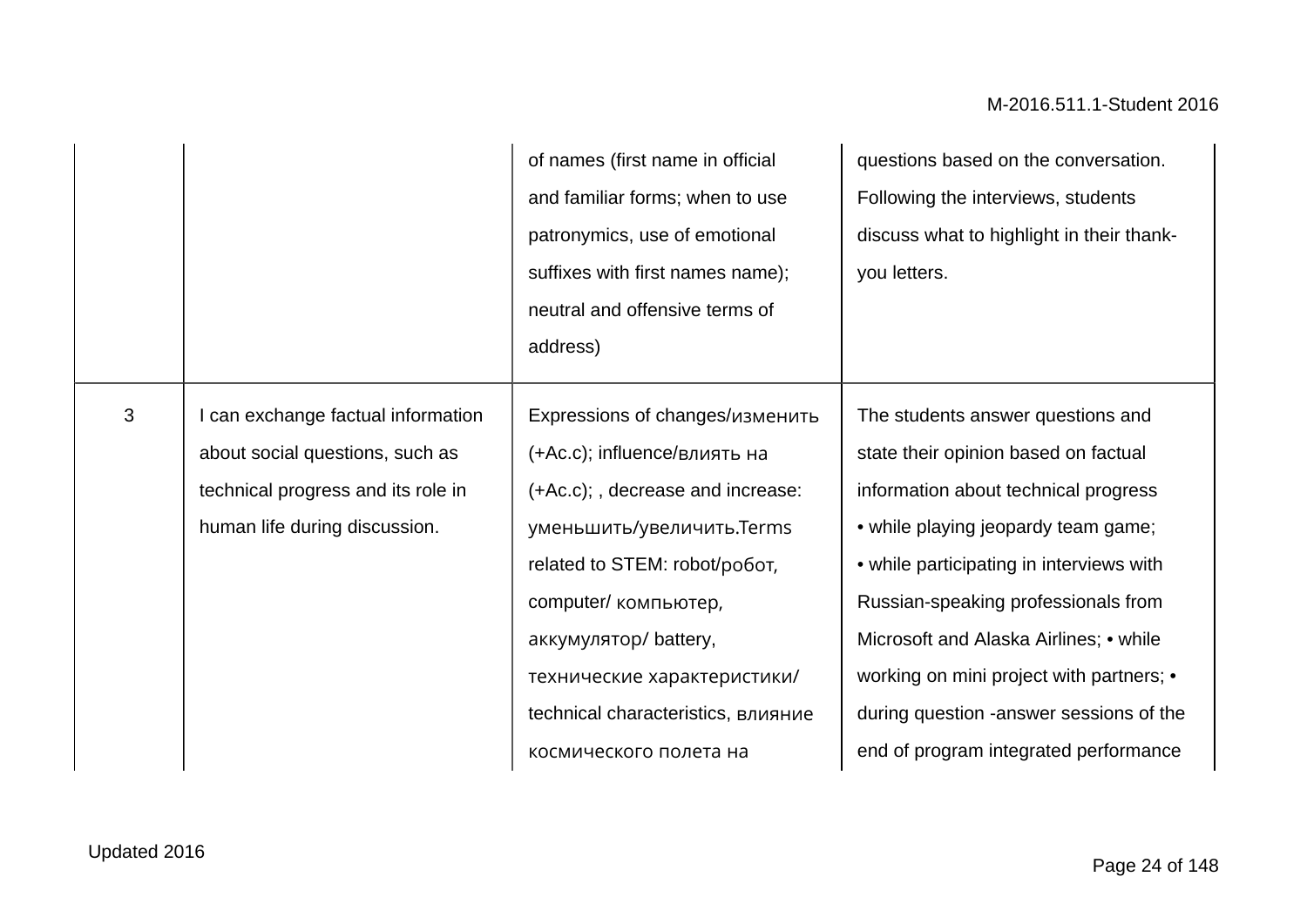|   |                                      | человеческий организм/effect      | tasks mini projects The Sky without         |
|---|--------------------------------------|-----------------------------------|---------------------------------------------|
|   |                                      | of spaceflight on the human body, | Boundaries.                                 |
|   |                                      | провести наблюдение/make          |                                             |
|   |                                      | an observation, ускорение/        |                                             |
|   |                                      | acceleration, скорость/           |                                             |
|   |                                      | velocity, расстояние/ distance,   |                                             |
|   |                                      | плотность/ density, масса/ mass,  |                                             |
|   |                                      | объем/volume, невесомость/        |                                             |
|   |                                      | weightlessness, ультразвуковой /  |                                             |
|   |                                      | ultrasonic, сверхзвуковой/        |                                             |
|   |                                      | supersonic.                       |                                             |
|   |                                      |                                   |                                             |
| 4 | can discuss with partners            | Terms related to STEM, space      | The students discuss with partners          |
|   | problems and challenges of space     | exploration and astronomy:        | problems and challenges of space            |
|   | exploration or airplanes building in | естественный спутник планеты/     | exploration or airplane building • in order |
|   | the past, future and present.        | moon, искусственный спутник/      | to be prepared to make a short oral         |
|   |                                      | satellite, космический зонд/space | presentation on STEM and astronomy          |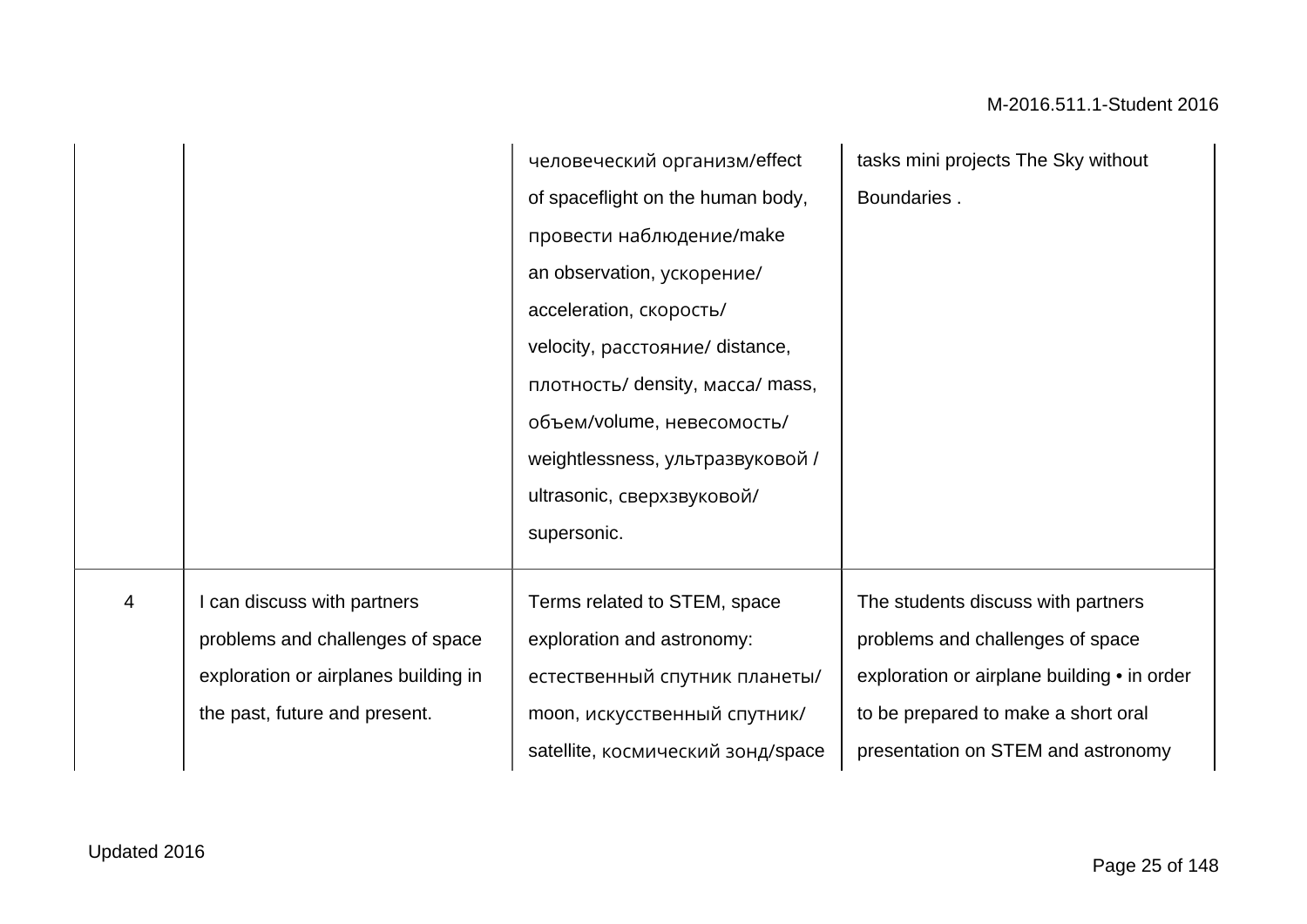probe, космический аппарат/ spacecraft, космический корабль (ракета)/rocket, круговая орбита Земли/circular orbit of the Earth, многоразовые пусковые системы / reusable launch systems, пилотируемая посадка/ manned landing, реактивный двигатель/jet propulsion, влияние космического полета на человеческий организм/effect of spaceflight on the human body, вторая космическая скорость (скорость убегания)/escape velocity, марсоход/Mars rover, провести наблюдение/make an observation,особенности

lessons, such as Space Race, Mars Rover Building, Airplane Construction and Aerodynamics; • while working in labs during Be a Pilot for a Day training in Aviation Learning Center of the Museum of Flight; • during working in groups and answering afterpresentation questions at the end of program integrated performance tasks The Sky without Boundaries.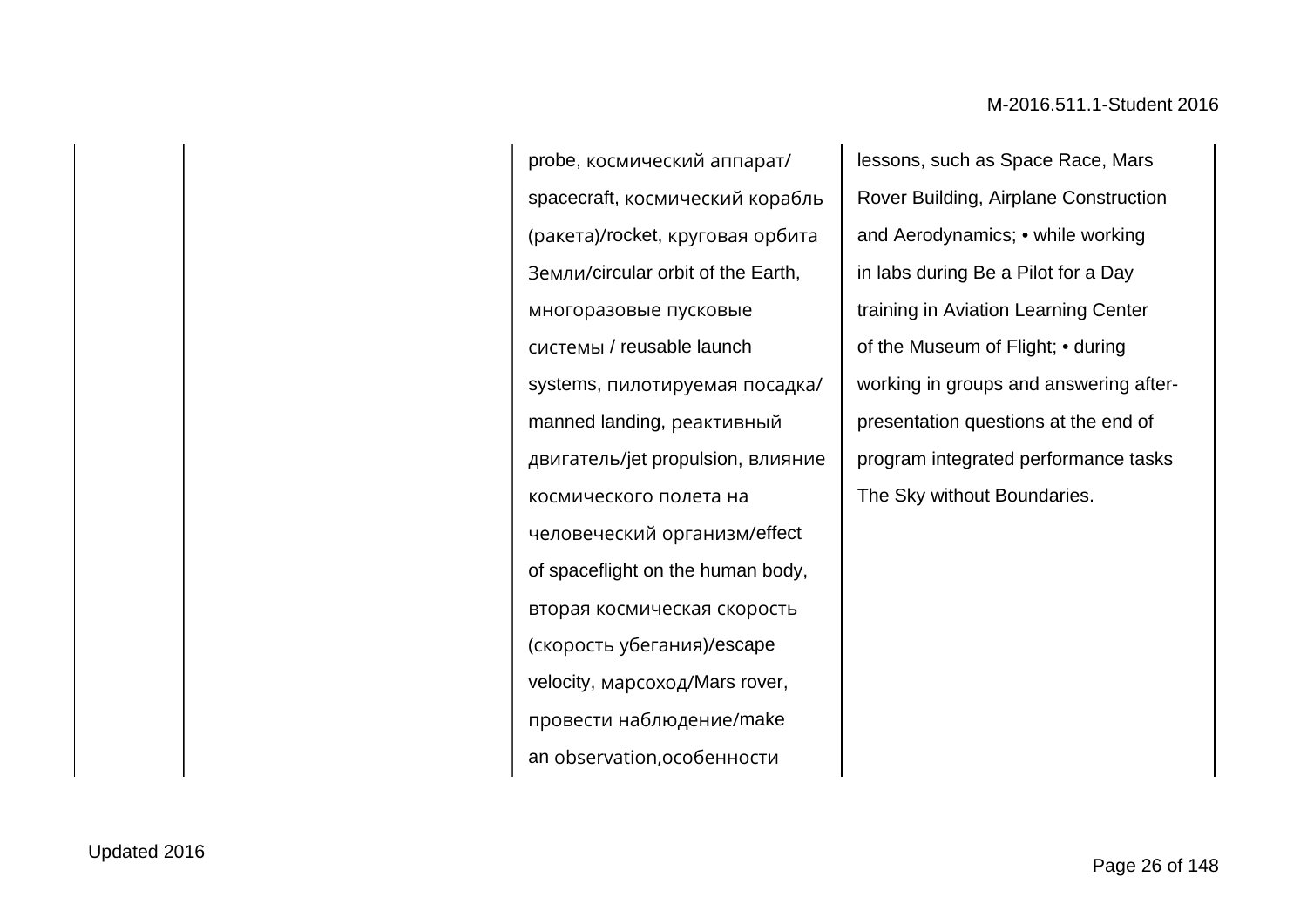рельефа планеты/the planet surface features, спектральный класс звезды/the spectral class of a star, ускорение/acceleration, скорость/velocity, расстояние/ distance, плотность/ density, масса/ mass, объем/volume, запустить двигатель/start the engine, невесомость/ weightlessness, орбитальная космическая станция МИР/ space station MIR, Коперник/ Copernicus, Птолемей/ Ptolemeus, Гагарин/ Gagarin, Королев/Korolev, формула Циолковского/Tsiolkovsky rocket equation, город на Марсе/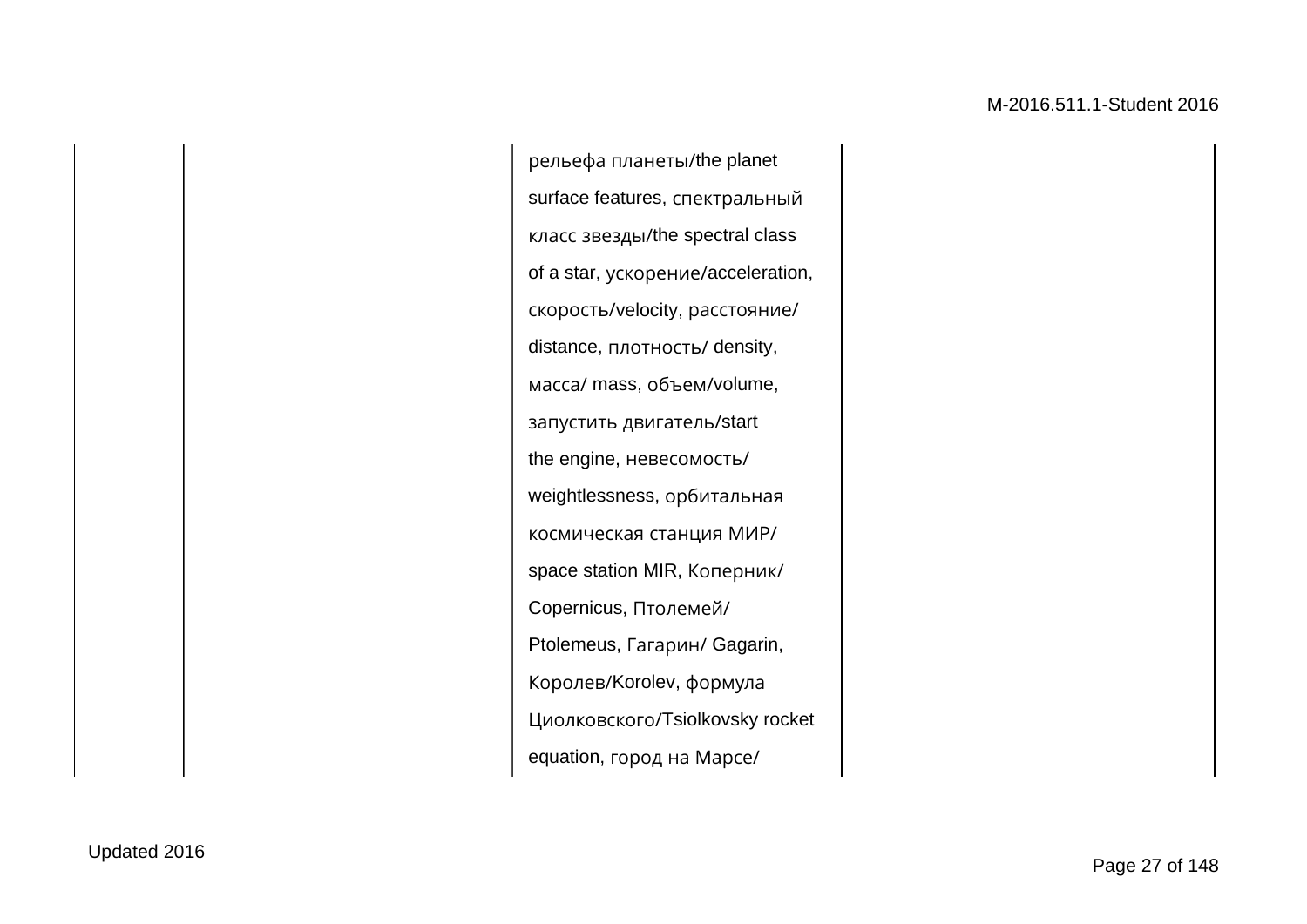Mars settlement, планеты вне Солнечной Системы/ exoplanets, взять пробы воды и грунта/gathering water and soil samples; Past, future, and present verb tenses: запустить / to launch;Terms related to Airplane Construction and Aerodynamics: Propeller/воздушный винт, spinner/лопасть винта, intake/ воздухозаборник, wheel pant/шасси, engine cowl/ капот двигателя, wing/крыло, aileron/элерон, flap/закрылок, fuselage/фюзеляж, rudder/ руль направления, fin/вертикальный стабилизатор, elevator/руль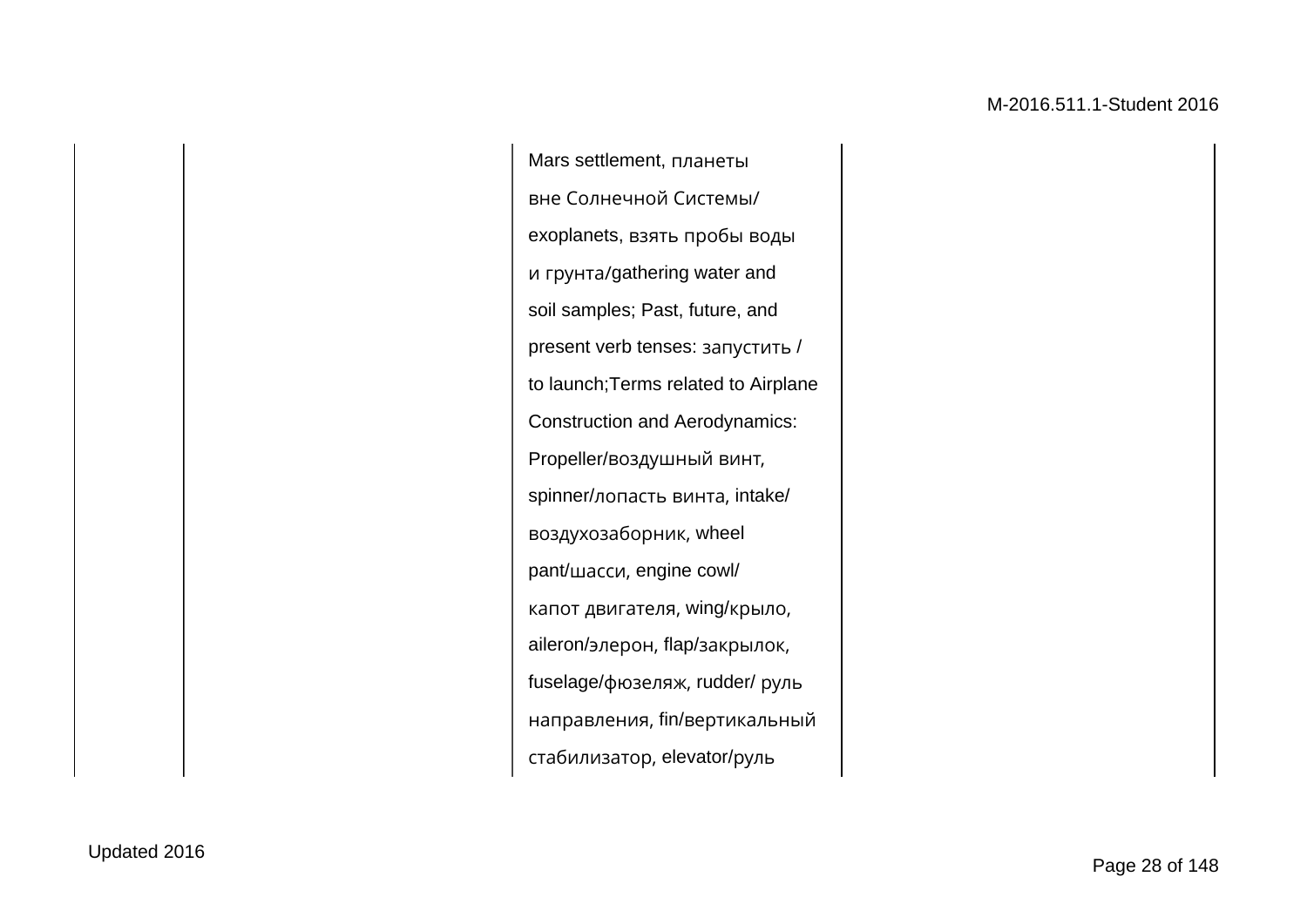высоты, horizontal stabilizer/ горизонтальный стабилизатор, landing lights/ посадочные огни, lights/сигнальные огни, stick/ рычаг управления, throttle/ регулятор подачи топлива, artificial horizon/искусственный горизонт, airspeed Indicator/ указатель скорости, fuel sample/ проба топлива, secure/без повреждений, Performance Information/техническая характеристика, Fuel /топливо, Fuel burn /расход топлива, Fuel capacity /объём топливного бака, Cruising speed/крейсерская скорость, Cruising airspeed/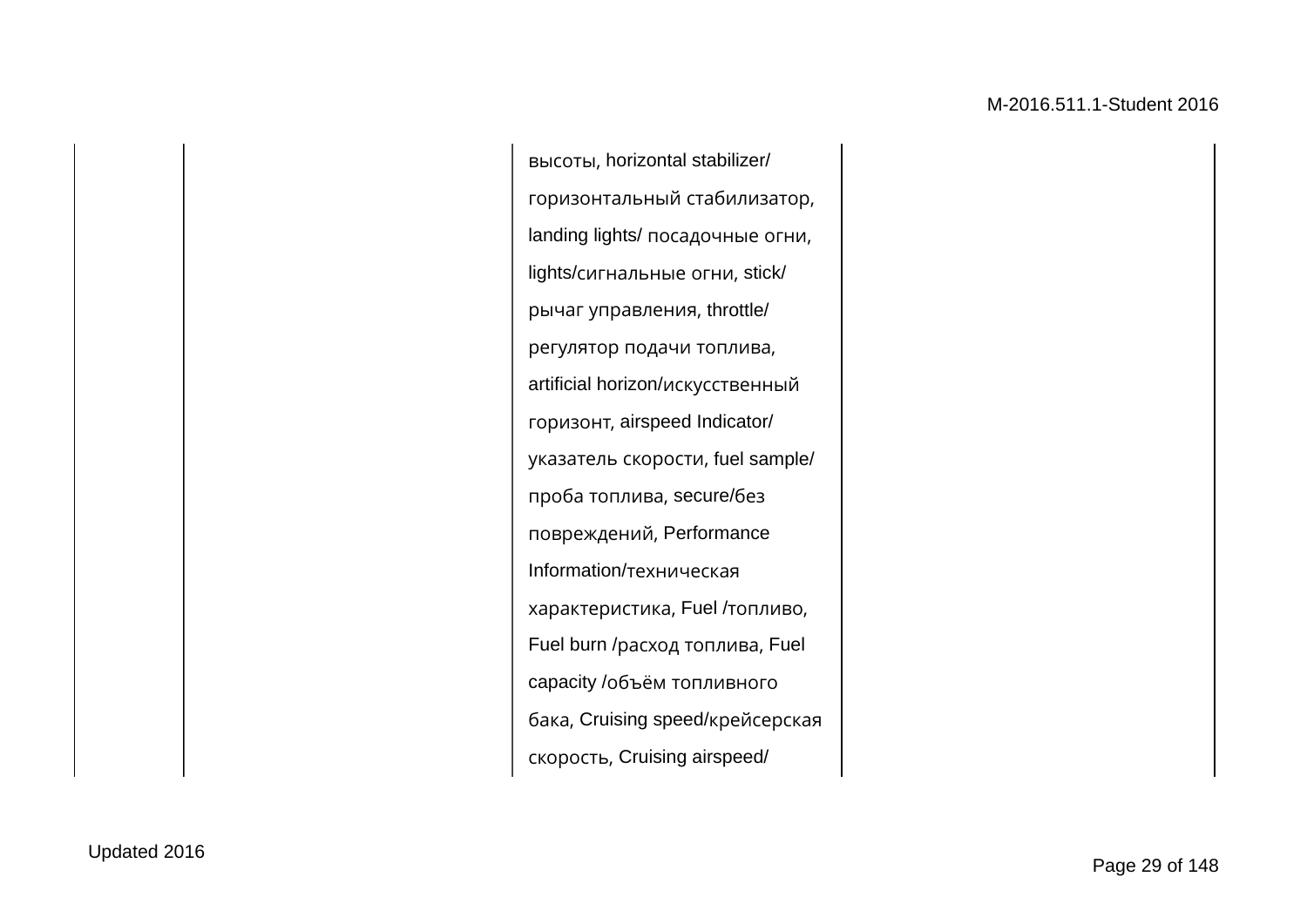крейсерская скорость полёта, Endurance /продолжительность (полёта), Maximum range / максимальный отрезок времени, Data/ данные, Distance/ дистанция, Wind speed/скорость ветра, Tailwind /попутный ветер, Headwind/встречный ветер, Time en route /время в пути, Groundspeed /скорость относительно земли, Stall(ing) angle of attack/Критический угол атаки, Stall angle/Угол установки крыла, Trailing edge/ Кромка крыла, Manual wing control/ Ручной контроль системы управления крылом, Air stream/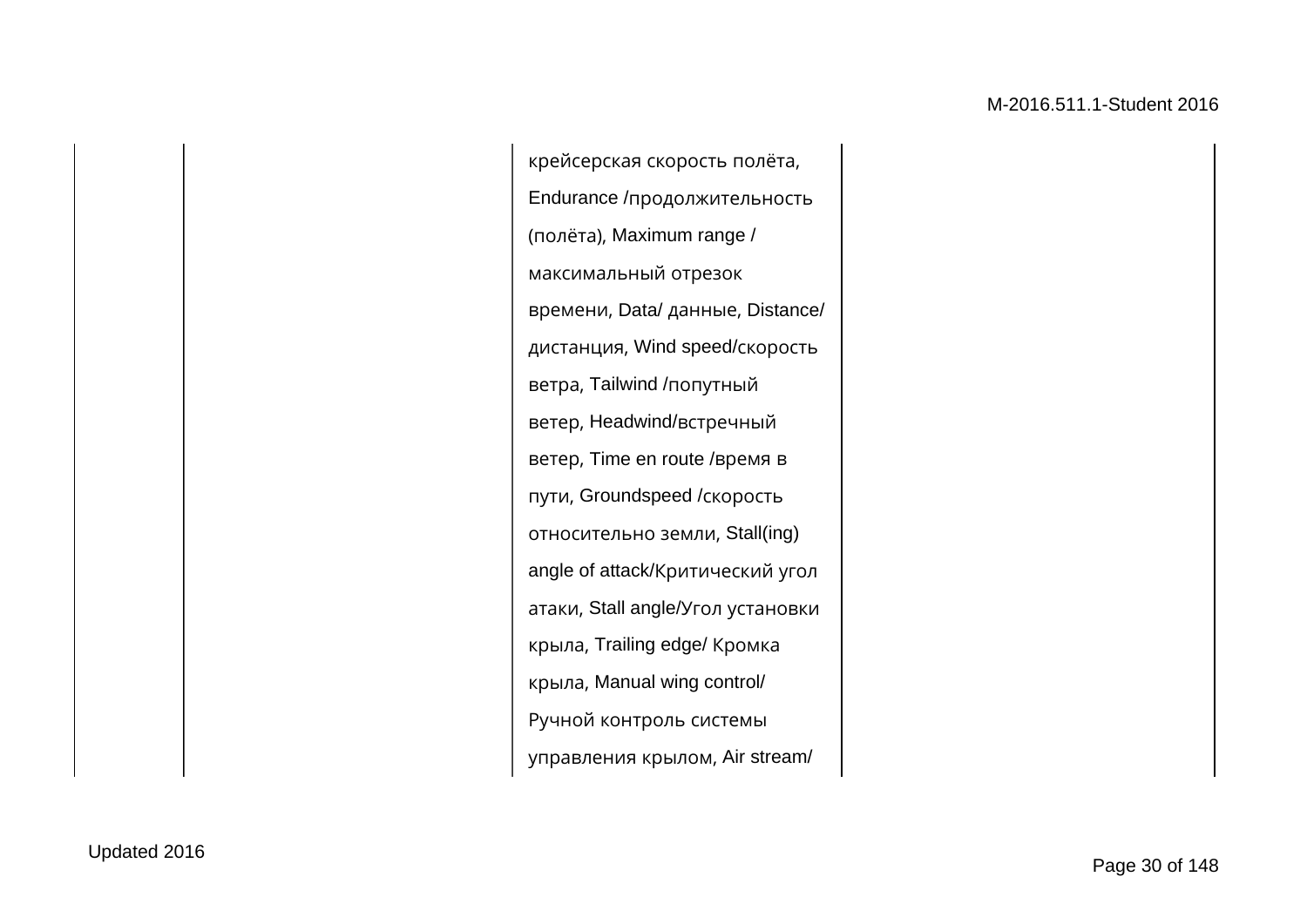|                               |                                                                                                              | Воздушный поток (струя), Lift /<br>Подъемная сила, Wind speed<br>control/Контроль скорости<br>ветра, Airfoil /Аэродинамическая<br>поверхность (профиль<br>крыла), Airflow turbulence/<br>Турбулентность воздушного<br>потока. |                                                                                                                                                                                                                                          |
|-------------------------------|--------------------------------------------------------------------------------------------------------------|-------------------------------------------------------------------------------------------------------------------------------------------------------------------------------------------------------------------------------|------------------------------------------------------------------------------------------------------------------------------------------------------------------------------------------------------------------------------------------|
| <b>Interpretive Listening</b> |                                                                                                              |                                                                                                                                                                                                                               |                                                                                                                                                                                                                                          |
| 5                             | I can understand short<br>presentations about education and<br>career while listening to a guest<br>speaker. | Terms related to Russian education<br>system, academic career, and job<br>topics: Поступить, поступать<br>в университет/start, enroll<br>school, окончить, оканчивать<br>университет/graduate from                            | The students listen attentively to<br>short presentations about education<br>and career by Russian speaking<br>professionals from Microsoft and Alaska<br>Airlines then tailor questions they have<br>prepared to ask based on what they |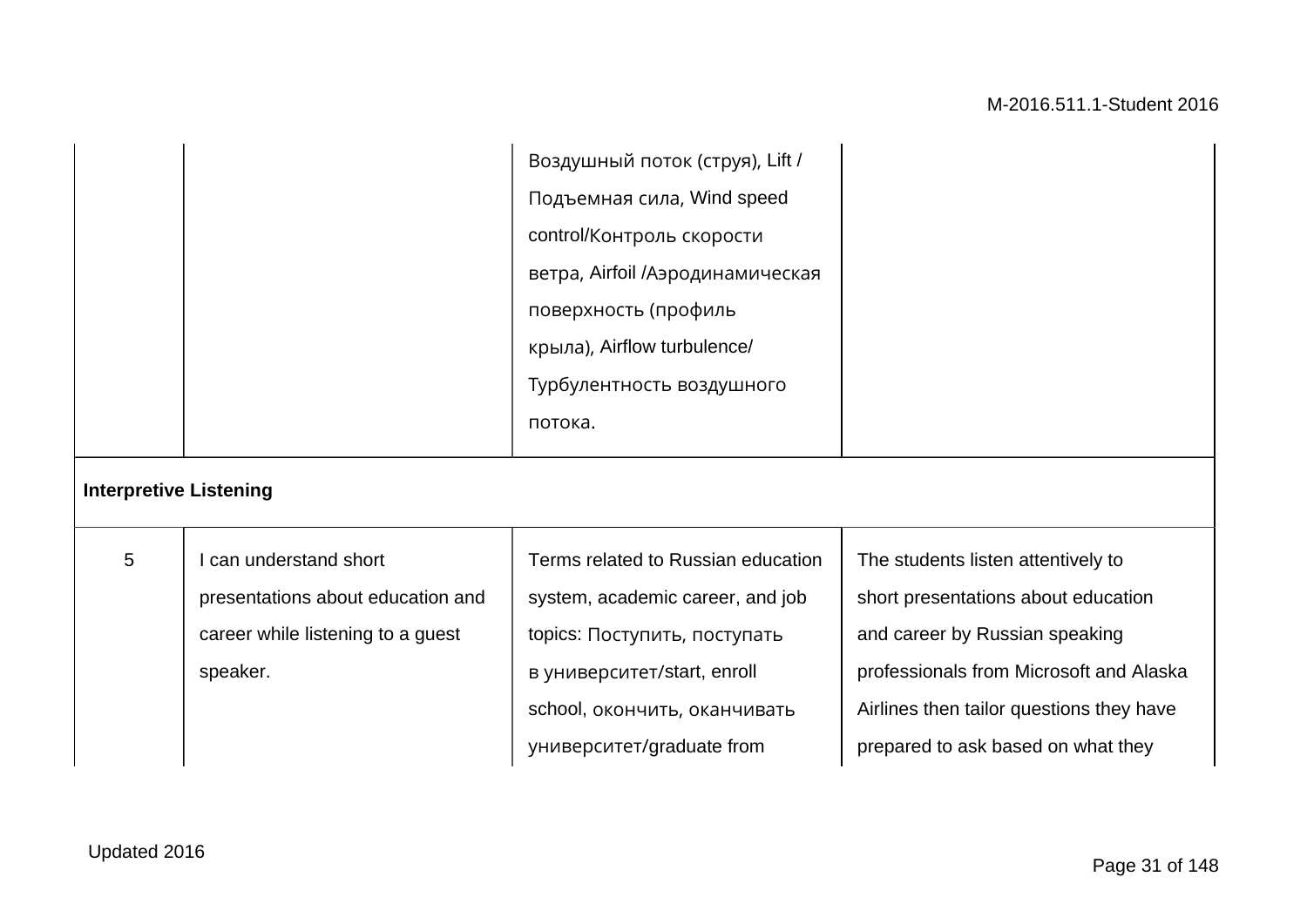| school, учиться на факультете,                                          | hear about the person's life or career in |
|-------------------------------------------------------------------------|-------------------------------------------|
| специализироваться в чем/                                               | person.                                   |
| major in, учиться в аспирантуре/                                        |                                           |
| to go to graduate school,                                               |                                           |
| защитить диссертацию/defend a                                           |                                           |
| dissertation, степень бакалавра/                                        |                                           |
| degree B.A./B.S., магистра/                                             |                                           |
| degree M.A., M.S., кандидата                                            |                                           |
| наук/ degree Ph.D. Knowledge                                            |                                           |
| of significant difference between                                       |                                           |
| Russian and American systems of                                         |                                           |
| education.                                                              |                                           |
|                                                                         |                                           |
| $\,6$<br>can understand other students'<br>Terms related to STEM, space | During the end of program integrated      |
|                                                                         |                                           |
| mini projcts presentations on<br>exploration and astronomy:             | performance tasks mini project The        |
| естественный спутник планеты/<br>topics related to astronomy, space     | Sky without Boundaries, the students      |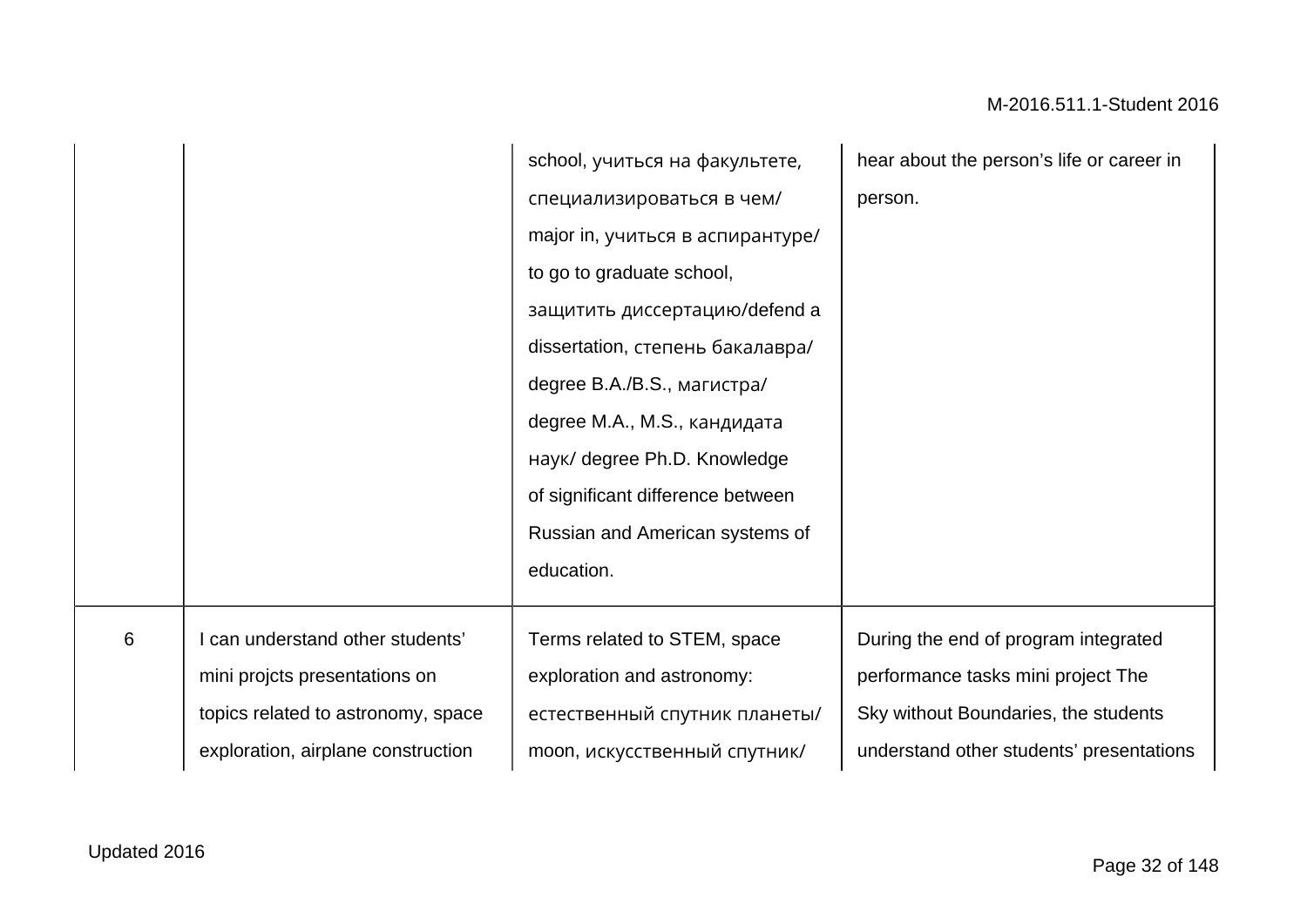and aerodynamics and take some critical notes using given rubrics.

satellite, космический зонд/space probe, космический аппарат/ spacecraft, космический корабль (ракета)/rocket, круговая орбита Земли/circular orbit of the Earth, многоразовые пусковые системы / reusable launch systems, пилотируемая посадка/ manned landing, реактивный двигатель/jet propulsion, влияние космического полета на человеческий организм/effect of spaceflight on the human body, вторая космическая скорость (скорость убегания)/escape velocity, марсоход/Mars rover, провести наблюдение/make

and take some critical notes using rubrics provided.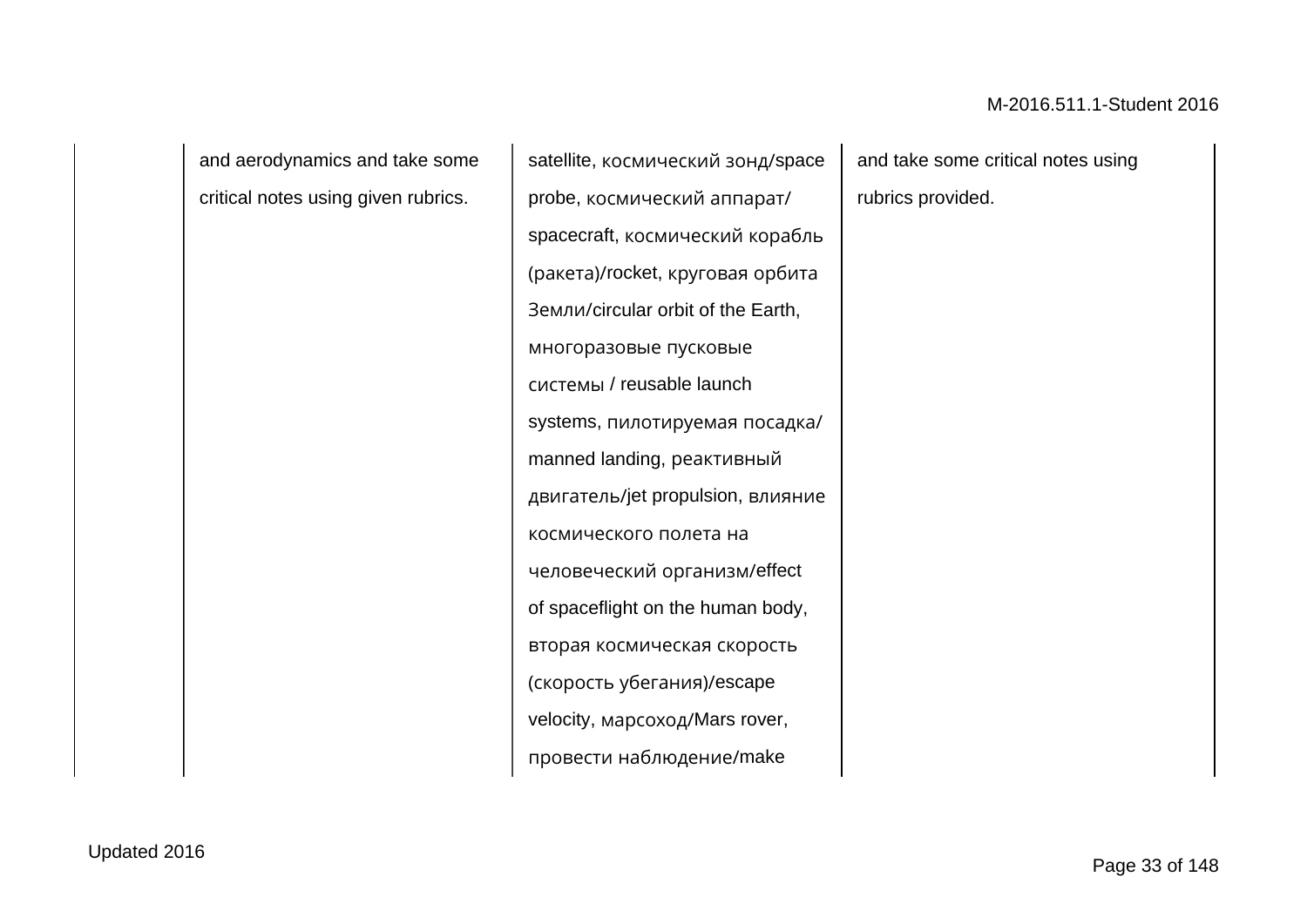an observation,особенности рельефа планеты/the planet surface features, спектральный класс звезды/the spectral class of a star, ускорение/acceleration, скорость/velocity, расстояние/ distance, плотность/ density, масса/ mass, объем/volume, запустить двигатель/start the engine, невесомость/ weightlessness, орбитальная космическая станция МИР/ space station MIR, Коперник/ Copernicus, Птолемей/ Ptolemeus, Гагарин/ Gagarin, Королев/Korolev, формула Циолковского/Tsiolkovsky rocket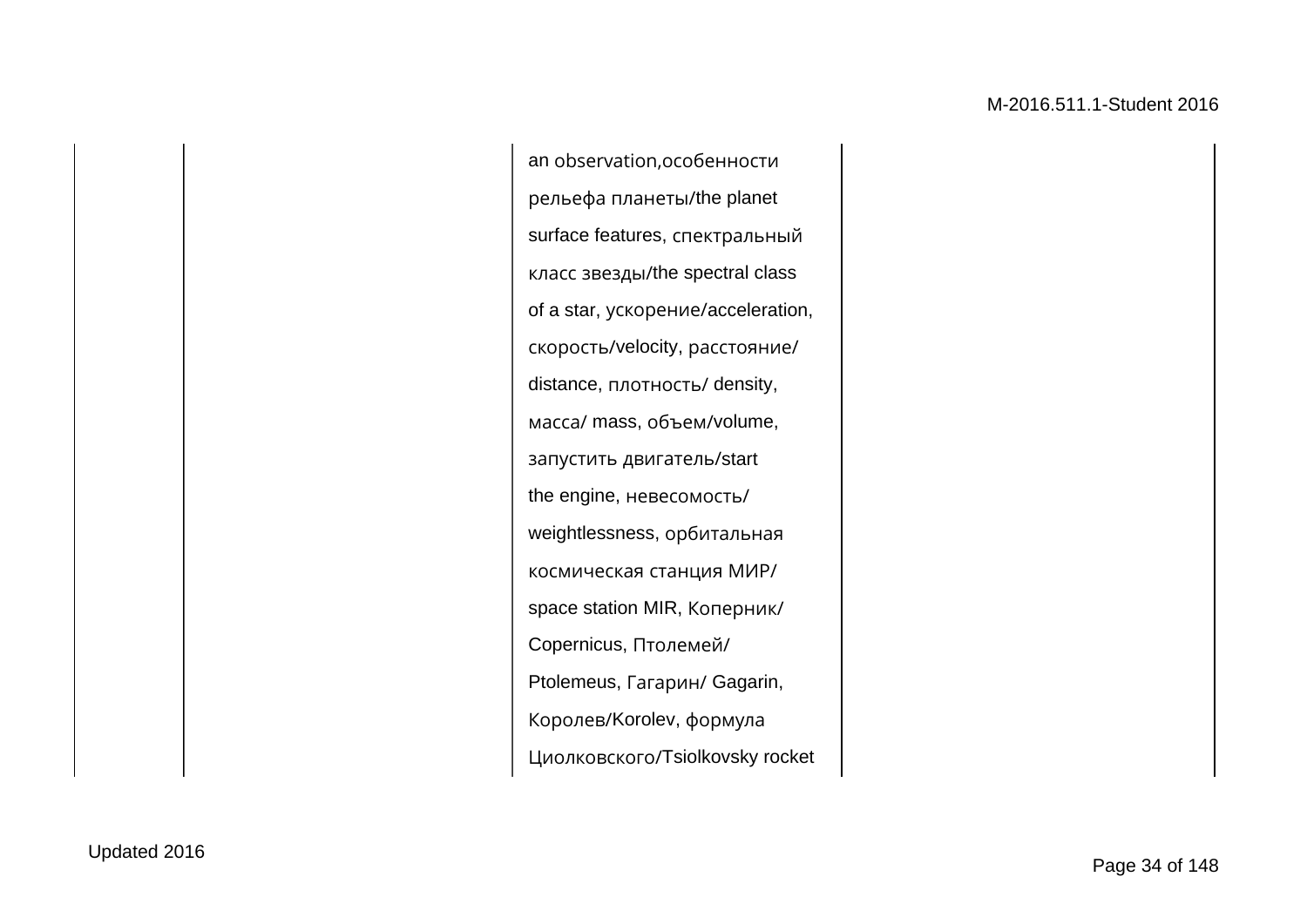equation, город на Марсе/ Mars settlement, планеты вне Солнечной Системы/exoplanets, взять пробы воды и грунта/ gathering water and soil samples, атмосфера Марса состоит на 96% из углекислого газа/Martian atmosphere consists of 96% carbon dioxide.Expressions of changes/ изменить (+Ac.c); influence/ влиять на (+Ac.c); , decrease and increase: уменьшить/увеличить. Terms related to STEM: robot/ робот, computer/ компьютер, аккумулятор/ battery, технические характеристики/ technical characteristics, влияние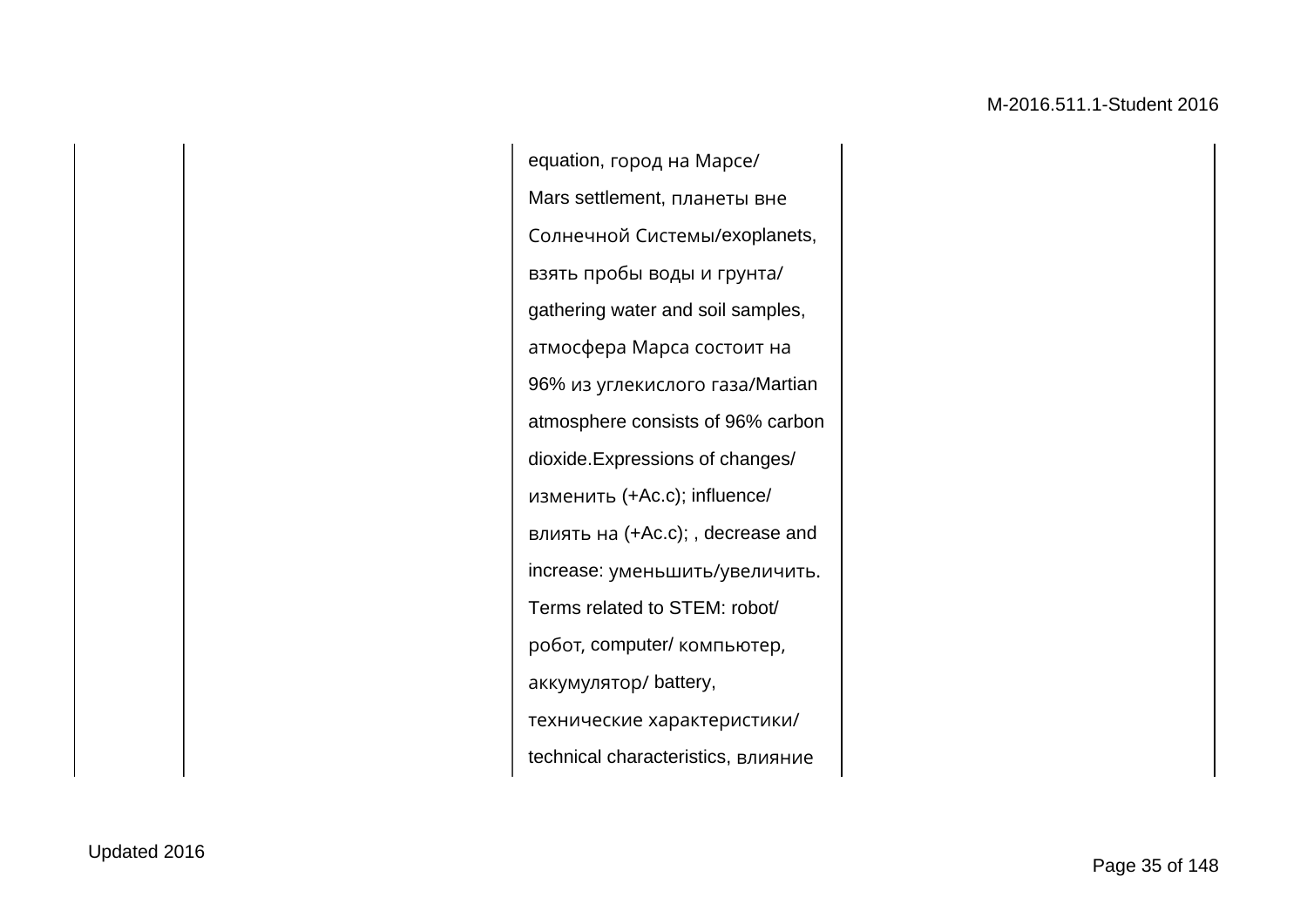космического полета на человеческий организм/effect of spaceflight on the human body, провести наблюдение/make an observation, ускорение/ acceleration, скорость/ velocity, расстояние/ distance, плотность/ density, масса/ mass, объем/volume, невесомость/ weightlessness, ультразвуковой / ultrasonic, сверхзвуковой/ supersonic. Terms related to Airplane Construction and Aerodynamics: Propeller/ воздушный винт, spinner/ лопасть винта, intake/ воздухозаборник, wheel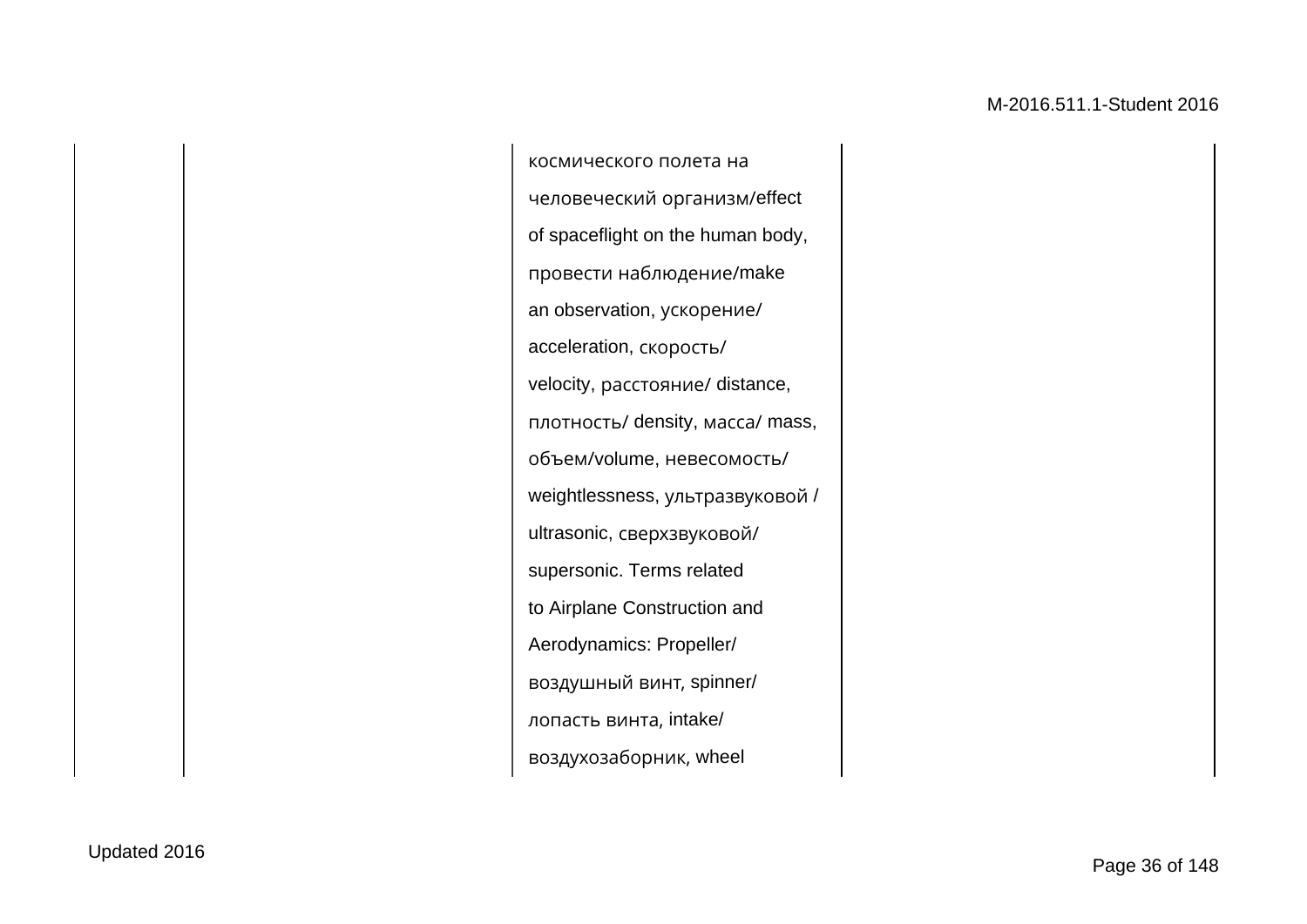pant/шасси, engine cowl/ капот двигателя, wing/крыло, aileron/элерон, flap/закрылок, fuselage/фюзеляж, rudder/ руль направления, fin/вертикальный стабилизатор, elevator/руль высоты, horizontal stabilizer/ горизонтальный стабилизатор, landing lights/ посадочные огни, lights/сигнальные огни, stick/ рычаг управления, throttle/ регулятор подачи топлива, artificial horizon/искусственный горизонт, airspeed Indicator/ указатель скорости, fuel sample/ проба топлива, secure/без повреждений, Performance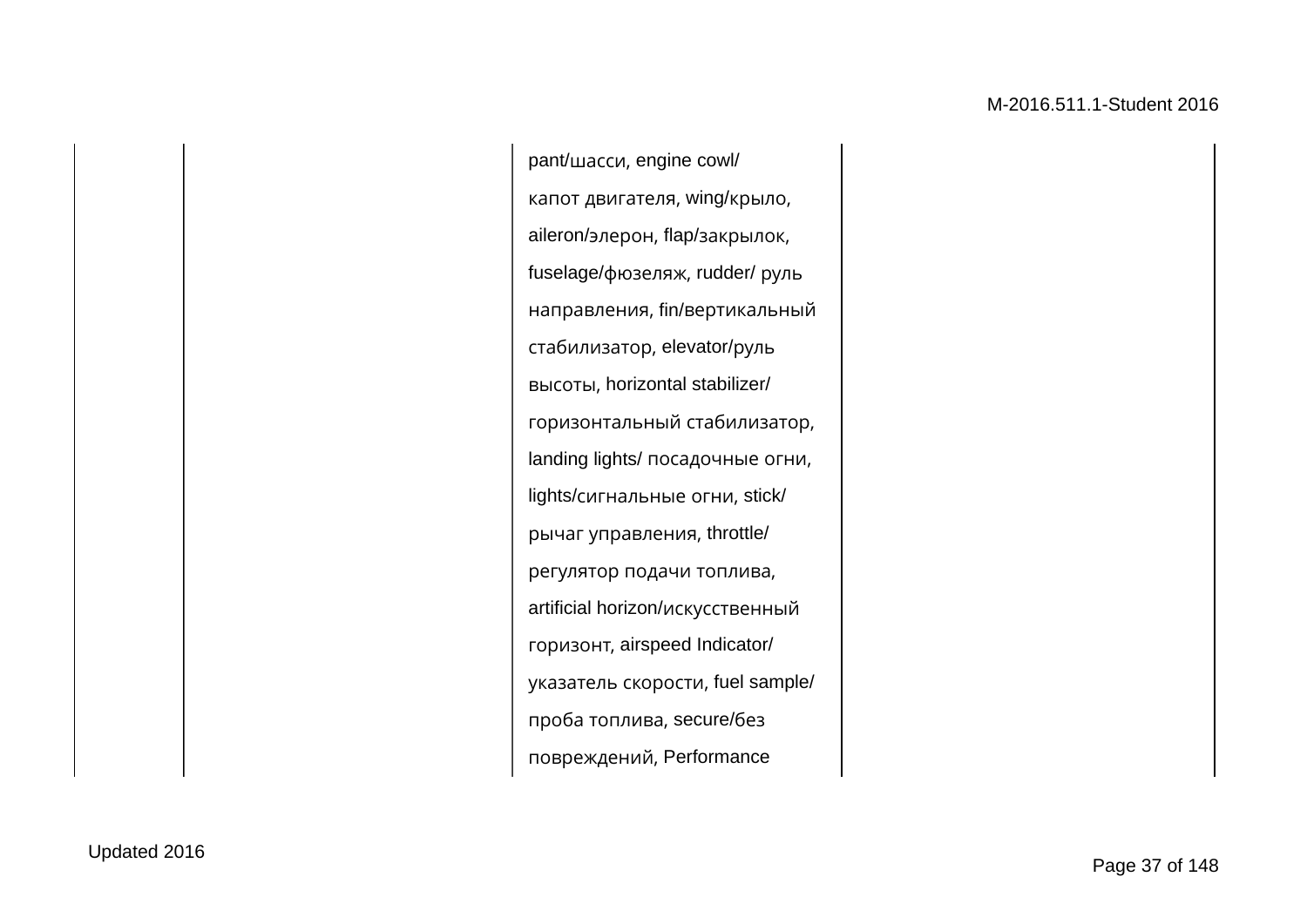Information/техническая характеристика, Fuel /топливо, Fuel burn /расход топлива, Fuel capacity /объём топливного бака, Cruising speed/крейсерская скорость, Cruising airspeed/ крейсерская скорость полёта, Endurance /продолжительность (полёта), Maximum range / максимальный отрезок времени, Data/ данные, Distance/ дистанция, Wind speed/скорость ветра, Tailwind /попутный ветер, Headwind/встречный ветер, Time en route /время в пути, Groundspeed /скорость относительно земли, Stall(ing)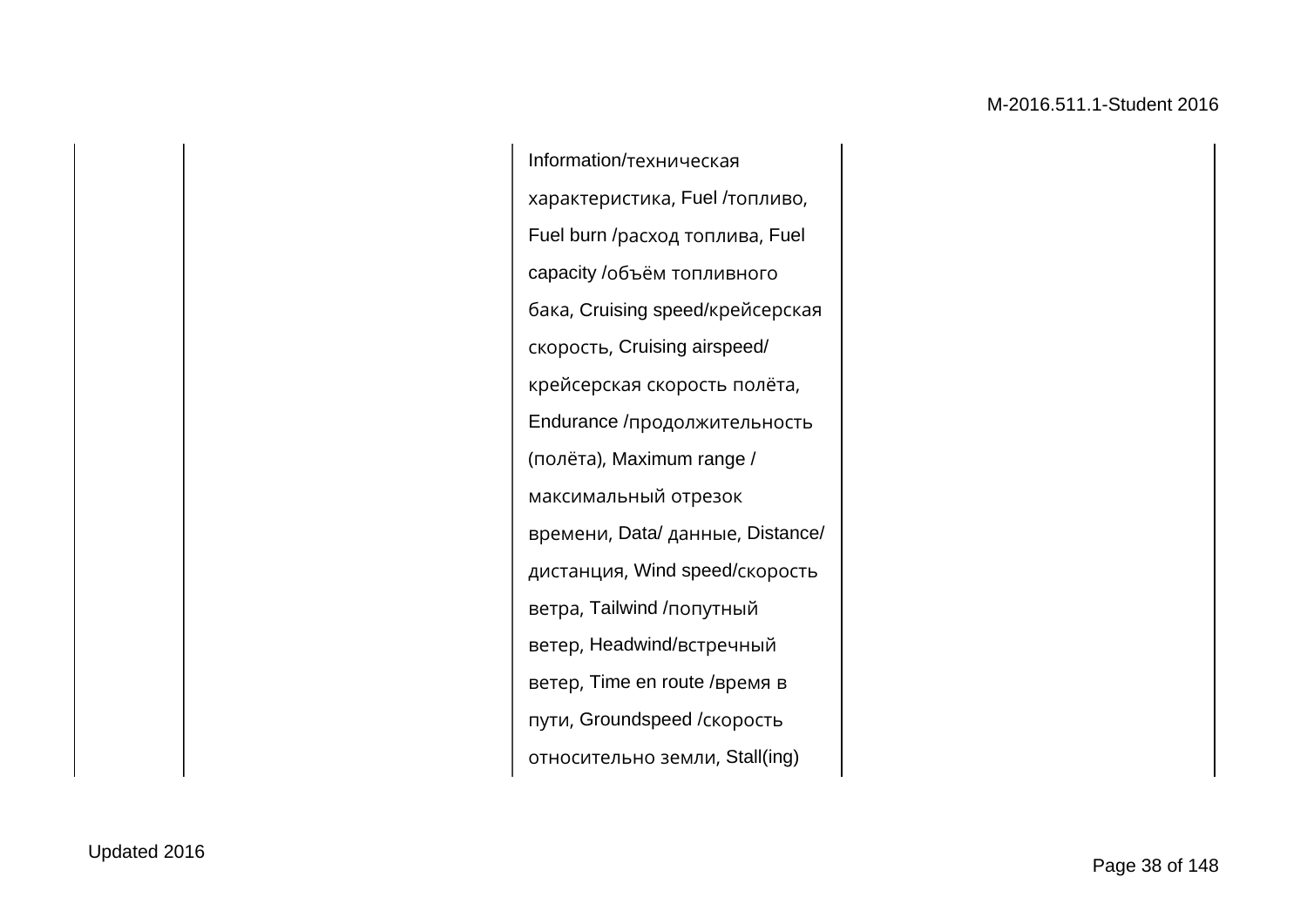|                |                                | angle of attack/Критический угол      |                                        |
|----------------|--------------------------------|---------------------------------------|----------------------------------------|
|                |                                | атаки, Stall angle/Угол установки     |                                        |
|                |                                | крыла, Trailing edge/ Кромка          |                                        |
|                |                                | крыла, Manual wing control/           |                                        |
|                |                                | Ручной контроль системы               |                                        |
|                |                                | управления крылом, Air stream/        |                                        |
|                |                                | Воздушный поток (струя), Lift /       |                                        |
|                |                                | Подъемная сила, Wind speed            |                                        |
|                |                                | control/Контроль скорости             |                                        |
|                |                                | ветра, Airfoil /Аэродинамическая      |                                        |
|                |                                | поверхность (профиль                  |                                        |
|                |                                | крыла), Airflow turbulence/           |                                        |
|                |                                | Турбулентность воздушного             |                                        |
|                |                                | потока.                               |                                        |
|                |                                |                                       |                                        |
| $\overline{7}$ | I can understand main idea and | Terms related to Airplane             | The students watch a documentary film  |
|                | most details on topics related | <b>Construction and Aerodynamics:</b> | about airplanes, airplane construction |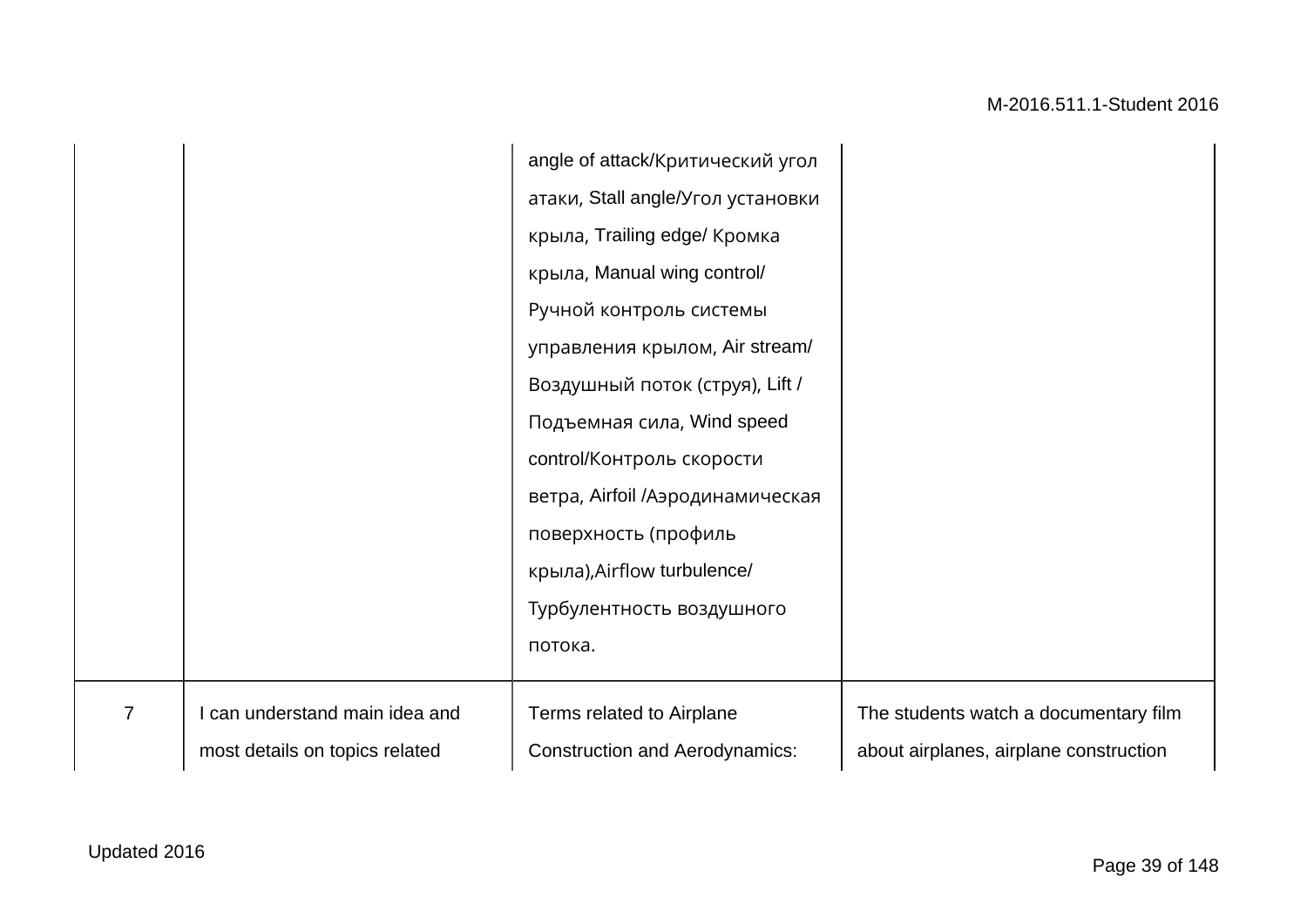to airplane construction and aerodynamics presented through documentary films.

Propeller/воздушный винт, spinner/лопасть винта, intake/ воздухозаборник, wheel pant/шасси, engine cowl/ капот двигателя, wing/крыло, aileron/элерон, flap/закрылок, fuselage/фюзеляж, rudder/ руль направления, fin/вертикальный стабилизатор, elevator/руль высоты, horizontal stabilizer/ горизонтальный стабилизатор, landing lights/ посадочные огни, lights/сигнальные огни, stick/ рычаг управления, throttle/ регулятор подачи топлива, artificial horizon/искусственный горизонт, airspeed Indicator/

and building during Two Airplanes lesson and make a chart comparing their technical characteristics and performances.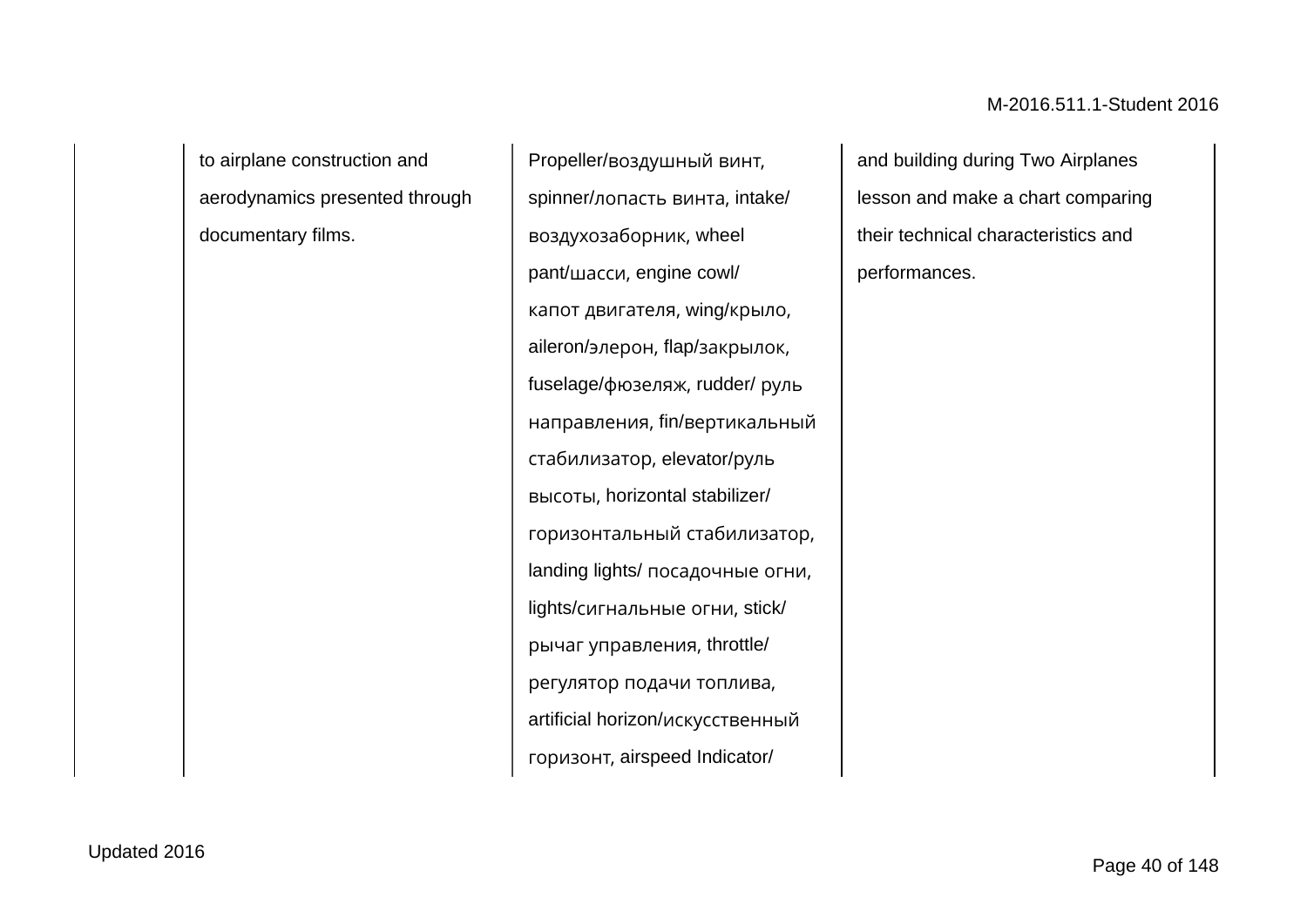указатель скорости, fuel sample/ проба топлива, secure/без повреждений, Performance Information/техническая характеристика, Fuel /топливо, Fuel burn /расход топлива, Fuel capacity /объём топливного бака, Cruising speed/крейсерская скорость, Cruising airspeed/ крейсерская скорость полёта, Endurance /продолжительность (полёта), Maximum range / максимальный отрезок времени, Data/ данные, Distance/ дистанция, Wind speed/скорость ветра, Tailwind /попутный ветер, Headwind/встречный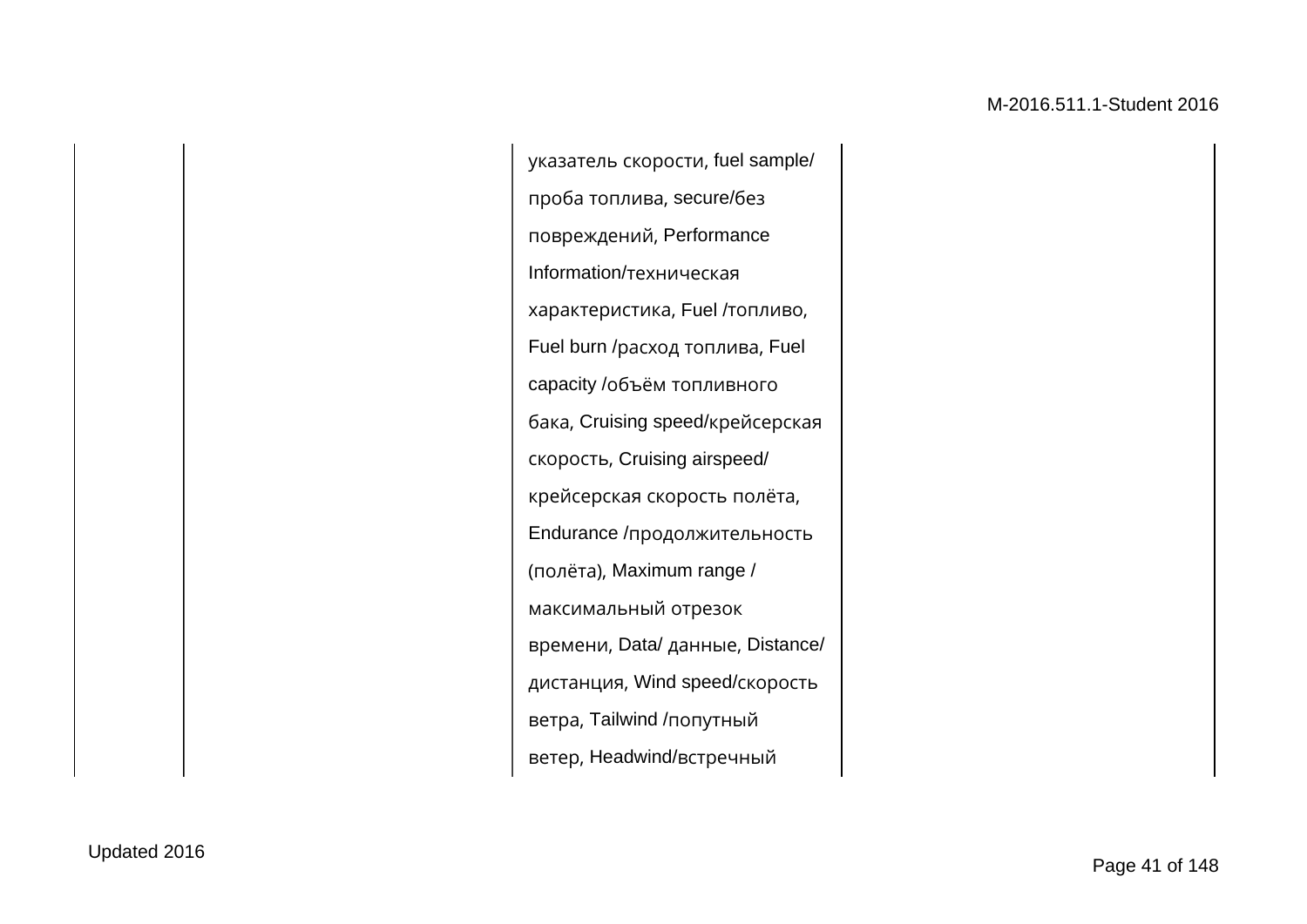ветер, Time en route /время в пути, Groundspeed /скорость относительно земли, Stall(ing) angle of attack/Критический угол атаки, Stall angle/Угол установки крыла, Trailing edge/ Кромка крыла, Manual wing control/ Ручной контроль системы управления крылом, Air stream/ Воздушный поток (струя), Lift / Подъемная сила, Wind speed control/Контроль скорости ветра, Airfoil /Аэродинамическая поверхность (профиль крыла), Airflow turbulence/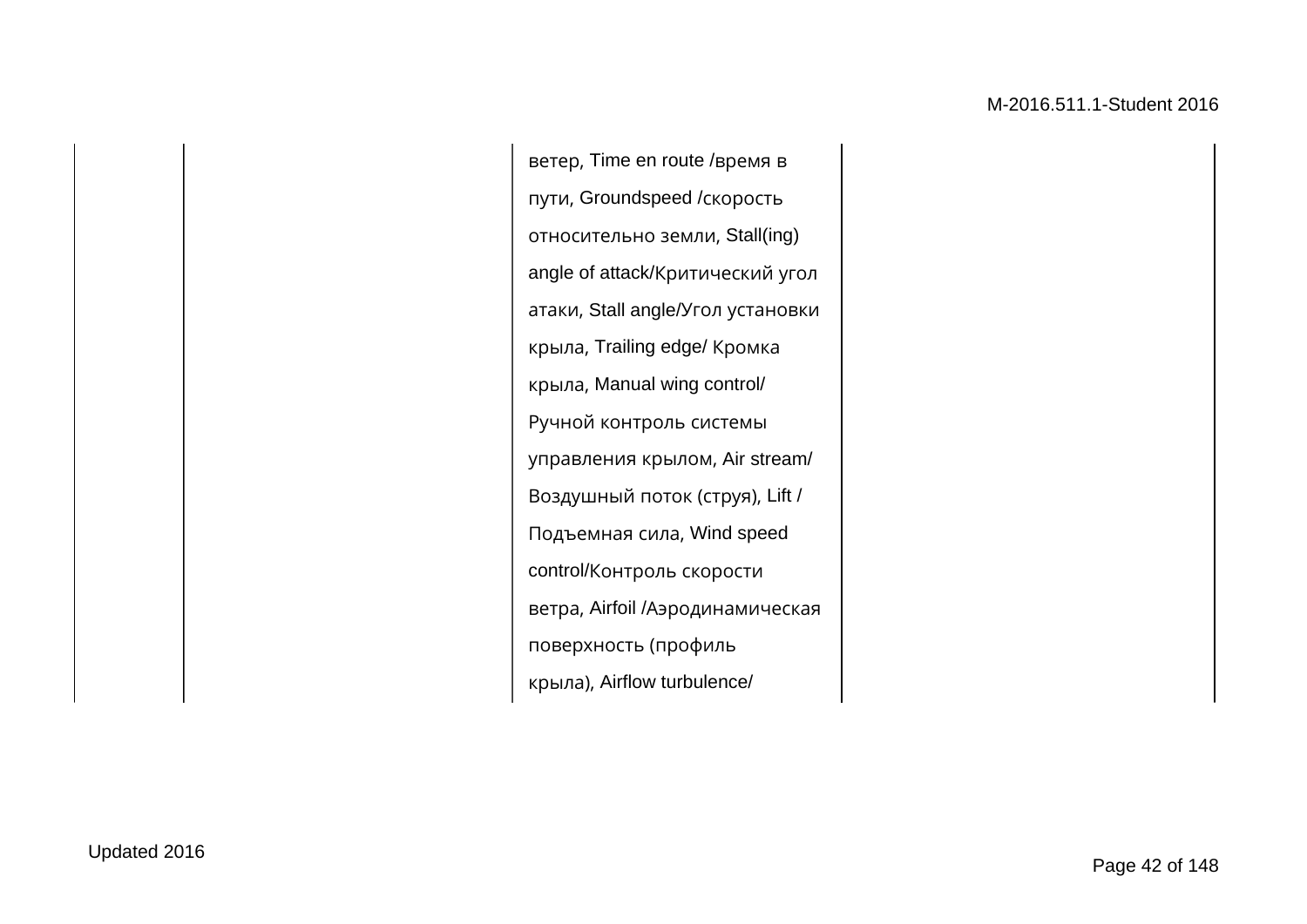|   |                                                                                                                                                        | Турбулентность воздушного<br>потока.                                                                                                                                                                                                                                                                                                                                                                                                                              |                                                                                                                                                                                                                                                                |
|---|--------------------------------------------------------------------------------------------------------------------------------------------------------|-------------------------------------------------------------------------------------------------------------------------------------------------------------------------------------------------------------------------------------------------------------------------------------------------------------------------------------------------------------------------------------------------------------------------------------------------------------------|----------------------------------------------------------------------------------------------------------------------------------------------------------------------------------------------------------------------------------------------------------------|
| 8 | can follow presentations on<br>some unfamiliar topics when a<br>guest speaker is presenting about<br>his/her professional routine and<br>achievements. | Terms related to Airplane<br><b>Construction and Aerodynamics:</b><br>Propeller/воздушный винт,<br>spinner/лопасть винта, intake/<br>воздухозаборник, wheel<br>pant/шасси, engine cowl/<br>капот двигателя, wing/крыло,<br>aileron/элерон, flap/закрылок,<br>fuselage/фюзеляж, rudder/ руль<br>направления, fin/вертикальный<br>стабилизатор, elevator/руль<br>высоты, horizontal stabilizer/<br>горизонтальный стабилизатор,<br>landing lights/ посадочные огни, | The students listen to and understand<br>Russian-speaking astronomer and<br>professionals from Microsoft and Alaska<br>Airlines and are able to tailor questions<br>they have prepared to ask based on<br>what they hear about the person's life or<br>career. |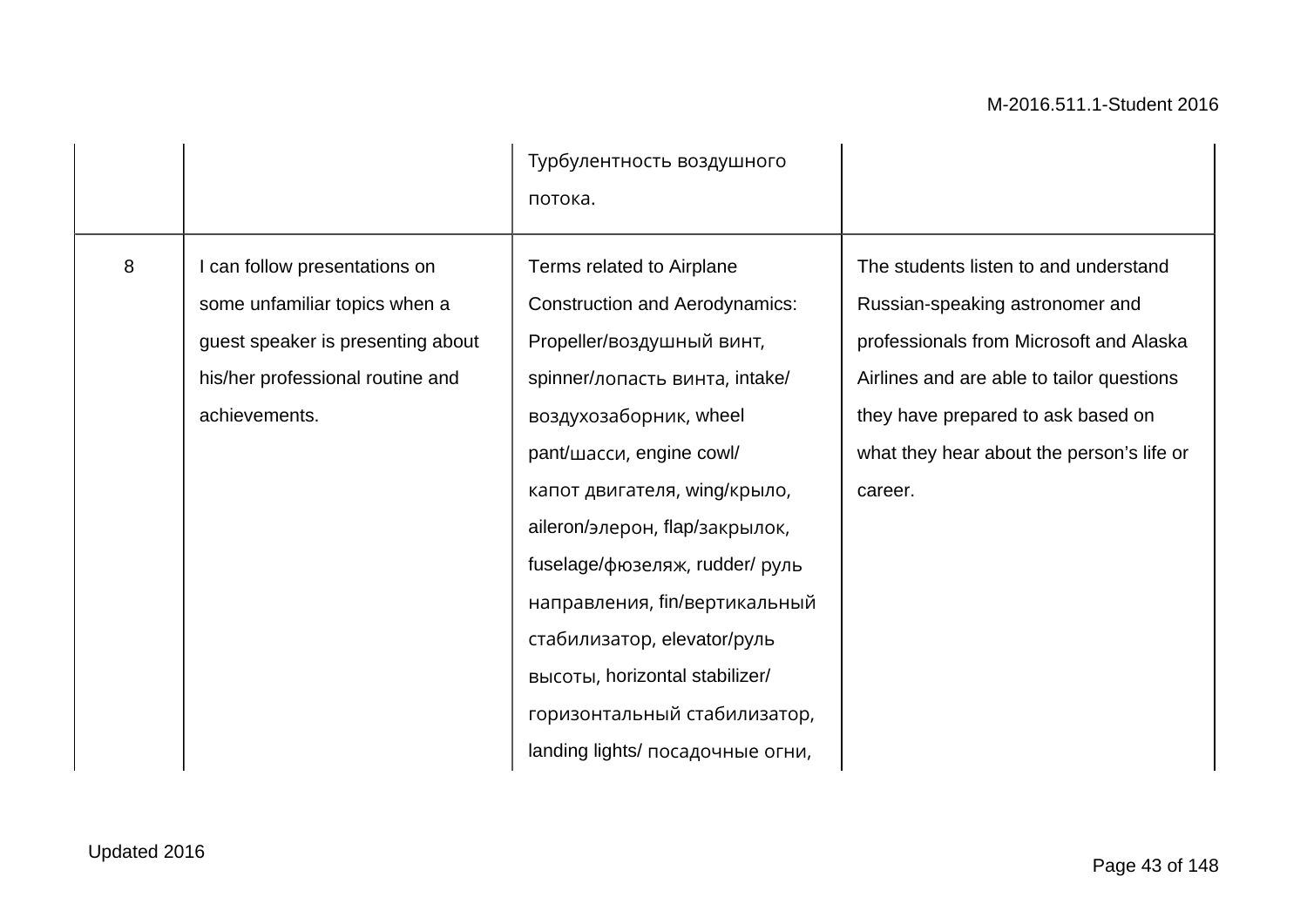lights/сигнальные огни, stick/ рычаг управления, throttle/ регулятор подачи топлива, artificial horizon/искусственный горизонт, airspeed Indicator/ указатель скорости, fuel sample/ проба топлива, secure/без повреждений, Performance Information/техническая характеристика, Fuel /топливо, Fuel burn /расход топлива, Fuel capacity /объём топливного бака, Cruising speed/крейсерская скорость, Cruising airspeed/ крейсерская скорость полёта, Endurance /продолжительность (полёта), Maximum range /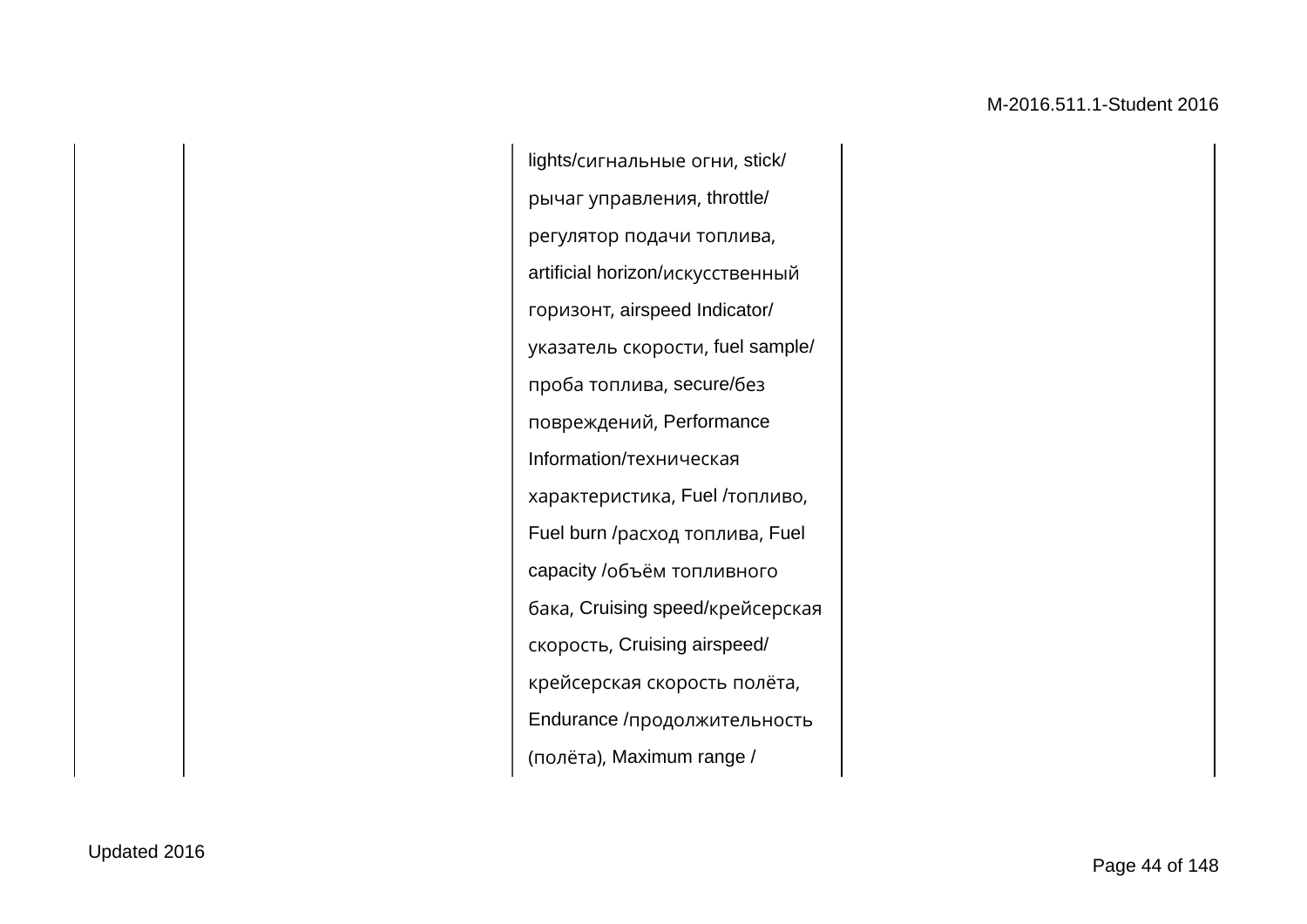максимальный отрезок времени, Data/ данные, Distance/ дистанция, Wind speed/скорость ветра, Tailwind /попутный ветер, Headwind/встречный ветер, Time en route /время в пути, Groundspeed /скорость относительно земли, Stall(ing) angle of attack/Критический угол атаки, Stall angle/Угол установки крыла, Trailing edge/ Кромка крыла, Manual wing control/ Ручной контроль системы управления крылом, Air stream/ Воздушный поток (струя), Lift / Подъемная сила, Wind speed control/Контроль скорости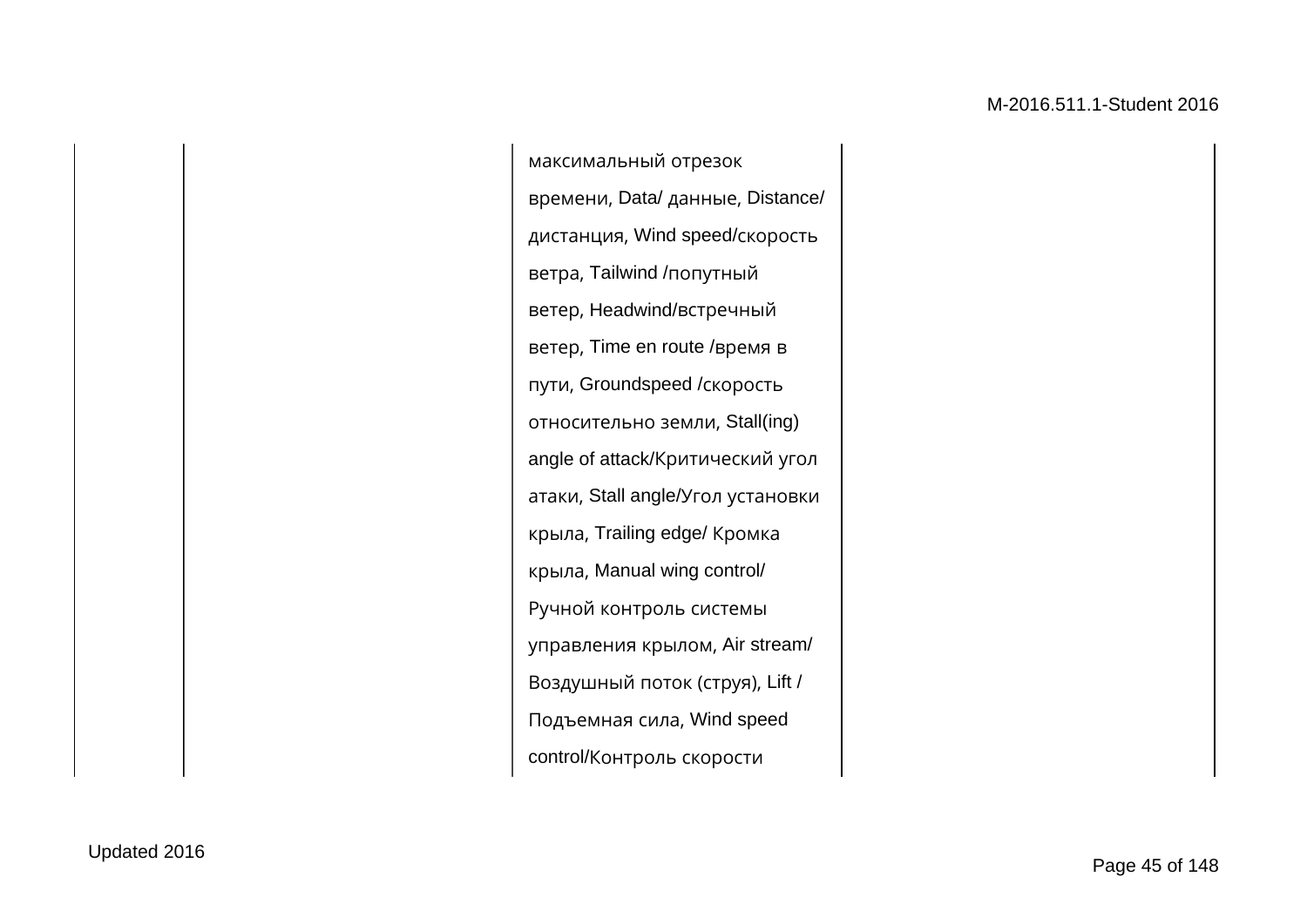ветра, Airfoil /Аэродинамическая поверхность (профиль крыла), Airflow turbulence/ Турбулентность воздушного потока. Terms related to technology and engineering: написать/скачать/ запустить/ перезагрузить программу - create/download/ run /reload the program, технические характеристики/technical characteristics, компьютерная программа/code. Terms related to STEM, space exploration and astronomy: естественный спутник планеты/moon, искусственный спутник/satellite,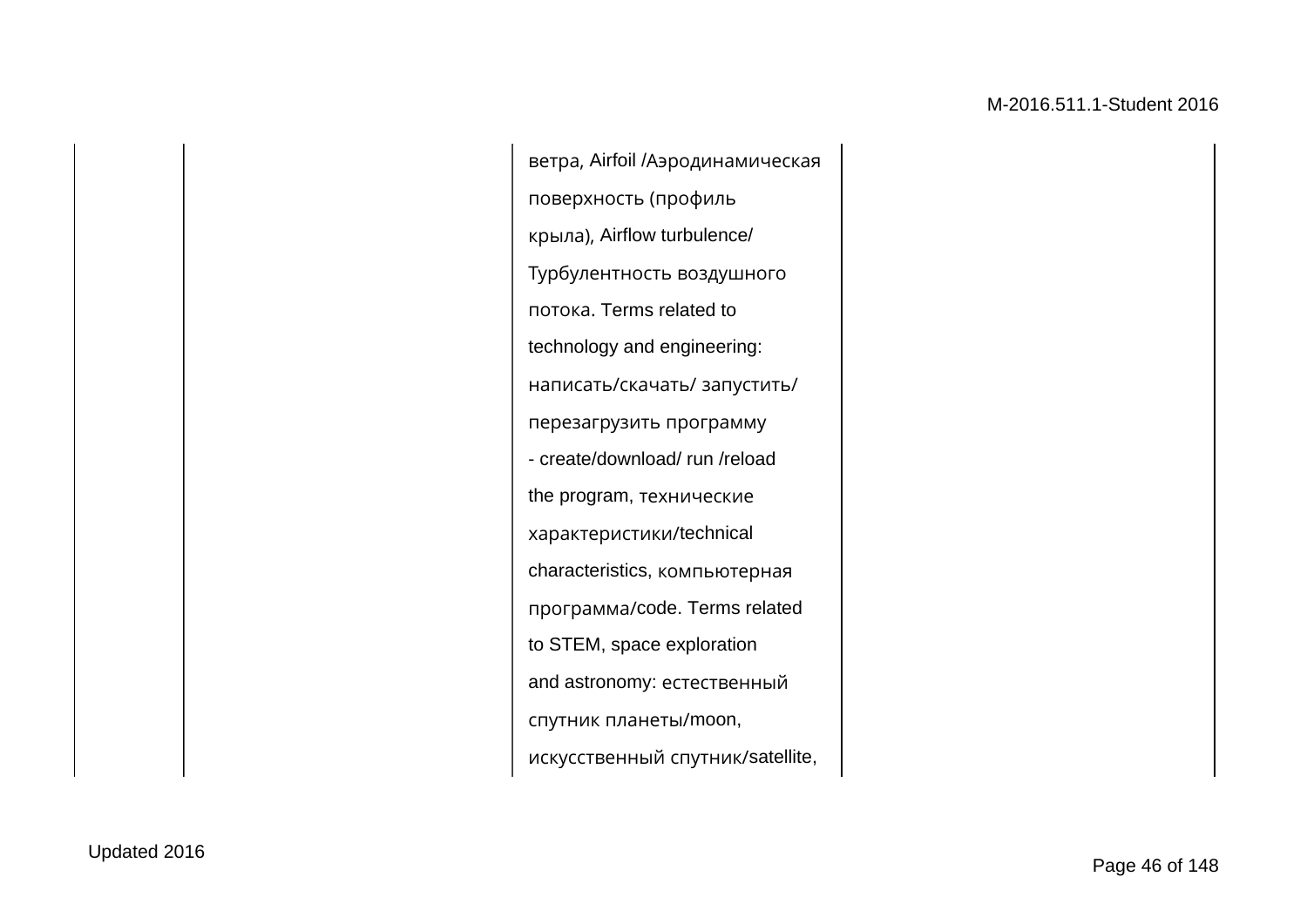космический зонд/space probe, космический аппарат/ spacecraft, космический корабль (ракета)/rocket, круговая орбита Земли/circular orbit of the Earth, многоразовые пусковые системы / reusable launch systems, пилотируемая посадка/ manned landing, реактивный двигатель/jet propulsion, влияние космического полета на человеческий организм/effect of spaceflight on the human body, вторая космическая скорость (скорость убегания)/escape velocity, марсоход/Mars rover, провести наблюдение/make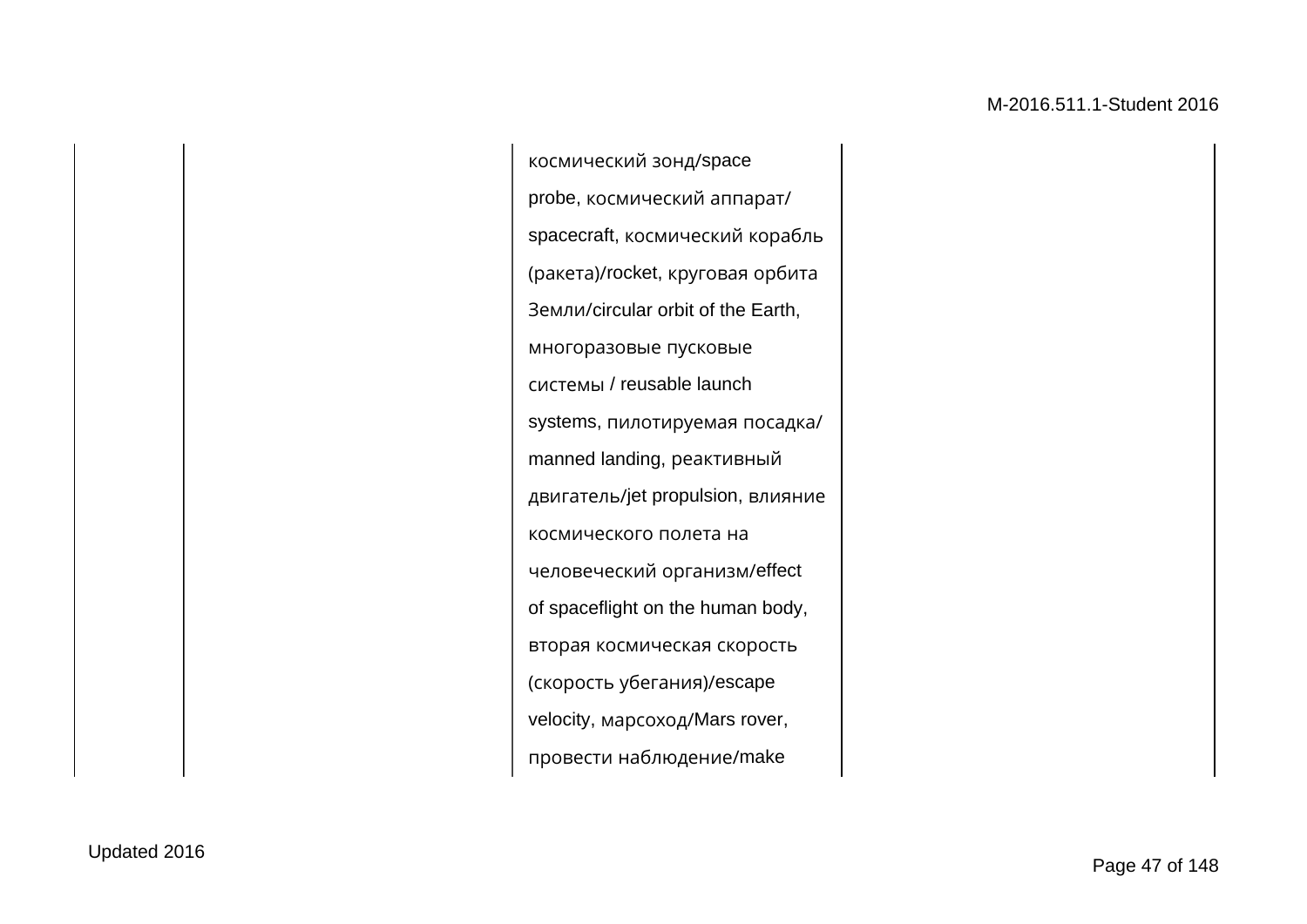an observation,особенности рельефа планеты/the planet surface features, спектральный класс звезды/the spectral class of a star, ускорение/acceleration, скорость/velocity, расстояние/ distance, плотность/ density, масса/ mass, объем/volume, запустить двигатель/start the engine, невесомость/ weightlessness, орбитальная космическая станция МИР/ space station MIR, Коперник/ Copernicus, Птолемей/ Ptolemeus, Гагарин/ Gagarin, Королев/Korolev, формула Циолковского/Tsiolkovsky rocket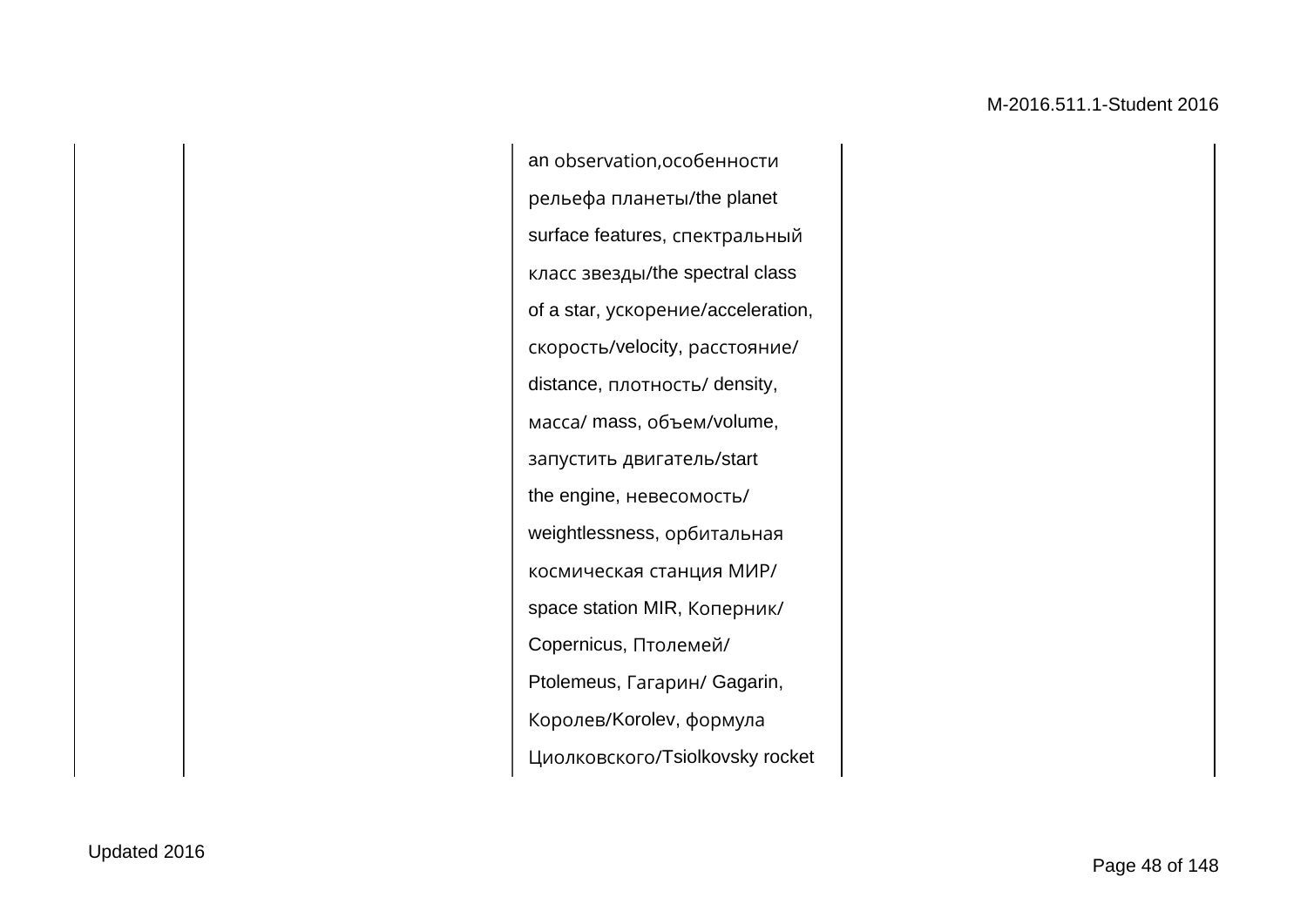|       |                                                                                                        | equation, город на Марсе/<br>Mars settlement, планеты вне<br>Солнечной Системы/exoplanets.<br>Terms related to Russian education<br>system, academic career, and job<br>topics                                               |                                                                                                                                                                                                                                                                                                          |
|-------|--------------------------------------------------------------------------------------------------------|------------------------------------------------------------------------------------------------------------------------------------------------------------------------------------------------------------------------------|----------------------------------------------------------------------------------------------------------------------------------------------------------------------------------------------------------------------------------------------------------------------------------------------------------|
|       |                                                                                                        |                                                                                                                                                                                                                              |                                                                                                                                                                                                                                                                                                          |
| $9\,$ | can understand the details<br>when a teacher or peer gives me<br>technical instructions in computer or | Terms related to technology and<br>engineering: написать/скачать/<br>запустить/ перезагрузить                                                                                                                                | The students listen to teacher and follow<br>oral instructions during LingoFolio Online<br>introduction. The students listen to                                                                                                                                                                          |
|       | aerodynamic labs.                                                                                      | программу - create/download/<br>run /reload the program,<br>технические характеристики/<br>technical characteristics,<br>компьютерная программа/<br>code. Terms related to Airplane<br><b>Construction and Aerodynamics:</b> | teacher and follow oral instructions while<br>develop a PowerPoint presentation for<br>elective projects. The students listen to<br>and follow the oral instructions provided<br>by partners during labs and an airplane<br>pre-flight check at the Aviation Learning<br>Center at the Museum of Flight. |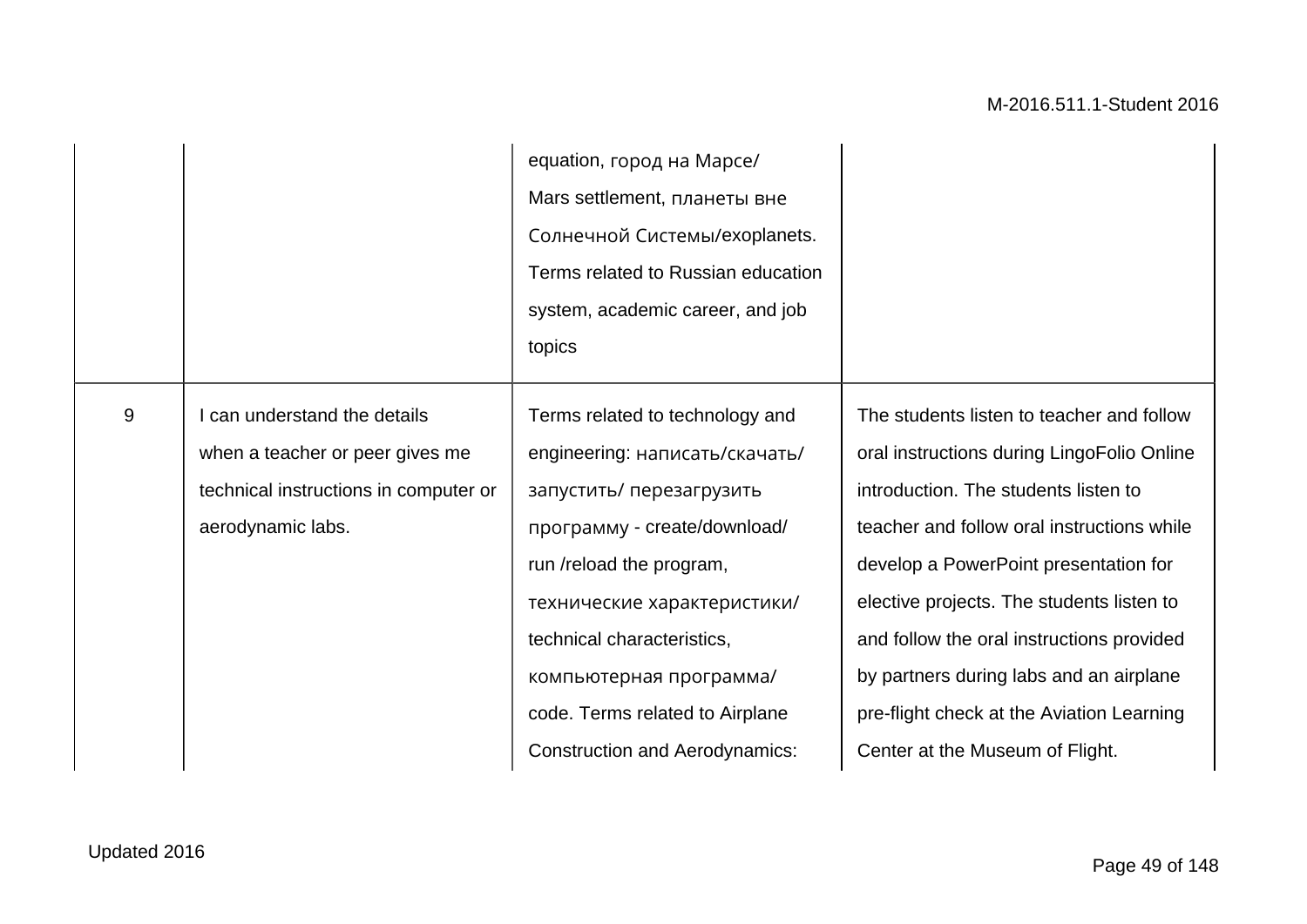Propeller/воздушный винт, spinner/лопасть винта, intake/ воздухозаборник, wheel pant/шасси, engine cowl/ капот двигателя, wing/крыло, aileron/элерон, flap/закрылок, fuselage/фюзеляж, rudder/ руль направления, fin/вертикальный стабилизатор, elevator/руль высоты, horizontal stabilizer/ горизонтальный стабилизатор, landing lights/ посадочные огни, lights/сигнальные огни, stick/ рычаг управления, throttle/ регулятор подачи топлива, artificial horizon/искусственный горизонт, airspeed Indicator/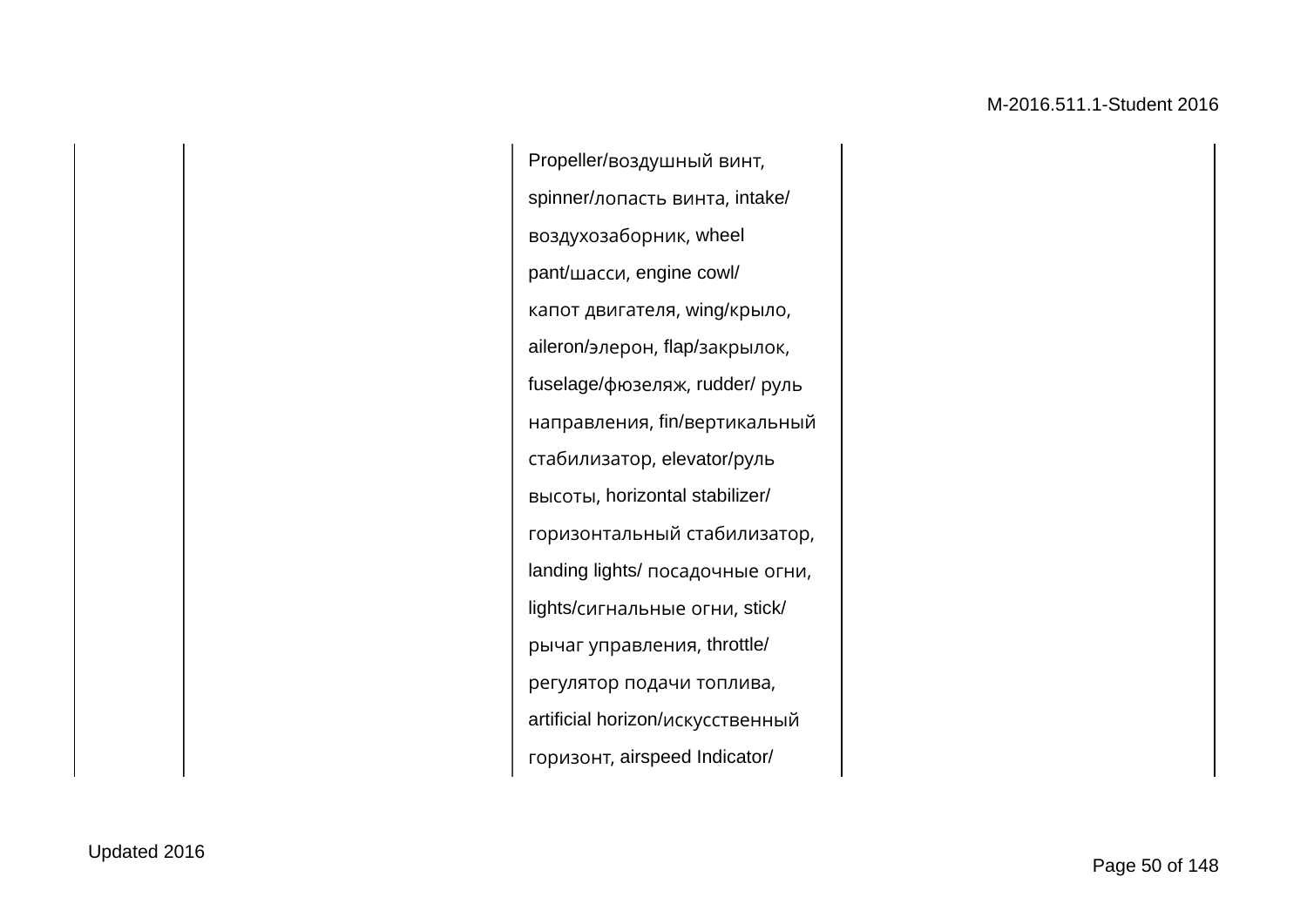указатель скорости, fuel sample/ проба топлива, secure/без повреждений, Performance Information/техническая характеристика, Fuel /топливо, Fuel burn /расход топлива, Fuel capacity /объём топливного бака, Cruising speed/крейсерская скорость, Cruising airspeed/ крейсерская скорость полёта, Endurance /продолжительность (полёта), Maximum range / максимальный отрезок времени, Data/ данные, Distance/ дистанция, Wind speed/скорость ветра, Tailwind /попутный ветер, Headwind/встречный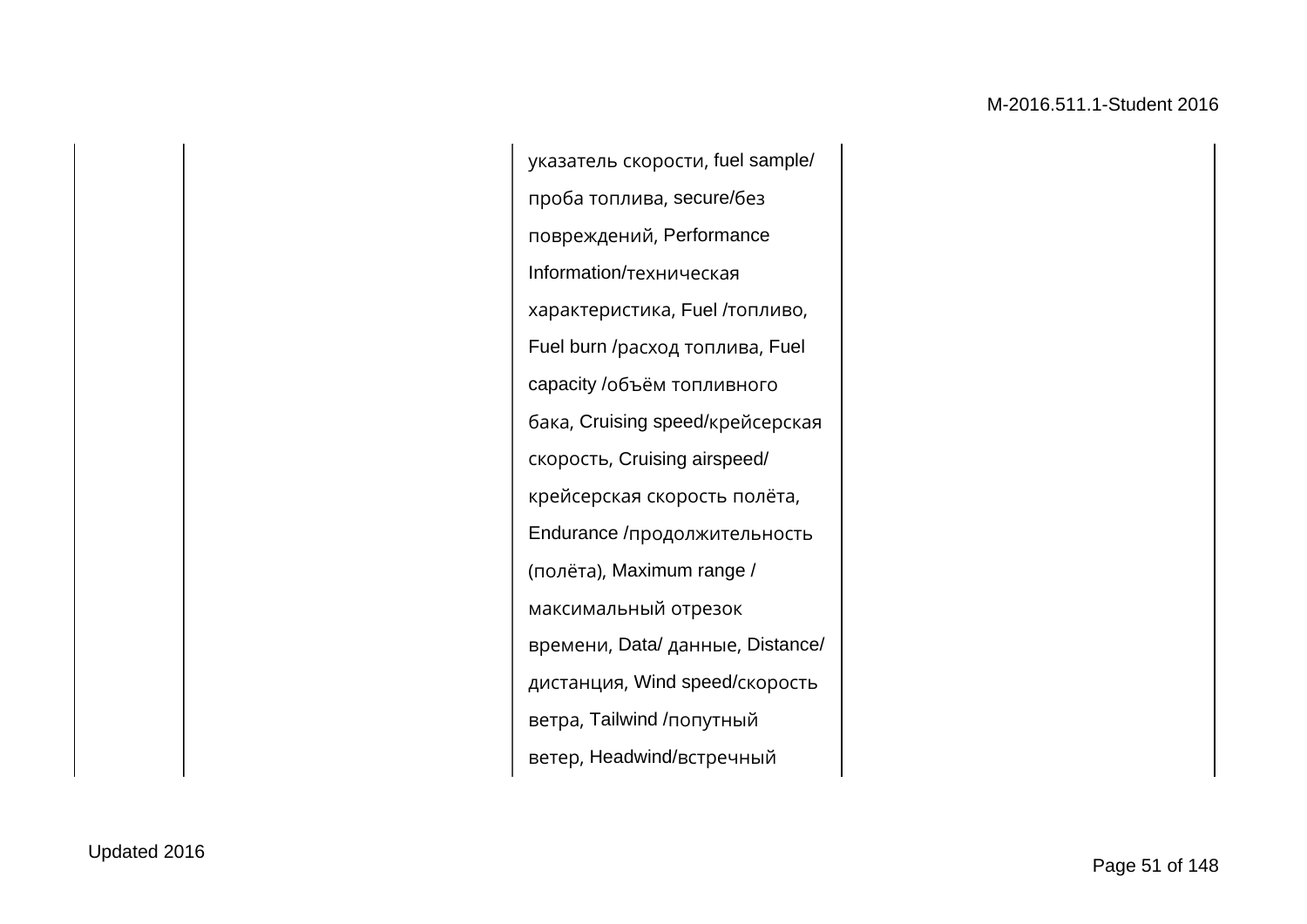ветер, Time en route /время в пути, Groundspeed /скорость относительно земли, Stall(ing) angle of attack/Критический угол атаки, Stall angle/Угол установки крыла, Trailing edge/ Кромка крыла, Manual wing control/ Ручной контроль системы управления крылом, Air stream/ Воздушный поток (струя), Lift / Подъемная сила, Wind speed control/Контроль скорости ветра, Airfoil /Аэродинамическая поверхность (профиль крыла), Airflow turbulence/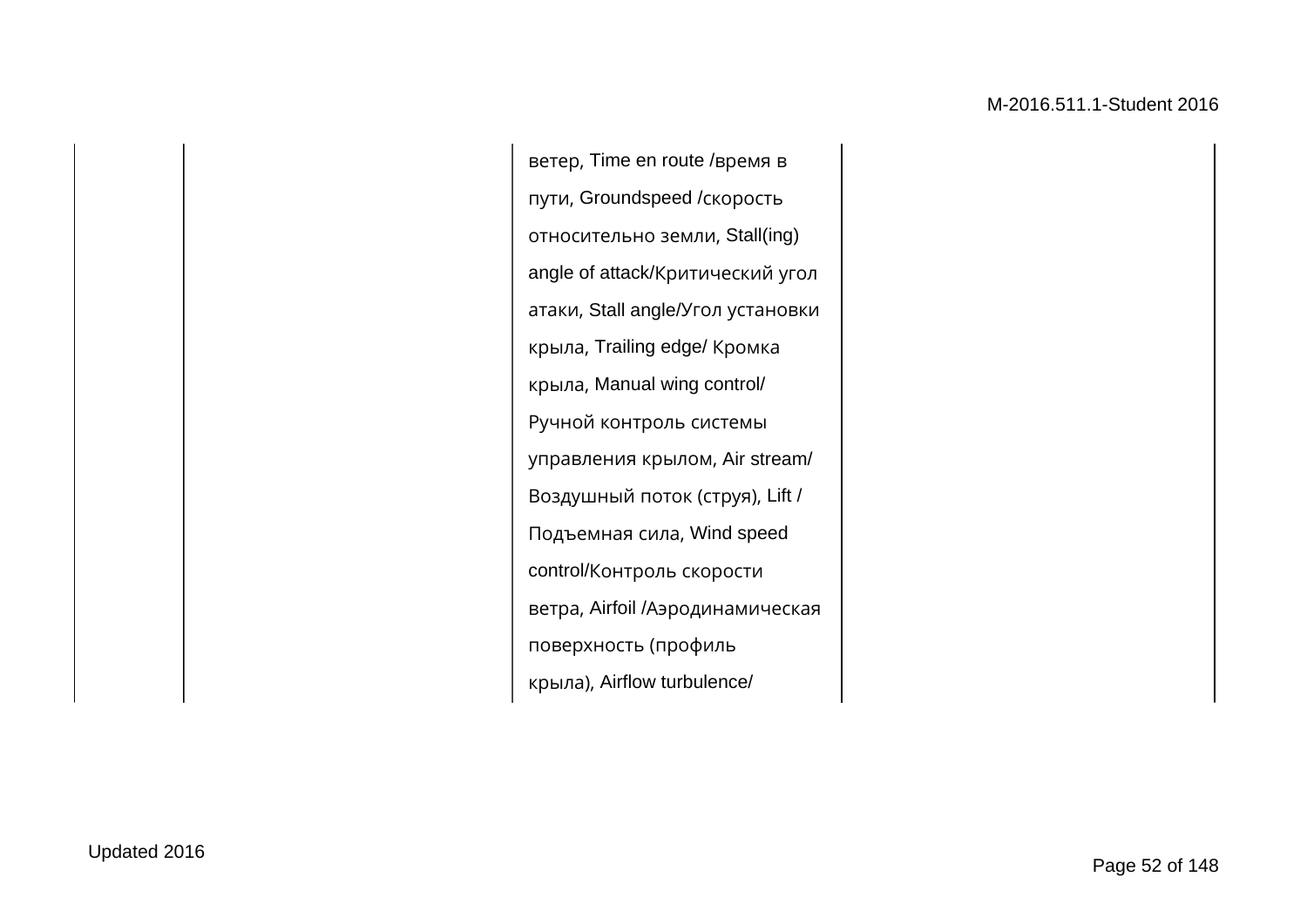|    |                                                                                                                             | Турбулентность воздушного<br>потока.                                                                                                                                                                                                                                                                                                                                                                                                                                    |                                                                                                                                                                                                                                                                                                                             |
|----|-----------------------------------------------------------------------------------------------------------------------------|-------------------------------------------------------------------------------------------------------------------------------------------------------------------------------------------------------------------------------------------------------------------------------------------------------------------------------------------------------------------------------------------------------------------------------------------------------------------------|-----------------------------------------------------------------------------------------------------------------------------------------------------------------------------------------------------------------------------------------------------------------------------------------------------------------------------|
| 10 | can understand a web-based<br>presentation or documentary film<br>giving a virtual tour of Mars planet<br>and Solar system. | Terms related to STEM, space<br>exploration and astronomy:<br>естественный спутник планеты/<br>moon, искусственный спутник/<br>satellite, космический зонд/space<br>probe, космический аппарат/<br>spacecraft, космический корабль<br>(ракета)/rocket, круговая орбита<br>Земли/circular orbit of the Earth,<br>многоразовые пусковые<br>системы / reusable launch<br>systems, пилотируемая посадка/<br>manned landing, реактивный<br>двигатель/jet propulsion, влияние | The students watch a presentation,<br>documentary films or a virtual tour of the<br>planet Mars and Solar system prepared<br>by the instructor/astronomer, then<br>discuss them and express their ideas<br>about Mars exploration, Solar system<br>and exoplanets in conversation and then<br>in a MOODLE discussion forum. |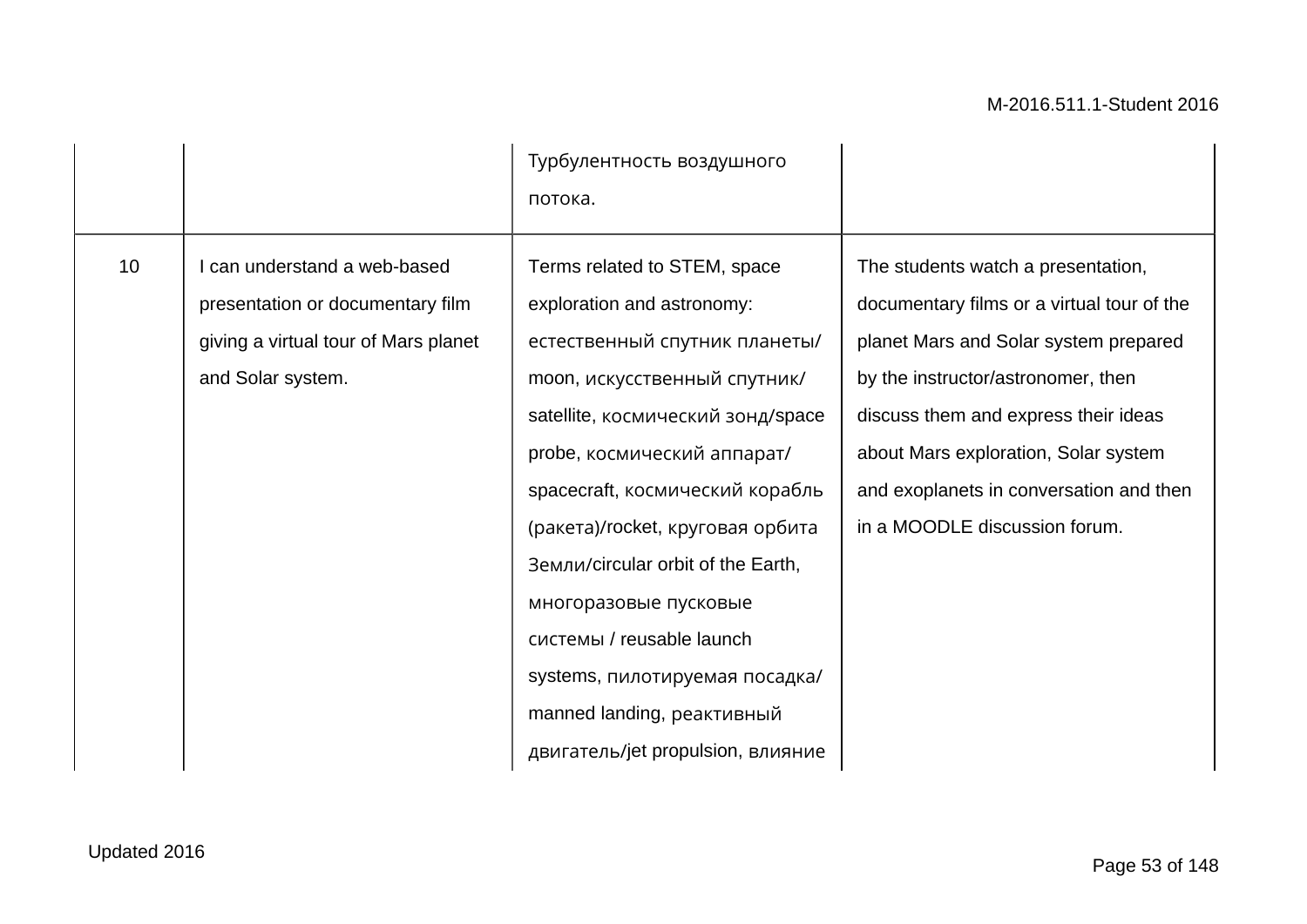космического полета на человеческий организм/effect of spaceflight on the human body, вторая космическая скорость (скорость убегания)/escape velocity, марсоход/Mars rover, провести наблюдение/make an observation,особенности рельефа планеты/the planet surface features, спектральный класс звезды/the spectral class of a star, ускорение/acceleration, скорость/velocity, расстояние/ distance, плотность/ density, масса/ mass, объем/volume, запустить двигатель/start the engine, невесомость/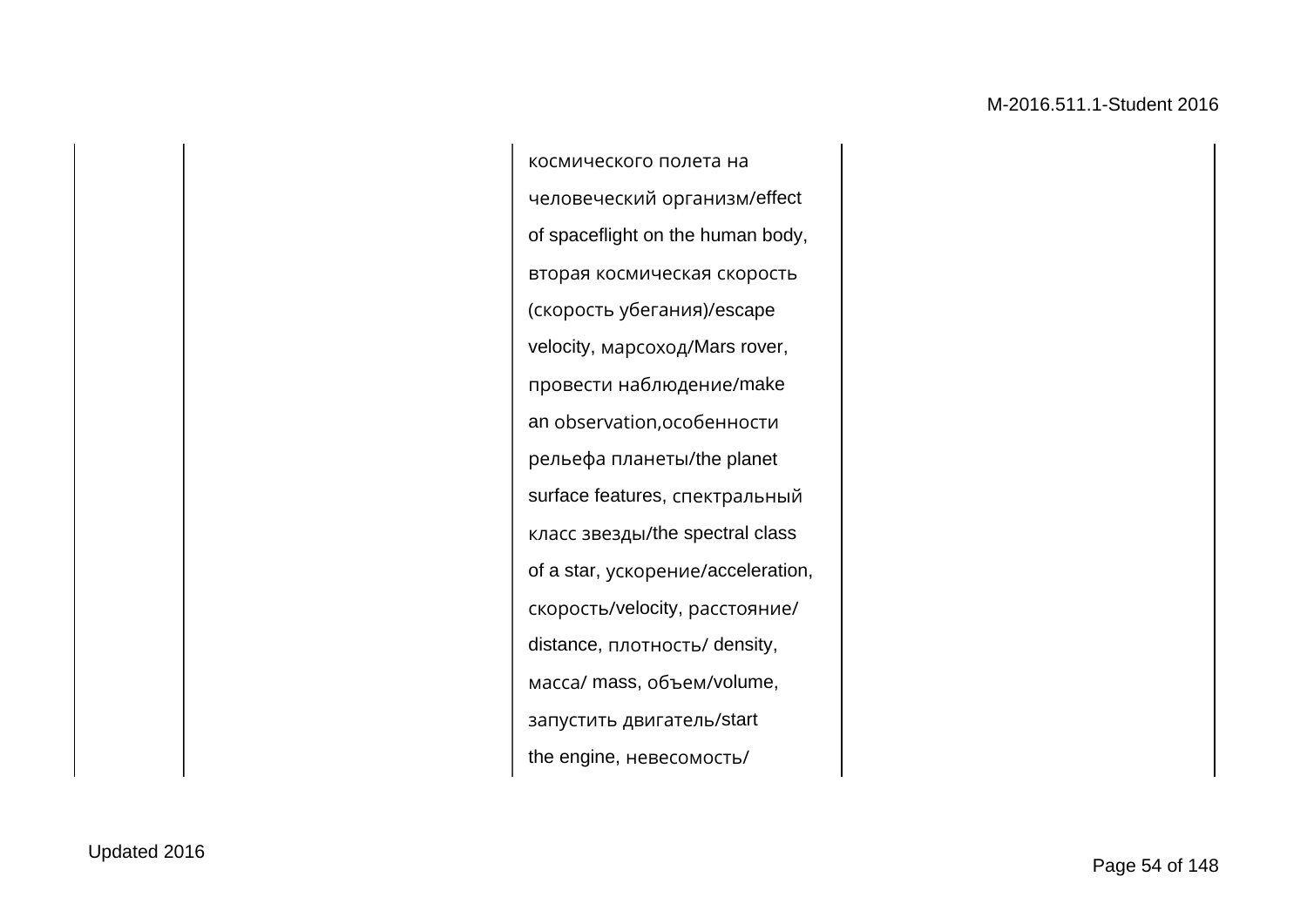|  | weightlessness, орбитальная       |  |
|--|-----------------------------------|--|
|  | космическая станция МИР/          |  |
|  | space station MIR, Коперник/      |  |
|  | Copernicus, Птолемей/             |  |
|  | Ptolemeus, Гагарин/ Gagarin,      |  |
|  | Королев/Korolev, формула          |  |
|  | Циолковского/Tsiolkovsky rocket   |  |
|  | equation, город на Марсе/         |  |
|  | Mars settlement, планеты вне      |  |
|  | Солнечной Системы/exoplanets,     |  |
|  | взять пробы воды и грунта/        |  |
|  | gathering water and soil samples, |  |
|  | атмосфера Марса состоит на        |  |
|  | 96% из углекислого газа/Martian   |  |
|  | atmosphere consists of 96% carbon |  |
|  | dioxide.                          |  |
|  |                                   |  |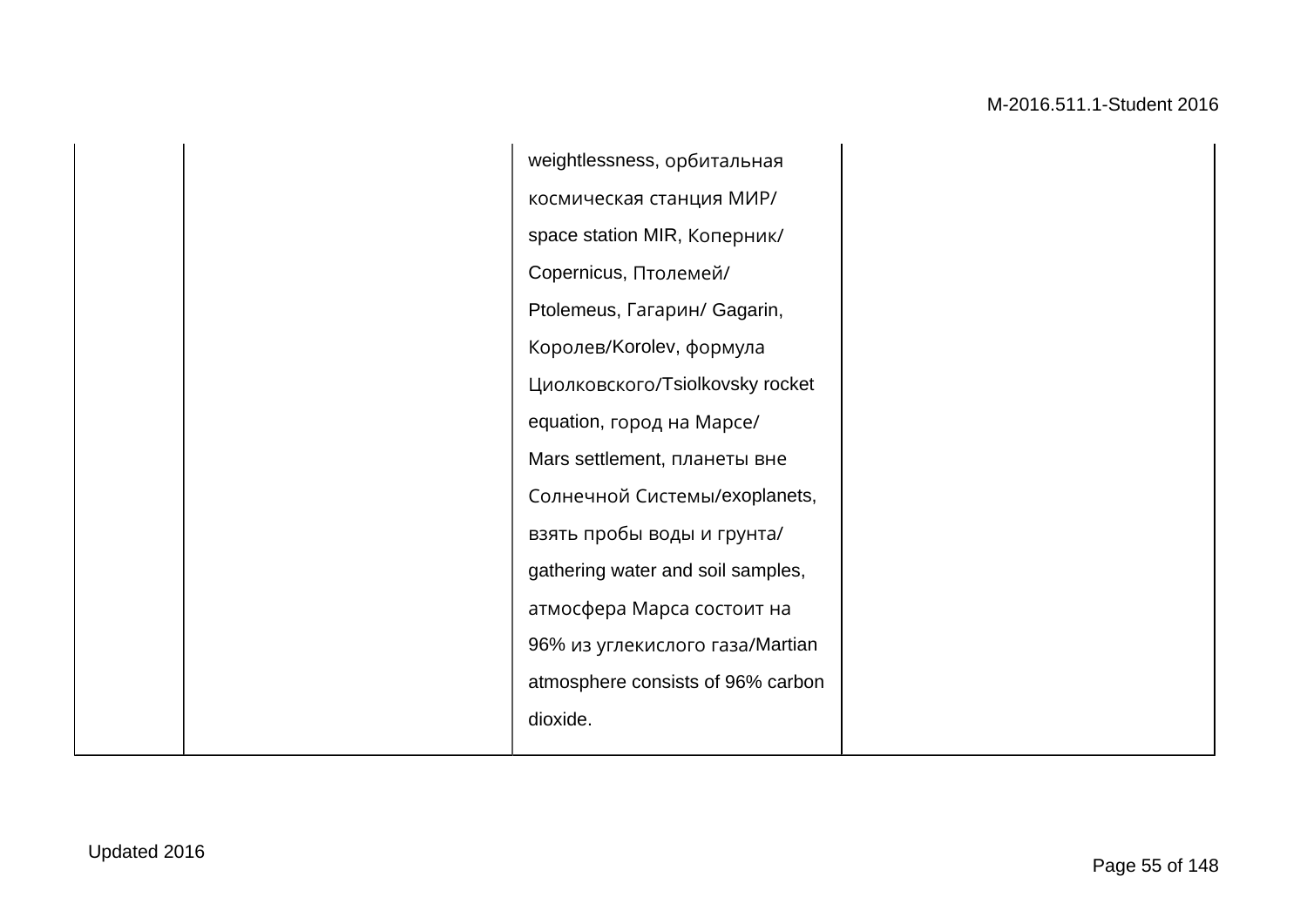| 11 | I can understand a web-based        | <b>LEGO Robotic Project Terms</b>   | The students watch and discuss a web-     |
|----|-------------------------------------|-------------------------------------|-------------------------------------------|
|    | presentation or documentary film of | related to robotics, technology and | based presentations or documentary        |
|    | elective project topics.            | engineering: набор строительных     | films about their elective projects, then |
|    |                                     | элементов/building brick set,       | implement extracted information for their |
|    |                                     | полоса препятствий/obstacle         | research.                                 |
|    |                                     | course, резиновая лента/            |                                           |
|    |                                     | rubber bands, определить            |                                           |
|    |                                     | синий цвет/detect a blue color,     |                                           |
|    |                                     | ультразвуковой датчик/              |                                           |
|    |                                     | ultrasonic sensor, средний          |                                           |
|    |                                     | электродвигатель/medium motor,      |                                           |
|    |                                     | управлять поведением робота/        |                                           |
|    |                                     | control the robot's behavior,       |                                           |
|    |                                     | написать/скачать/ запустить/        |                                           |
|    |                                     | перезагрузить программу             |                                           |
|    |                                     | - create/download/run/reload        |                                           |
|    |                                     |                                     |                                           |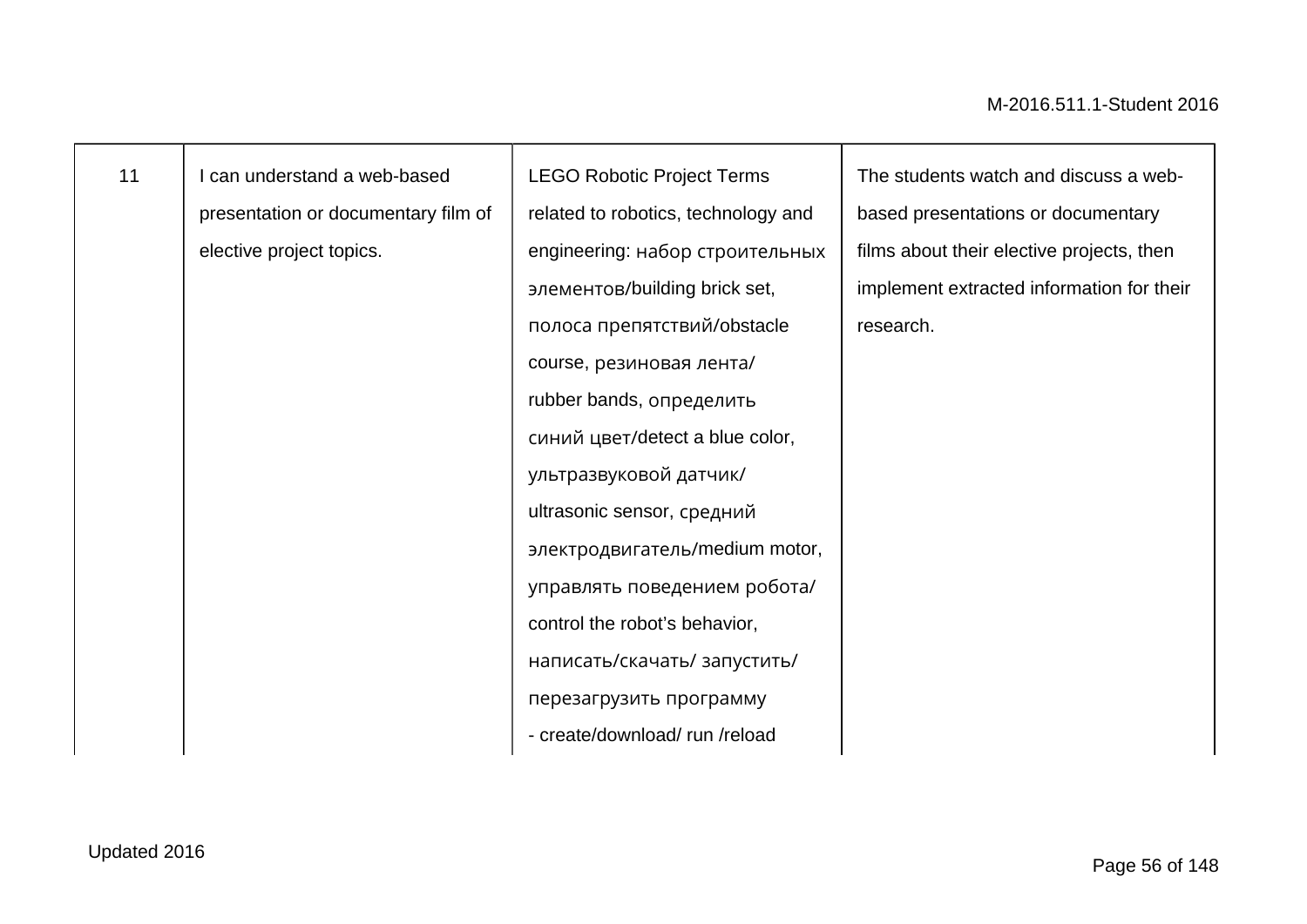the program, перезаряжаемая батарея (аккумулятор)/ rechargeable battery, технические характеристики/technical characteristics, движение назад - motion backwards, точность/ accuracy, угол поворота/ rotation angle, часть робота/ part of the robot, неудача в завершении задачи/failure to complete a task, пошаговая инструкция по сборке/stepby-step building instructions, изогнутая балка/angular beam, соединительный штифт с выступами/сonnector peg with friction, ось/axle, зубчатое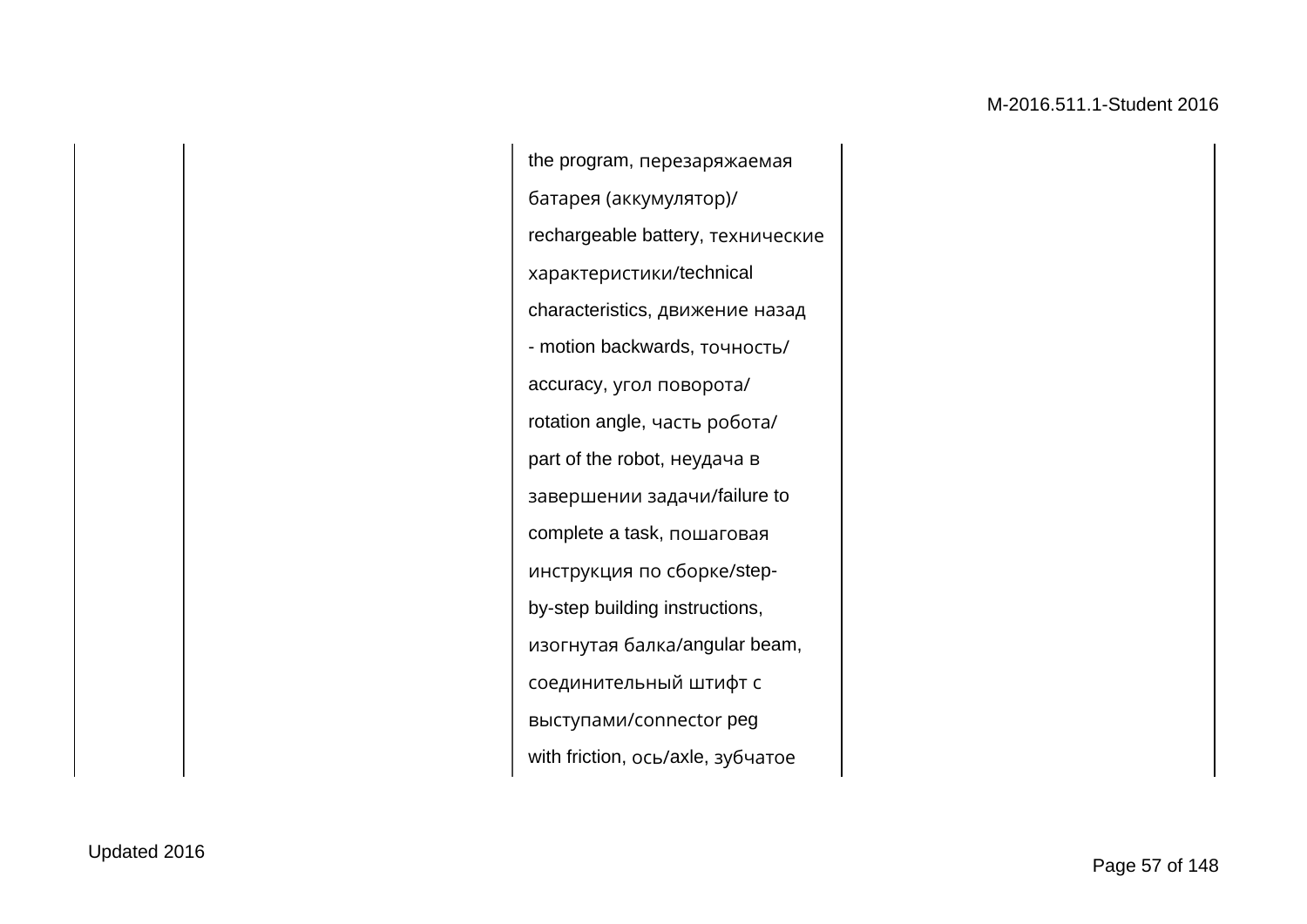колесо, 24-зубое/gear, 24-tooth, кирпич/brick, соединить EV3 с компьютером/connect EV3 brick to computer, двигаться по линии/follow a path, цикл (петля)/ loop, различные формы и размеры/different shapes and sizes. Historical Project Terms related to history: Модернизация/ modernization, монархия /monarchy, царь / tsar, индустриализация/ industrialization, коллективизации/колхоз / collectivization/collective farm (kolkhoz), население /population, национальность /ethnicity,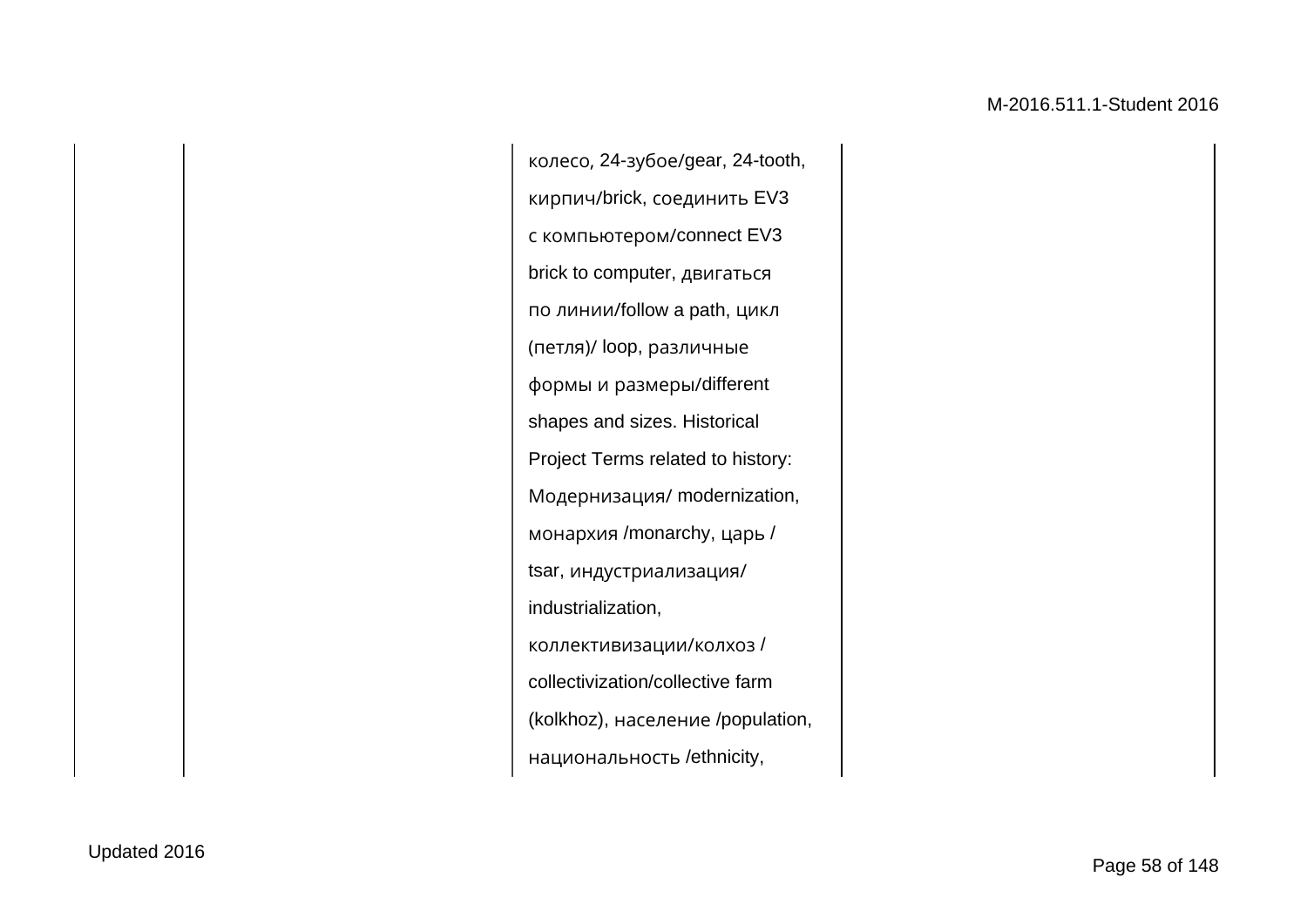вероисповедание /religion, красные и белые /Whites and Reds, Первая и Вторая мировые войны /First and Second World Wars, Антанта и Центральные державы/ Entente cordiale and Central Powers, союзники и страны оси /Allies and Axis, гражданская война /Civil War/, республика/ republic, империя/ empire, федерация / federation, партия /political party (i.e., Bolsheviks, Mensheviks, Constitutional Democrats, Socialist Revolutionaries, etc.), коммунизм /communism, парламент/ parliament, диктатор/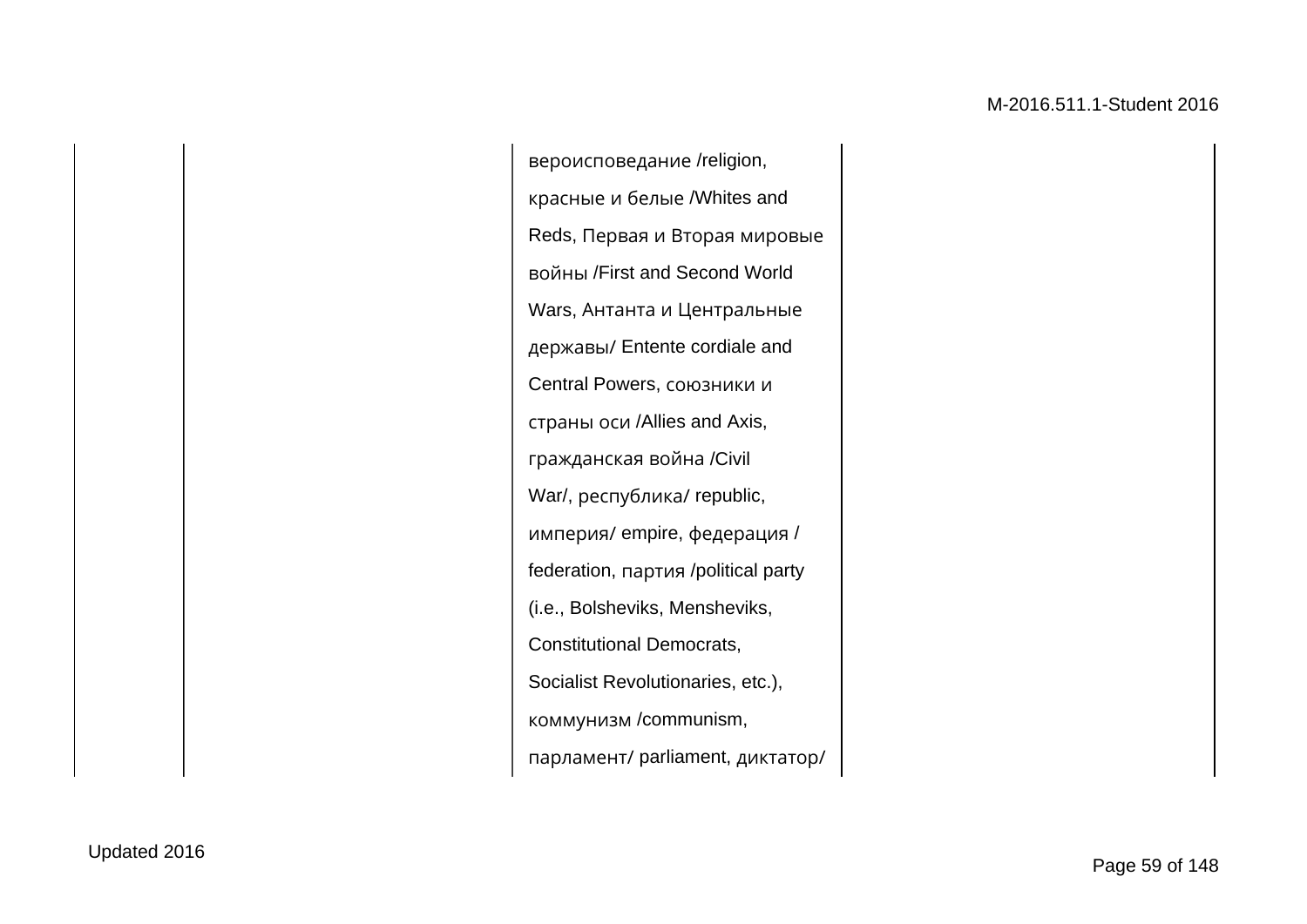тоталитаризм /dictator/totalitarian regime, реформа/ reform, классовая система /social class system, социальное обеспечение/ welfare, национализация/ nationalization, советский авангард/(Soviet cultural) Avant-garde, СССР/ USSR, НЭП /New Economic Policy, ЦК /Central Committee, ЧК-НКВД-КГБ /KGB (Soviet secret police), чистки/ purges, оттепель / thaw, эмиграция/ emigration, застой/ stagnation, перестройка / perestroika, приватизация / privatization. Linguistic Project: Terms related to linguistics: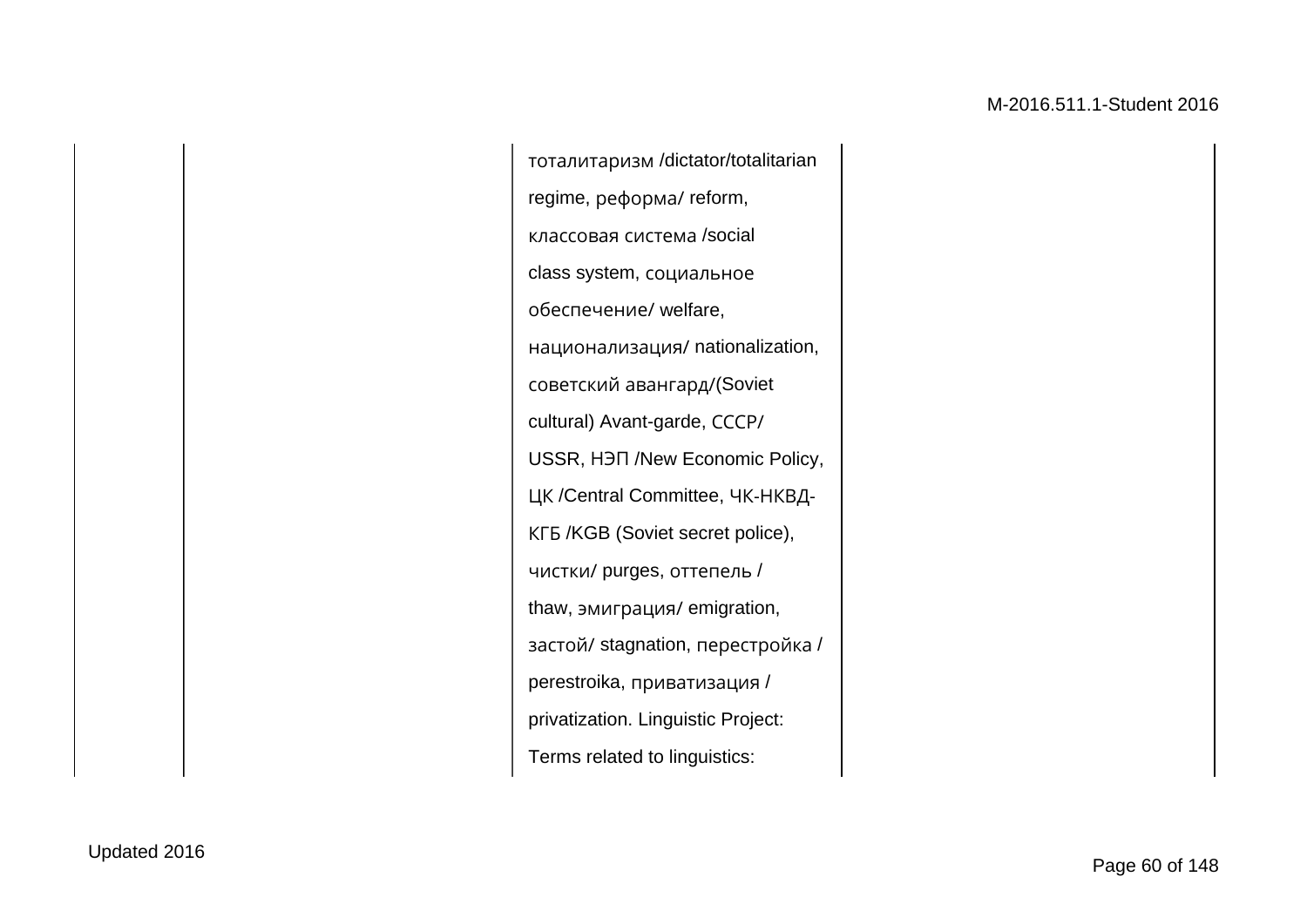Заимствование/loanword, калька/calque, значение/ meaning, определение/ definition, употребление/ usage многозначное слово/ multiple meaning word, синоним/ synonym, омоним/homonym, антоним/antonym, контекст/ context, часть речи/ part of speach, существительное/ noun, прилагательное/adjective, наречие/adverb, глагол/verb, грамматическая форма/ grammar form, единственное/ singular и множественное число/plural, падеж/case, толковый/comprehensive,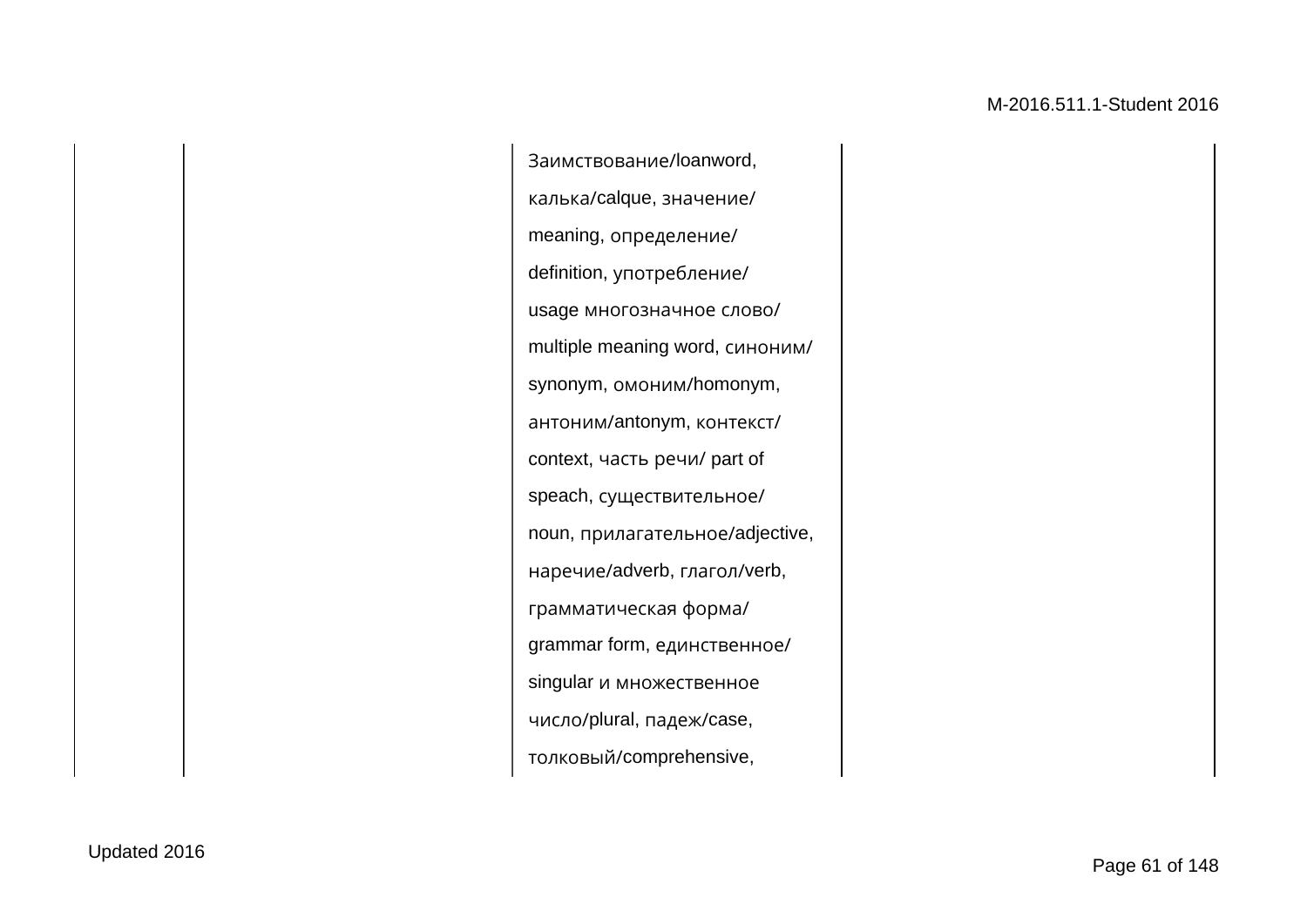|                             |                                        | этимологический/etymological,           |                                            |
|-----------------------------|----------------------------------------|-----------------------------------------|--------------------------------------------|
|                             |                                        | словарь иностранных слов/               |                                            |
|                             |                                        | foreign word dictionary, <b>kopnyc/</b> |                                            |
|                             |                                        | corpus, корпусный анализ/               |                                            |
|                             |                                        | corpora analysis, кириллица/            |                                            |
|                             |                                        | Cyrillic alphabet, латиница/            |                                            |
|                             |                                        | Latin alphabet, транскрипция/           |                                            |
|                             |                                        | transcription;                          |                                            |
| <b>Interpretive Reading</b> |                                        |                                         |                                            |
| 12                          | I can follow the general idea and      | Expressions related to scientific       | The students read for information articles |
|                             | some details of what is written in     | achievements and their                  | from online and off-line resources         |
|                             | a variety of stories about famous      | social recognition: великий             | about famous scientists and scientific     |
|                             | scientists and scientific discoveries. | русский ученый/ the great               | discoveries while preparing for the        |

Russian scientist; eго научные

интересы распространялись/

end of the program task mini projects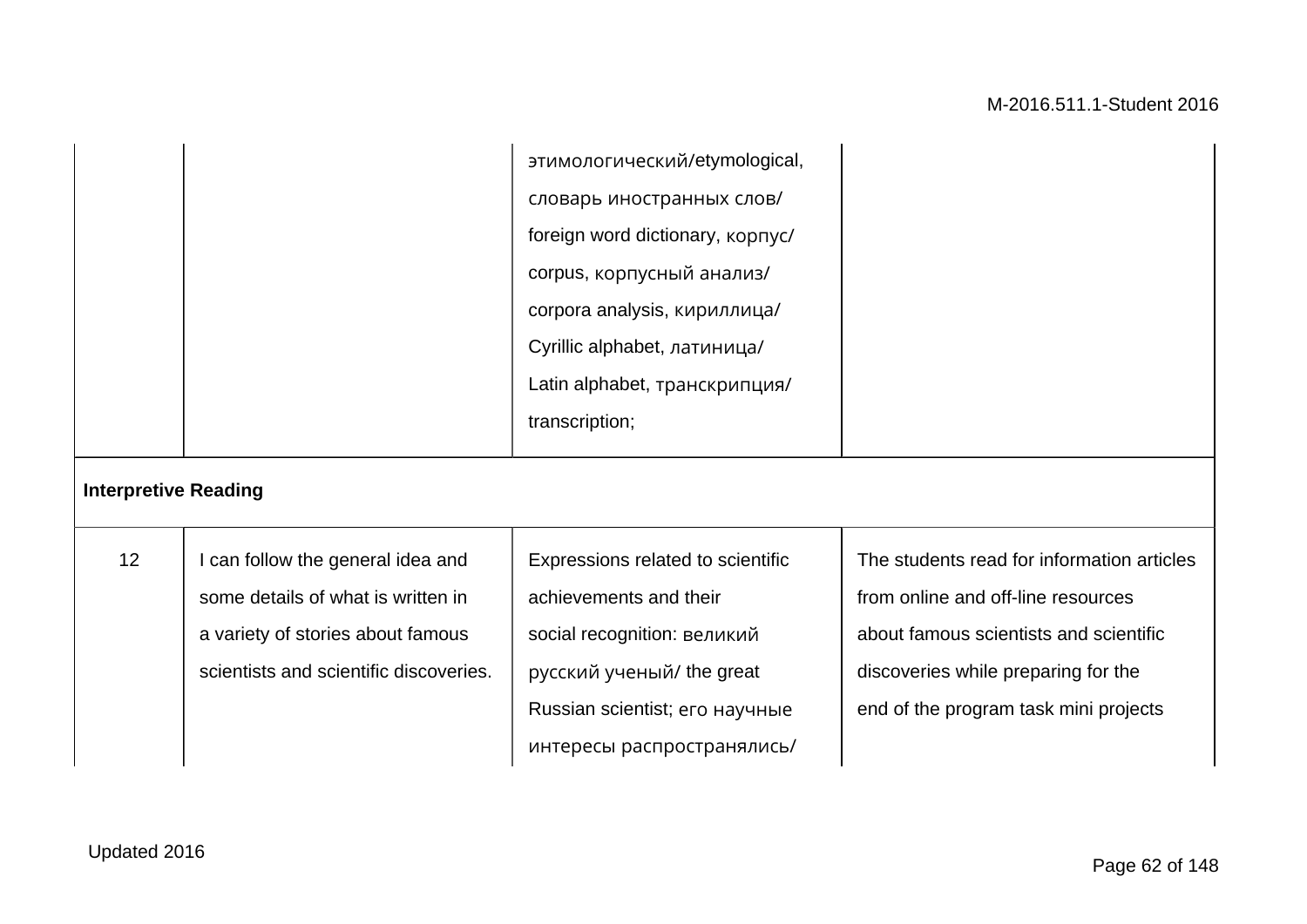the plug research interests spread, получить большое общественное признание/ get a great social recognition; выдвинуть смелую идею/; put forward a bold idea; разработать принципиально новую схему/ to develop a fundamentally new scheme; сформулировать свою идею/to formulate his idea; своими работами во многом определить пути развития…/ his work largely determine the development; Compare objects and express the superiority of one of them over the other: Lexical resources (adjectives and adverbal

presentation and searching for materials for elective research projects.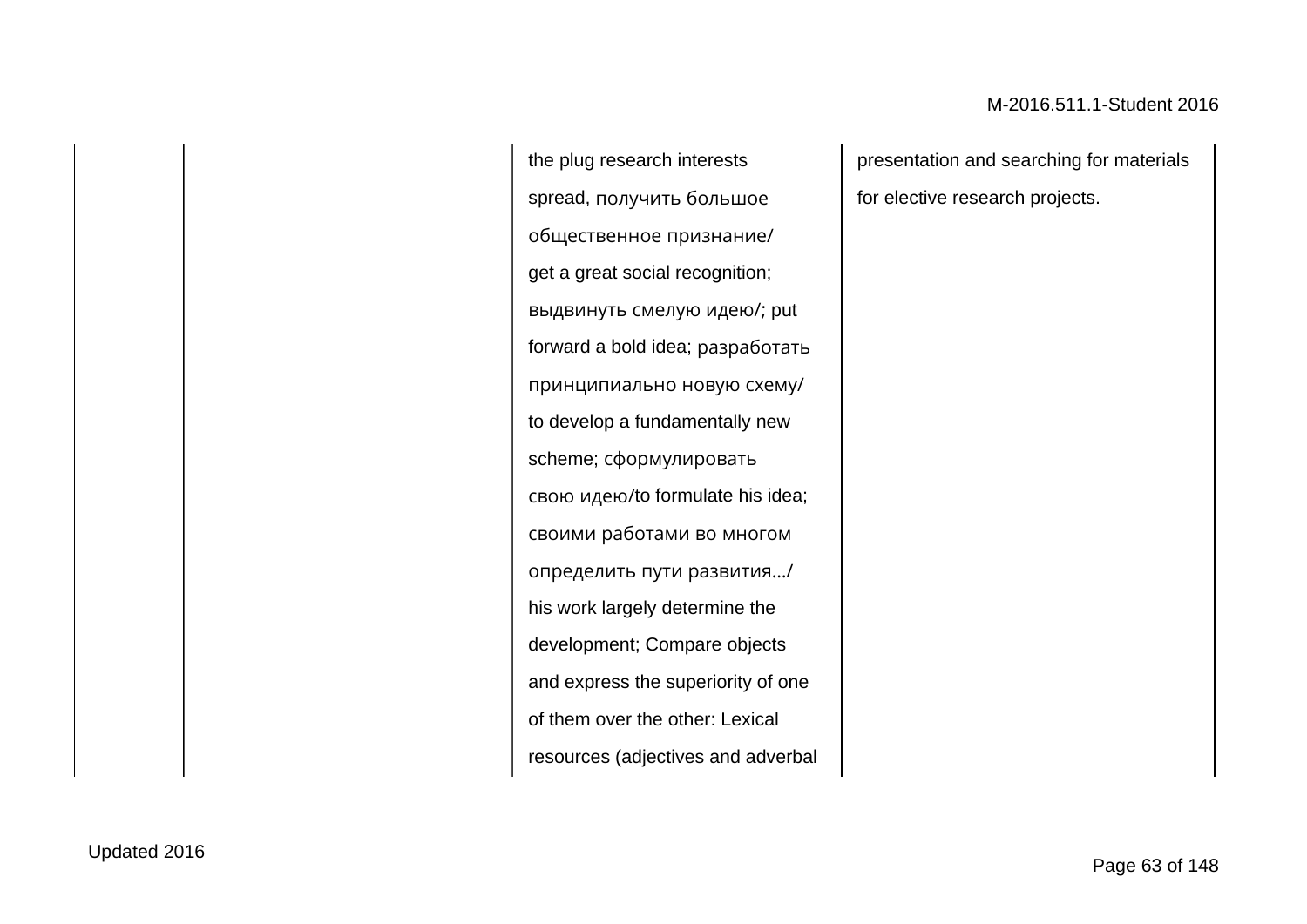expressions): рекордный/ record, совершенный/ perfect, нигде в мире/ anywhere in the world, впервые, никогда раньше/for the first time ever; Grammar forms (adjectives in comparative and superlatives); весьма совершенный/ quite perfect, абсолютно новый/ brand new, новейший/ the newest; значительно ниже /much lower; наиболее благоприятный/ the most favorable. Expressions of changes/изменить (+Ac.c); influence/влиять на (+Ac.c); , decrease and increase: уменьшить/увеличить.Terms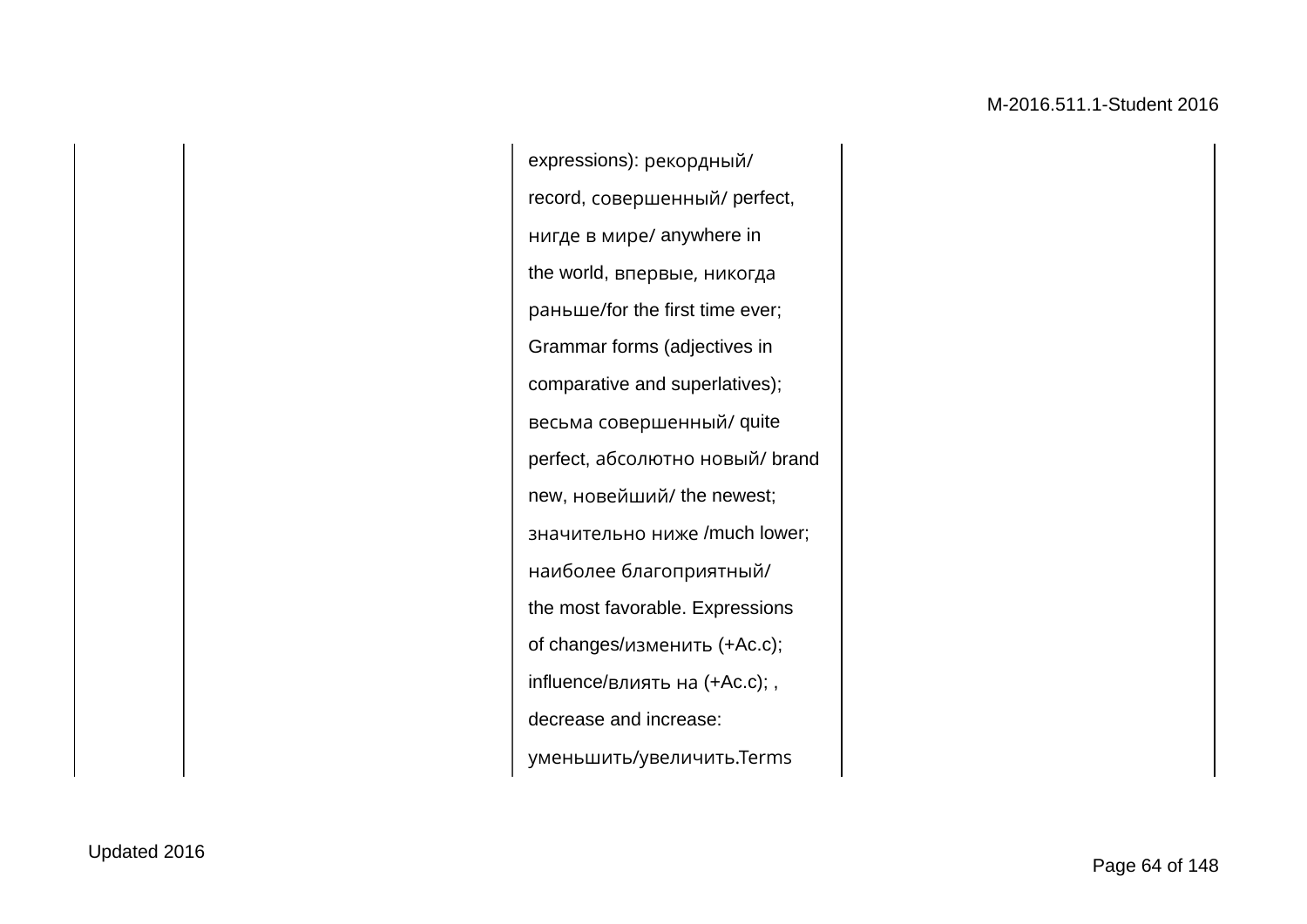related to STEM: robot/робот, computer/ компьютер, аккумулятор/ battery, технические характеристики/ technical characteristics, влияние космического полета на человеческий организм/effect of spaceflight on the human body, провести наблюдение/make an observation, ускорение/ acceleration, скорость/ velocity, расстояние/ distance, плотность/ density, масса/ mass, объем/volume, невесомость/ weightlessness, ультразвуковой /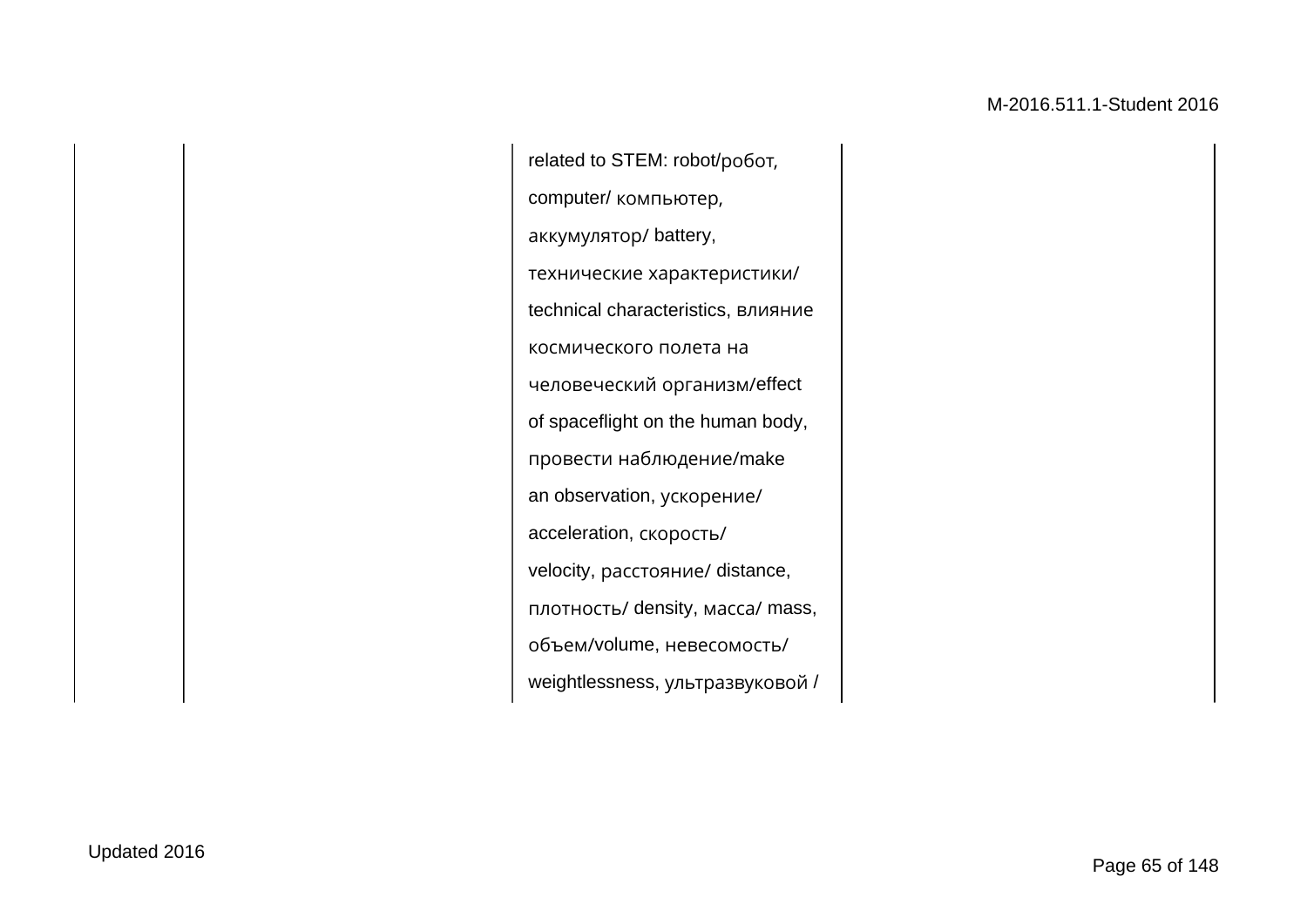|    |                                                                                                                                                        | ultrasonic, сверхзвуковой/<br>supersonic.                                                                                                                                                                                                                                                                                                                                                                                                      |                                                                                                                                                                                                 |
|----|--------------------------------------------------------------------------------------------------------------------------------------------------------|------------------------------------------------------------------------------------------------------------------------------------------------------------------------------------------------------------------------------------------------------------------------------------------------------------------------------------------------------------------------------------------------------------------------------------------------|-------------------------------------------------------------------------------------------------------------------------------------------------------------------------------------------------|
| 13 | I can follow the instructions during<br>"Voyage to Mars" role-play and<br>complete an airplane pre-flight<br>check at the Aviation Learning<br>Center. | The name of "job vacancies":<br>служба связи/communications,<br>информационная служба/<br>data, навигация/navigation,<br>запуск зондов/probe, служба<br>жизнеобеспечения/life support,<br>служба изоляции/isolation,<br>медицинская служба/medicine.<br>Terms related to astronomy and<br>space exploration: естественный<br>спутник планеты/moon,<br>космический зонд/space<br>probe, космический аппарат/<br>spacecraft, космический корабль | The students read and follow the<br>instructions during "Voyage to Mars"<br>role-play and complete an airplane pre-<br>flight check at the Aviation Learning<br>Center at the Museum of Flight. |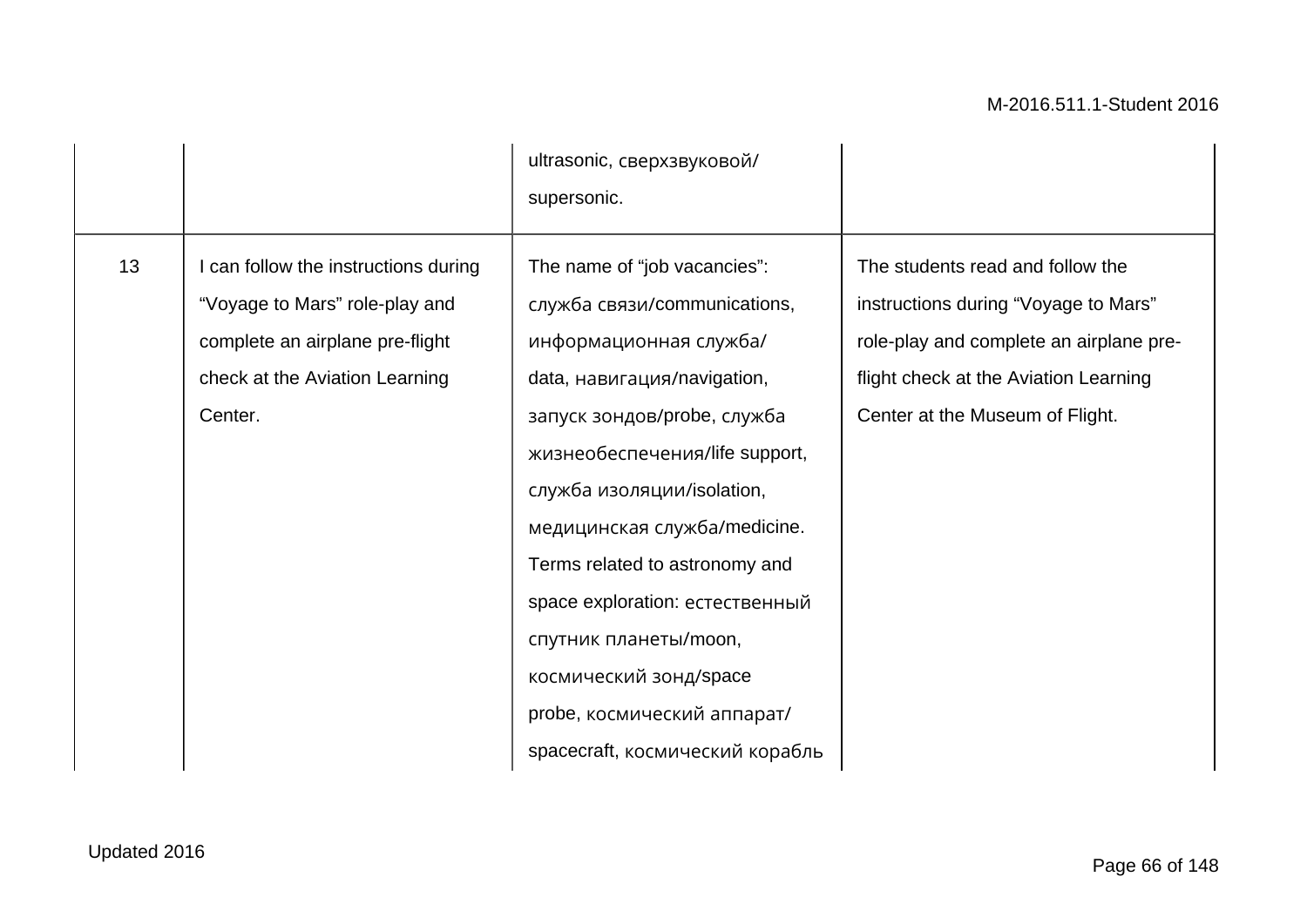(ракета)/rocket, круговая орбита Земли/circular orbit of the Earth, многоразовые пусковые системы / reusable launch systems, пилотируемая посадка/ manned landing, реактивный двигатель/jet propulsion, вторая космическая скорость (скорость убегания)/escape velocity, марсоход/Mars rover, провести наблюдение/make an observation,особенности рельефа планеты/the planet surface features, ускорение/ acceleration, скорость/velocity, расстояние/ distance, плотность/ density, запустить двигатель/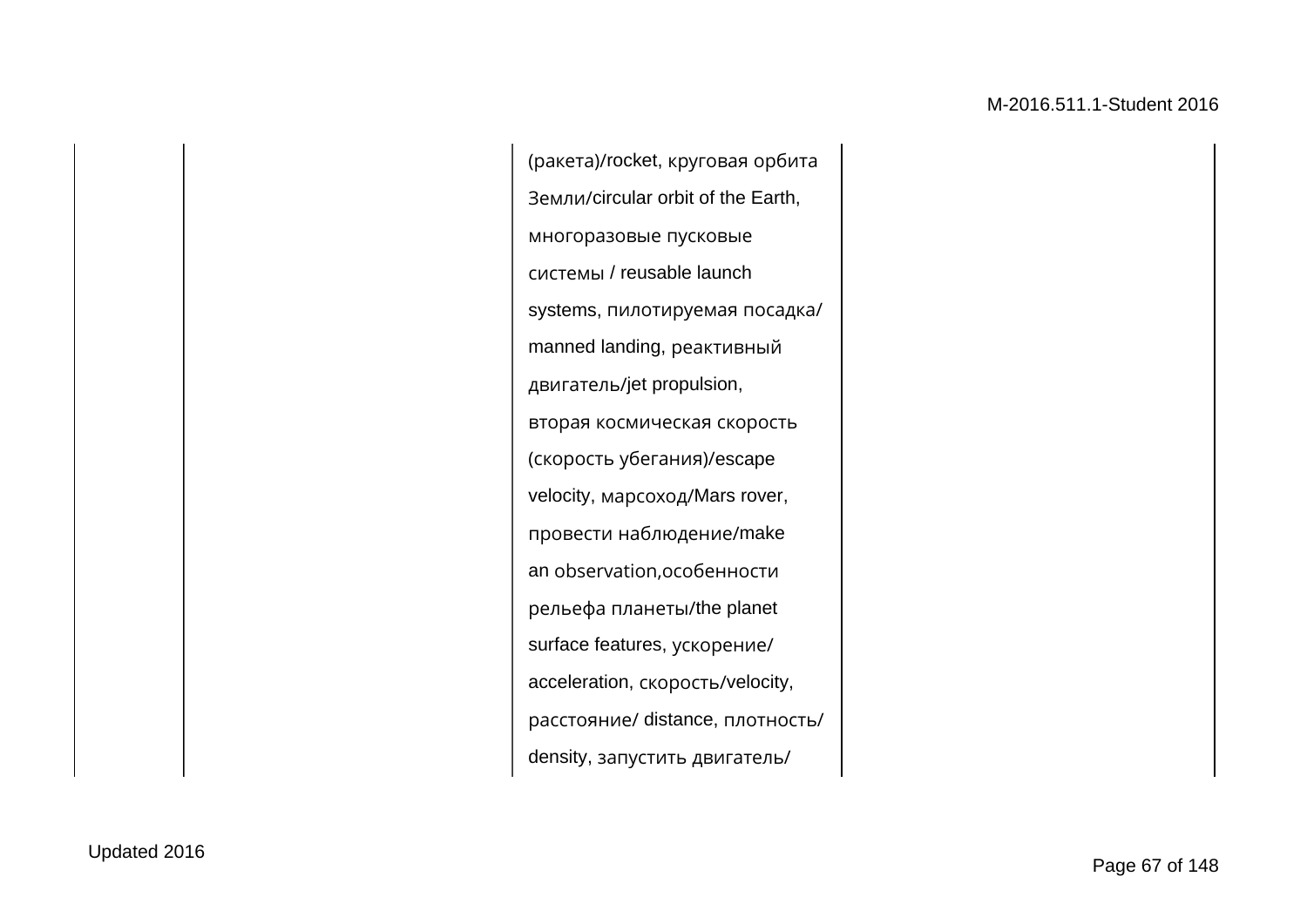start the engine, невесомость/ weightlessness, город на Марсе/ Mars settlement, планеты вне Солнечной Системы/exoplanets, взять пробы воды и грунта/ gathering water and soil samples, атмосфера Марса состоит на 96% из углекислого газа/Martian atmosphere consists of 96% carbon dioxide, движение назад - motion backwards, точность/ accuracy, угол поворота/rotation angle, неудача в завершении задачи/failure to complete a task. Terms related to Airplane Construction and Aerodynamics: Propeller/воздушный винт,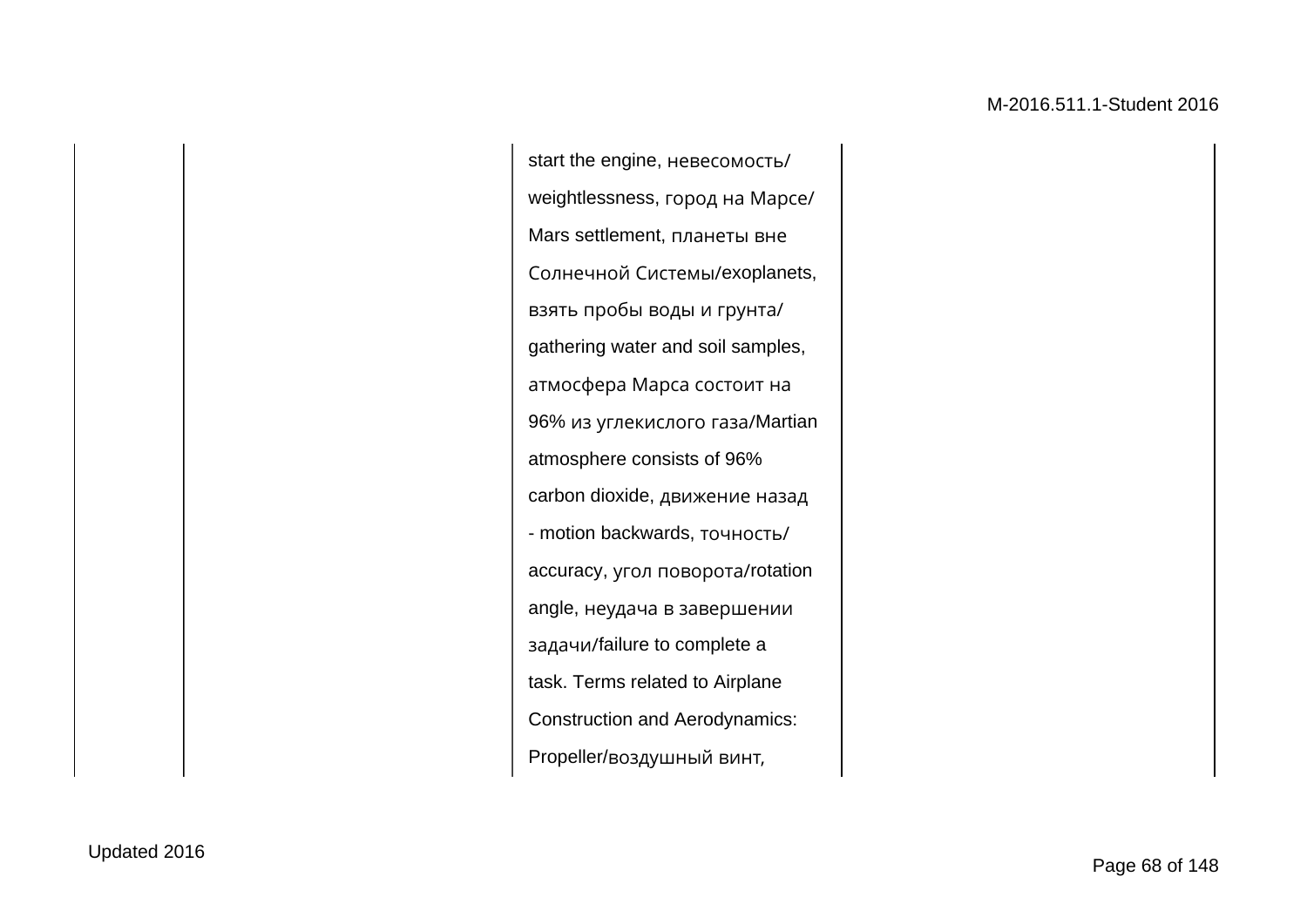spinner/лопасть винта, intake/ воздухозаборник, wheel pant/шасси, engine cowl/ капот двигателя, wing/крыло, aileron/элерон, flap/закрылок, fuselage/фюзеляж, rudder/ руль направления, fin/вертикальный стабилизатор, elevator/руль высоты, horizontal stabilizer/ горизонтальный стабилизатор, landing lights/ посадочные огни, lights/сигнальные огни, stick/ рычаг управления, throttle/ регулятор подачи топлива, artificial horizon/искусственный горизонт, airspeed Indicator/ указатель скорости, fuel sample/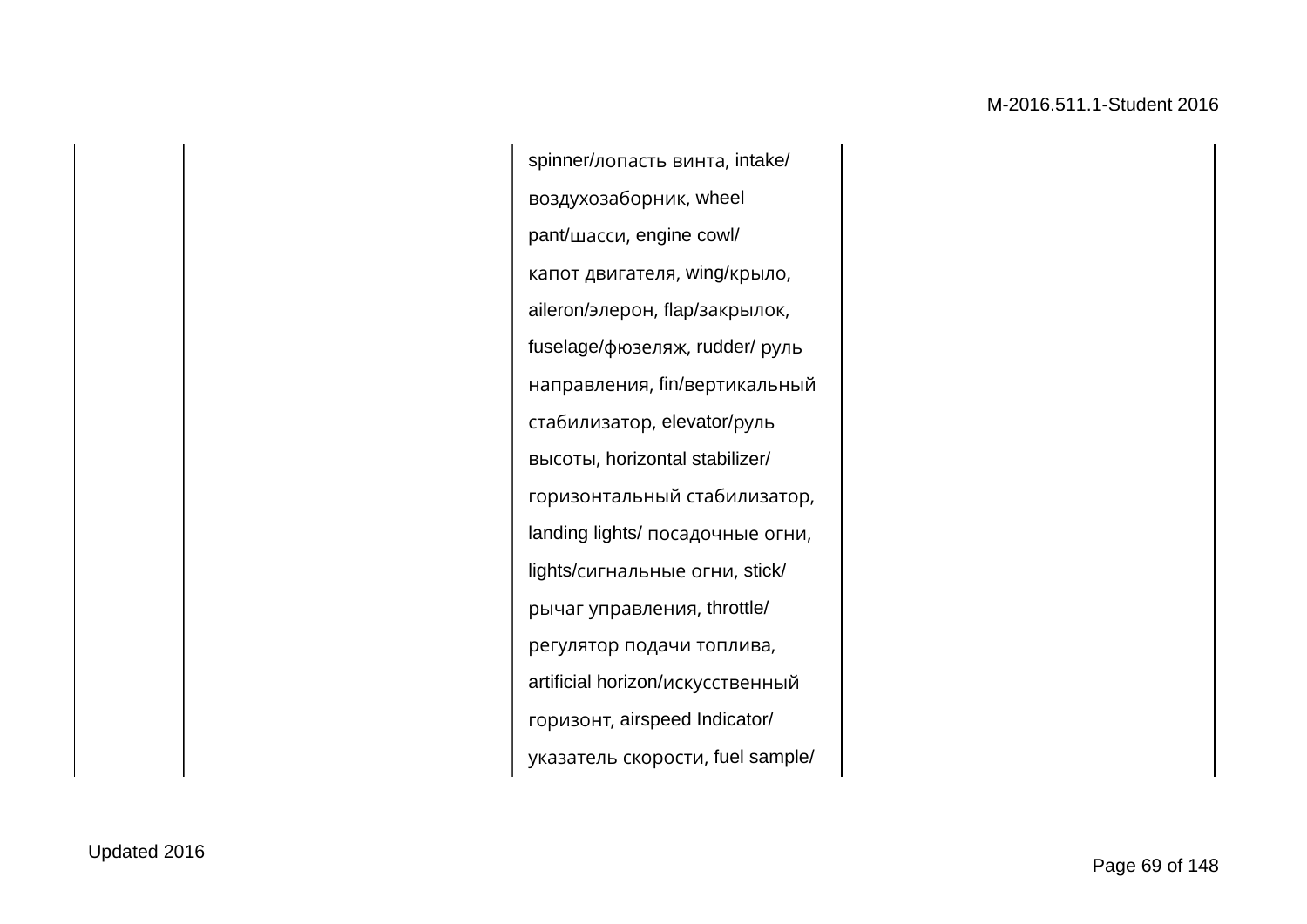|    |                                                                                                                                                                                              | проба топлива, secure/без<br>повреждений.                                                                                                                                                                                                                                                                                                                                                                                                                               |                                                                                                                                                                                                                                                                                                                                                                                                                                                                                                                 |
|----|----------------------------------------------------------------------------------------------------------------------------------------------------------------------------------------------|-------------------------------------------------------------------------------------------------------------------------------------------------------------------------------------------------------------------------------------------------------------------------------------------------------------------------------------------------------------------------------------------------------------------------------------------------------------------------|-----------------------------------------------------------------------------------------------------------------------------------------------------------------------------------------------------------------------------------------------------------------------------------------------------------------------------------------------------------------------------------------------------------------------------------------------------------------------------------------------------------------|
| 14 | can find additional information<br>in web sites related to astronomy,<br>airplanes, LEGO robotics, historical<br>and linguistic topics while working<br>on elective and mini project topics. | Terms related to STEM, space<br>exploration and astronomy:<br>естественный спутник планеты/<br>moon, искусственный спутник/<br>satellite, космический зонд/space<br>probe, космический аппарат/<br>spacecraft, космический корабль<br>(ракета)/rocket, круговая орбита<br>Земли/circular orbit of the Earth,<br>многоразовые пусковые<br>системы / reusable launch<br>systems, пилотируемая посадка/<br>manned landing, реактивный<br>двигатель/jet propulsion, влияние | The students find additional information<br>in websites related to astronomy, space<br>exploration, airplanes, and technical<br>progress provided by the instructor/<br>astronomer while working on mini<br>projects. The students find additional<br>information in websites related to<br>historical, LEGO Robotic, and linguistic<br>topics while working on elective projects<br>under the guidance of their elective<br>projects instructors. They document their<br>findings in their final presentation. |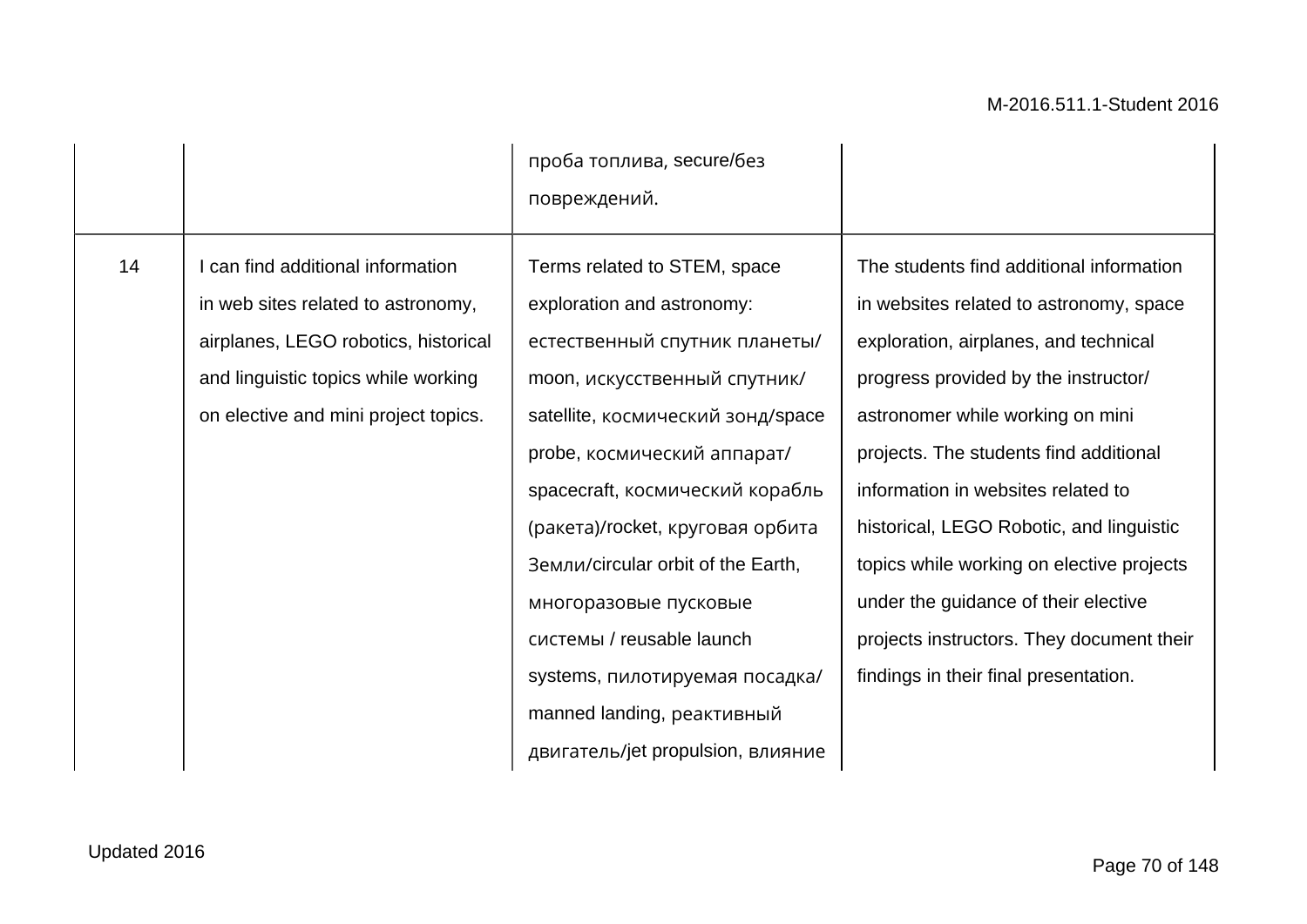космического полета на человеческий организм/effect of spaceflight on the human body, вторая космическая скорость (скорость убегания)/escape velocity, марсоход/Mars rover, провести наблюдение/make an observation,особенности рельефа планеты/the planet surface features, спектральный класс звезды/the spectral class of a star, ускорение/acceleration, скорость/velocity, расстояние/ distance, плотность/ density, масса/ mass, объем/volume, запустить двигатель/start the engine, невесомость/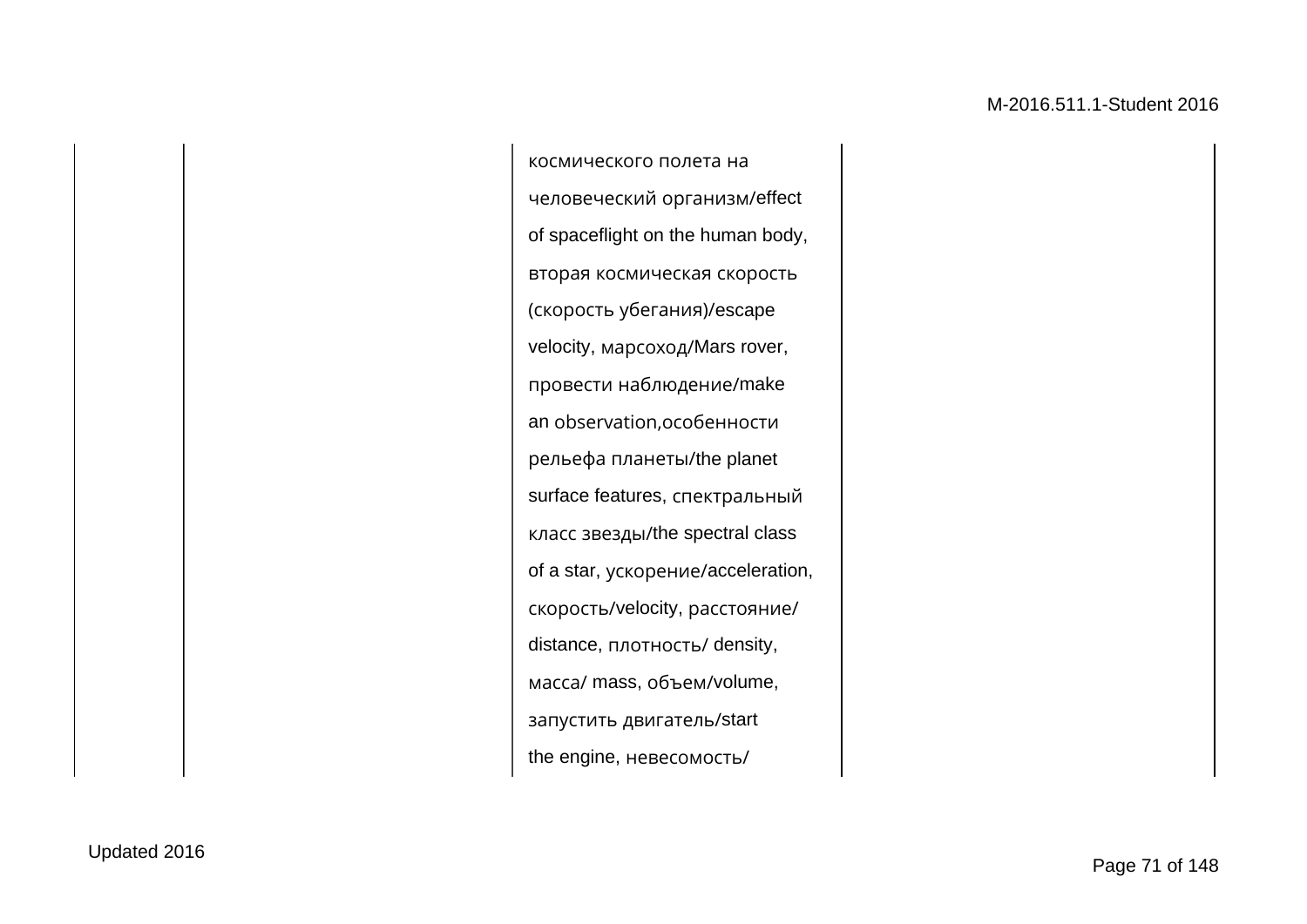weightlessness, орбитальная космическая станция МИР/ space station MIR, Коперник/ Copernicus, Птолемей/ Ptolemeus, Гагарин/ Gagarin, Королев/Korolev, формула Циолковского/Tsiolkovsky rocket equation, город на Марсе/ Mars settlement, планеты вне Солнечной Системы/exoplanets, взять пробы воды и грунта/ gathering water and soil samples, атмосфера Марса состоит на 96% из углекислого газа/ Martian atmosphere consists of 96% carbon dioxide. LEGO Robotic Project Terms related to robotics,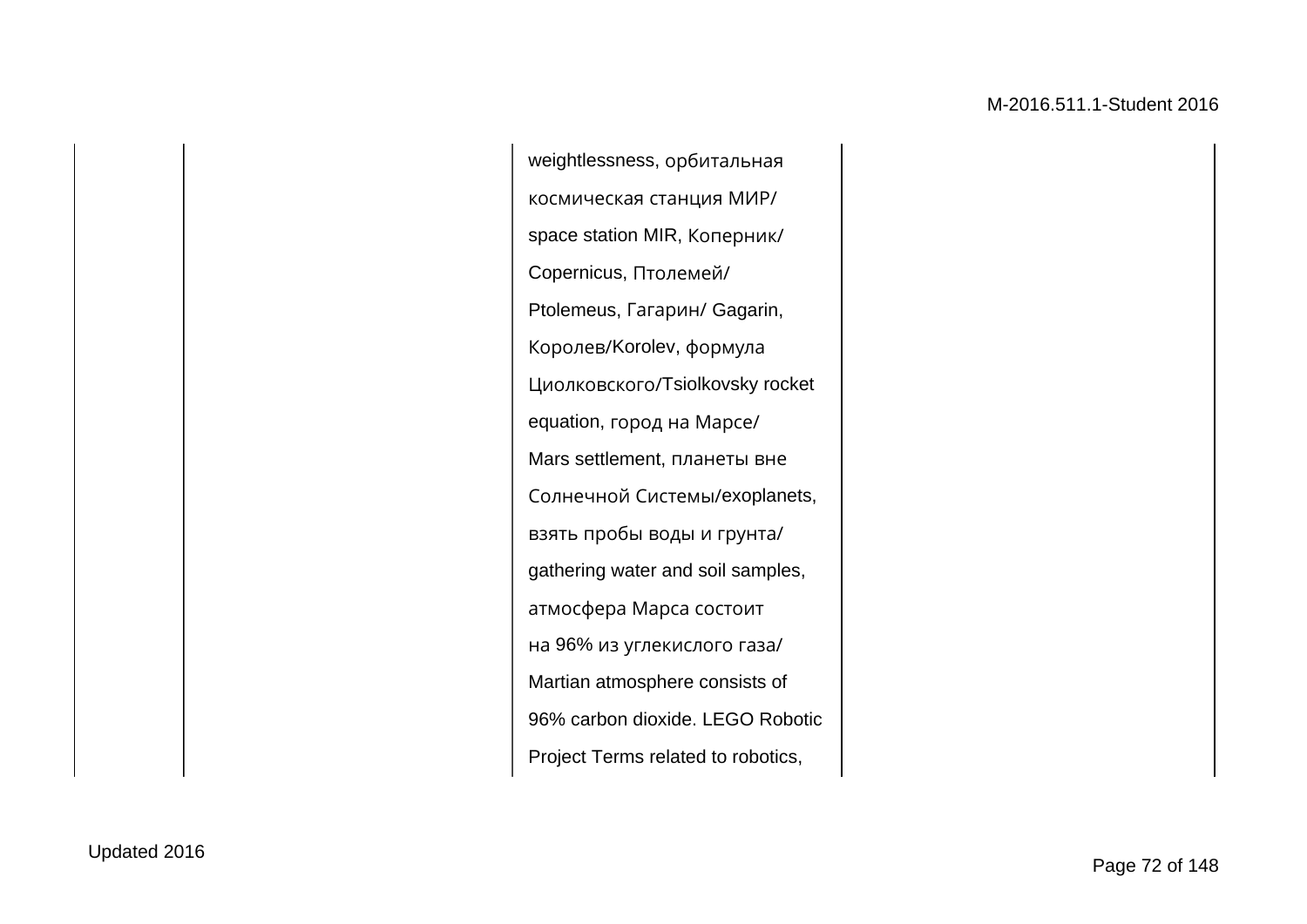technology and engineering: набор строительных элементов/ building brick set, полоса препятствий/obstacle course, резиновая лента/rubber bands, определить синий цвет/detect a blue color, ультразвуковой датчик/ultrasonic sensor, средний электродвигатель/medium motor, управлять поведением робота/ control the robot's behavior, написать/скачать/ запустить/ перезагрузить программу - create/download/ run /reload the program, перезаряжаемая батарея (аккумулятор)/ rechargeable battery, технические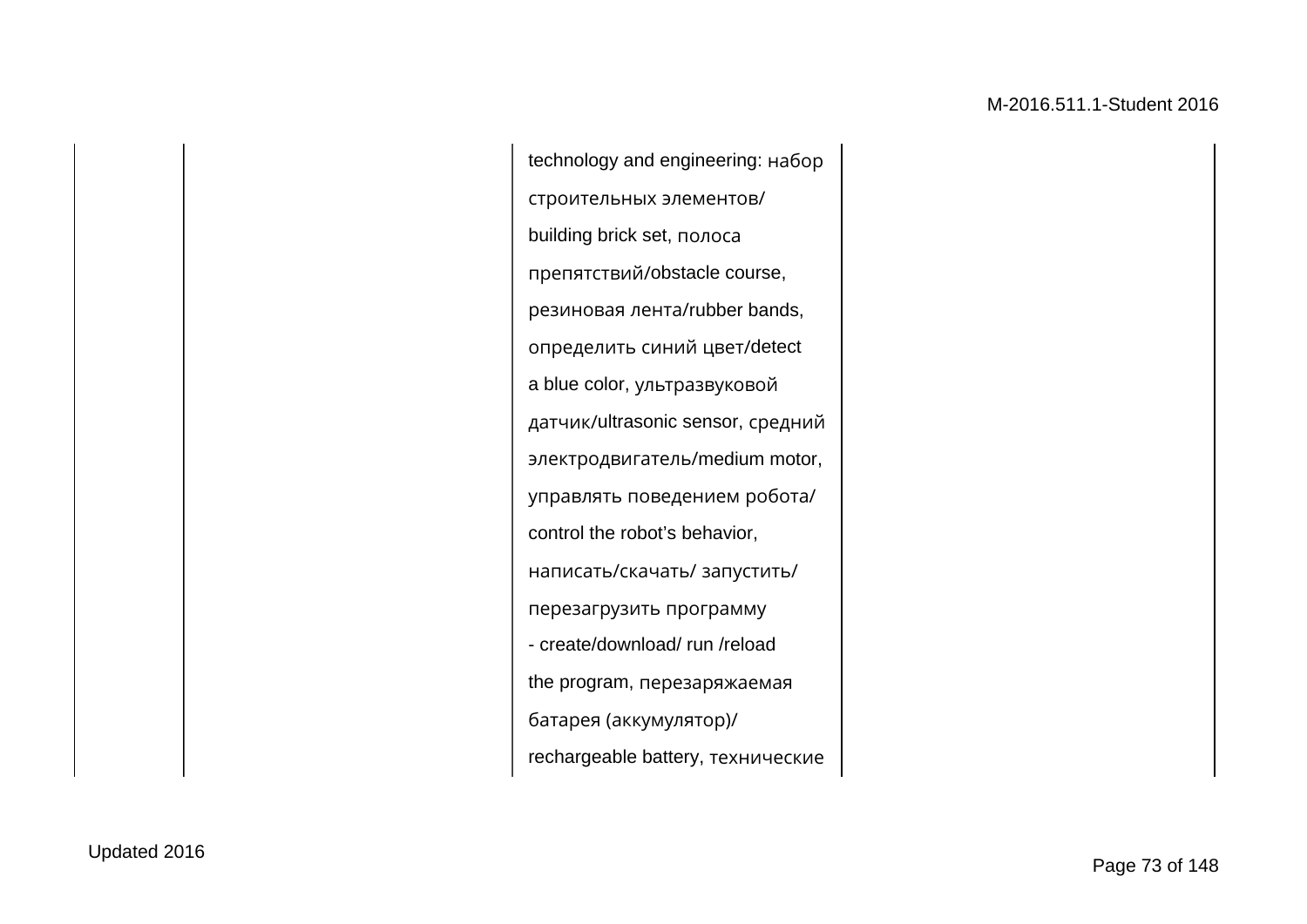характеристики/technical characteristics, движение назад - motion backwards, точность/ accuracy, угол поворота/ rotation angle, часть робота/ part of the robot, неудача в завершении задачи/failure to complete a task, пошаговая инструкция по сборке/stepby-step building instructions, изогнутая балка/angular beam, соединительный штифт с выступами/сonnector peg with friction, ось/axle, зубчатое колесо, 24-зубое/gear, 24-tooth, кирпич/brick, соединить EV3 с компьютером/connect EV3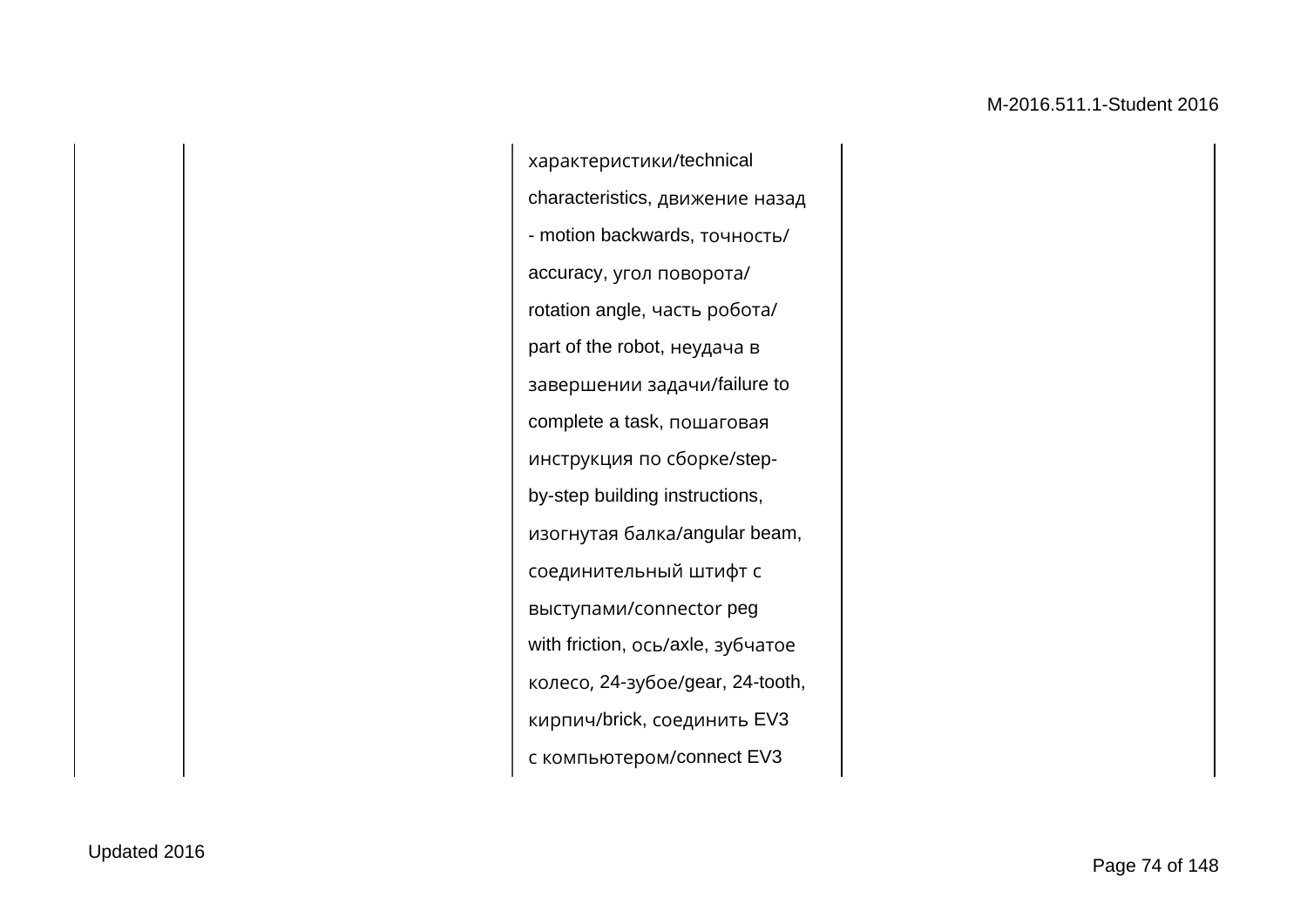brick to computer, двигаться по линии/follow a path, цикл (петля)/ loop, различные формы и размеры/different shapes and sizes. Historical Project Terms related to history: Модернизация/ modernization, монархия /monarchy, царь / tsar, индустриализация/ industrialization, коллективизации/колхоз / collectivization/collective farm (kolkhoz), население /population, национальность /ethnicity, вероисповедание /religion, красные и белые /Whites and Reds, Первая и Вторая мировые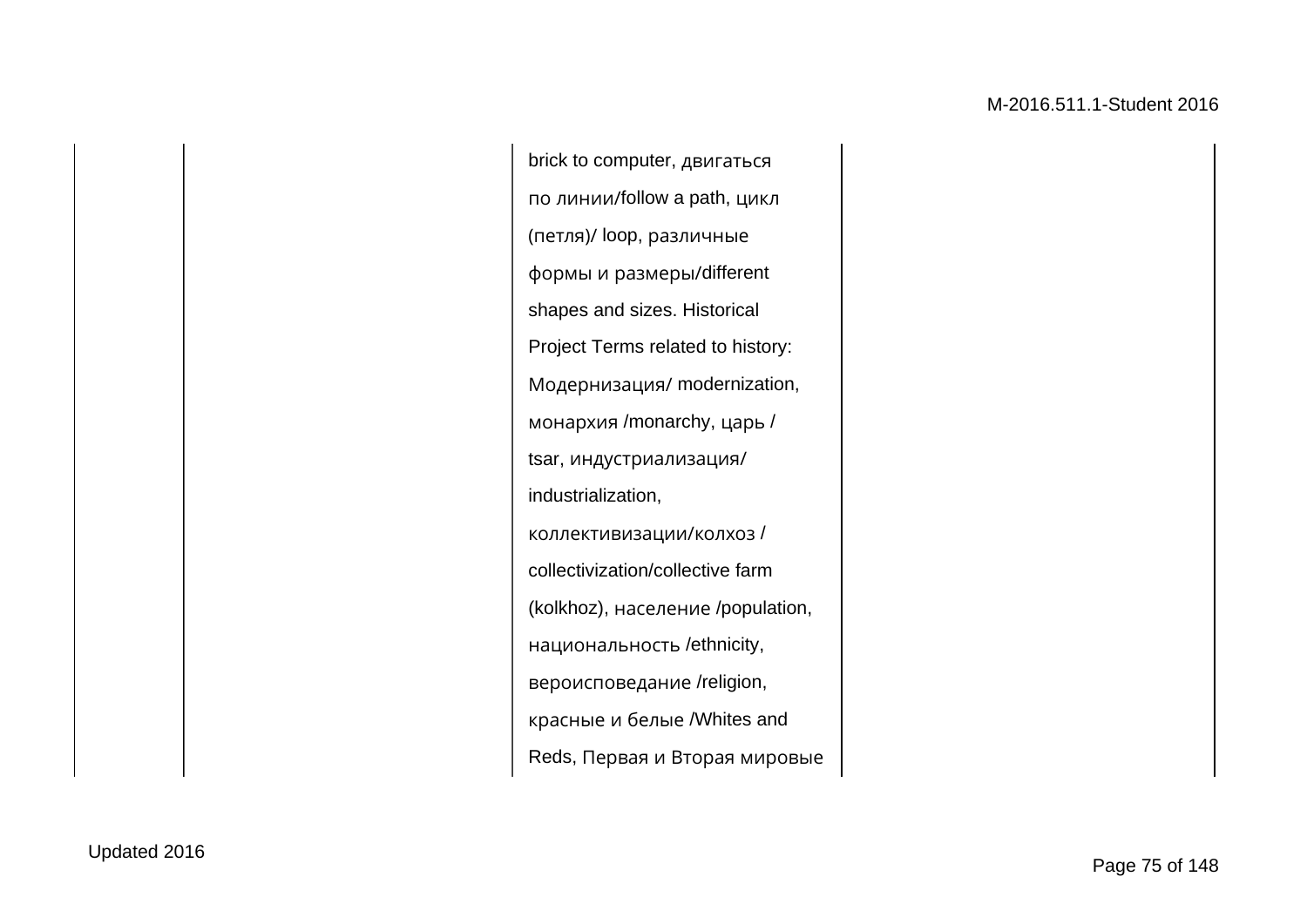войны /First and Second World Wars, Антанта и Центральные державы/ Entente cordiale and Central Powers, союзники и страны оси /Allies and Axis, гражданская война /Civil War/, республика/ republic, империя/ empire, федерация / federation, партия /political party (i.e., Bolsheviks, Mensheviks, Constitutional Democrats, Socialist Revolutionaries, etc.), коммунизм /communism, парламент/ parliament, диктатор/ тоталитаризм /dictator/totalitarian regime, реформа/ reform, классовая система /social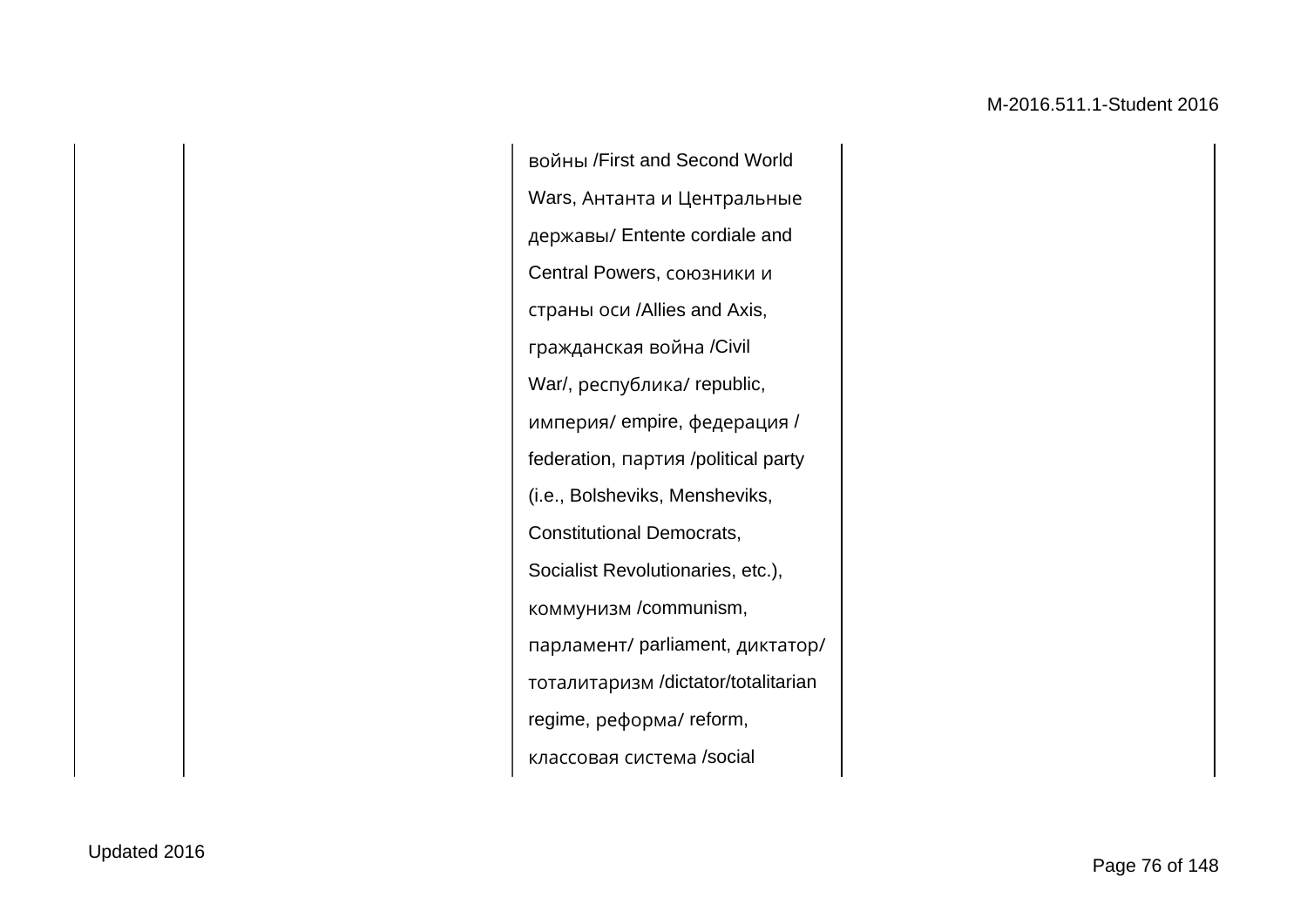class system, социальное обеспечение/ welfare, национализация/ nationalization, советский авангард/(Soviet cultural) Avant-garde, СССР/ USSR, НЭП /New Economic Policy, ЦК /Central Committee, ЧК-НКВД-КГБ /KGB (Soviet secret police), чистки/ purges, оттепель / thaw, эмиграция/ emigration, застой/ stagnation, перестройка / perestroika, приватизация / privatization. Linguistic Project: Terms related to linguistics: Заимствование/loanword, калька/calque, значение/ meaning, определение/

Updated 2016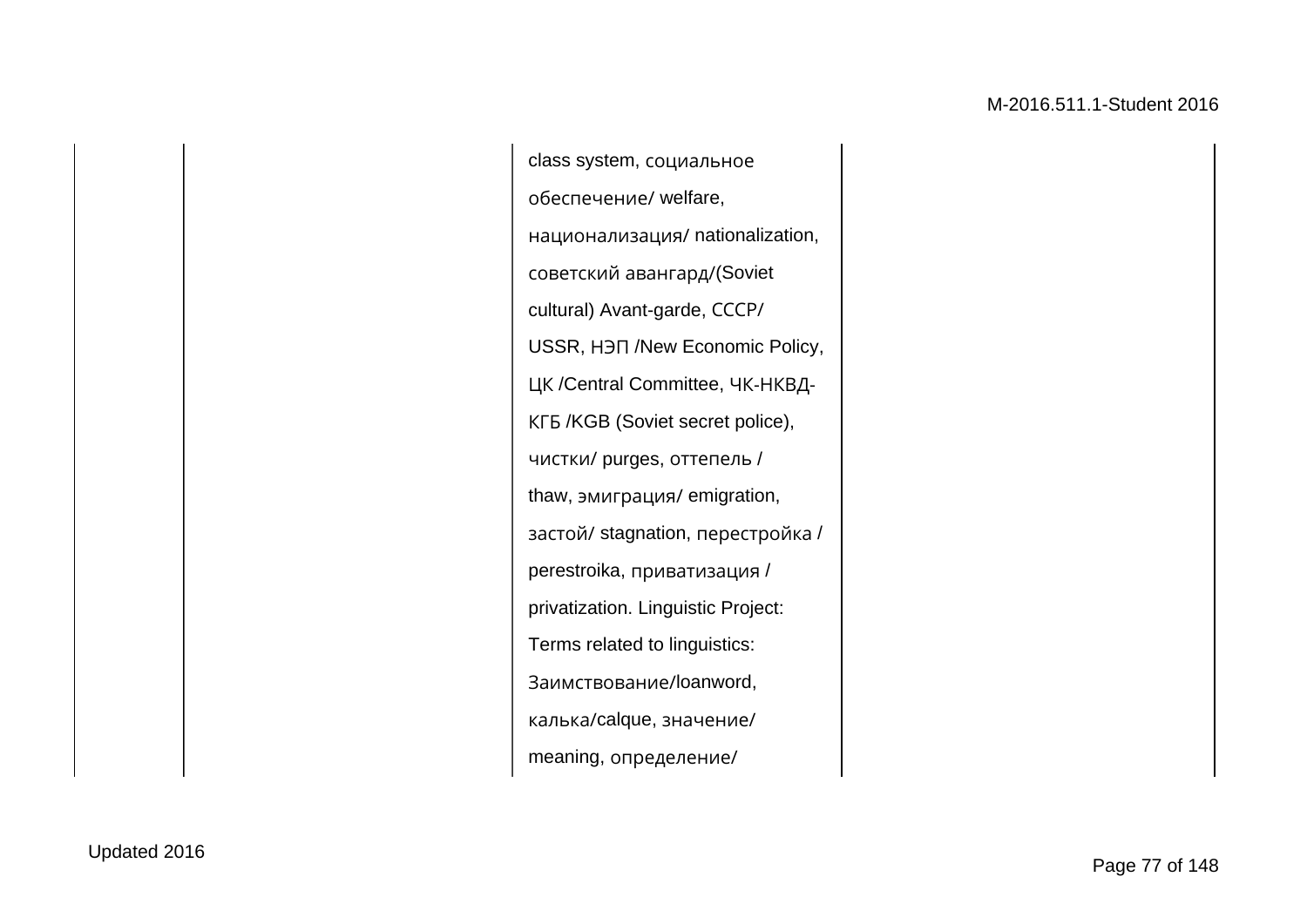definition, употребление/ usage многозначное слово/ multiple meaning word, синоним/ synonym, омоним/homonym, антоним/antonym, контекст/ context, часть речи/ part of speach, существительное/ noun, прилагательное/adjective, наречие/adverb, глагол/verb, грамматическая форма/ grammar form, единственное/ singular и множественное число/plural, падеж/case, толковый/comprehensive, этимологический/etymological, словарь иностранных слов/ foreign word dictionary, корпус/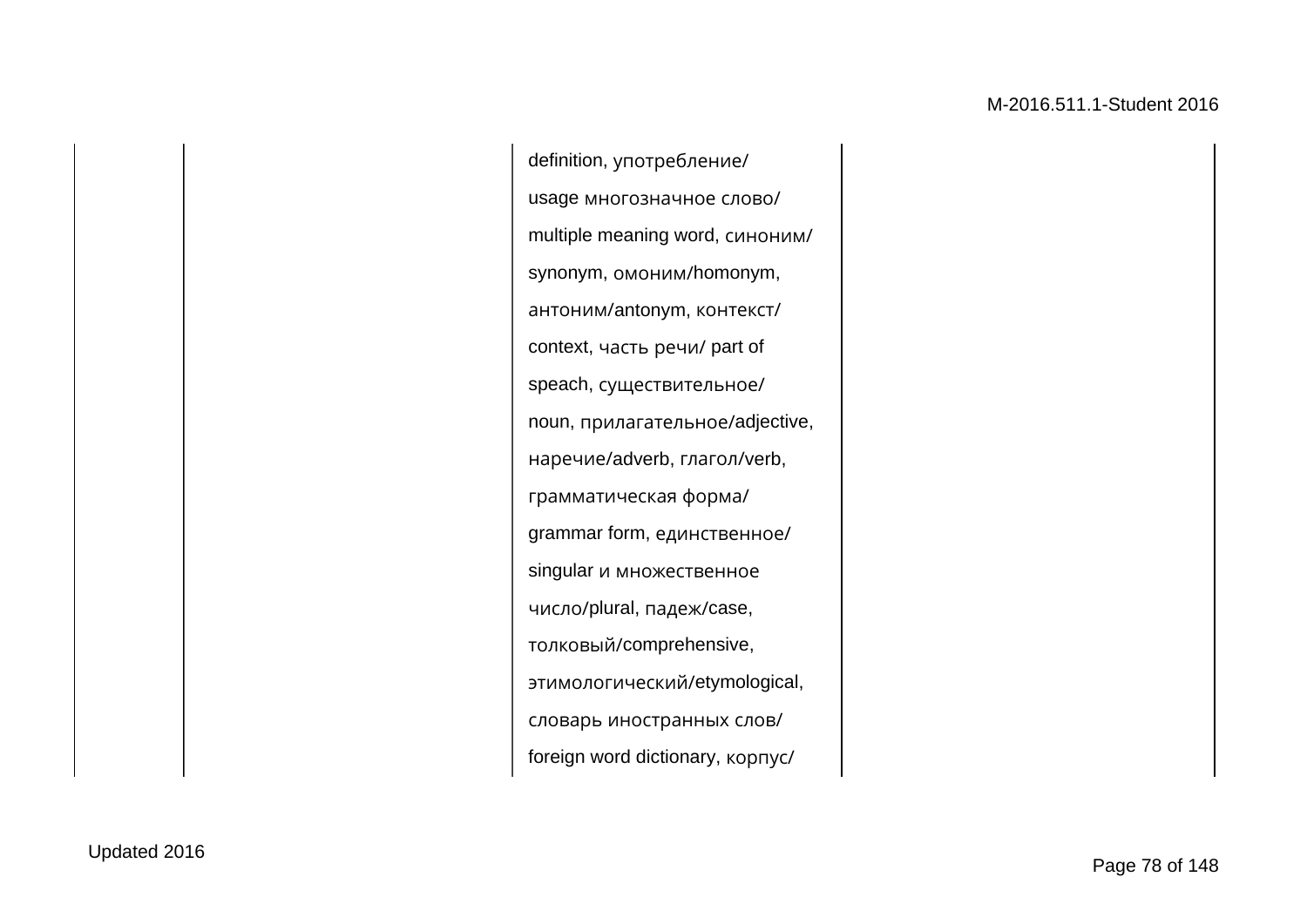|    |                                                                                  | corpus, корпусный анализ/<br>corpora analysis, кириллица/<br>Cyrillic alphabet, латиница/<br>Latin alphabet, транскрипция/<br>transcription;                                                                                                                                                                                                        |                                                                                                                                                                                                |
|----|----------------------------------------------------------------------------------|-----------------------------------------------------------------------------------------------------------------------------------------------------------------------------------------------------------------------------------------------------------------------------------------------------------------------------------------------------|------------------------------------------------------------------------------------------------------------------------------------------------------------------------------------------------|
| 15 | I can read an articles about how<br>technology has changed in the past<br>years. | Expressions of changes/изменить<br>(+Ac.c); influence/влиять на<br>(+Ac.c); , decrease and increase:<br>уменьшить/увеличить.<br>Terms related to STEM: robot/<br>робот, computer/ компьютер,<br>аккумулятор/battery,<br>технические характеристики/<br>technical characteristics, влияние<br>космического полета на<br>человеческий организм/effect | The students read articles about space<br>exploration and technical progress<br>during STEM lessons to find information,<br>interpret it by using a timeline or bulding<br>a Mars rover model. |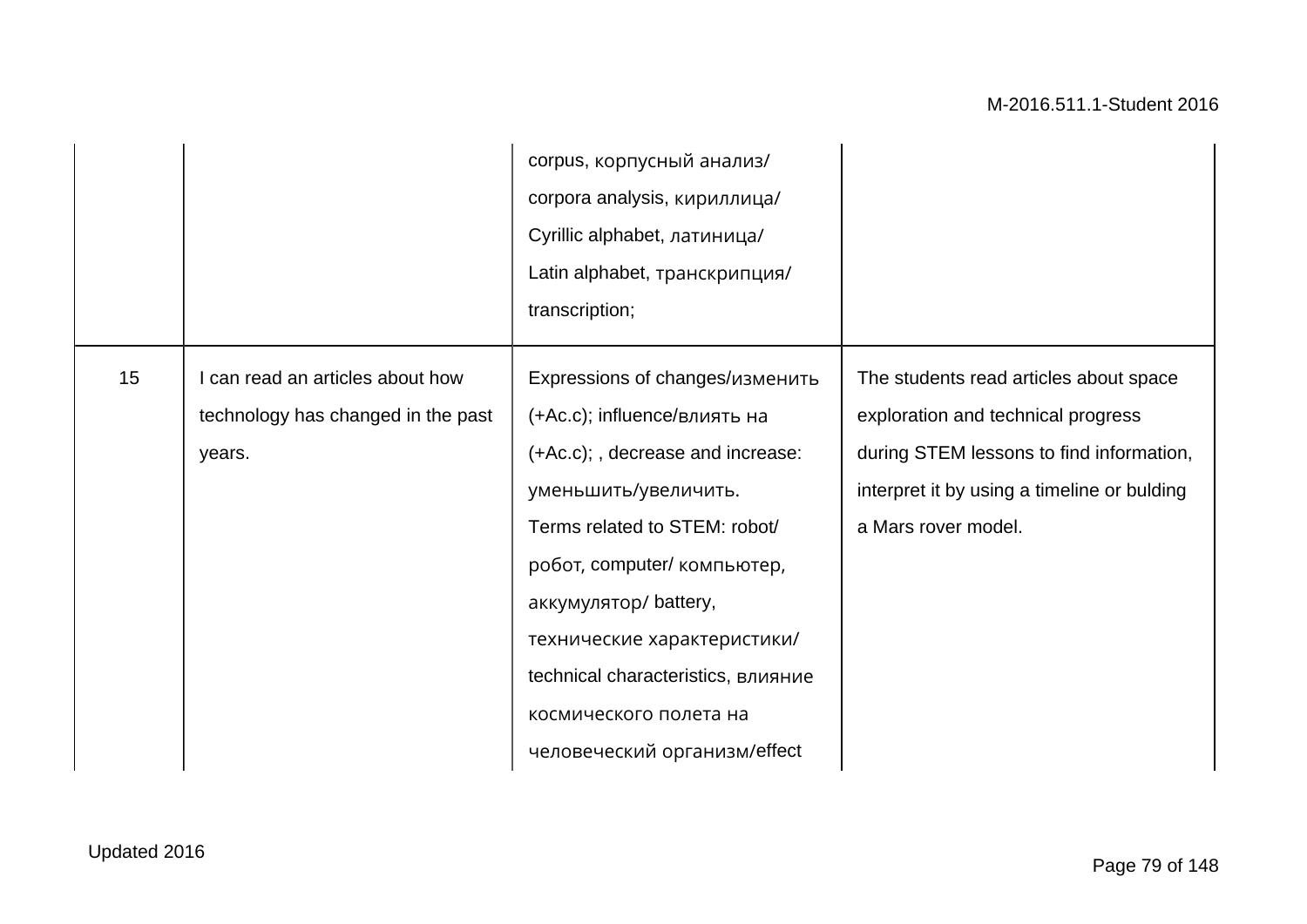|    |                                    | of spaceflight on the human body,   |                                         |
|----|------------------------------------|-------------------------------------|-----------------------------------------|
|    |                                    | провести наблюдение/make            |                                         |
|    |                                    | an observation, ускорение/          |                                         |
|    |                                    | acceleration, скорость/             |                                         |
|    |                                    | velocity, расстояние/ distance,     |                                         |
|    |                                    | плотность/ density, масса/ mass,    |                                         |
|    |                                    | объем/volume, невесомость/          |                                         |
|    |                                    | weightlessness, ультразвуковой /    |                                         |
|    |                                    | ultrasonic, сверхзвуковой/          |                                         |
|    |                                    | supersonic. objects and express the |                                         |
|    |                                    | superiority of one of them over the |                                         |
|    |                                    | other;                              |                                         |
|    |                                    |                                     |                                         |
| 16 | I can follow a short autobiography | Terms related to Russian education  | The students read a short autobiography |
|    | of a guest speaker.                | system, academic career, and job    | of a guest speaker in order to be       |
|    |                                    | topics: Поступить, поступать        | prepared for the interview and asking   |
|    |                                    | в университет/start, enroll         | questions about his/her professional    |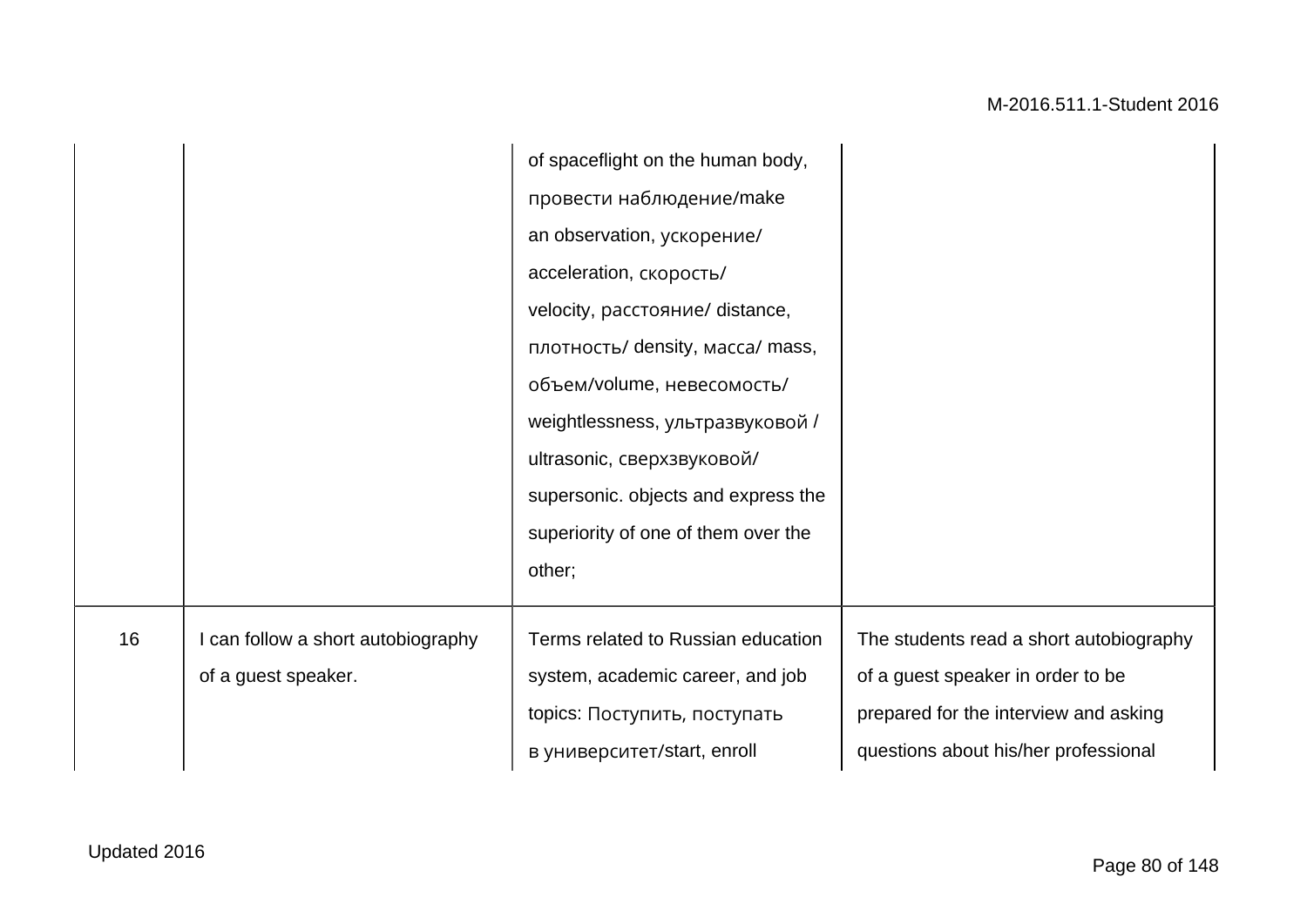|    |                                       | school, окончить, оканчивать          | routine and achievements. The students    |
|----|---------------------------------------|---------------------------------------|-------------------------------------------|
|    |                                       | университет/graduate from             | demonstrate their understanding by        |
|    |                                       | school, учиться на факультете,        | formulating appropriate questions for the |
|    |                                       | специализироваться в чем/             | interview based on information contained  |
|    |                                       | major in, учиться в аспирантуре/      | in the autobiography.                     |
|    |                                       | to go to graduate school,             |                                           |
|    |                                       | защитить диссертацию/defend a         |                                           |
|    |                                       | dissertation, степень бакалавра/      |                                           |
|    |                                       | degree B.A./B.S., магистра/degree     |                                           |
|    |                                       | М.А., М.S., кандидата наук/           |                                           |
|    |                                       | degree Ph.D.                          |                                           |
|    |                                       |                                       |                                           |
| 17 | can follow the general idea and       | Terms related to STEM topics          | The students read articles about STEM,    |
|    | some details of Russian authentic     | and some specific academic style      | historical, and linguistic topics for     |
|    | texts (articles, biographies,         | grammar forms and syntactic           | information and ideas while working on    |
|    | technical descriptions, etc.) related | structures, such as Expressions of    | their elective and mini projects. Then    |
|    |                                       | the the idea that something exists: • | they reflect in their presentations in    |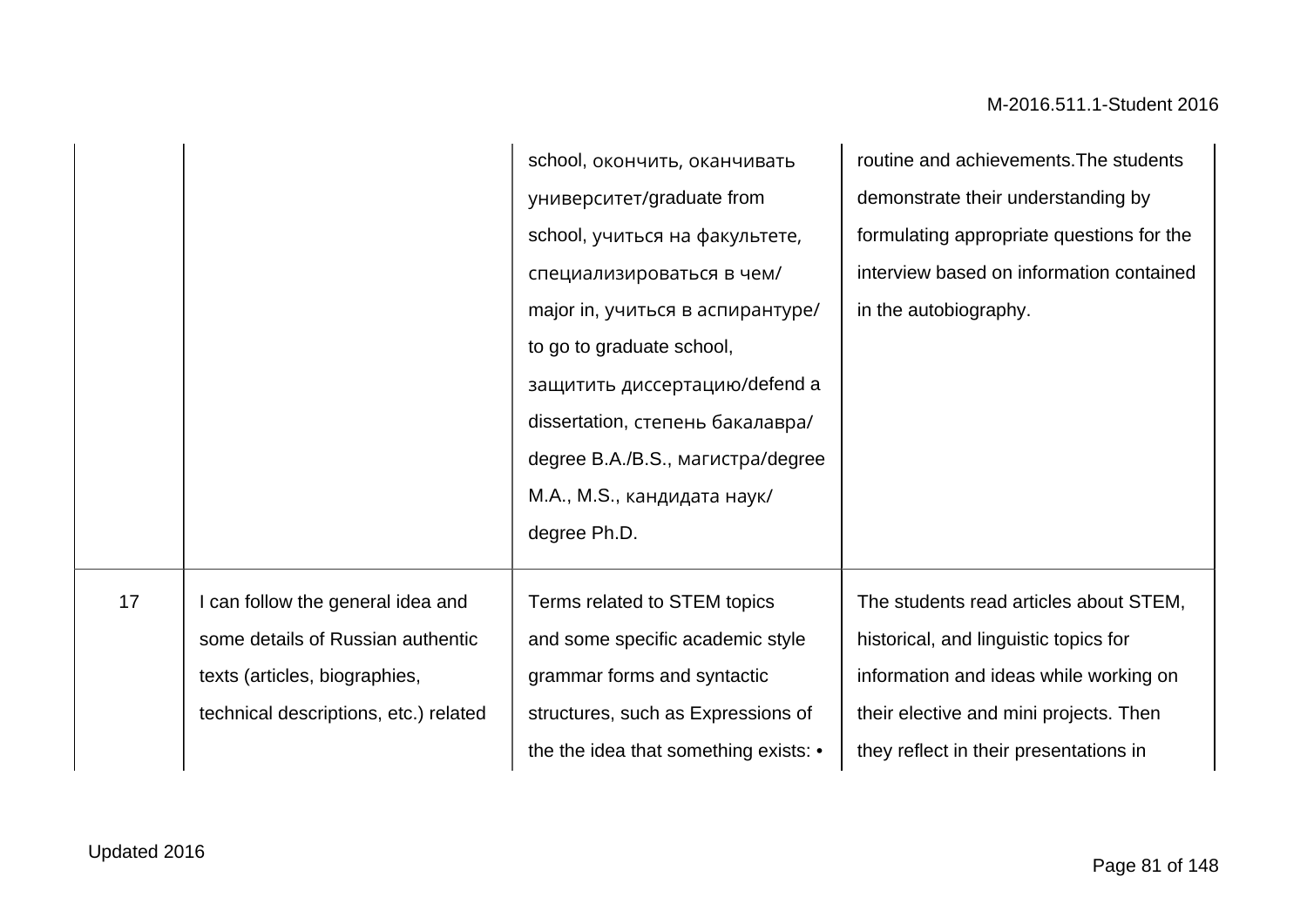to my elective and mini project topics.

Usage of verbs of existence быть, существовать as well as zero form of the verb 'to be' in present tense: cуществуют/бывают; • Definition of objects, constructions etc; • Good repertoire for the verb 'to be';Expressions of changes/ изменить (+Ac.c); influence/ влиять на (+Ac.c); , decrease and increase: уменьшить/увеличить. Terms related to STEM, space exploration and astronomy: естественный спутник планеты/ moon, искусственный спутник/ satellite, космический зонд/space probe, космический аппарат/ spacecraft, космический корабль

written and oral forms what they have learned from the articles.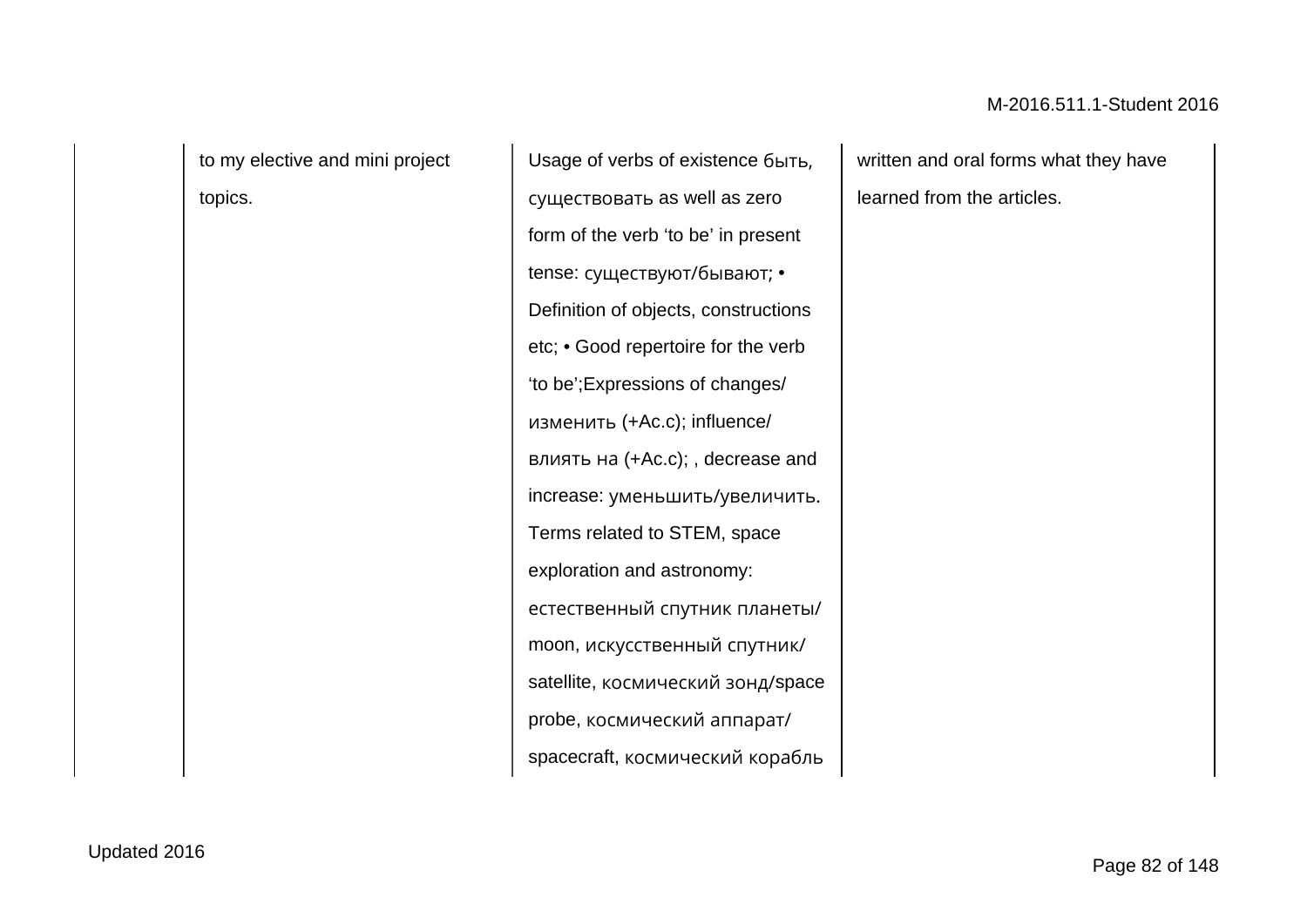(ракета)/rocket, круговая орбита Земли/circular orbit of the Earth, многоразовые пусковые системы / reusable launch systems, пилотируемая посадка/ manned landing, реактивный двигатель/jet propulsion, влияние космического полета на человеческий организм/effect of spaceflight on the human body, вторая космическая скорость (скорость убегания)/escape velocity, марсоход/Mars rover, провести наблюдение/make an observation,особенности рельефа планеты/the planet surface features, спектральный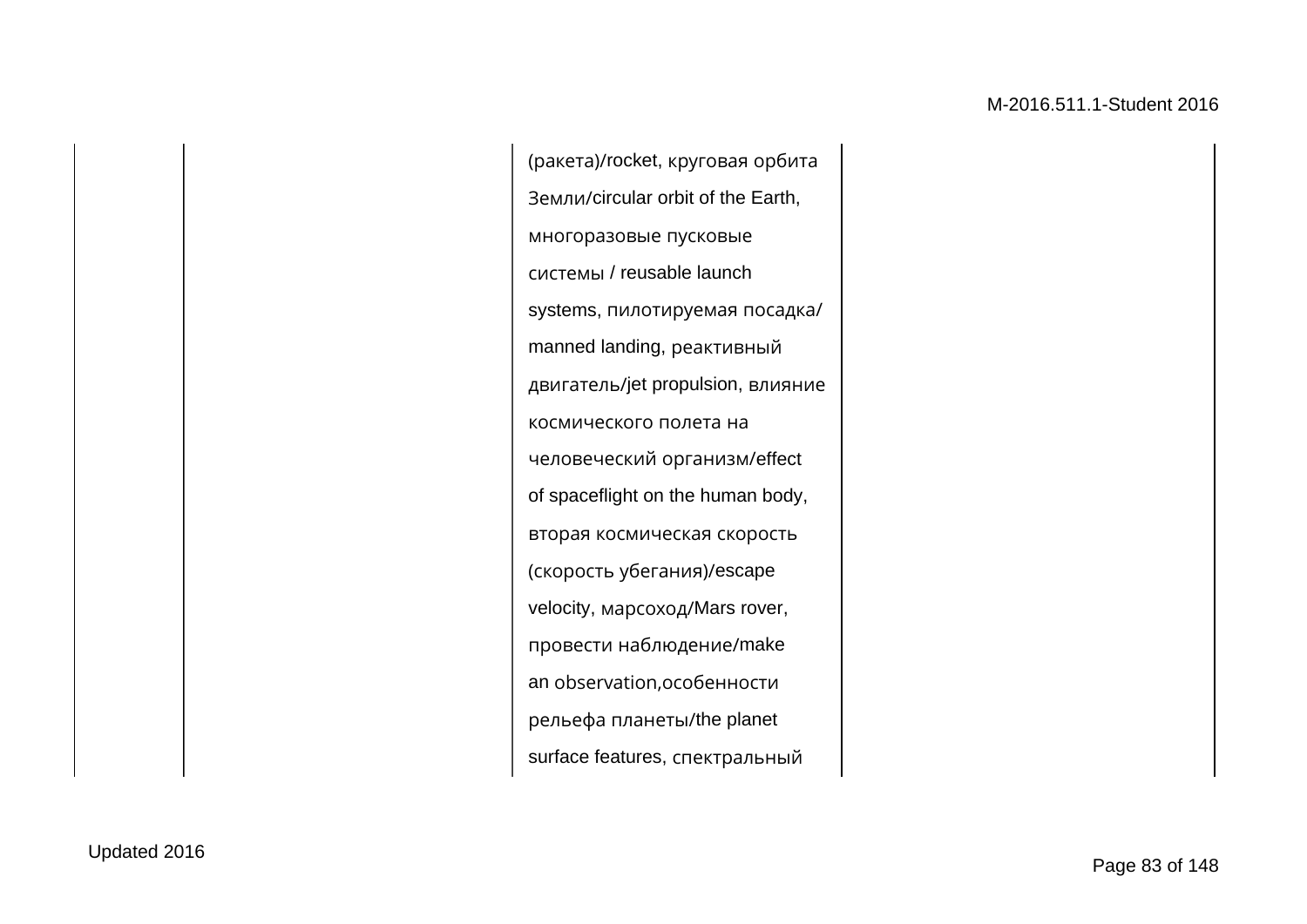класс звезды/the spectral class of a star, ускорение/acceleration, скорость/velocity, расстояние/ distance, плотность/ density, масса/ mass, объем/volume, запустить двигатель/start the engine, невесомость/ weightlessness, орбитальная космическая станция МИР/ space station MIR, Коперник/ Copernicus, Птолемей/ Ptolemeus, Гагарин/ Gagarin, Королев/Korolev, формула Циолковского/Tsiolkovsky rocket equation, город на Марсе/ Mars settlement, планеты вне Солнечной Системы/exoplanets,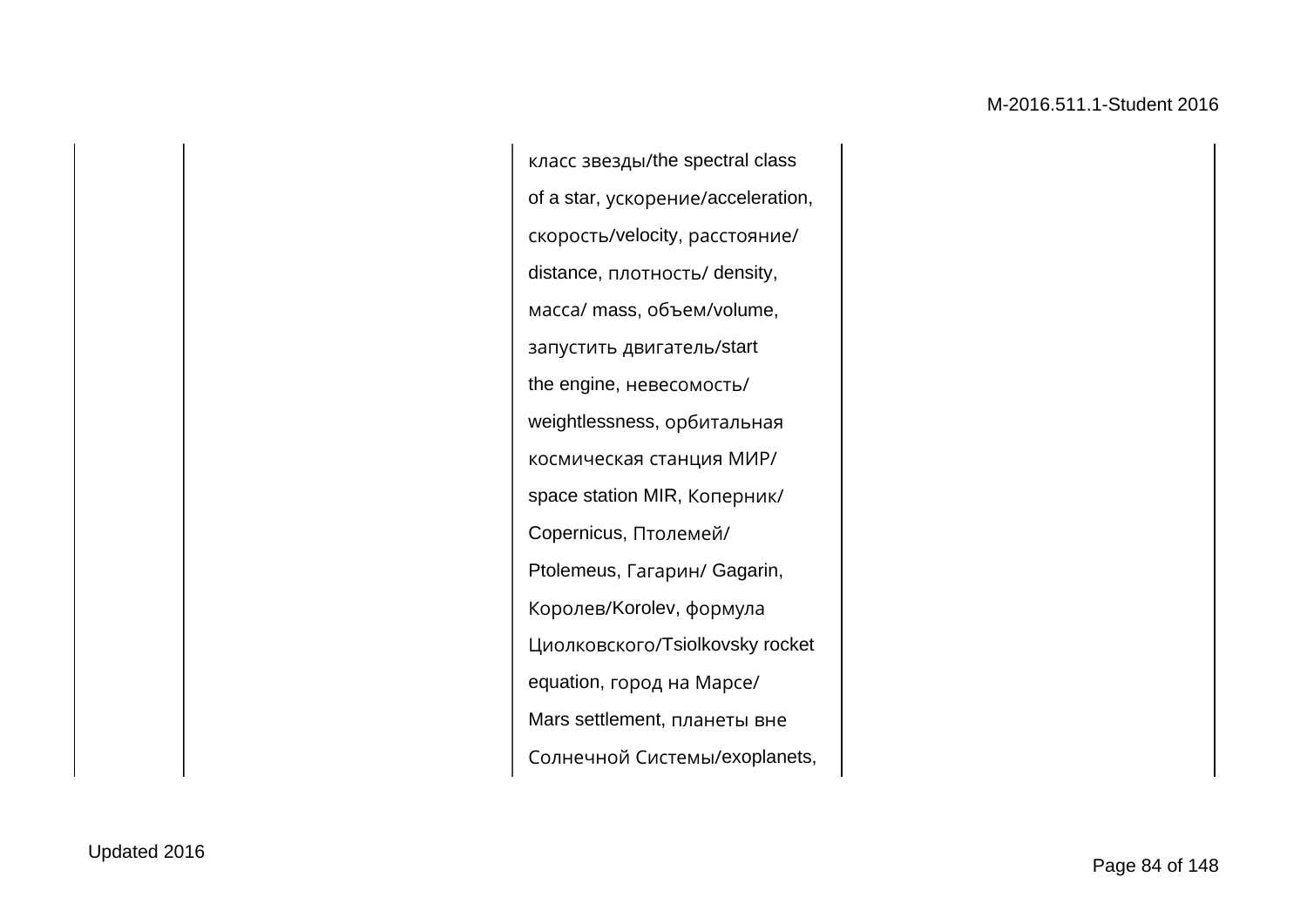взять пробы воды и грунта/ gathering water and soil samples, атмосфера Марса состоит на 96% из углекислого газа/ Martian atmosphere consists of 96% carbon dioxide. LEGO Robotic Project Terms related to robotics, technology and engineering: набор строительных элементов/ building brick set, полоса препятствий/obstacle course, резиновая лента/rubber bands, определить синий цвет/detect a blue color, ультразвуковой датчик/ultrasonic sensor, средний электродвигатель/medium motor, управлять поведением робота/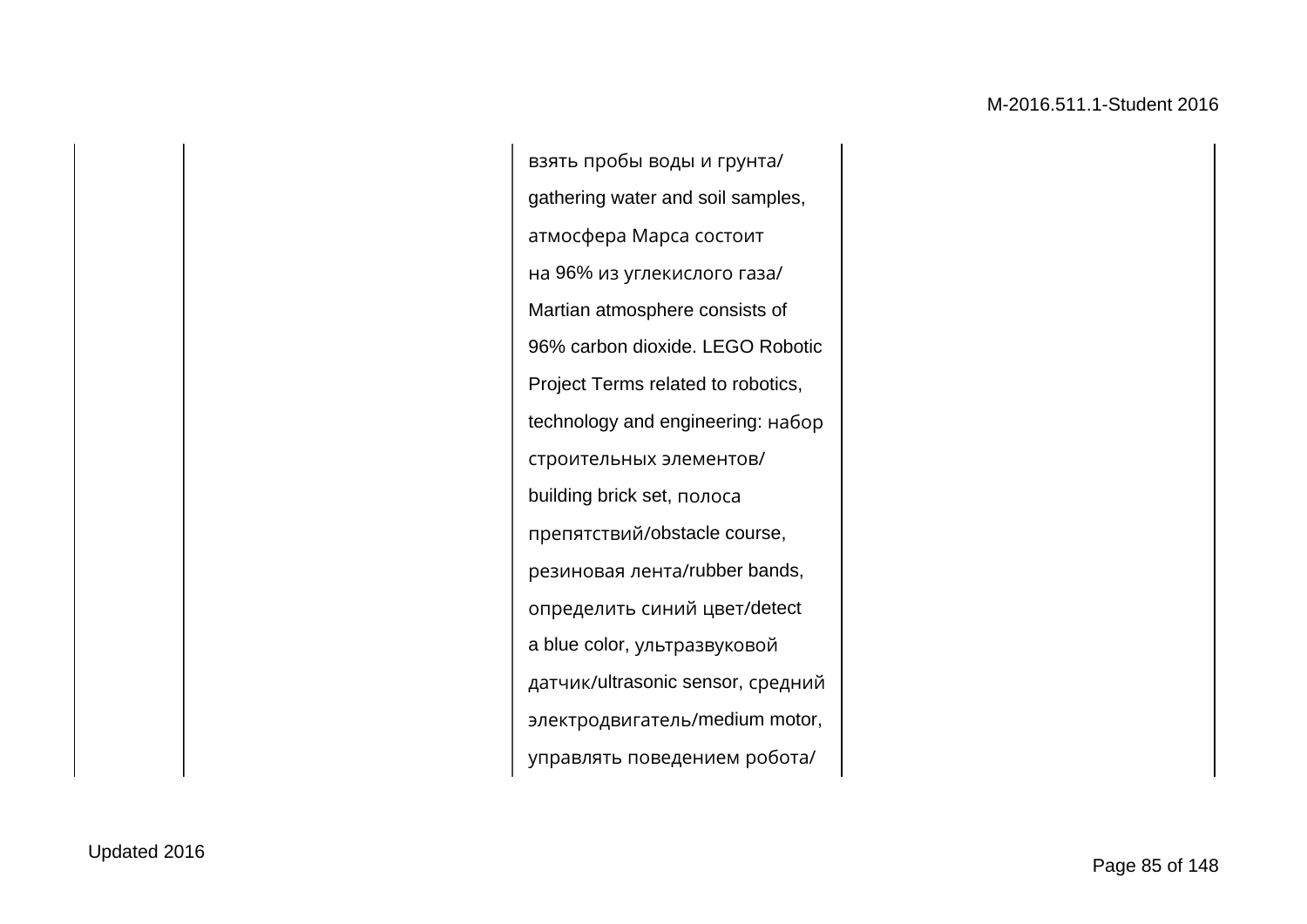control the robot's behavior, написать/скачать/ запустить/ перезагрузить программу - create/download/ run /reload the program, перезаряжаемая батарея (аккумулятор)/ rechargeable battery, технические характеристики/technical characteristics, движение назад - motion backwards, точность/ accuracy, угол поворота/ rotation angle, часть робота/ part of the robot, неудача в завершении задачи/failure to complete a task, пошаговая инструкция по сборке/stepby-step building instructions,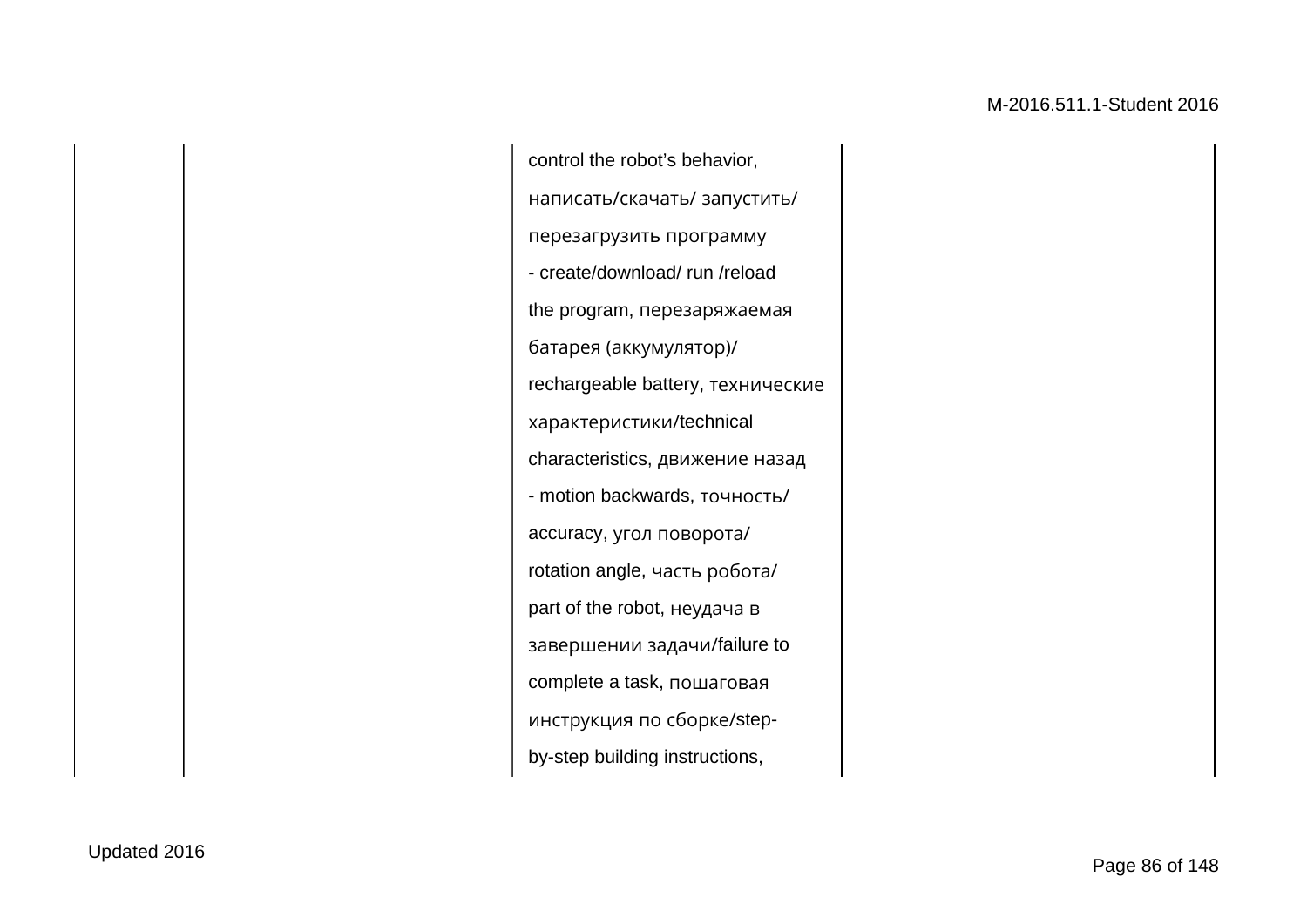изогнутая балка/angular beam, соединительный штифт с выступами/сonnector peg with friction, ось/axle, зубчатое колесо, 24-зубое/gear, 24-tooth, кирпич/brick, соединить EV3 с компьютером/connect EV3 brick to computer, двигаться по линии/follow a path, цикл (петля)/ loop, различные формы и размеры/different shapes and sizes. Historical Project Terms related to history: Модернизация/ modernization, монархия /monarchy, царь / tsar, индустриализация/ industrialization,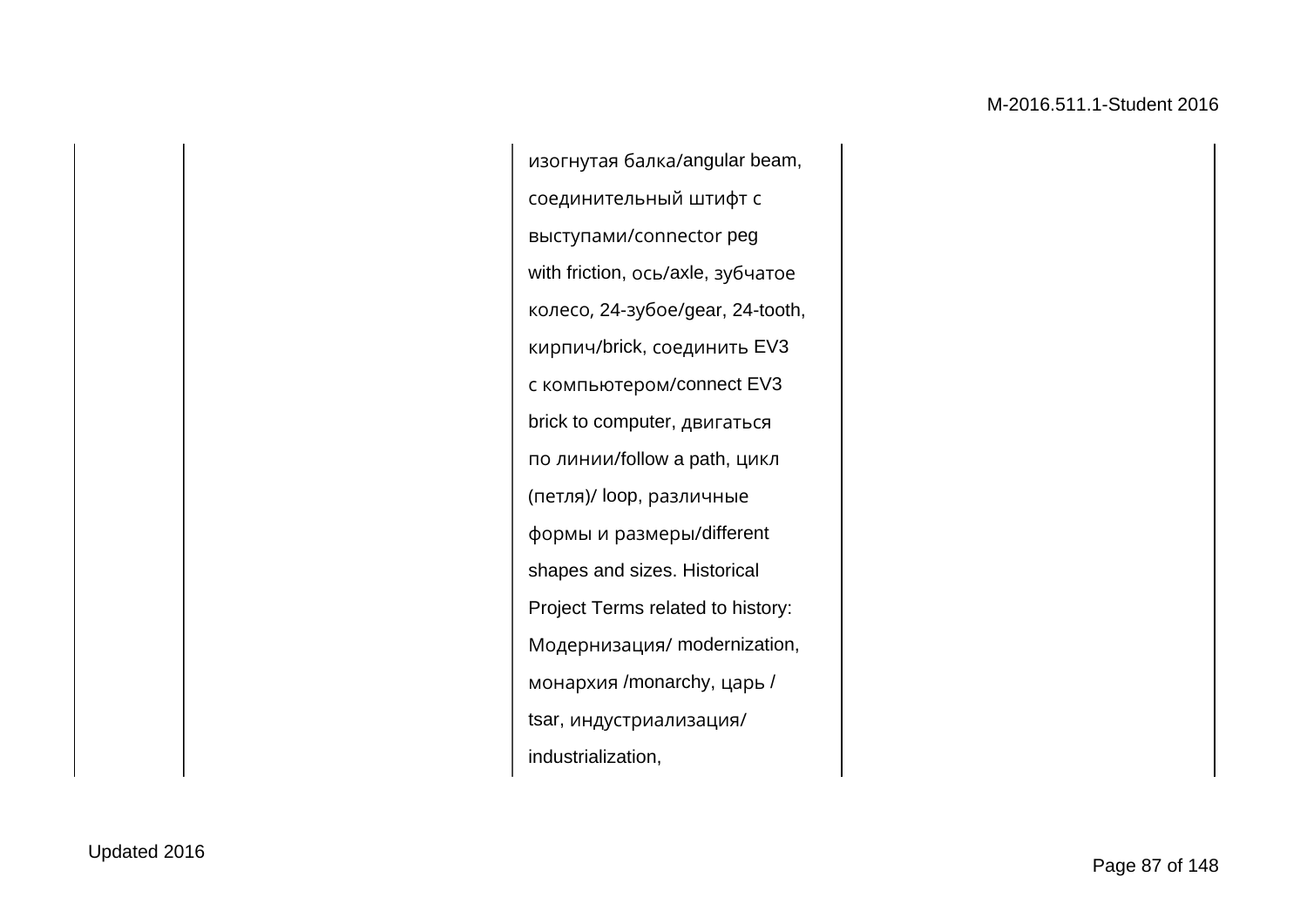коллективизации/колхоз / collectivization/collective farm (kolkhoz), население /population, национальность /ethnicity, вероисповедание /religion, красные и белые /Whites and Reds, Первая и Вторая мировые войны /First and Second World Wars, Антанта и Центральные державы/ Entente cordiale and Central Powers, союзники и страны оси /Allies and Axis, гражданская война /Civil War/, республика/ republic, империя/ empire, федерация / federation, партия /political party (i.e., Bolsheviks, Mensheviks,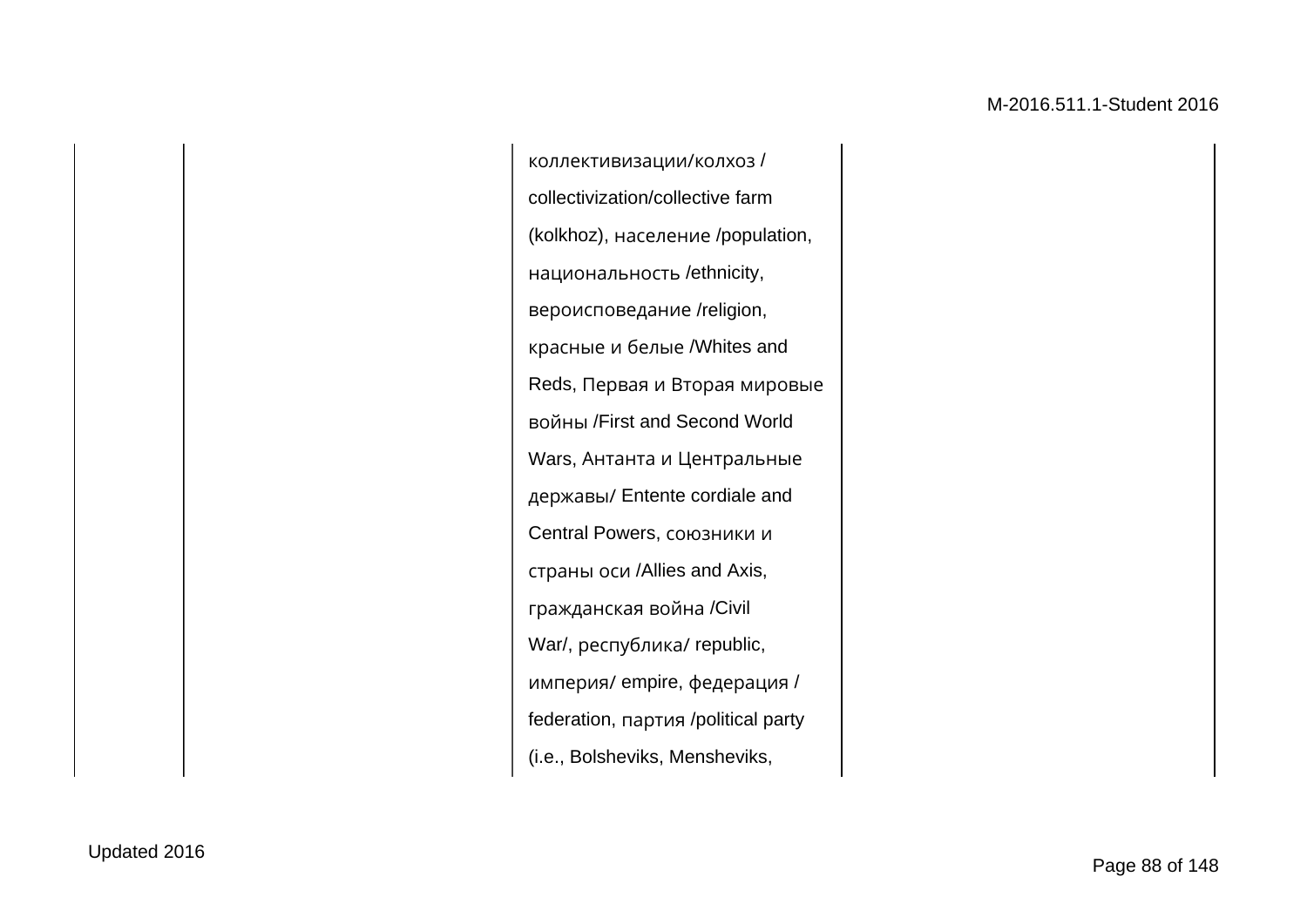Constitutional Democrats, Socialist Revolutionaries, etc.), коммунизм /communism, парламент/ parliament, диктатор/ тоталитаризм /dictator/totalitarian regime, реформа/ reform, классовая система /social class system, социальное обеспечение/ welfare, национализация/ nationalization, советский авангард/(Soviet cultural) Avant-garde, СССР/ USSR, НЭП /New Economic Policy, ЦК /Central Committee, ЧК-НКВД-КГБ /KGB (Soviet secret police), чистки/ purges, оттепель / thaw, эмиграция/ emigration,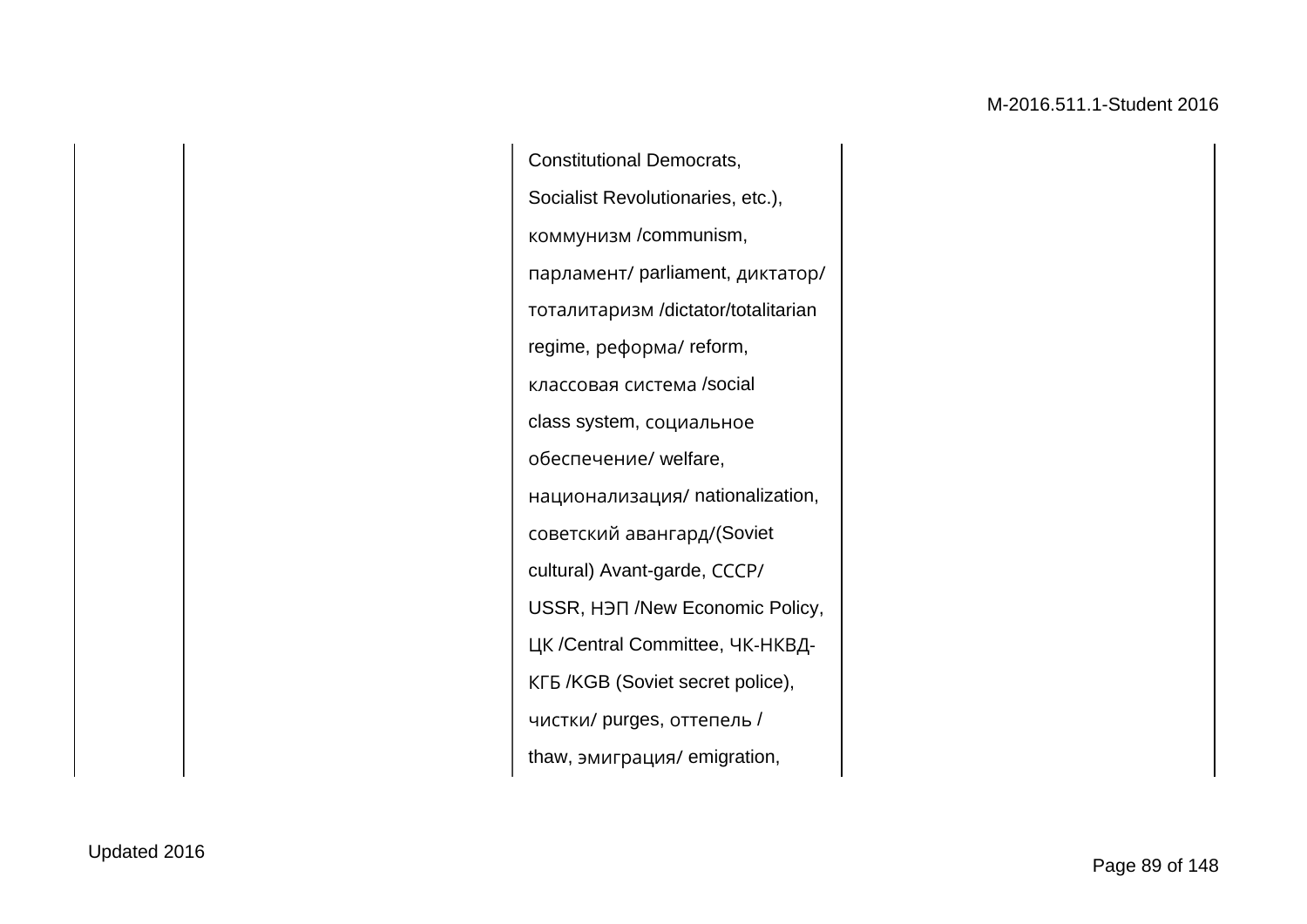застой/ stagnation, перестройка / perestroika, приватизация / privatization. Linguistic Project: Terms related to linguistics: Заимствование/loanword, калька/calque, значение/ meaning, определение/ definition, употребление/ usage многозначное слово/ multiple meaning word, синоним/ synonym, омоним/homonym, антоним/antonym, контекст/ context, часть речи/ part of speach, существительное/ noun, прилагательное/adjective, наречие/adverb, глагол/verb, грамматическая форма/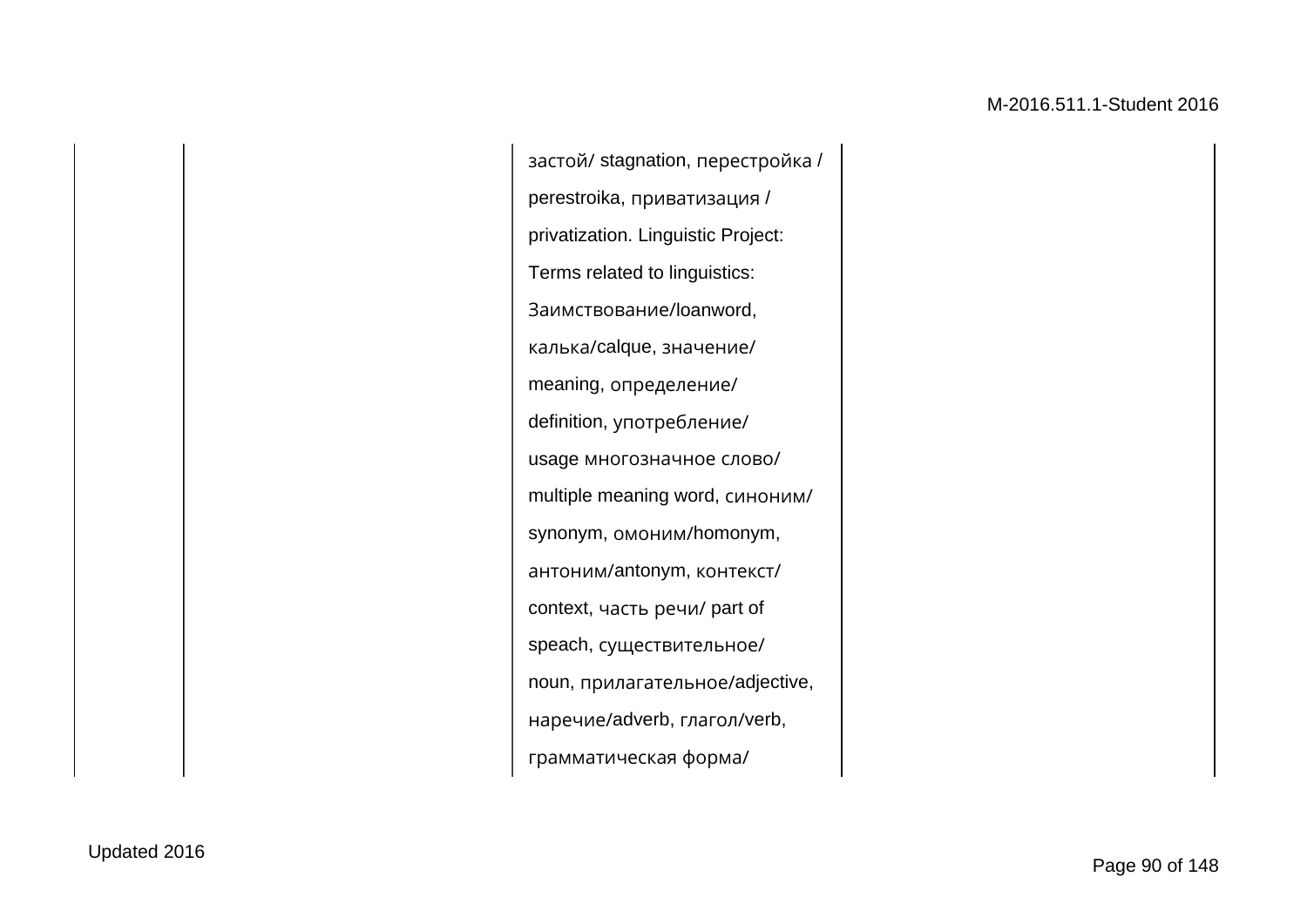|                                | grammar form, единственное/              |  |
|--------------------------------|------------------------------------------|--|
|                                | singular и множественное                 |  |
|                                | число/plural, падеж/case,                |  |
|                                | толковый/comprehensive,                  |  |
|                                | этимологический/etymological,            |  |
|                                | словарь иностранных слов/                |  |
|                                | foreign word dictionary, <b>KOPTYC</b> / |  |
|                                | corpus, корпусный анализ/                |  |
|                                | corpora analysis, кириллица/             |  |
|                                | Cyrillic alphabet, латиница/             |  |
|                                | Latin alphabet, транскрипция/            |  |
|                                | transcription;                           |  |
|                                |                                          |  |
| <b>Presentational Speaking</b> |                                          |  |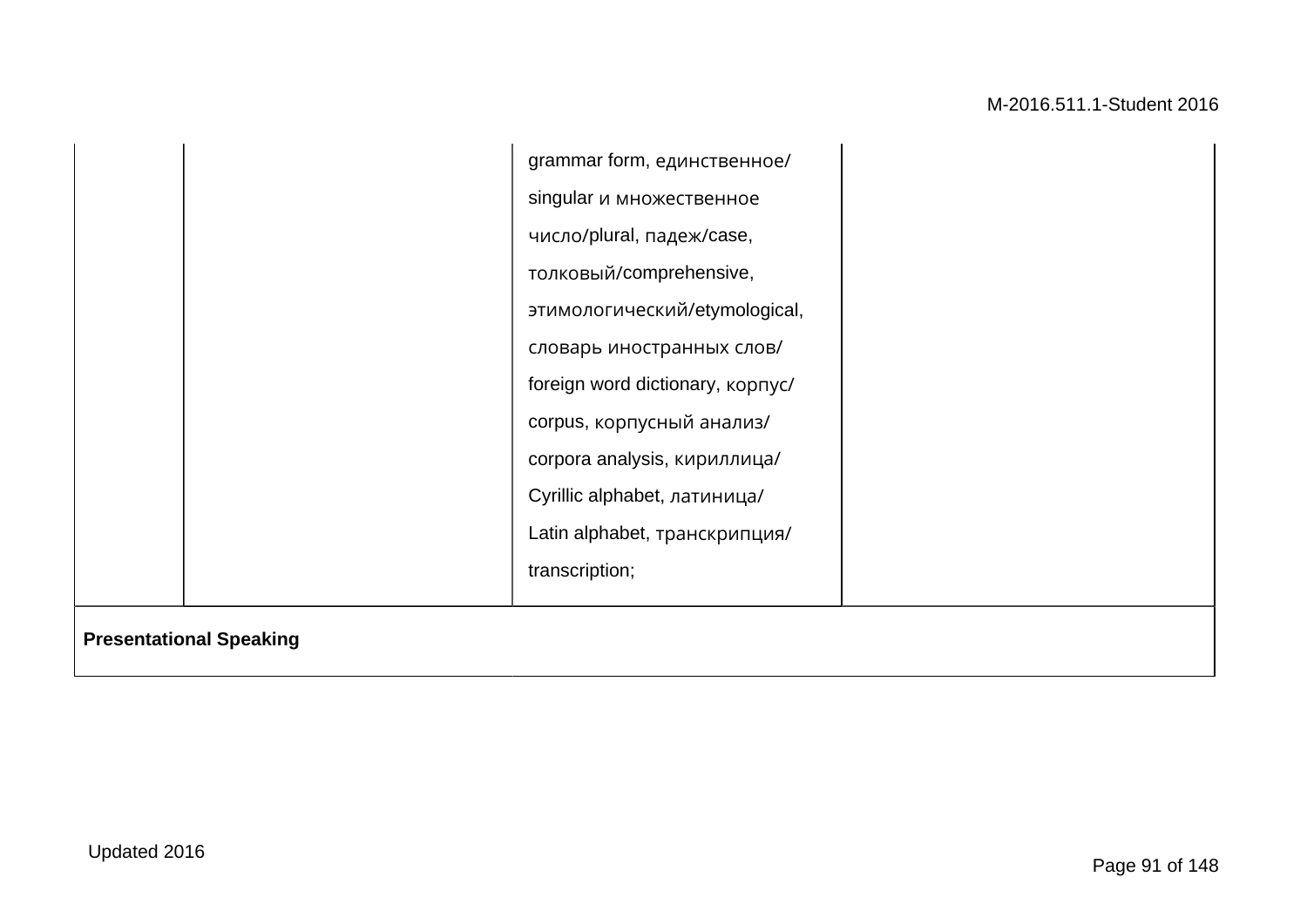| 18 | can deliver short presentations    | Past, future, and present verb     | The students make an oral presentation  |
|----|------------------------------------|------------------------------------|-----------------------------------------|
|    | on some particular events of space | tenses: запустить /to launch;      | (narration about one particular event   |
|    | exploration in a formal style.     | Terms related to STEM, space       | of space exploration) in a formal style |
|    |                                    | exploration, and astronomy:        | during "The Space Race" lesson.         |
|    |                                    | естественный спутник планеты/      |                                         |
|    |                                    | moon, искусственный спутник/       |                                         |
|    |                                    | satellite, космический зонд/space  |                                         |
|    |                                    | probe, космический аппарат/        |                                         |
|    |                                    | spacecraft, космический корабль    |                                         |
|    |                                    | (ракета)/rocket, круговая орбита   |                                         |
|    |                                    | Земли/circular orbit of the Earth, |                                         |
|    |                                    | многоразовые пусковые              |                                         |
|    |                                    | системы / reusable launch          |                                         |
|    |                                    | systems, пилотируемая посадка/     |                                         |
|    |                                    | manned landing, реактивный         |                                         |
|    |                                    | двигатель/jet propulsion, влияние  |                                         |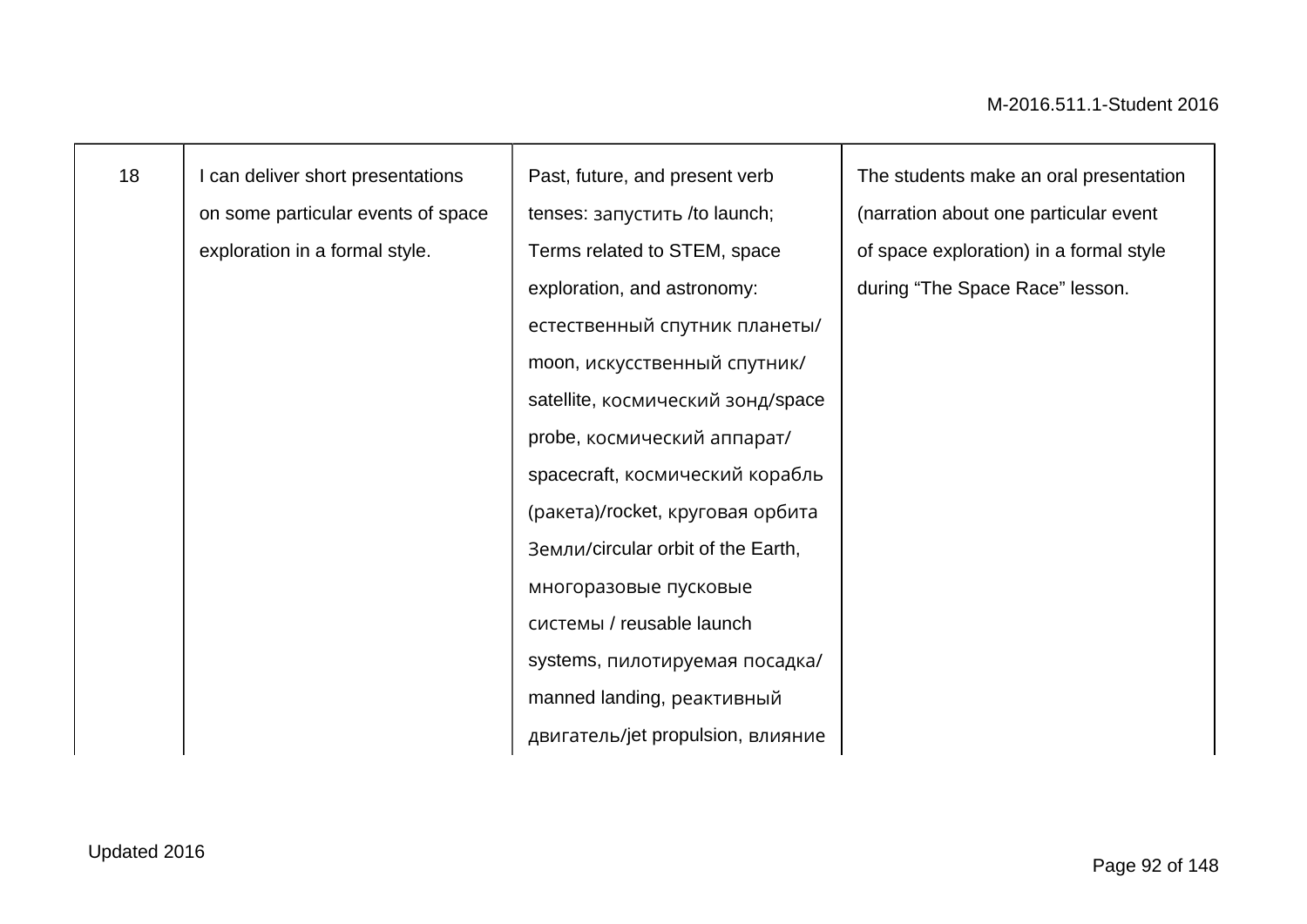|    |                                   | космического полета на            |                                         |
|----|-----------------------------------|-----------------------------------|-----------------------------------------|
|    |                                   | человеческий организм/effect      |                                         |
|    |                                   | of spaceflight on the human body, |                                         |
|    |                                   | вторая космическая скорость       |                                         |
|    |                                   | (скорость убегания)/escape        |                                         |
|    |                                   | velocity, марсоход/Mars rover,    |                                         |
|    |                                   | провести наблюдение/make an       |                                         |
|    |                                   | observation; Гагарин/ Gagarin,    |                                         |
|    |                                   | город на Mapce/Mars settlement,   |                                         |
|    |                                   | планеты вне Солнечной             |                                         |
|    |                                   | Системы/exoplanets, взять         |                                         |
|    |                                   | пробы воды и грунта/gathering     |                                         |
|    |                                   | water and soil samples.           |                                         |
|    |                                   |                                   |                                         |
| 19 | I can deliver short presentations | A range of synonymic expressions  | The students introduce guest speakers   |
|    | on social topic while introducing | for introducing people in         | for interviews with Russian-speaking    |
|    |                                   | official way: • Я рад/счастлив    | professionals from Microsoft and Alaska |
|    |                                   |                                   |                                         |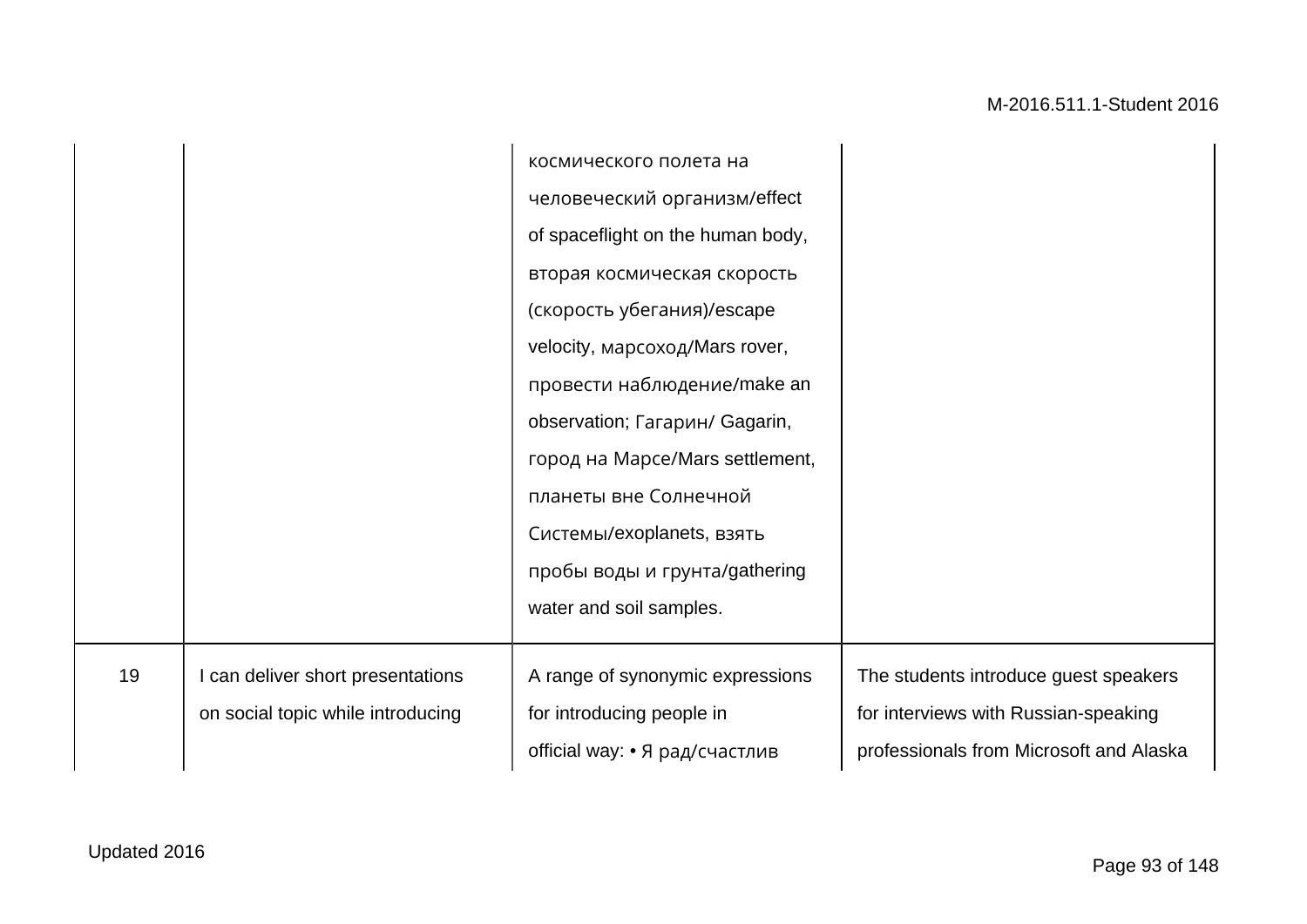a guest speaker with clarity and details.

представить вам…/ I am glad/ happy to introduce • Позвольте/ разрешите представить вам…/Let me introduce... Terms related to Russian education system, academic career, and job topics: Поступить, поступать в университет/start, enroll school, окончить, оканчивать университет/graduate from school, учиться на факультете, специализироваться в чем/ major in, учиться в аспирантуре/ to go to graduate school, защитить диссертацию/defend a dissertation, степень бакалавра/ degree B.A./B.S., магистра/degree Airlines in a formal style with appropriate personal and professional information that they learned from reading the speakers' autobiography.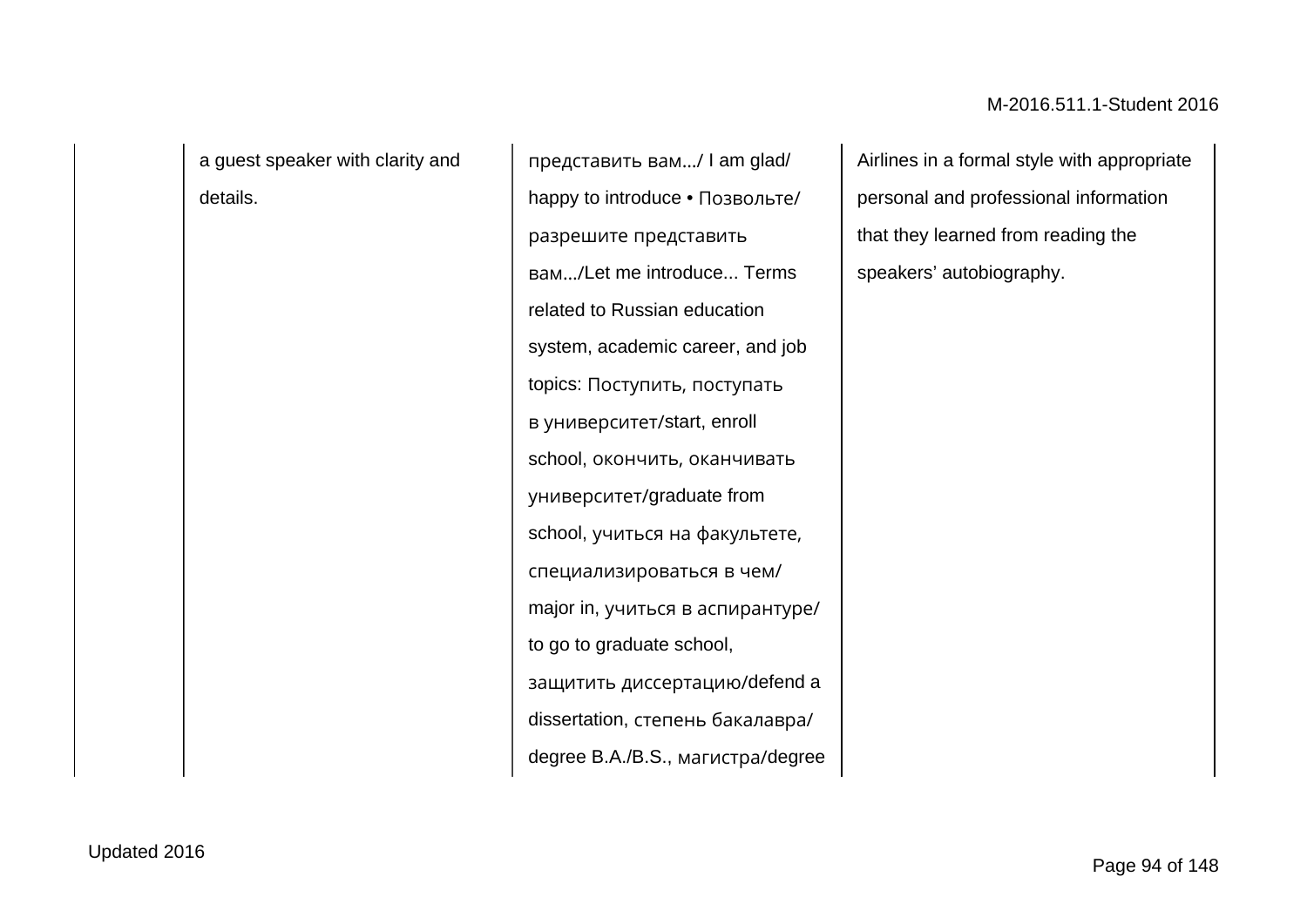|    |                                                                             | М.А., М.S., кандидата наук/<br>degree Ph.D.                                                                                                                                                                                                                                                                                                                                                                                                  |                                                                                                                                                                                                                                                                                    |
|----|-----------------------------------------------------------------------------|----------------------------------------------------------------------------------------------------------------------------------------------------------------------------------------------------------------------------------------------------------------------------------------------------------------------------------------------------------------------------------------------------------------------------------------------|------------------------------------------------------------------------------------------------------------------------------------------------------------------------------------------------------------------------------------------------------------------------------------|
| 20 | can present a summary of steps<br>I had to complete during museum<br>visit. | Expressions of logical structures:<br>во-первых/first, во-вторых/<br>second, then/затем, в результате/<br>as a result; The name of<br>"job vacancies": служба<br>связи/communications,<br>информационная служба/<br>data, навигация/navigation,<br>запуск зондов/probe, служба<br>жизнеобеспечения/life support,<br>служба изоляции/isolation,<br>медицинская служба/medicine.<br>Terms related to spacecraft<br>and mission control realia, | After participating in the "Voyage to<br>Mars" simulation at the Museum of<br>Flight, the students return to the UW and<br>in small groups share their experiences<br>from the role-play simulation at the<br>Museum of Flight. They then write up<br>their reflections in MOODLE. |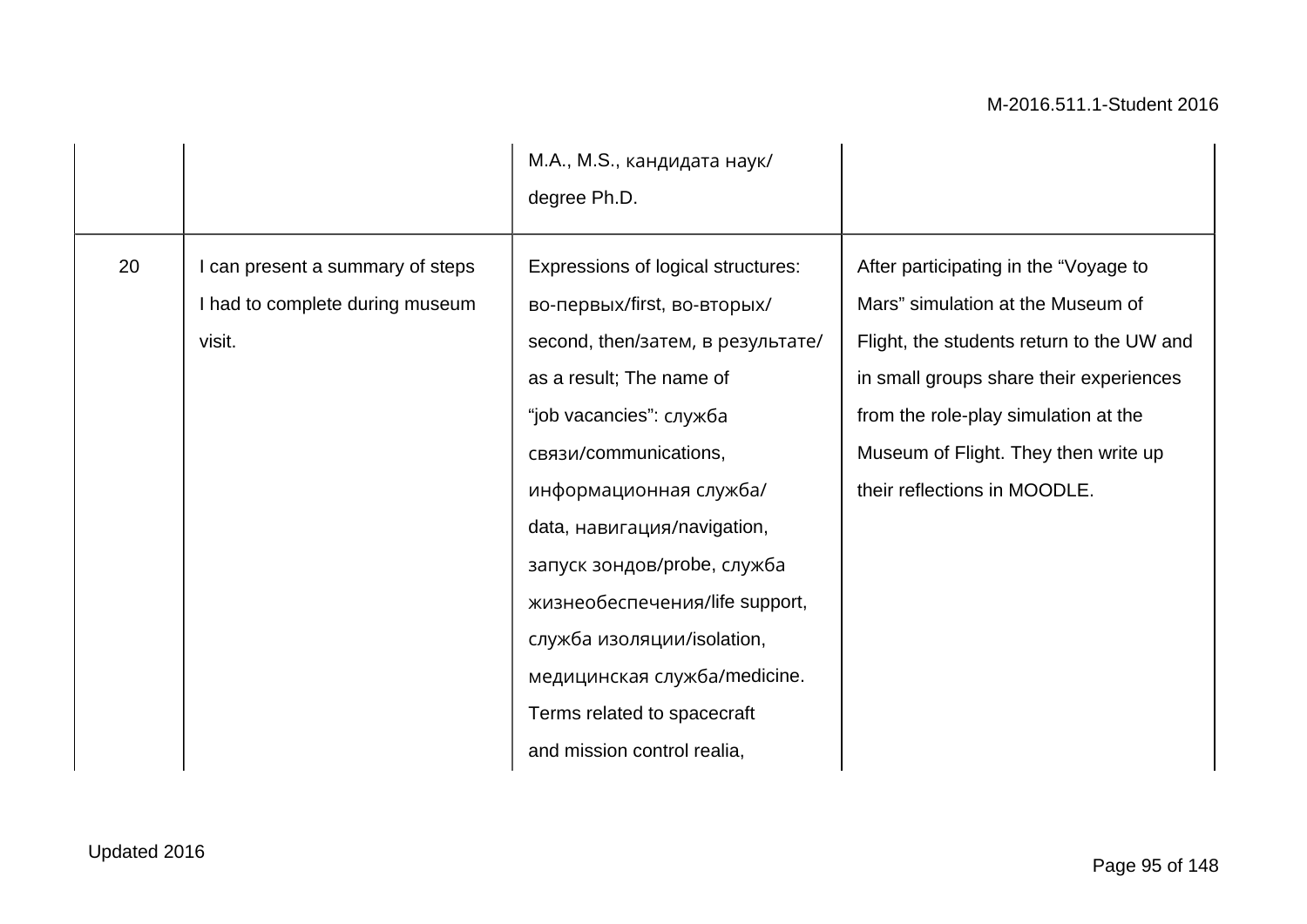astronomy, navigation, and space exploration: бортовой журнал/log,естественный спутник планеты/moon, космический зонд/space probe, космический аппарат/ spacecraft, космический корабль (ракета)/rocket, круговая орбита Земли/circular orbit of the Earth, многоразовые пусковые системы / reusable launch systems, пилотируемая посадка/ manned landing, реактивный двигатель/jet propulsion, вторая космическая скорость (скорость убегания)/escape velocity, марсоход/Mars rover,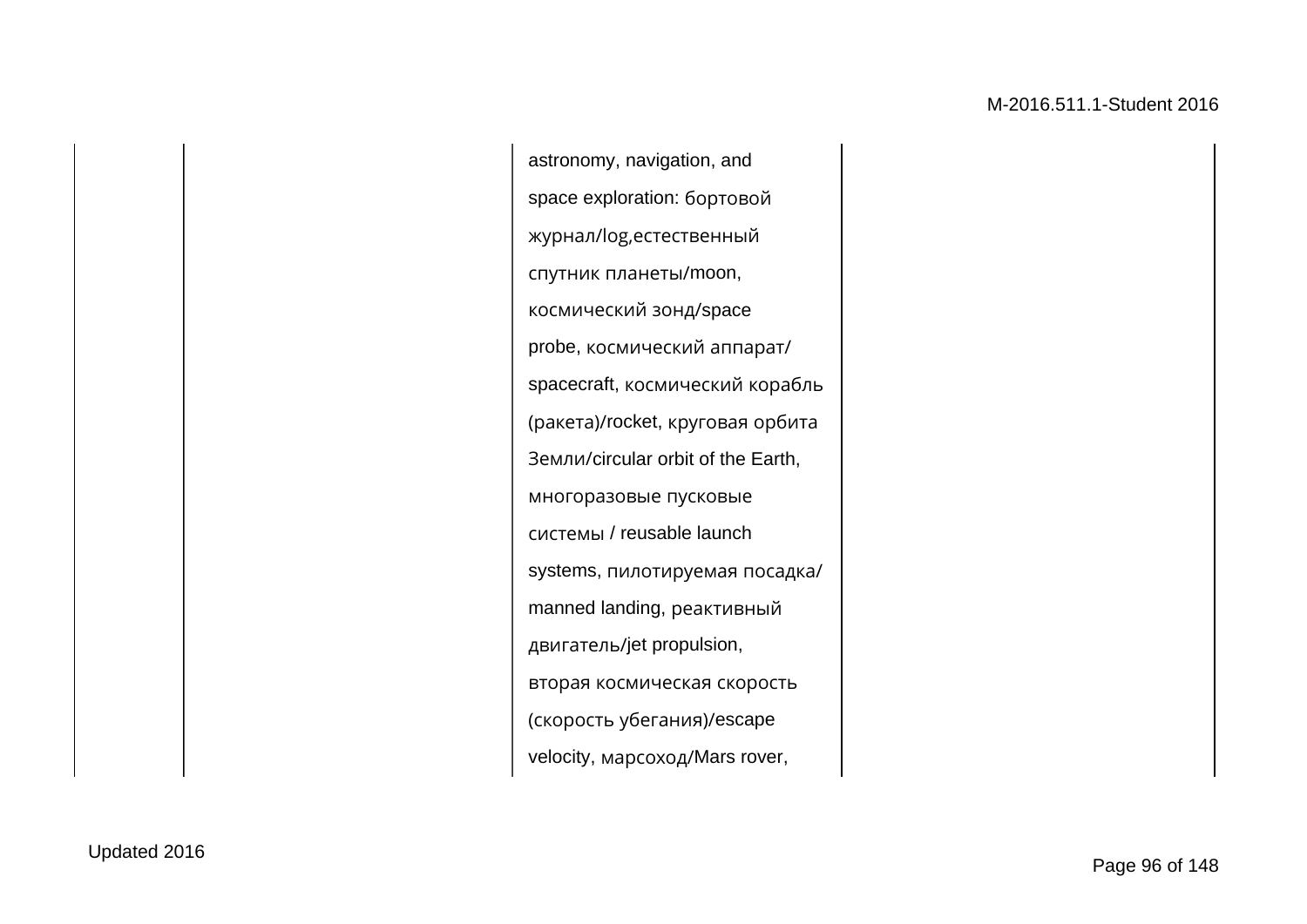провести наблюдение/make an observation,особенности рельефа планеты/the planet surface features, ускорение/ acceleration, скорость/velocity, расстояние/ distance, плотность/ density, запустить двигатель/ start the engine, невесомость/ weightlessness, город на Марсе/ Mars settlement, планеты вне Солнечной Системы/exoplanets, взять пробы воды и грунта/ gathering water and soil samples, движение назад - motion backwards, точность/accuracy, угол поворота/rotation angle,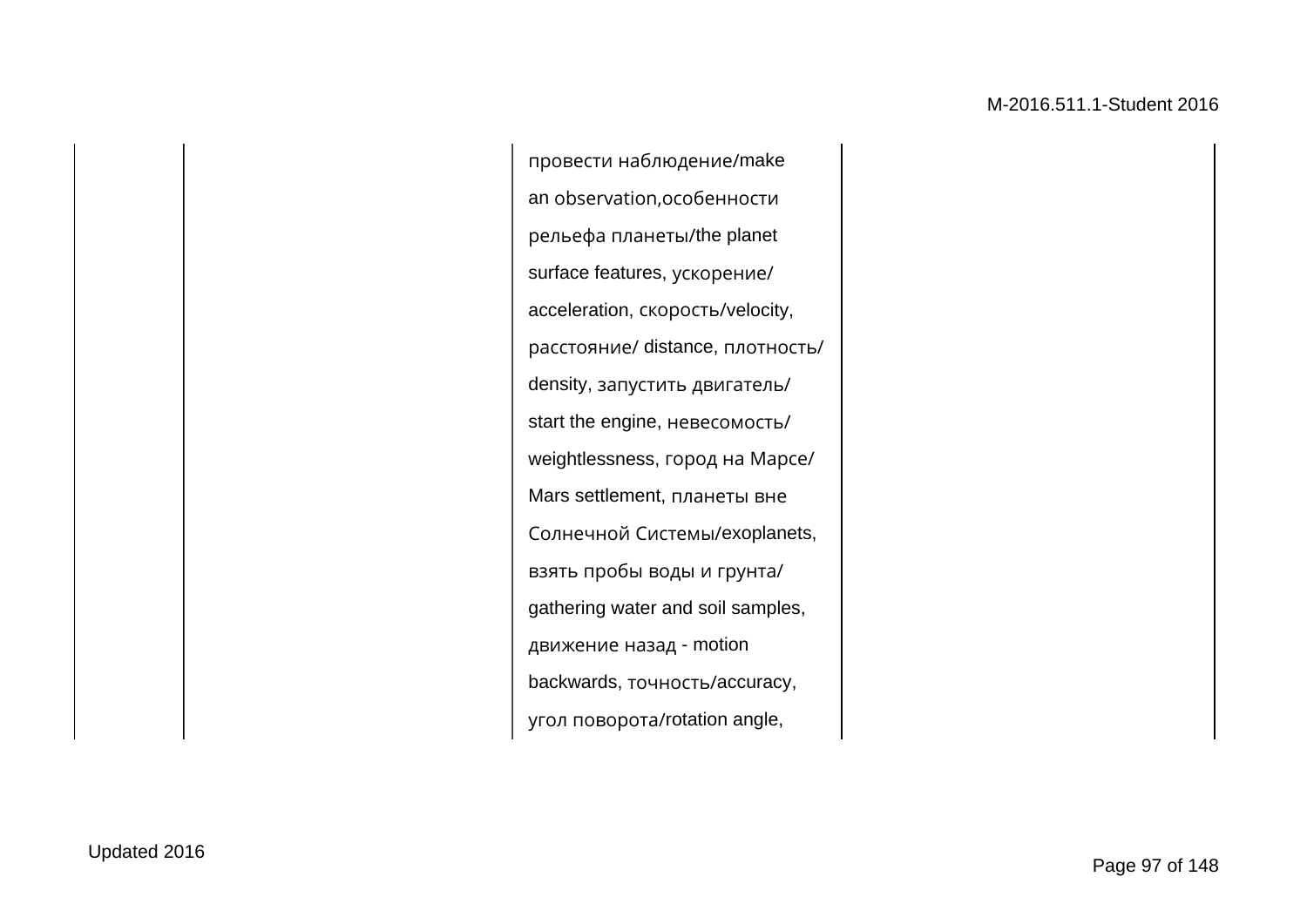|    |                                                                                                                                     | неудача в завершении задачи/<br>failure to complete a task.                                                                                                                                                                                                                                                                                                                                  |                                                                                                                                                             |
|----|-------------------------------------------------------------------------------------------------------------------------------------|----------------------------------------------------------------------------------------------------------------------------------------------------------------------------------------------------------------------------------------------------------------------------------------------------------------------------------------------------------------------------------------------|-------------------------------------------------------------------------------------------------------------------------------------------------------------|
| 21 | I can present an explanation for<br>a work when applying for a "job"<br>during preparation for the "Voyage"<br>to Mars" simulation. | The name of "job vacancies":<br>служба связи/communications,<br>информационная служба/<br>data, навигация/navigation,<br>запуск зондов/probe, служба<br>жизнеобеспечения/life support,<br>служба изоляции/isolation,<br>медицинская служба/medicine.<br>Expressions of attitude/point of<br>view: verbs нравиться vs. люблю<br>and structures associated with them<br>(Nom. vs. Acc. cases); | After "submitting" a "Voyage to Mars" job<br>application, the students explain their<br>choice of roles in role-play simulation at<br>the Museum of Flight. |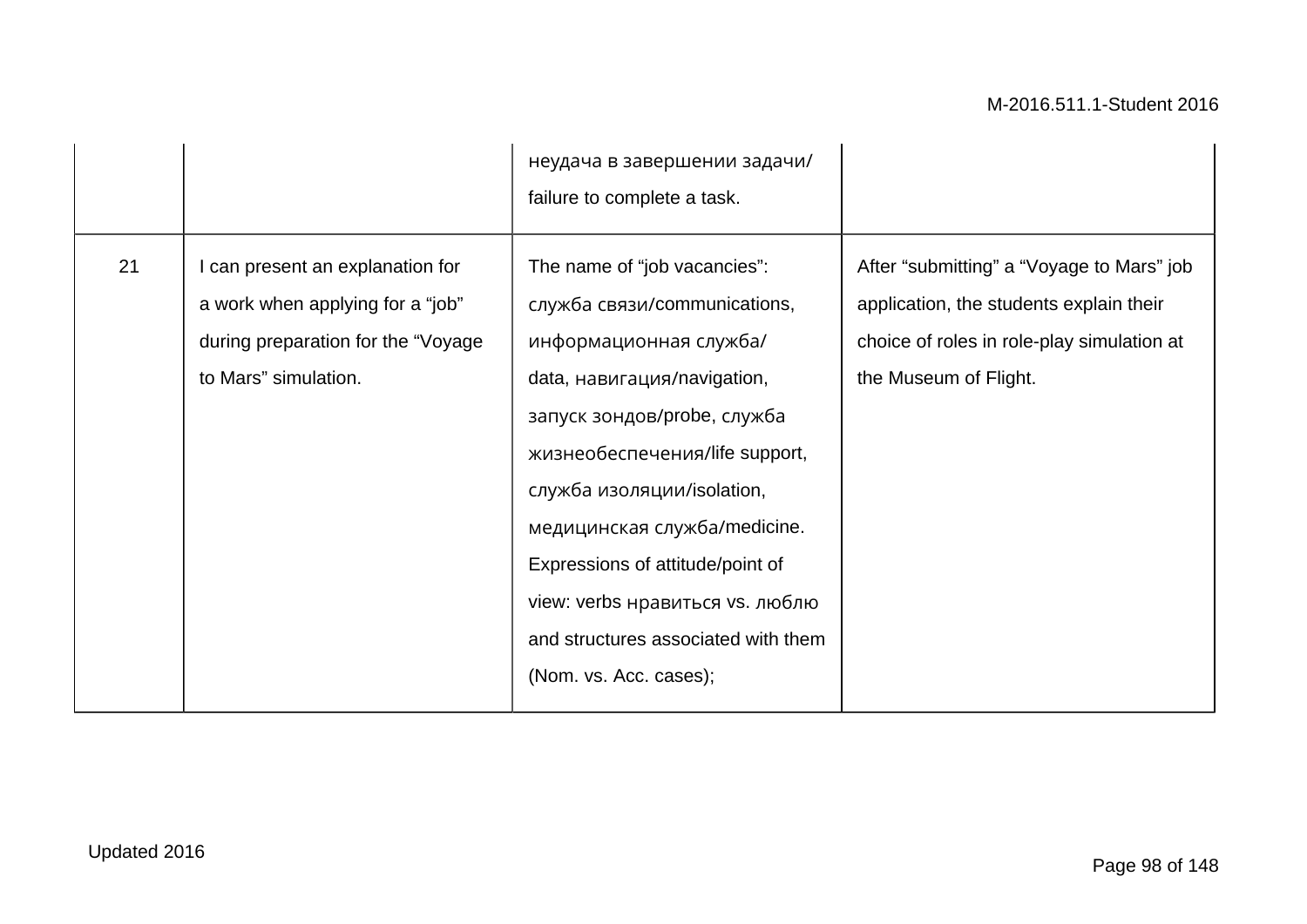I can deliver a presentation to my classmates at the final integrated performance task -- mini project " The Sky without Boundaries".

Logical structure of academic style presentation: introduction, body, and conclusion; Academic style transitions signals and conjunctive adverbs: во-первых/first, вовторых/second, then/затем, thus/ таким образом, следовательно/ consequently, подводя итоги/ to summurise, делая выводы/ in conclusion, в результате/as a result; Terms related to STEM, space exploration and astronomy: естественный спутник планеты/ moon, искусственный спутник/ satellite, космический зонд/space probe, космический аппарат/

The students make oral presentations with many details (narration about one particular event of space exploration or airplanes) in a formal style for the entire group at the final integrated performance tasks The Sky without Boundaries mini project.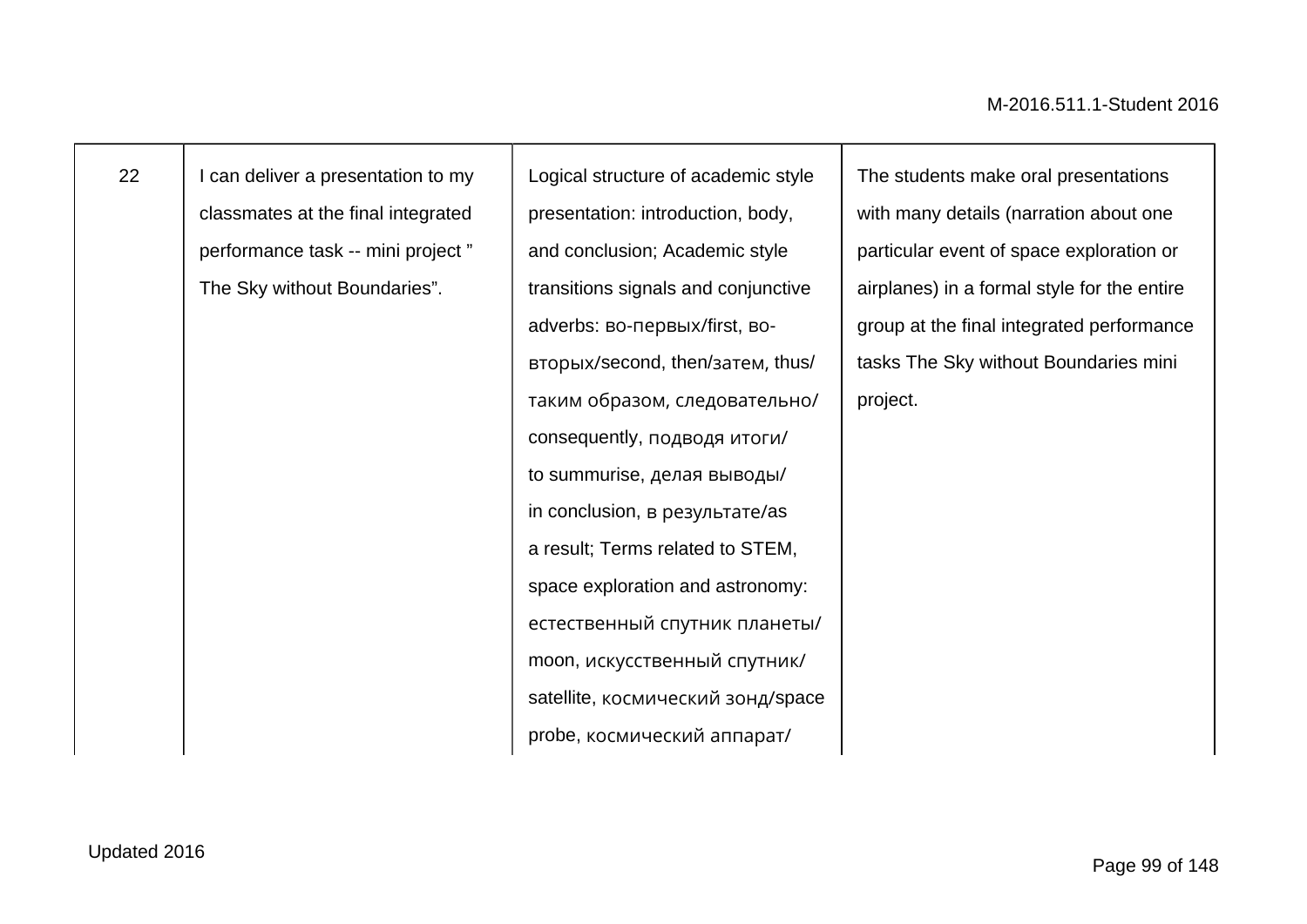spacecraft, космический корабль (ракета)/rocket, круговая орбита Земли/circular orbit of the Earth, многоразовые пусковые системы / reusable launch systems, пилотируемая посадка/ manned landing, реактивный двигатель/jet propulsion, влияние космического полета на человеческий организм/effect of spaceflight on the human body, вторая космическая скорость (скорость убегания)/escape velocity, марсоход/Mars rover, провести наблюдение/make an observation,особенности рельефа планеты/the planet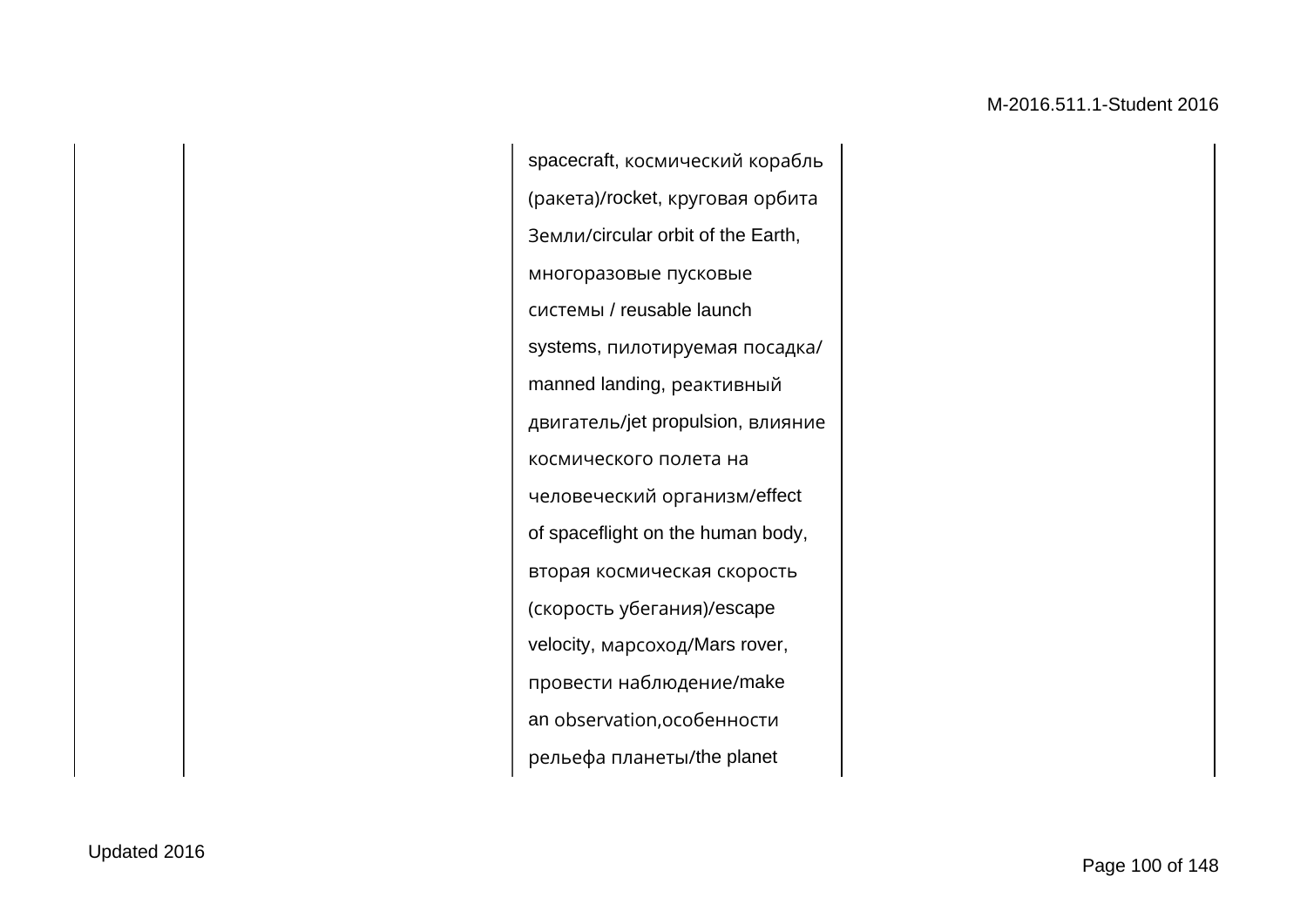surface features, спектральный класс звезды/the spectral class of a star, ускорение/acceleration, скорость/velocity, расстояние/ distance, плотность/ density, масса/ mass, объем/volume, запустить двигатель/start the engine, невесомость/ weightlessness, орбитальная космическая станция МИР/ space station MIR, Коперник/ Copernicus, Птолемей/ Ptolemeus, Гагарин/ Gagarin, Королев/Korolev, формула Циолковского/Tsiolkovsky rocket equation, город на Марсе/ Mars settlement, планеты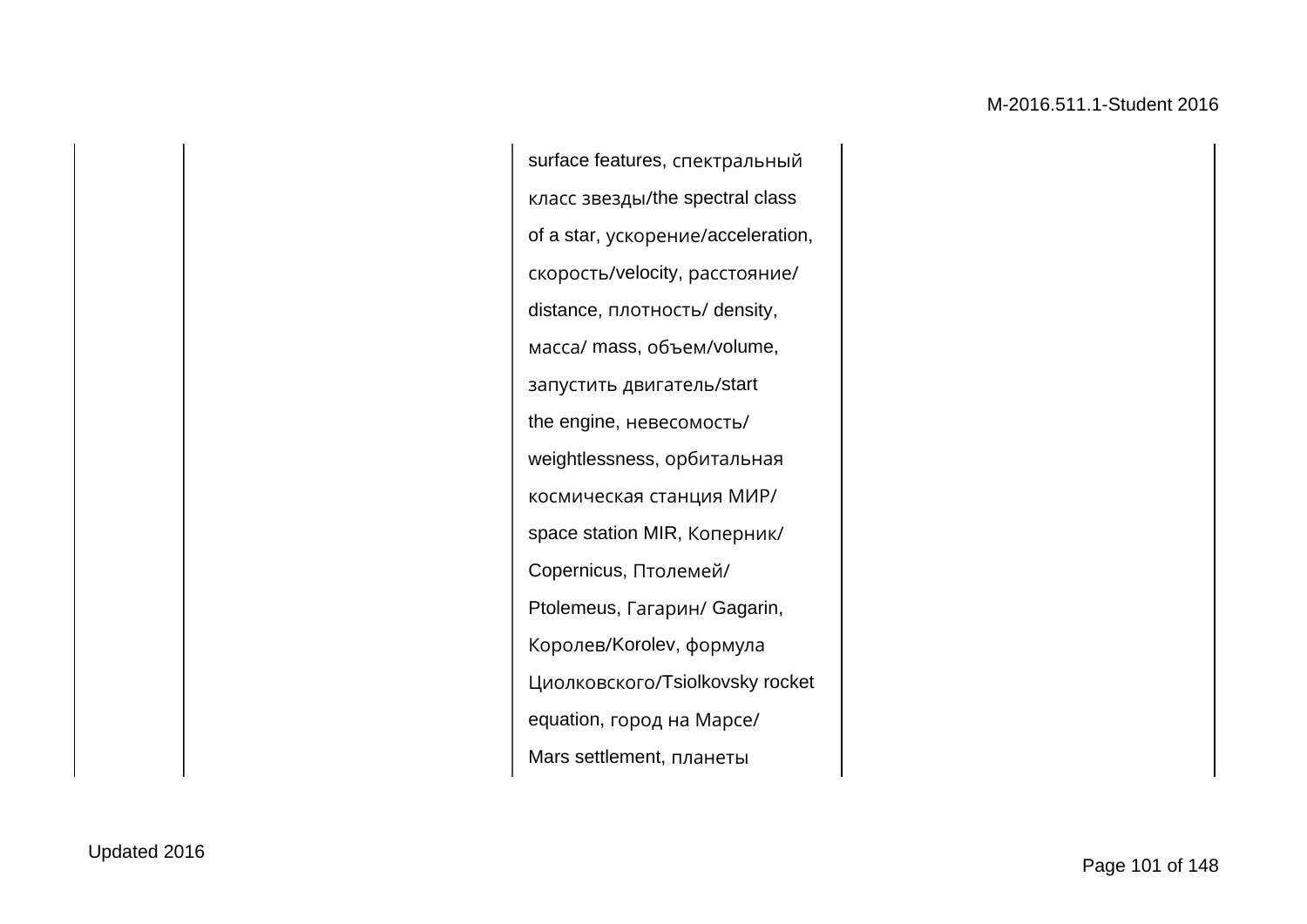вне Солнечной Системы/ exoplanets, взять пробы воды и грунта/gathering water and soil samples; Past, future, and present verb tenses: запустить / to launch; Past, future, and present verb tenses: запустить /to launch; Terms related to Airplane Construction and Aerodynamics: Propeller/воздушный винт, spinner/лопасть винта, intake/ воздухозаборник, wheel pant/шасси, engine cowl/ капот двигателя, wing/крыло, aileron/элерон, flap/закрылок, fuselage/фюзеляж, rudder/ руль направления, fin/вертикальный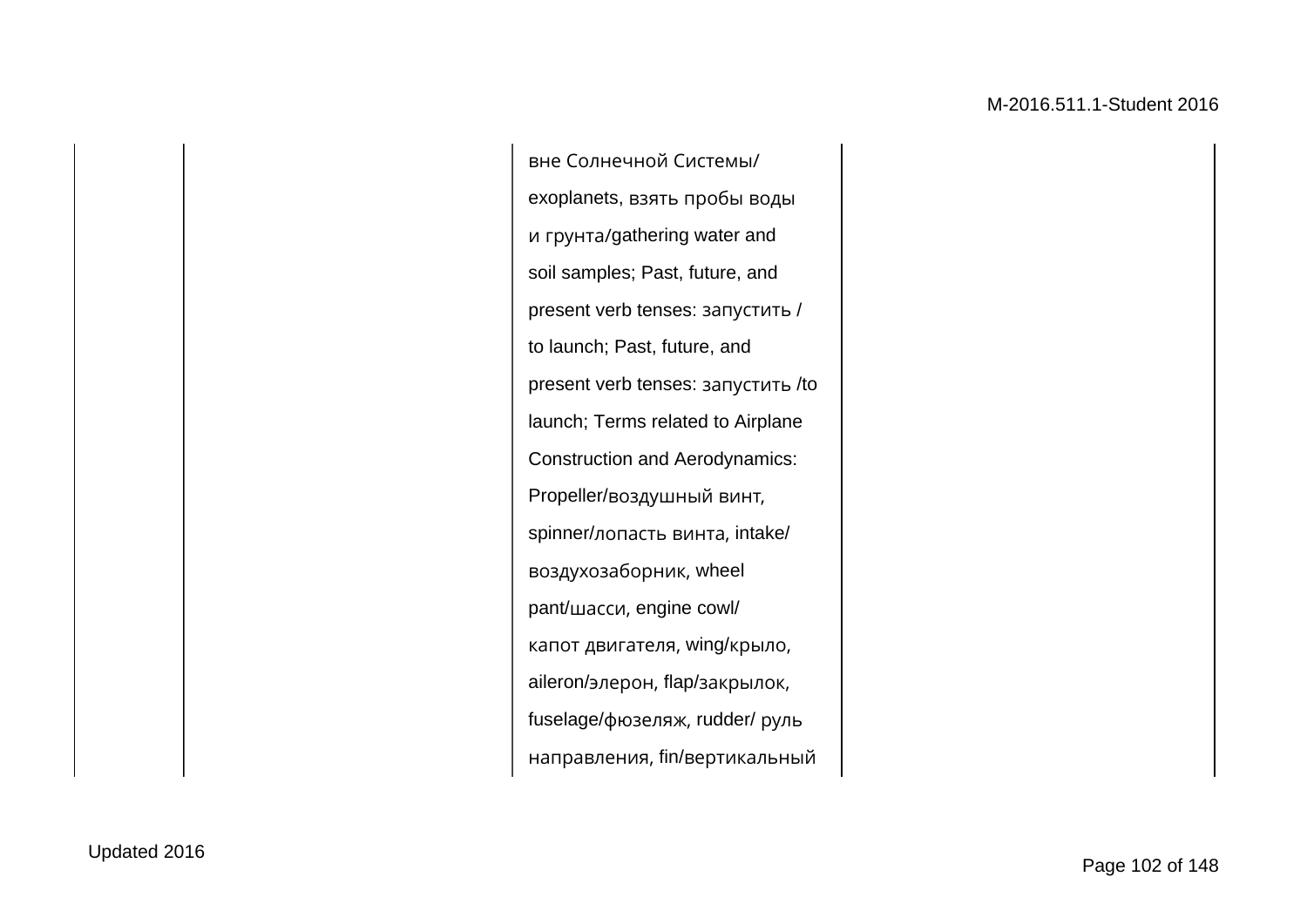стабилизатор, elevator/руль высоты, horizontal stabilizer/ горизонтальный стабилизатор, landing lights/ посадочные огни, lights/сигнальные огни, stick/ рычаг управления, throttle/ регулятор подачи топлива, artificial horizon/искусственный горизонт, airspeed Indicator/ указатель скорости, fuel sample/ проба топлива, secure/без повреждений, Performance Information/техническая характеристика, Fuel /топливо, Fuel burn /расход топлива, Fuel capacity /объём топливного бака, Cruising speed/крейсерская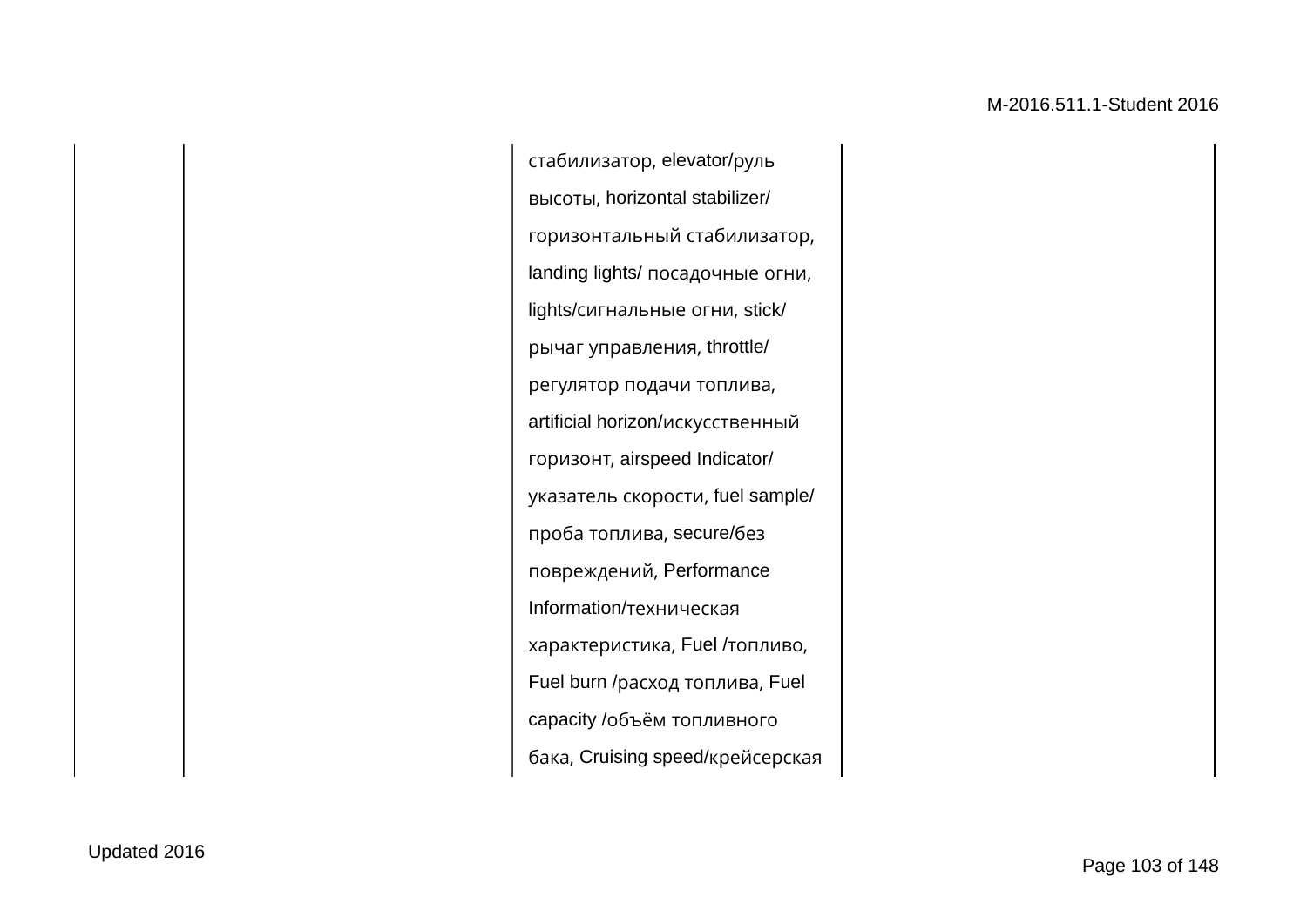скорость, Cruising airspeed/ крейсерская скорость полёта, Endurance /продолжительность (полёта), Maximum range / максимальный отрезок времени, Data/ данные, Distance/ дистанция, Wind speed/скорость ветра, Tailwind /попутный ветер, Headwind/встречный ветер, Time en route /время в пути, Groundspeed /скорость относительно земли, Stall(ing) angle of attack/Критический угол атаки, Stall angle/Угол установки крыла, Trailing edge/ Кромка крыла, Manual wing control/ Ручной контроль системы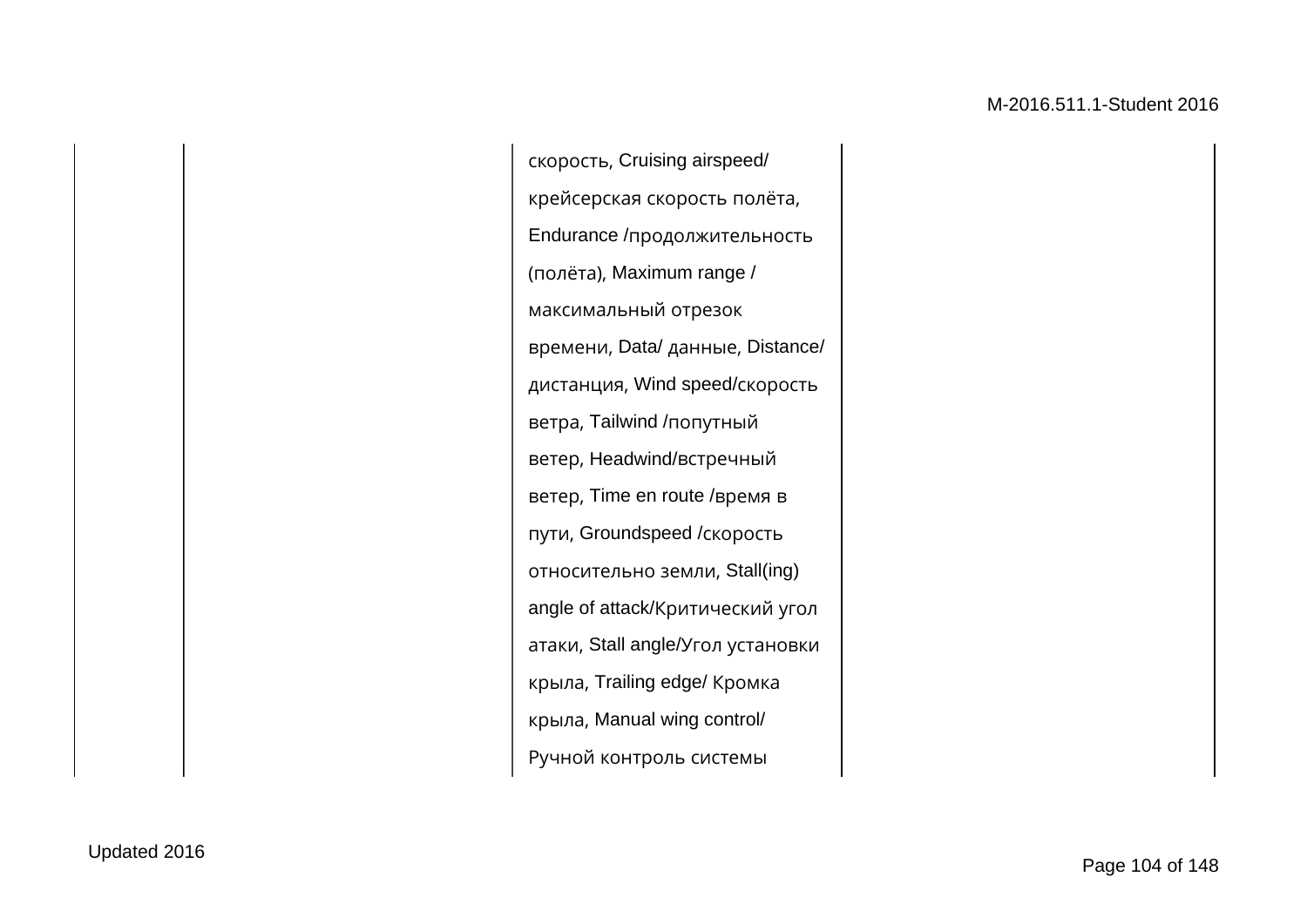|    |                                                                                         | управления крылом, Air stream/<br>Воздушный поток (струя), Lift /<br>Подъемная сила, Wind speed<br>control/Контроль скорости<br>ветра, Airfoil /Аэродинамическая<br>поверхность (профиль<br>крыла), Airflow turbulence/<br>Турбулентность воздушного<br>потока. |                                                                                                                                                                                                |
|----|-----------------------------------------------------------------------------------------|-----------------------------------------------------------------------------------------------------------------------------------------------------------------------------------------------------------------------------------------------------------------|------------------------------------------------------------------------------------------------------------------------------------------------------------------------------------------------|
| 23 | can give a presentation about<br>my elective project studies to an<br>outside audience. | Logical structure of academic style<br>presentation: introduction, body,<br>and conclusion; Academic style<br>transitions signals and conjunctive<br>adverbs: во-первых/first, во-<br>вторых/second, then/затем, thus/<br>таким образом, следовательно/         | The students make an oral presentation<br>of their findings from elective research<br>projects at the end of the program<br>conference in front of their parents,<br>teachers, and classmates. |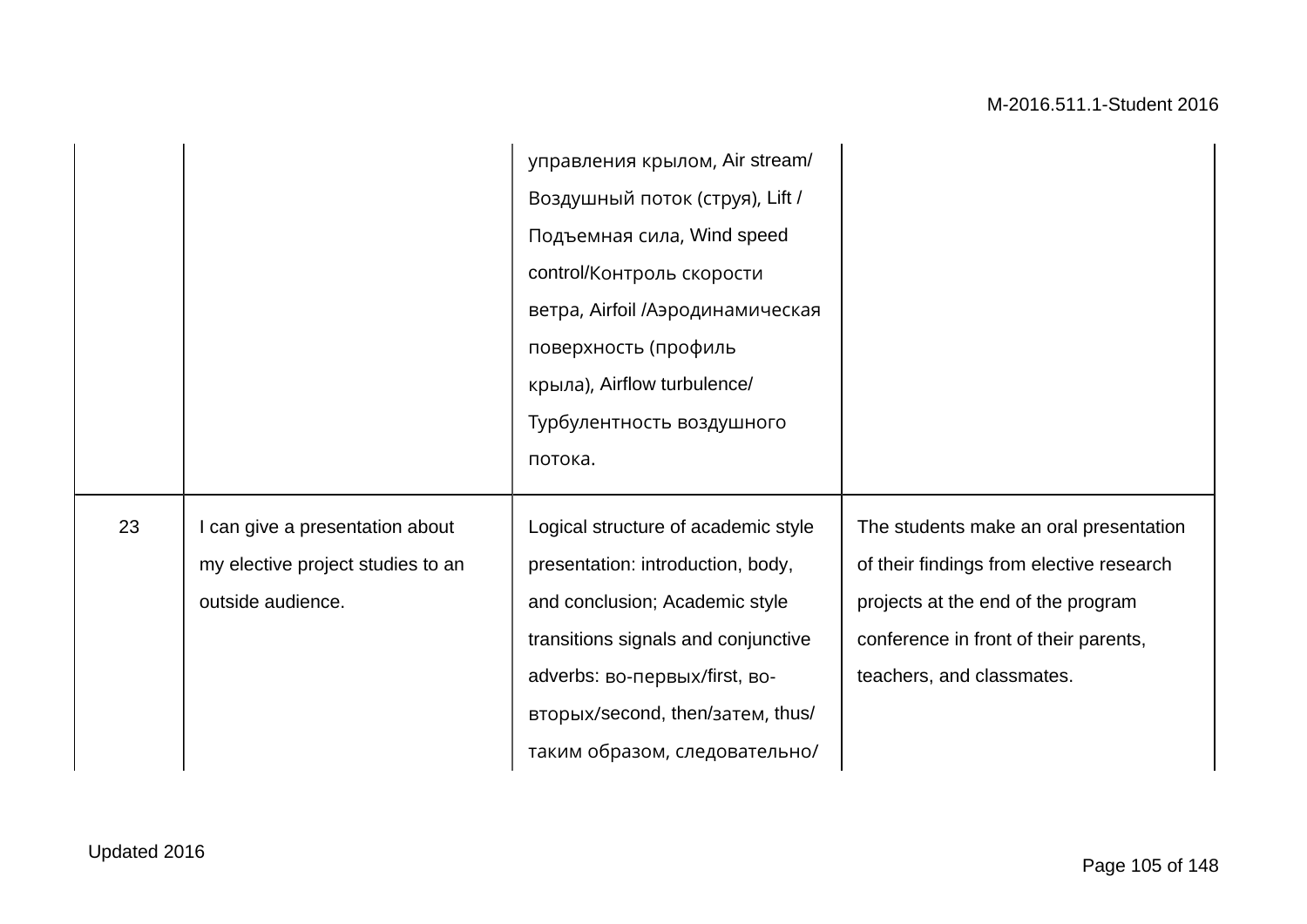consequently, подводя итоги/ to summurise, делая выводы/ in conclusion, в результате/as a result; Terms related to elective projects' topics. LEGO Robotic Project Terms related to robotics, technology and engineering: набор строительных элементов/ building brick set, полоса препятствий/obstacle course, резиновая лента/rubber bands, определить синий цвет/detect a blue color, ультразвуковой датчик/ultrasonic sensor, средний электродвигатель/medium motor, управлять поведением робота/ control the robot's behavior,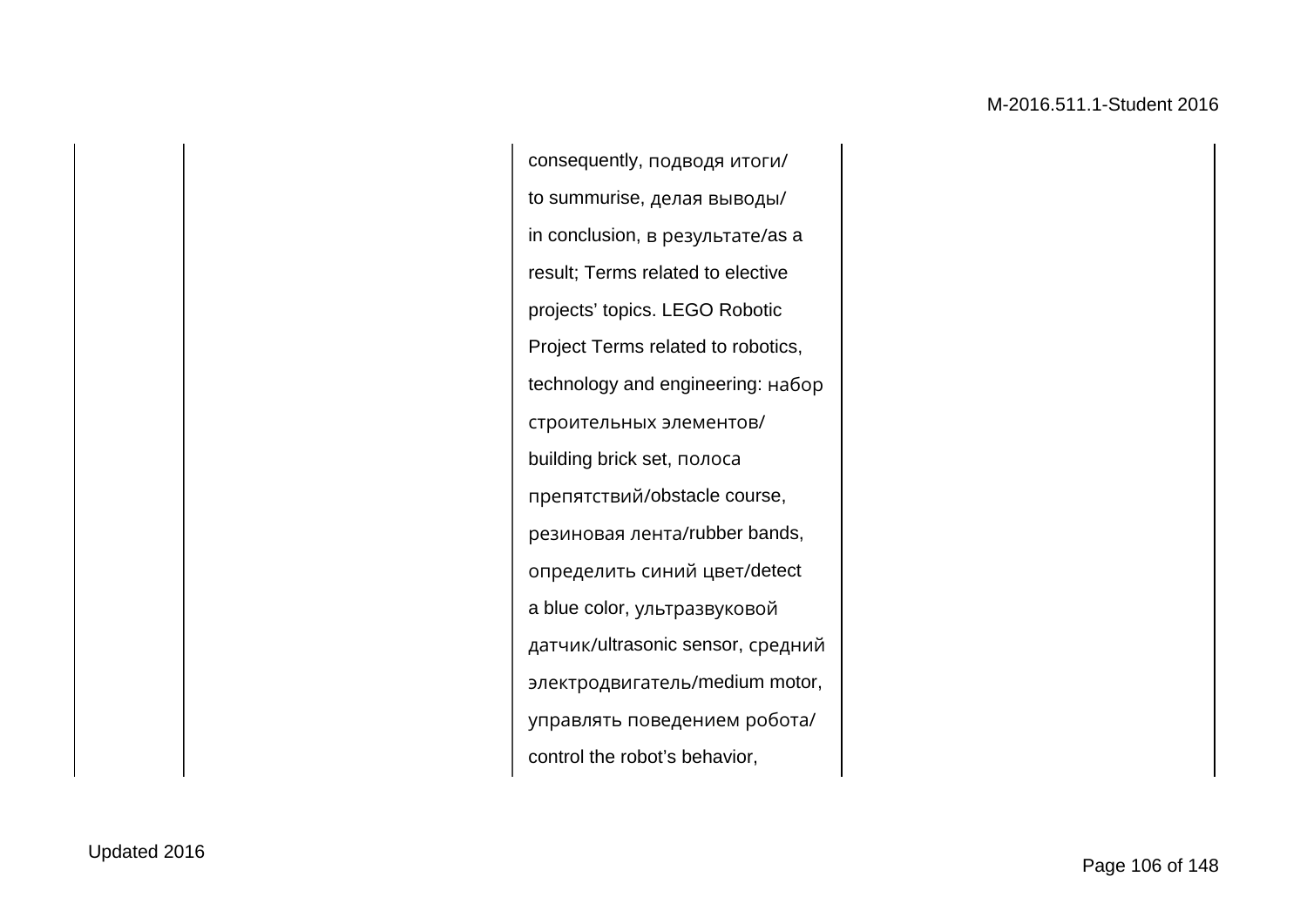написать/скачать/ запустить/ перезагрузить программу - create/download/ run /reload the program, перезаряжаемая батарея (аккумулятор)/ rechargeable battery, технические характеристики/technical characteristics, движение назад - motion backwards, точность/ accuracy, угол поворота/ rotation angle, часть робота/ part of the robot, неудача в завершении задачи/failure to complete a task, пошаговая инструкция по сборке/stepby-step building instructions, изогнутая балка/angular beam,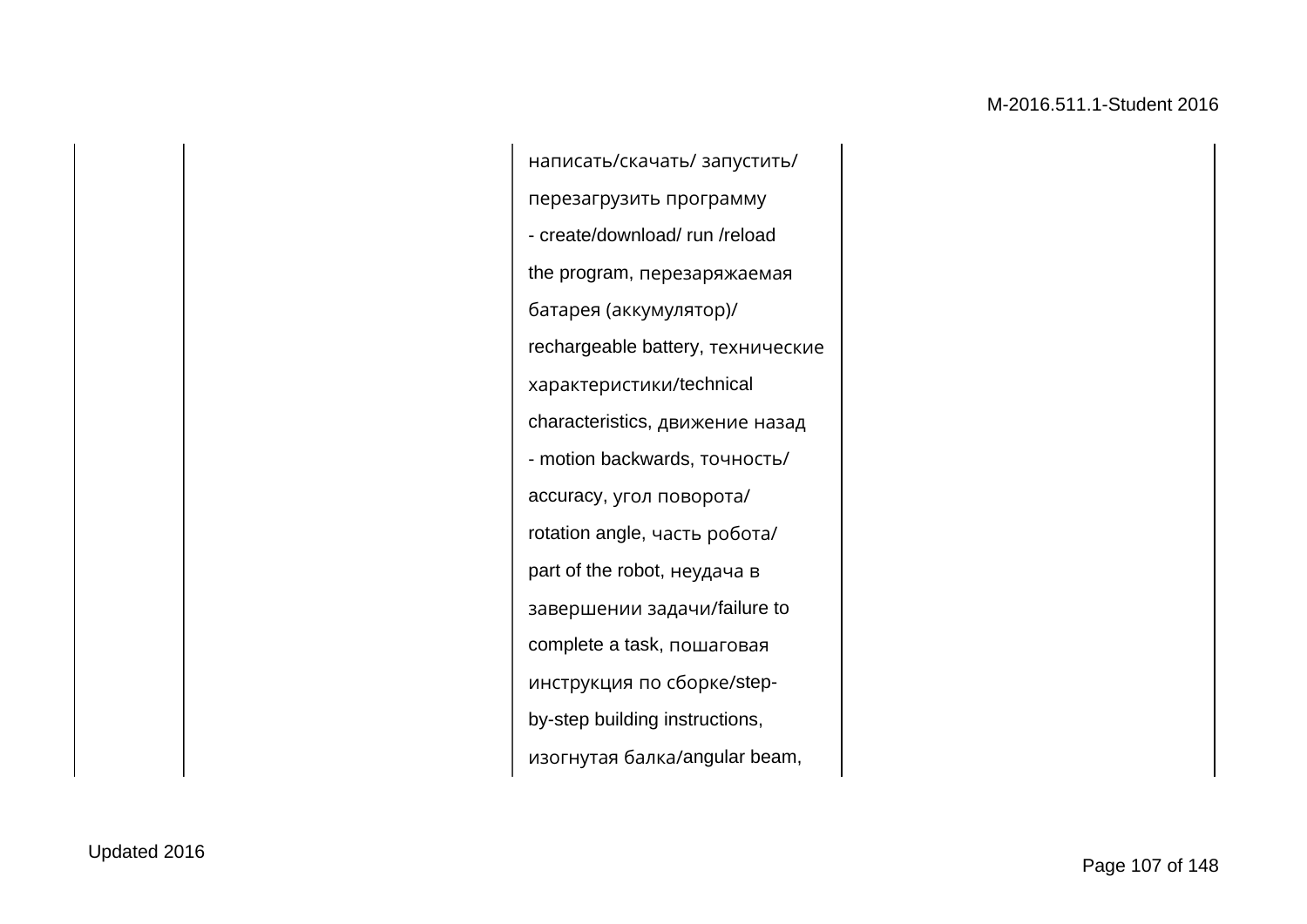соединительный штифт с выступами/сonnector peg with friction, ось/axle, зубчатое колесо, 24-зубое/gear, 24-tooth, кирпич/brick, соединить EV3 с компьютером/connect EV3 brick to computer, двигаться по линии/follow a path, цикл (петля)/ loop, различные формы и размеры/different shapes and sizes. Historical Project Terms related to history: Модернизация/ modernization, монархия /monarchy, царь / tsar, индустриализация/ industrialization, коллективизации/колхоз /

Updated 2016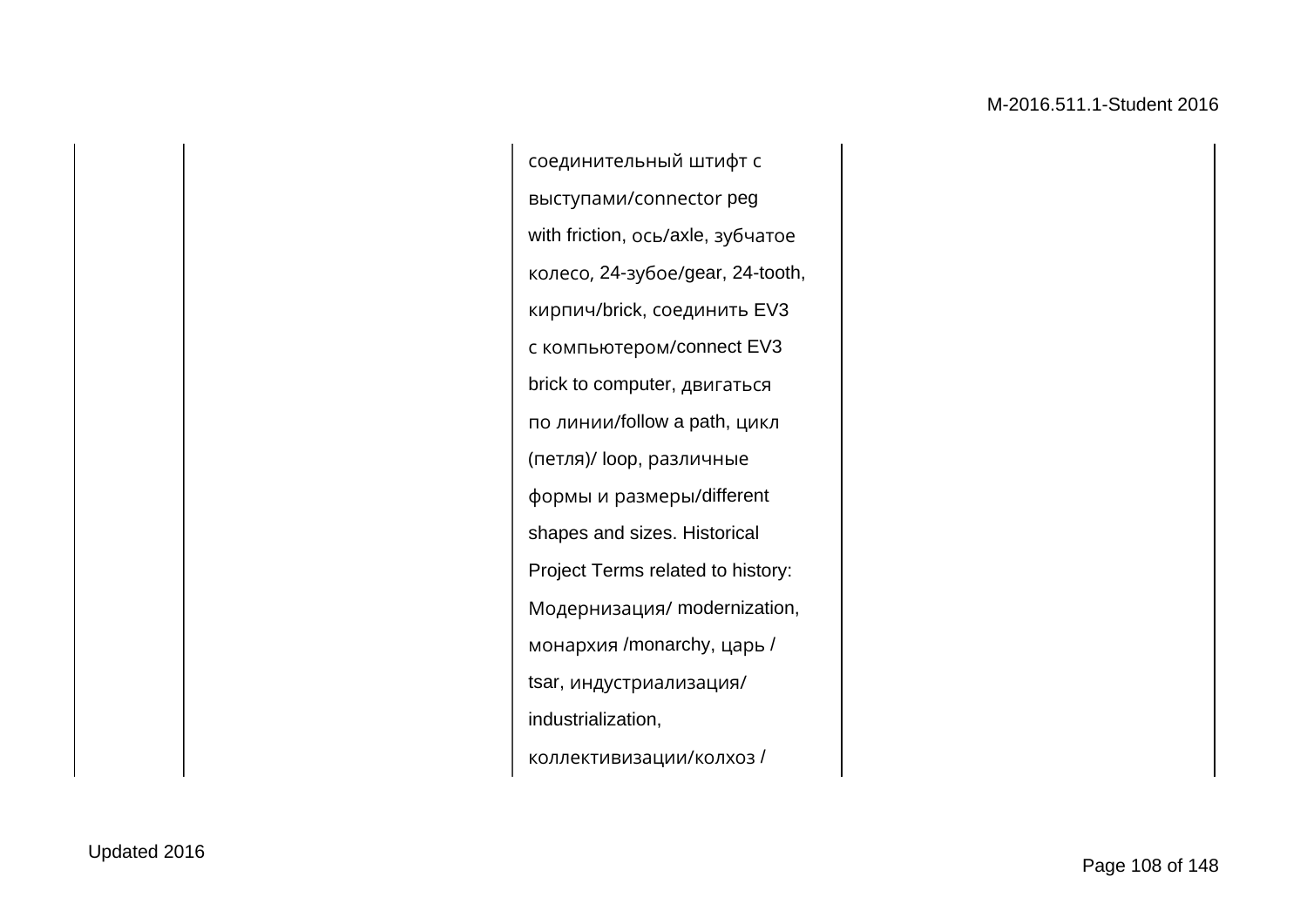collectivization/collective farm (kolkhoz), население /population, национальность /ethnicity, вероисповедание /religion, красные и белые /Whites and Reds, Первая и Вторая мировые войны /First and Second World Wars, Антанта и Центральные державы/ Entente cordiale and Central Powers, союзники и страны оси /Allies and Axis, гражданская война /Civil War/, республика/ republic, империя/ empire, федерация / federation, партия /political party (i.e., Bolsheviks, Mensheviks, Constitutional Democrats,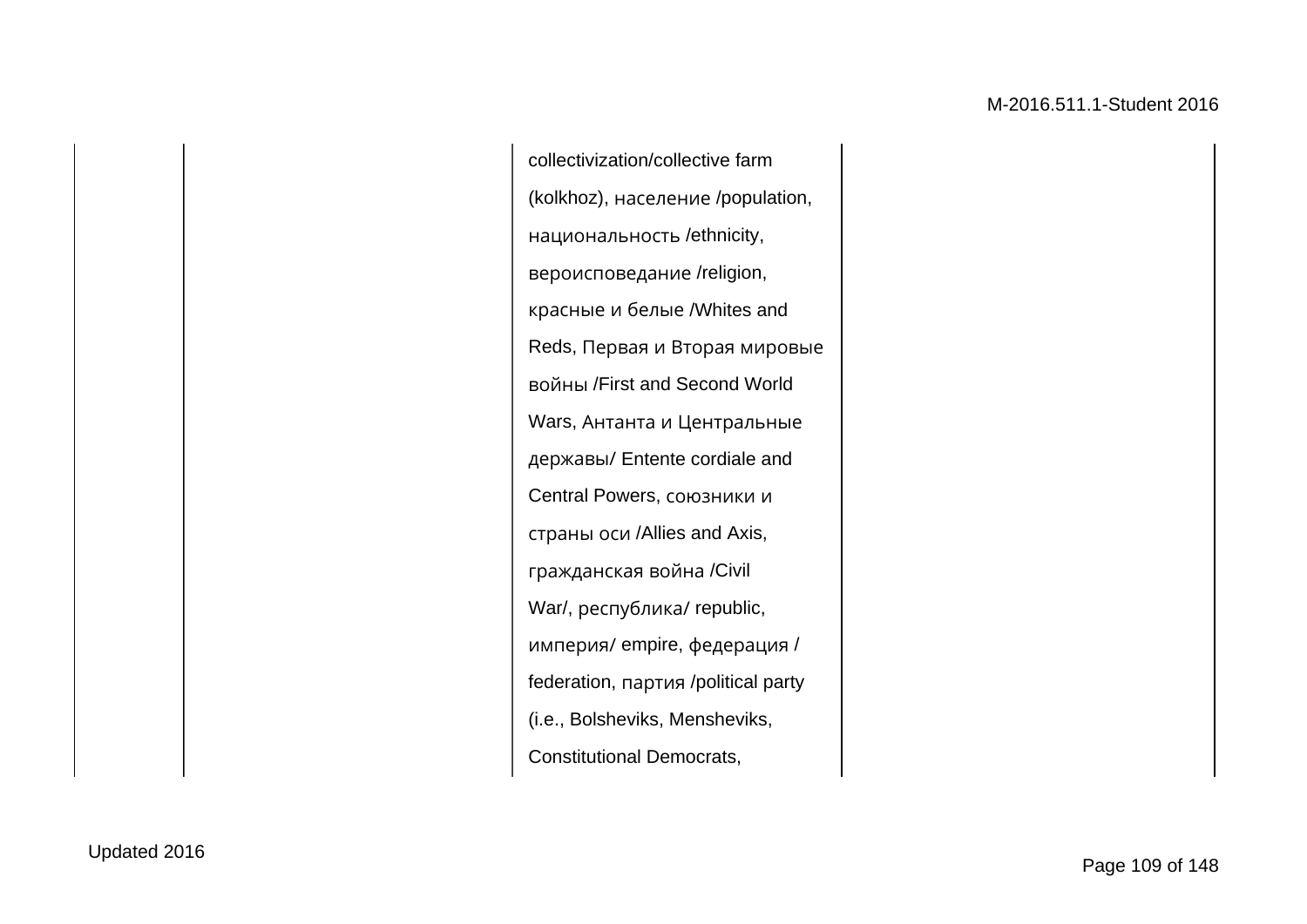Socialist Revolutionaries, etc.), коммунизм /communism, парламент/ parliament, диктатор/ тоталитаризм /dictator/totalitarian regime, реформа/ reform, классовая система /social class system, социальное обеспечение/ welfare, национализация/ nationalization, советский авангард/(Soviet cultural) Avant-garde, СССР/ USSR, НЭП /New Economic Policy, ЦК /Central Committee, ЧК-НКВД-КГБ /KGB (Soviet secret police), чистки/ purges, оттепель / thaw, эмиграция/ emigration, застой/ stagnation, перестройка /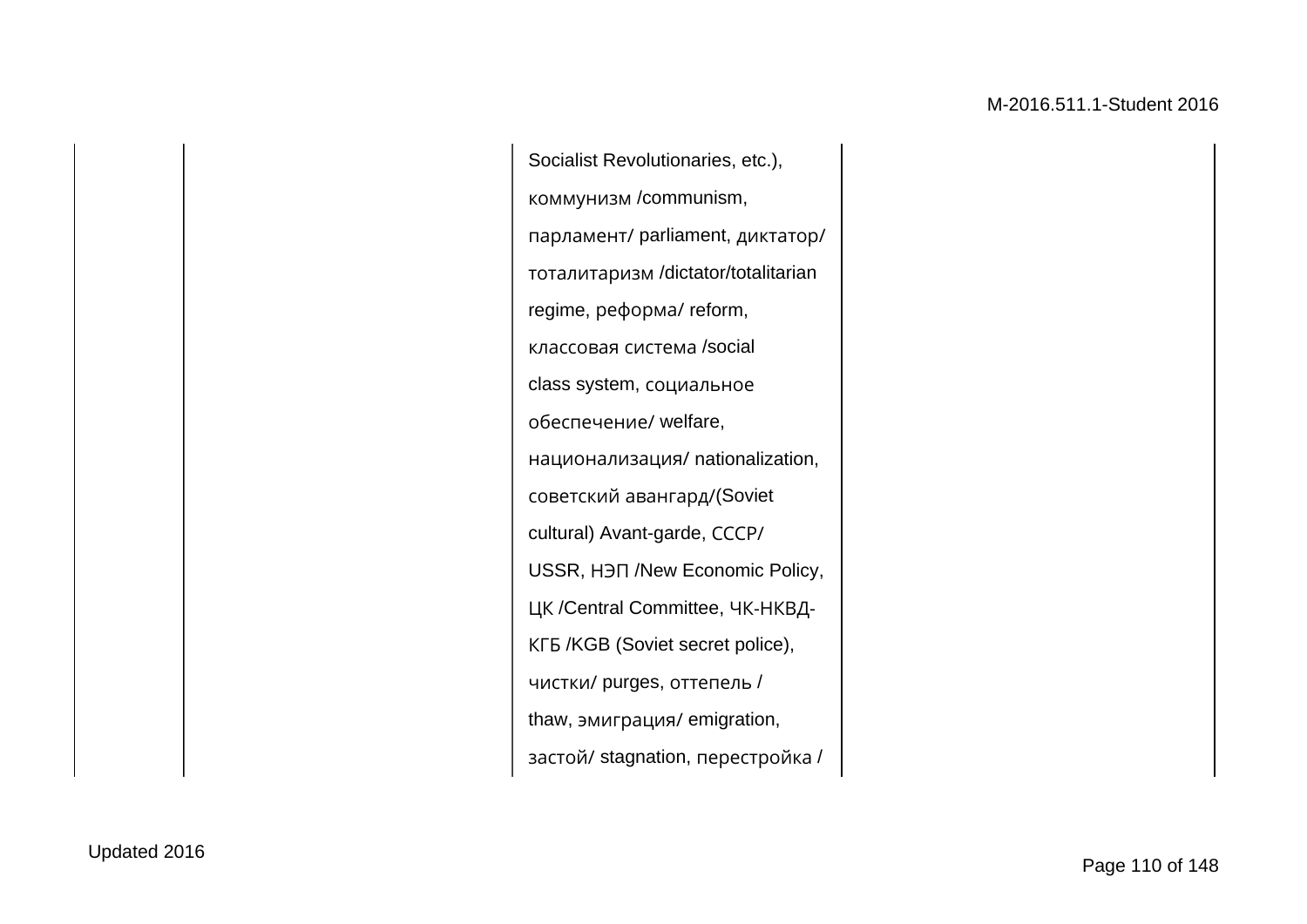perestroika, приватизация / privatization. Linguistic Project: Terms related to linguistics: Заимствование/loanword, калька/calque, значение/ meaning, определение/ definition, употребление/ usage многозначное слово/ multiple meaning word, синоним/ synonym, омоним/homonym, антоним/antonym, контекст/ context, часть речи/ part of speach, существительное/ noun, прилагательное/adjective, наречие/adverb, глагол/verb, грамматическая форма/ grammar form, единственное/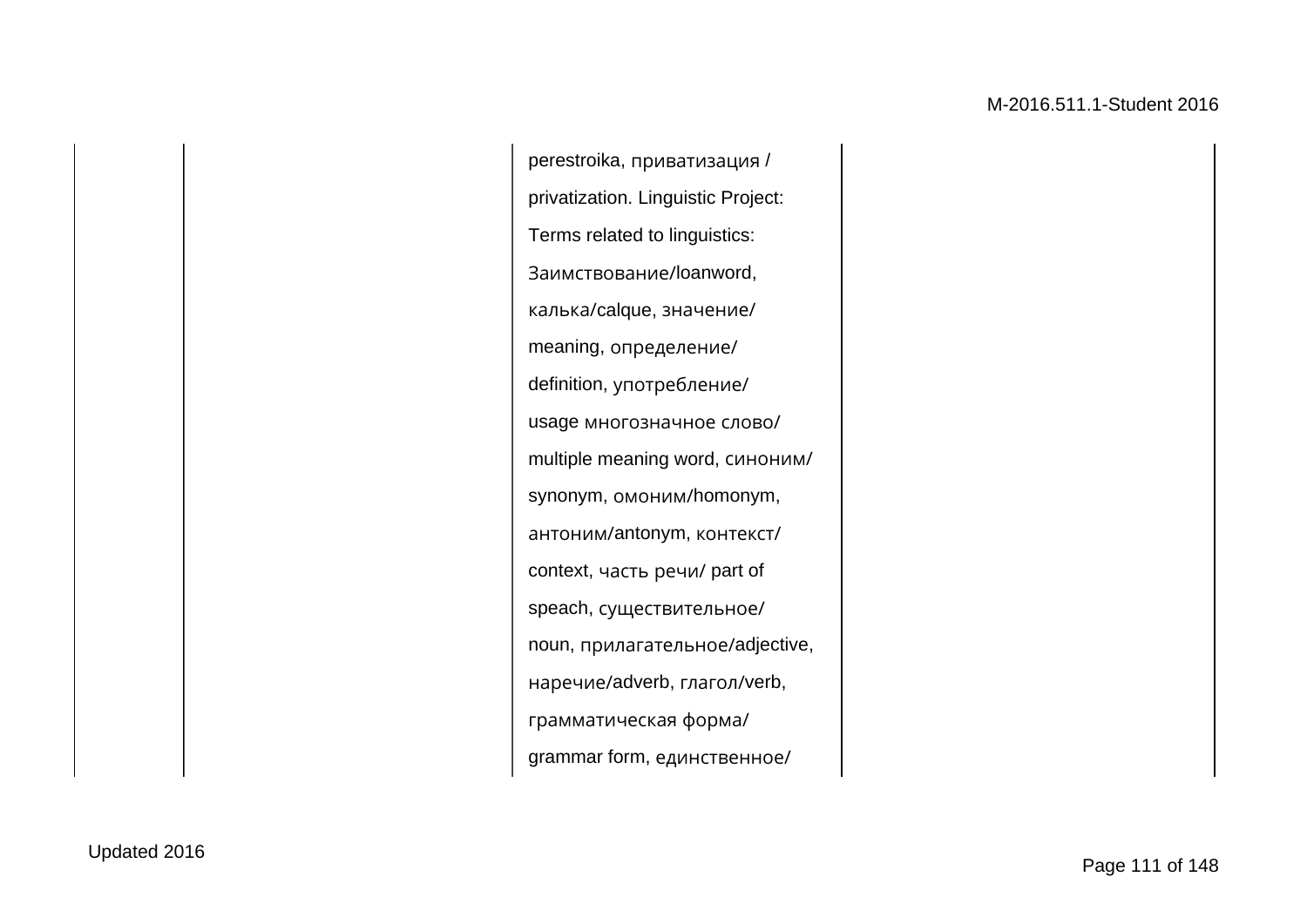|                               |                                       | singular и множественное         |                                        |
|-------------------------------|---------------------------------------|----------------------------------|----------------------------------------|
|                               |                                       | число/plural, падеж/case,        |                                        |
|                               |                                       | толковый/comprehenыive,          |                                        |
|                               |                                       | этимологический/etymological,    |                                        |
|                               |                                       | словарь иностранных слов/        |                                        |
|                               |                                       | foreign word dictionary, kopnyc/ |                                        |
|                               |                                       | corpus, корпусный анализ/        |                                        |
|                               |                                       | corpora analysis, кириллица/     |                                        |
|                               |                                       | Cyrillic alphabet, латиница/     |                                        |
|                               |                                       | Latin alphabet, транскрипция/    |                                        |
|                               |                                       | transcription;                   |                                        |
|                               |                                       |                                  |                                        |
| <b>Presentational Writing</b> |                                       |                                  |                                        |
| 24                            | I can write a thank-you-letter to     | A simple structure of a thank-   | After interviews, the students write a |
|                               | guest speaker and summarize an        | you letter: 1. обратиться        | thank-you letter to guest speakers in  |
|                               | interview that I had with him or her. | (назвать имя)/address to a       | MOODLE forum.                          |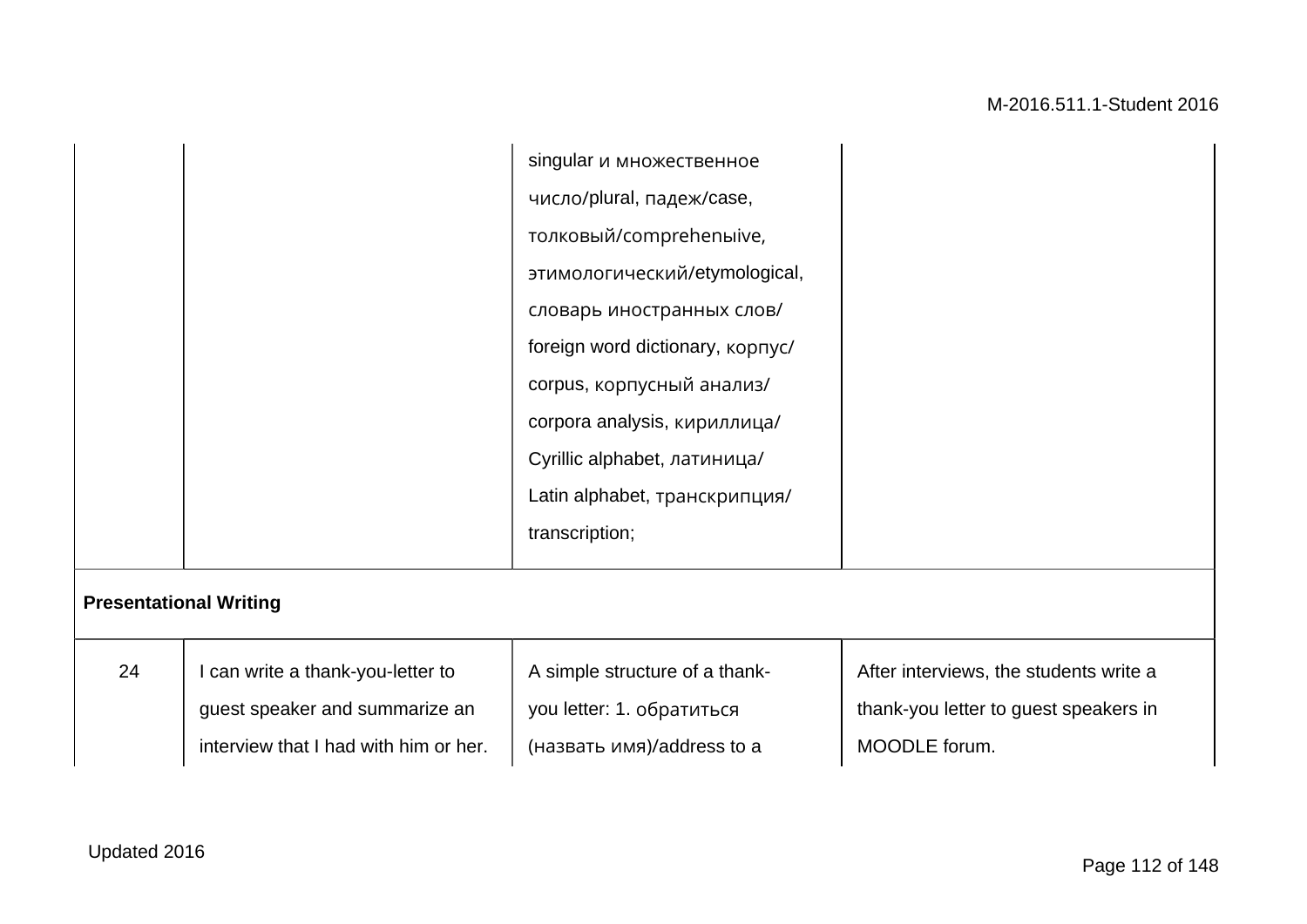person; 2. поблагодарить/ to express gratitude 3. кратко обобщить, что мы узнали нового и интересного из интервью/ to summarize what we have learned from interview; 4. подписать письмо/ to sign a letter; 5. примеры благодарности: examples of gratitude: • (Огромное, большое) Спасибо Вам за…/ Thank you very much for… • Нам хочется / хотелось бы поблагодарить/ выразить нашу благодарность; за то, что…/We would like to express our deep gratitude for… Appropriate socio-cultural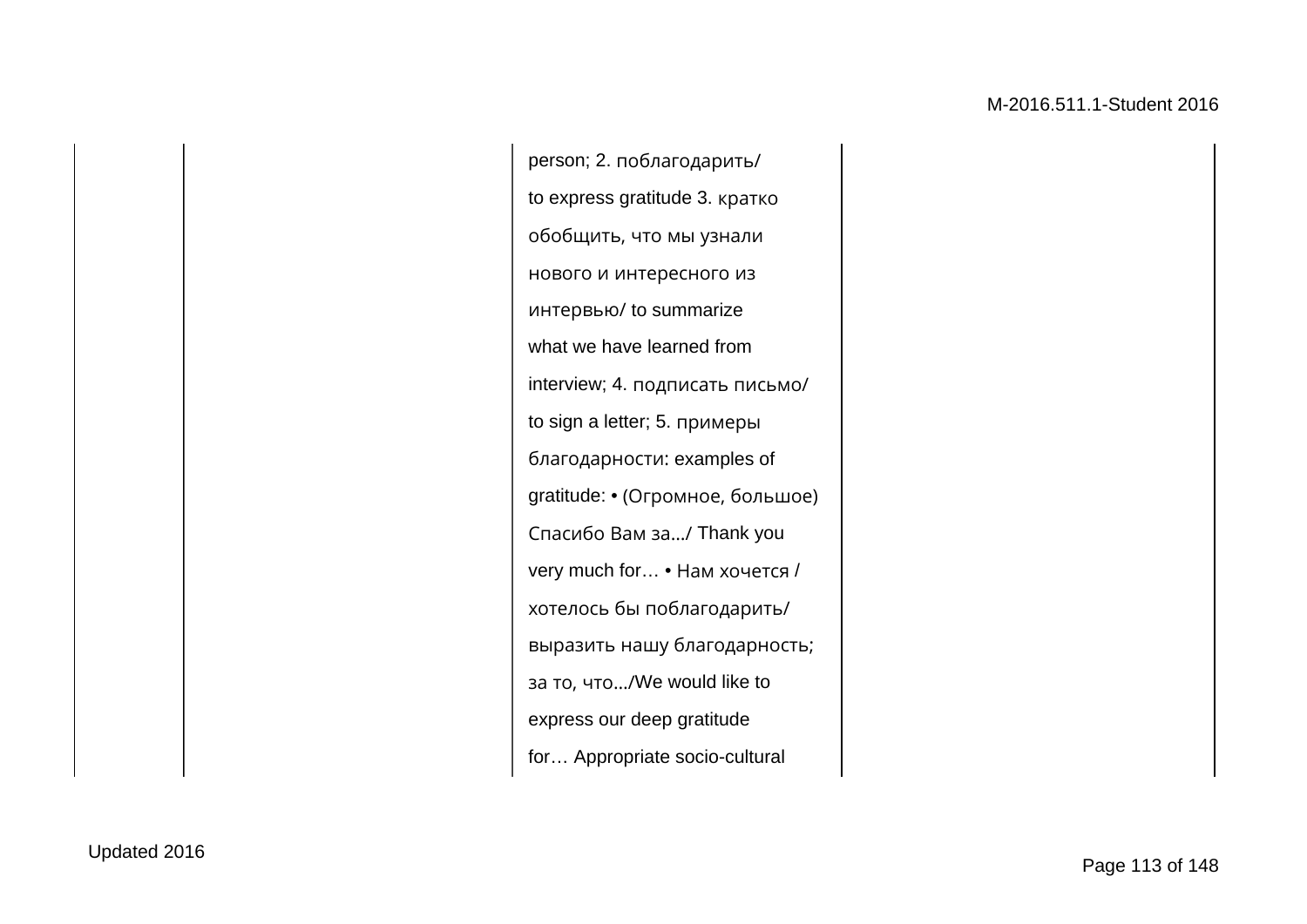communicative strategies for formal style communication. Terms related to Airplane Construction and Aerodynamics: Propeller/воздушный винт, spinner/лопасть винта, intake/ воздухозаборник, wheel pant/шасси, engine cowl/ капот двигателя, wing/крыло, aileron/элерон, flap/закрылок, fuselage/фюзеляж, rudder/ руль направления, fin/вертикальный стабилизатор, elevator/руль высоты, horizontal stabilizer/ горизонтальный стабилизатор, landing lights/ посадочные огни, lights/сигнальные огни, stick/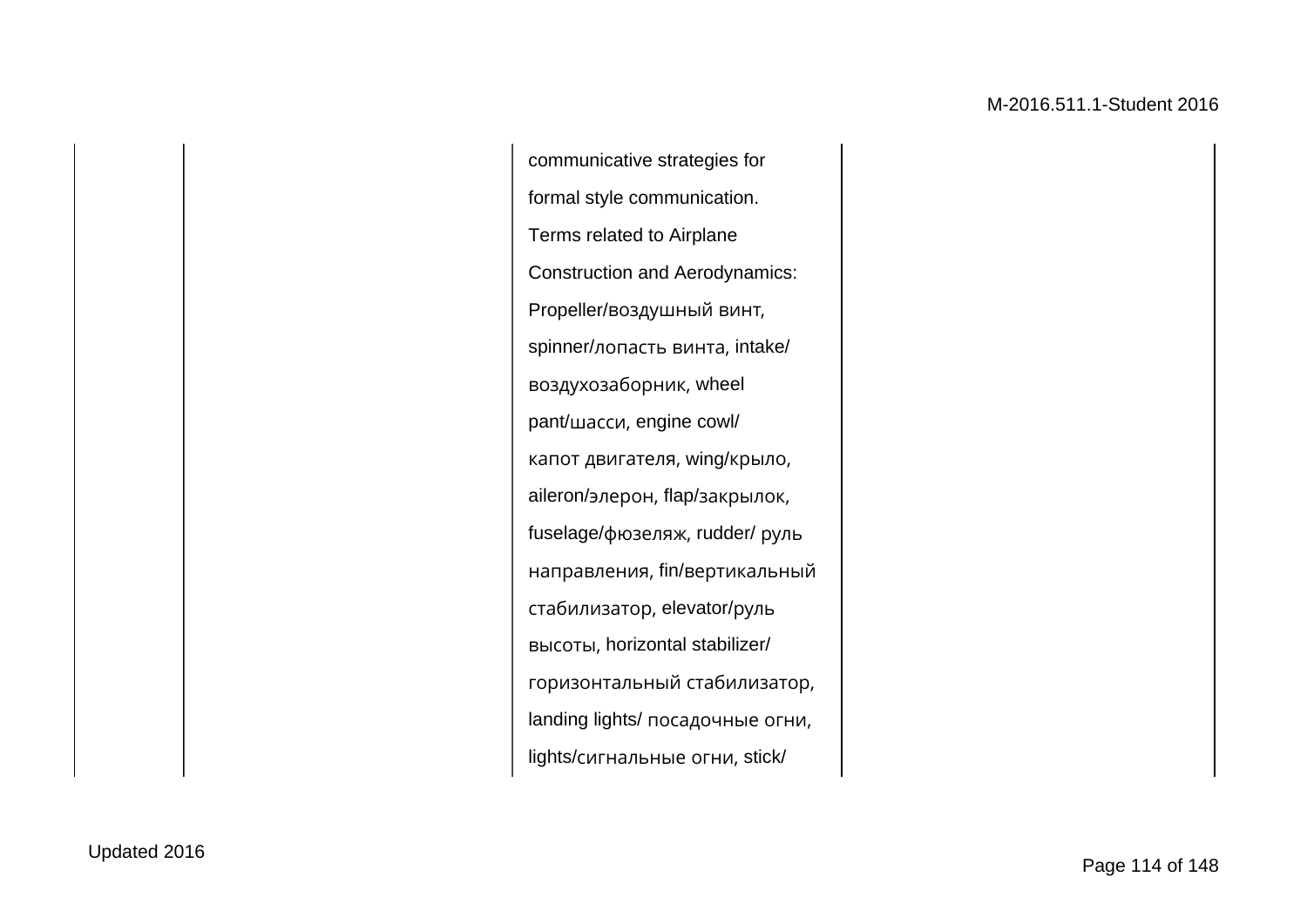рычаг управления, throttle/ регулятор подачи топлива, artificial horizon/искусственный горизонт, airspeed Indicator/ указатель скорости, fuel sample/ проба топлива, secure/без повреждений, Performance Information/техническая характеристика, Fuel /топливо, Fuel burn /расход топлива, Fuel capacity /объём топливного бака, Cruising speed/крейсерская скорость, Cruising airspeed/ крейсерская скорость полёта, Endurance /продолжительность (полёта), Maximum range / максимальный отрезок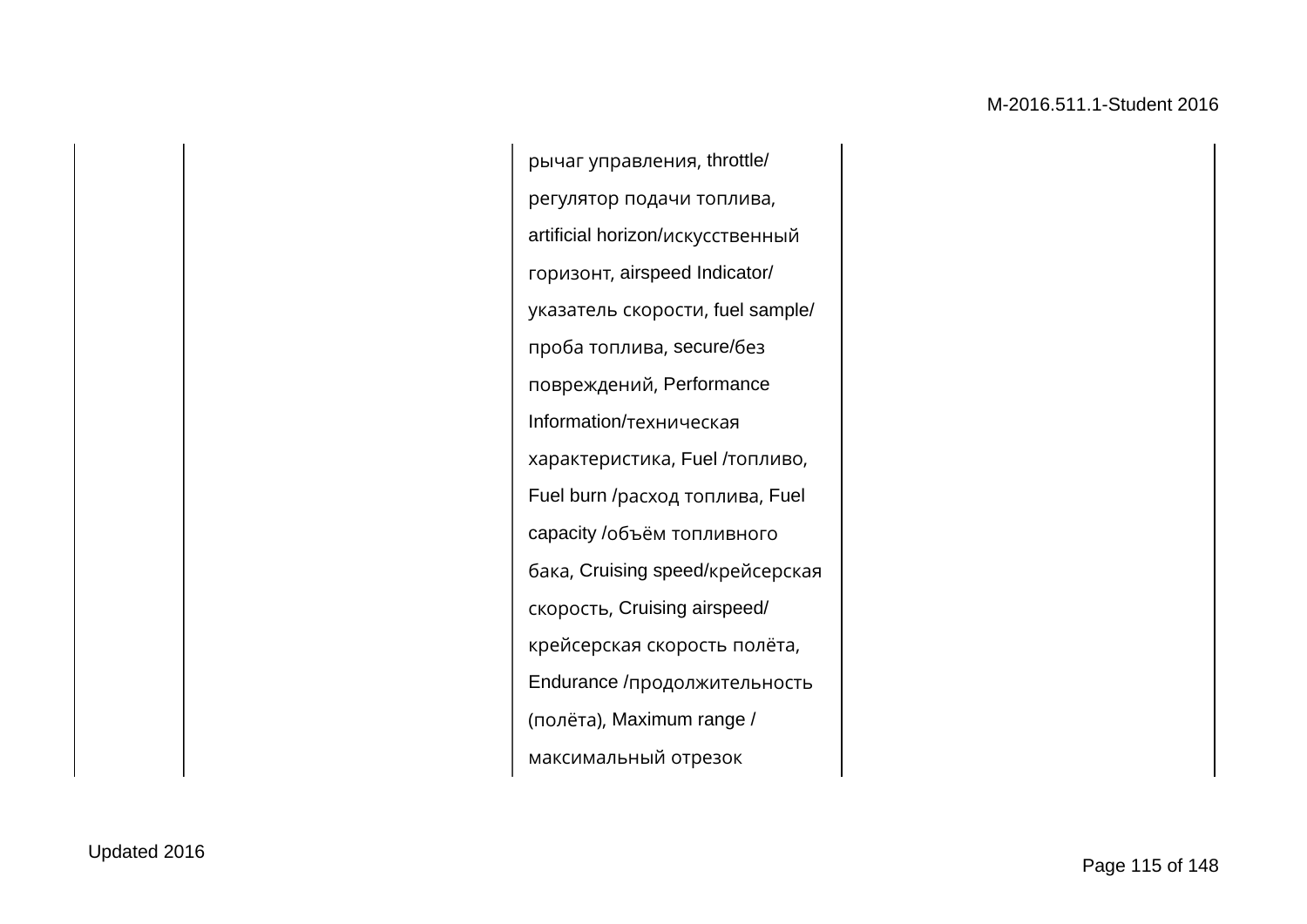времени, Data/ данные, Distance/ дистанция, Wind speed/скорость ветра, Tailwind /попутный ветер, Headwind/встречный ветер, Time en route /время в пути, Groundspeed /скорость относительно земли, Stall(ing) angle of attack/Критический угол атаки, Stall angle/Угол установки крыла, Trailing edge/ Кромка крыла, Manual wing control/ Ручной контроль системы управления крылом, Air stream/ Воздушный поток (струя), Lift / Подъемная сила, Wind speed control/Контроль скорости ветра, Airfoil /Аэродинамическая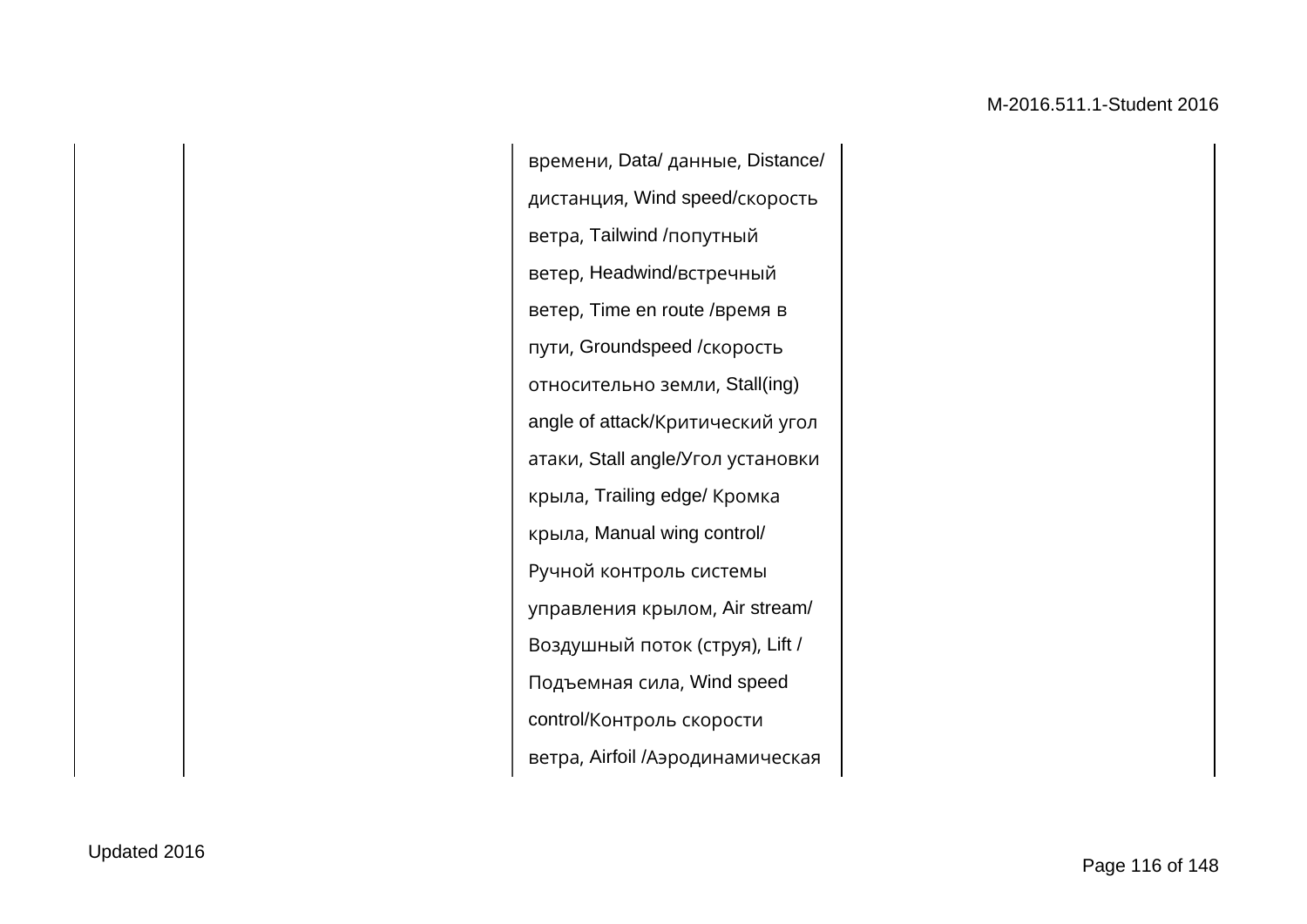|    |                                                    | поверхность (профиль<br>крыла), Airflow turbulence/<br>Турбулентность воздушного<br>потока. Terms related to<br>technology and engineering:<br>написать/скачать/ запустить/<br>перезагрузить программу<br>- create/download/run/reload<br>the program, технические<br>характеристики/technical<br>characteristics, компьютерная |                                                                                                                                                  |
|----|----------------------------------------------------|---------------------------------------------------------------------------------------------------------------------------------------------------------------------------------------------------------------------------------------------------------------------------------------------------------------------------------|--------------------------------------------------------------------------------------------------------------------------------------------------|
|    |                                                    | программа/code.                                                                                                                                                                                                                                                                                                                 |                                                                                                                                                  |
| 25 | I can write a "Voyage to Mars" job<br>application. | The name of "job vacancies":<br>служба связи/communications,<br>информационная служба/<br>data, навигация/navigation,                                                                                                                                                                                                           | The students write "Voyage to Mars" job<br>application to explain their role choice<br>in "Voyage to Mars simulation at the<br>Museum of Flight. |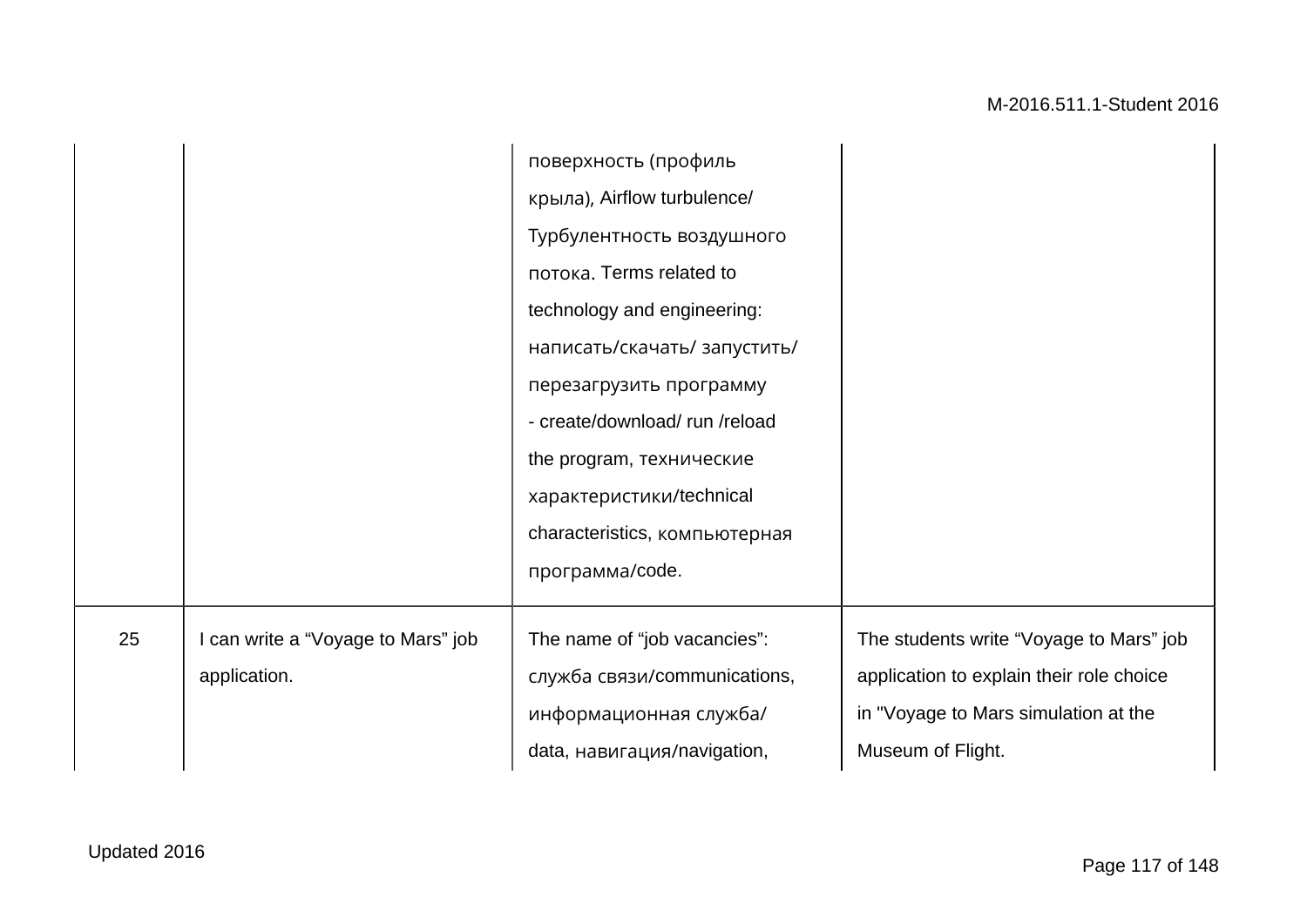|    |                                                                                           | запуск зондов/probe, служба<br>жизнеобеспечения/life support,<br>служба изоляции/isolation,<br>медицинская служба/medicine.<br>Expressions of attitude/point of<br>view: verbs нравиться vs. люблю<br>and structures associated with them<br>(Nom. vs. Acc. cases); |                                                                                                                                                                           |
|----|-------------------------------------------------------------------------------------------|---------------------------------------------------------------------------------------------------------------------------------------------------------------------------------------------------------------------------------------------------------------------|---------------------------------------------------------------------------------------------------------------------------------------------------------------------------|
|    |                                                                                           |                                                                                                                                                                                                                                                                     |                                                                                                                                                                           |
| 26 | can write notes after a<br>presentation of "The Sky without<br>Boundaries" mini projects. | Terms related to STEM topics,<br>astronomy, aerodynamics and<br>airplanes; Terms related to STEM,<br>space exploration and astronomy:<br>естественный спутник планеты/                                                                                              | After presentations of "The Sky without<br>Boundaries" mini projects, the students<br>express post-activity impressions in<br>written reflections using rubrics provided. |
|    |                                                                                           | moon, искусственный спутник/<br>satellite, космический зонд/space<br>probe, космический аппарат/                                                                                                                                                                    |                                                                                                                                                                           |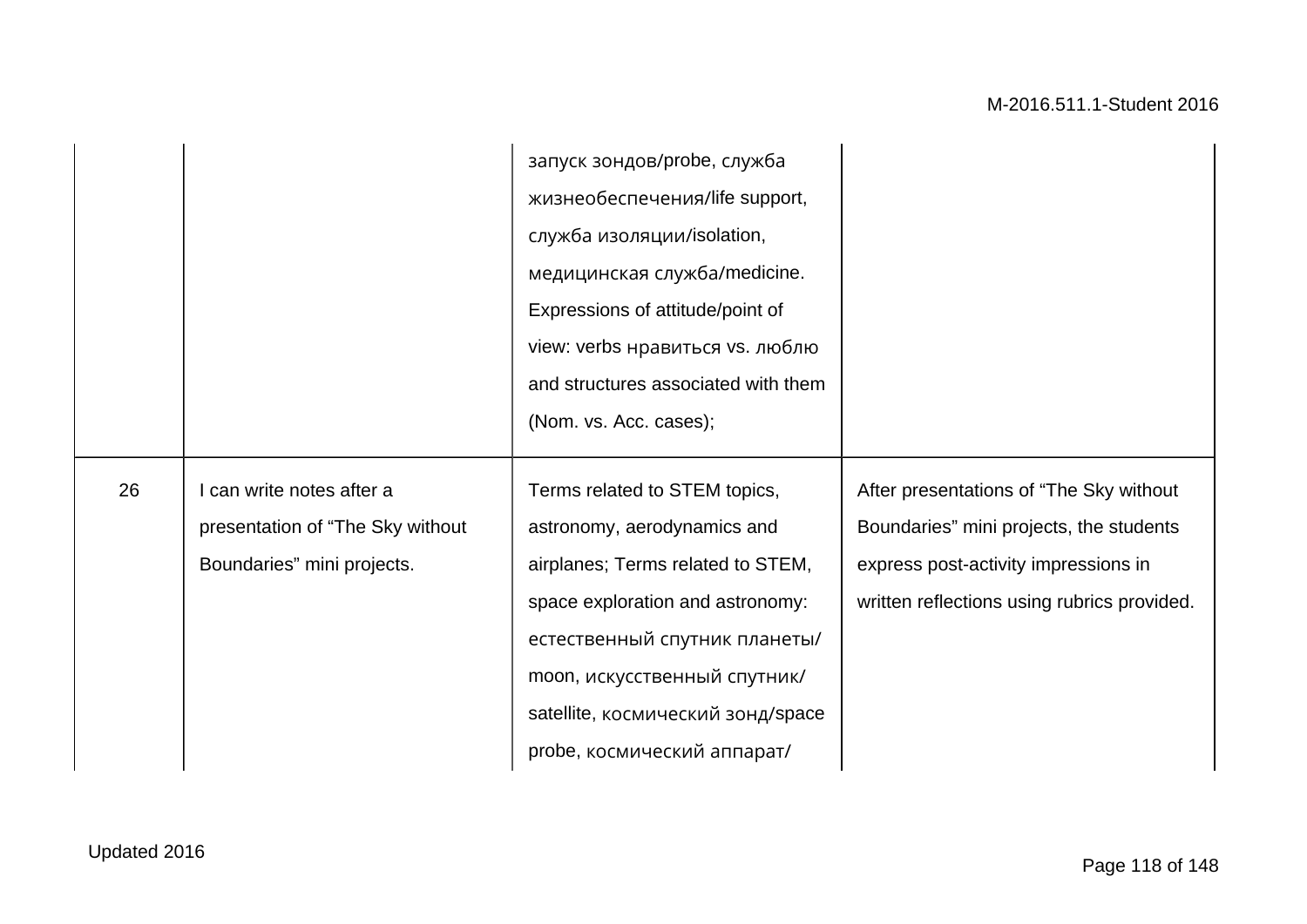spacecraft, космический корабль (ракета)/rocket, круговая орбита Земли/circular orbit of the Earth, многоразовые пусковые системы / reusable launch systems, пилотируемая посадка/ manned landing, реактивный двигатель/jet propulsion, влияние космического полета на человеческий организм/effect of spaceflight on the human body, вторая космическая скорость (скорость убегания)/escape velocity, марсоход/Mars rover, провести наблюдение/make an observation,особенности рельефа планеты/the planet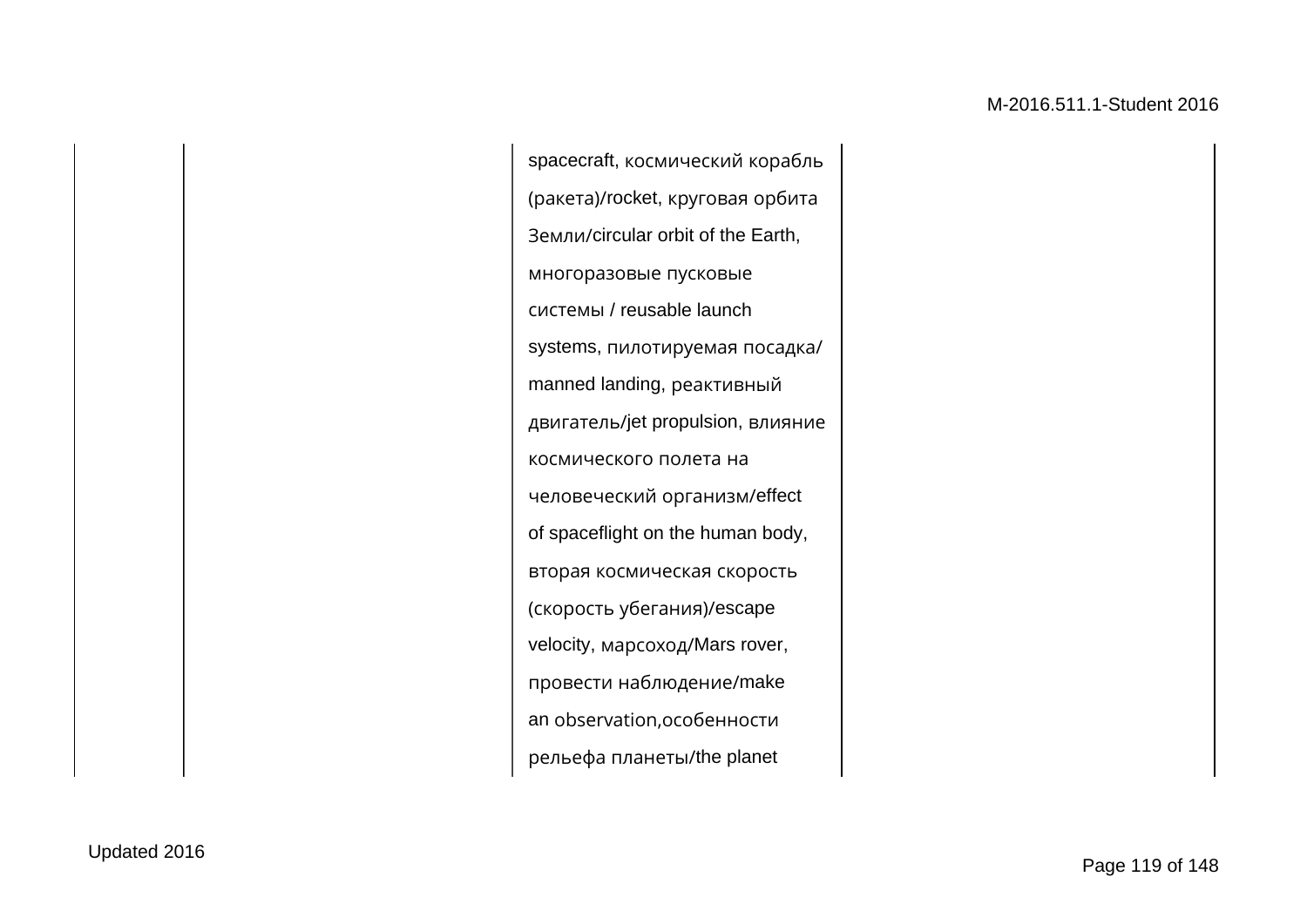surface features, спектральный класс звезды/the spectral class of a star, ускорение/acceleration, скорость/velocity, расстояние/ distance, плотность/ density, масса/ mass, объем/volume, запустить двигатель/start the engine, невесомость/ weightlessness, орбитальная космическая станция МИР/ space station MIR, Коперник/ Copernicus, Птолемей/ Ptolemeus, Гагарин/ Gagarin, Королев/Korolev, формула Циолковского/Tsiolkovsky rocket equation, город на Марсе/ Mars settlement, планеты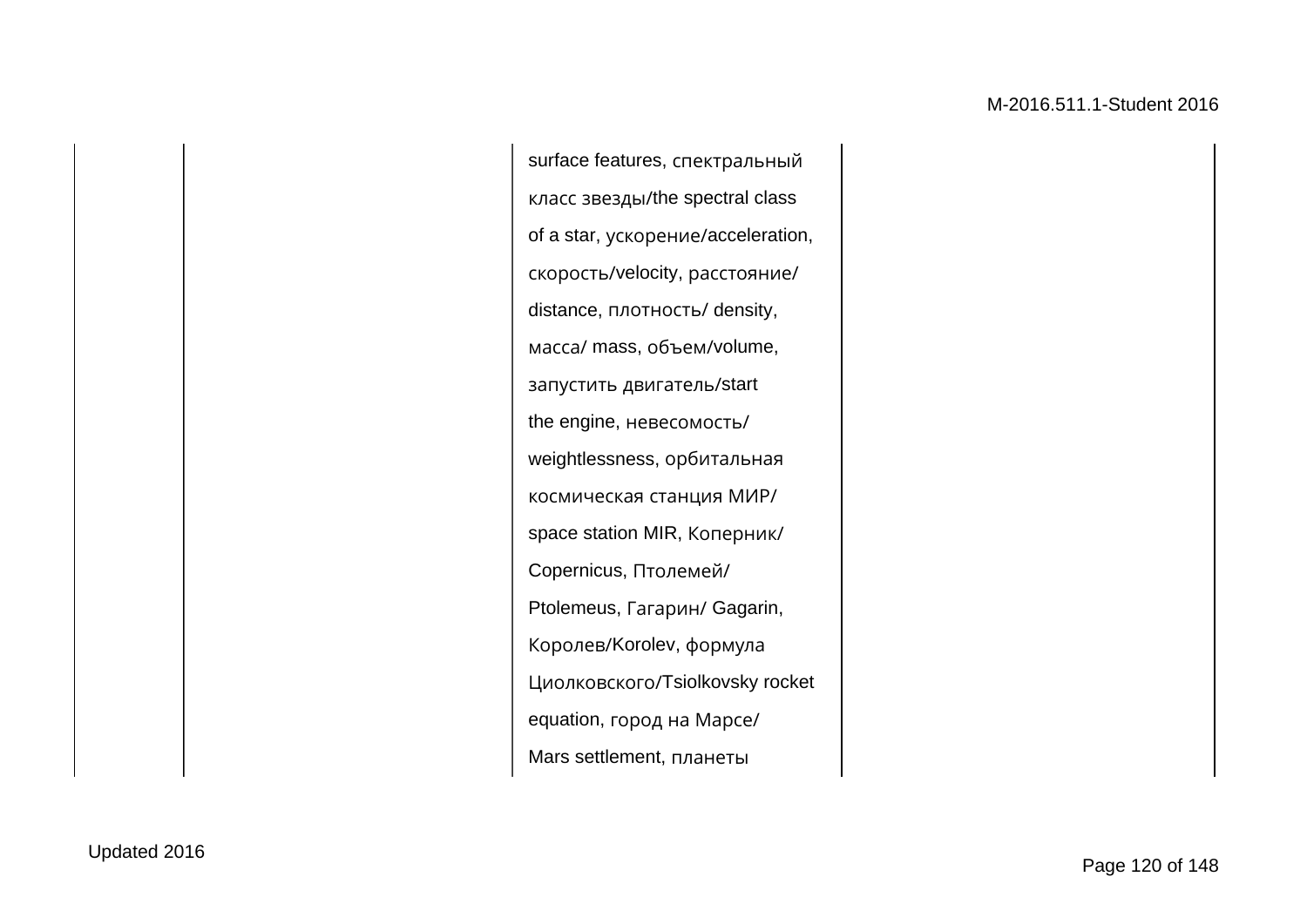вне Солнечной Системы/ exoplanets, взять пробы воды и грунта/gathering water and soil samples; Terms related to Airplane Construction and Aerodynamics: Propeller/воздушный винт, spinner/лопасть винта, intake/ воздухозаборник, wheel pant/шасси, engine cowl/ капот двигателя, wing/крыло, aileron/элерон, flap/закрылок, fuselage/фюзеляж, rudder/ руль направления, fin/вертикальный стабилизатор, elevator/руль высоты, horizontal stabilizer/ горизонтальный стабилизатор, landing lights/ посадочные огни,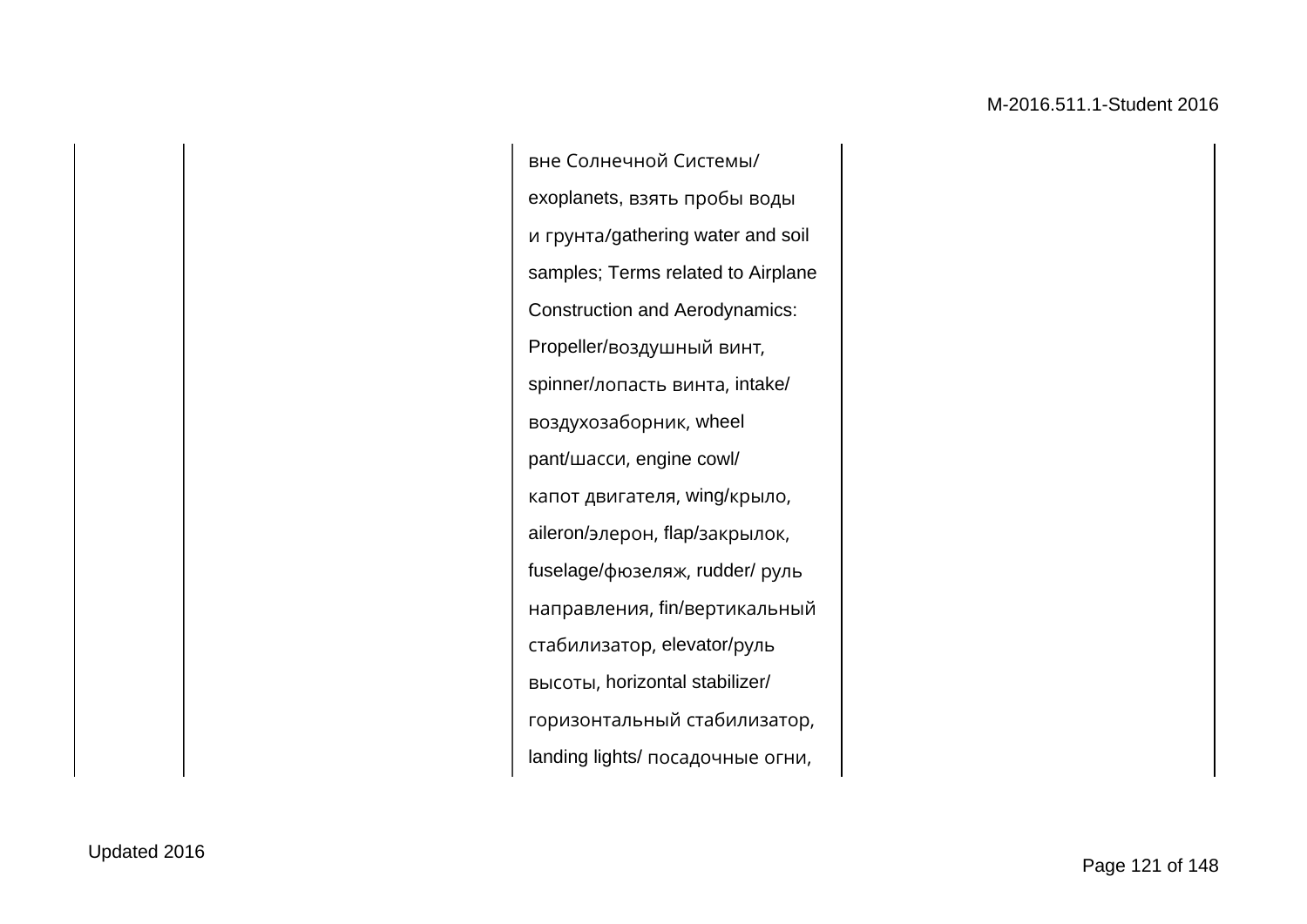lights/сигнальные огни, stick/ рычаг управления, throttle/ регулятор подачи топлива, artificial horizon/искусственный горизонт, airspeed Indicator/ указатель скорости, fuel sample/ проба топлива, secure/без повреждений, Performance Information/техническая характеристика, Fuel /топливо, Fuel burn /расход топлива, Fuel capacity /объём топливного бака, Cruising speed/крейсерская скорость, Cruising airspeed/ крейсерская скорость полёта, Endurance /продолжительность (полёта), Maximum range /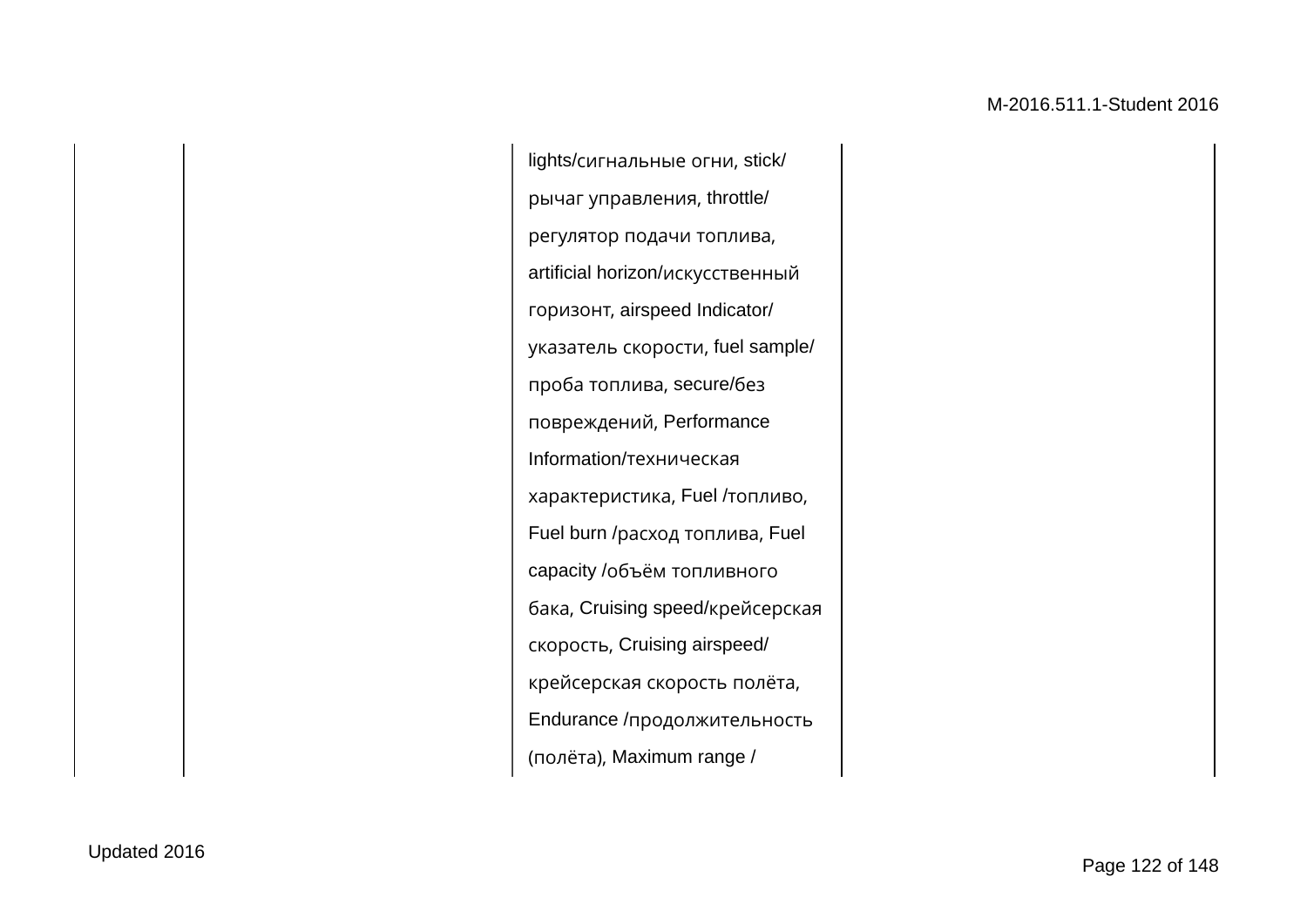максимальный отрезок времени, Data/ данные, Distance/ дистанция, Wind speed/скорость ветра, Tailwind /попутный ветер, Headwind/встречный ветер, Time en route /время в пути, Groundspeed /скорость относительно земли, Stall(ing) angle of attack/Критический угол атаки, Stall angle/Угол установки крыла, Trailing edge/ Кромка крыла, Manual wing control/ Ручной контроль системы управления крылом, Air stream/ Воздушный поток (струя), Lift / Подъемная сила, Wind speed control/Контроль скорости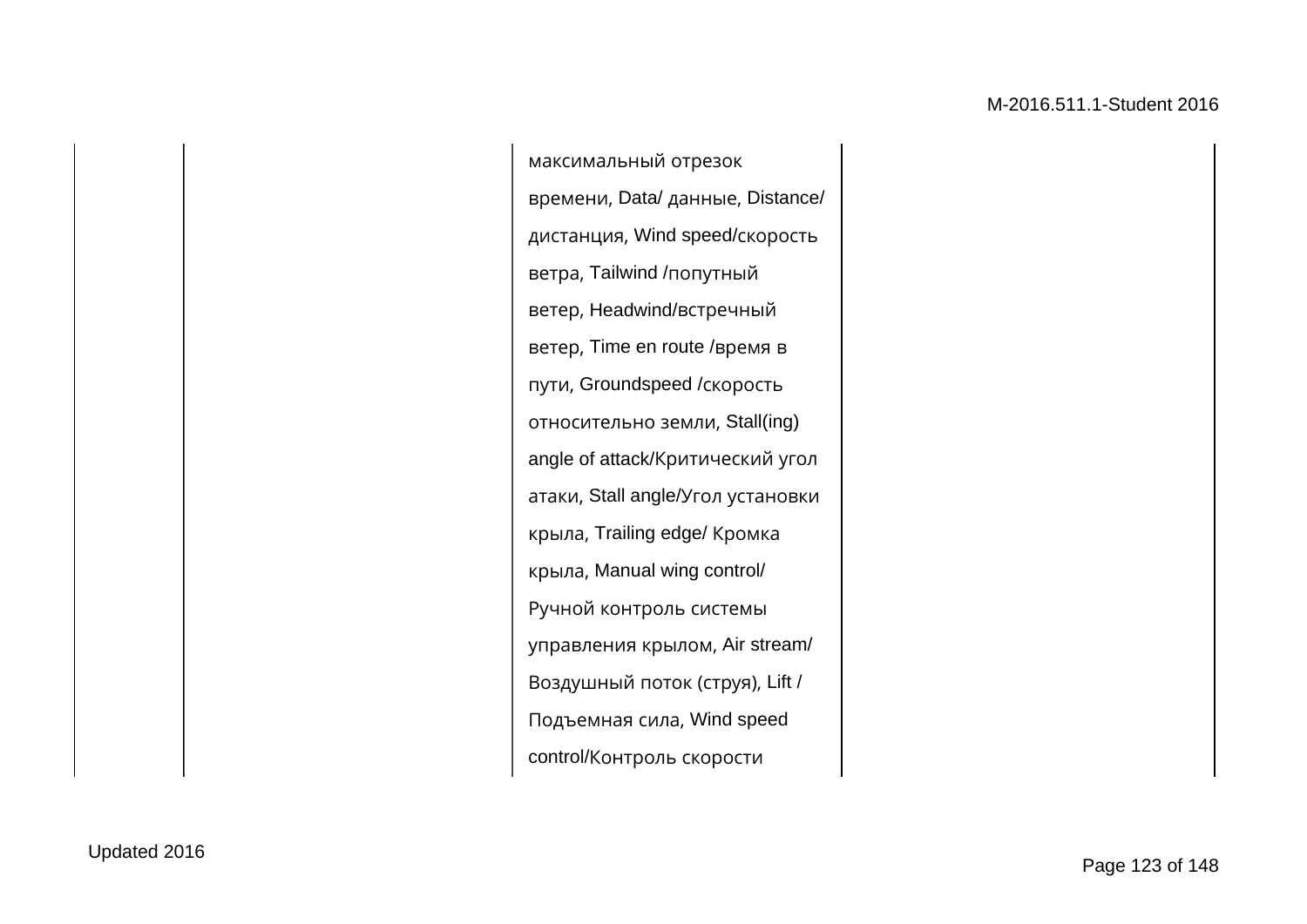| ветра, Airfoil /Аэродинамическая   |
|------------------------------------|
| поверхность (профиль               |
| крыла), Airflow turbulence/        |
| Турбулентность воздушного          |
| потока. Expressions of attitude/   |
| point of view: verbs нравиться vs. |
| люблю and structures associated    |
| with them (Nom. vs. Acc. cases);   |
| Lexical and morpho-syntactic       |
| means to say 'think/consider/      |
| believe/it seems to me/ from my    |
| point of view/from the perspective |
| of': я думаю, полагаю, считаю;     |
| мне кажется, с моей точки          |
| зрения;                            |
|                                    |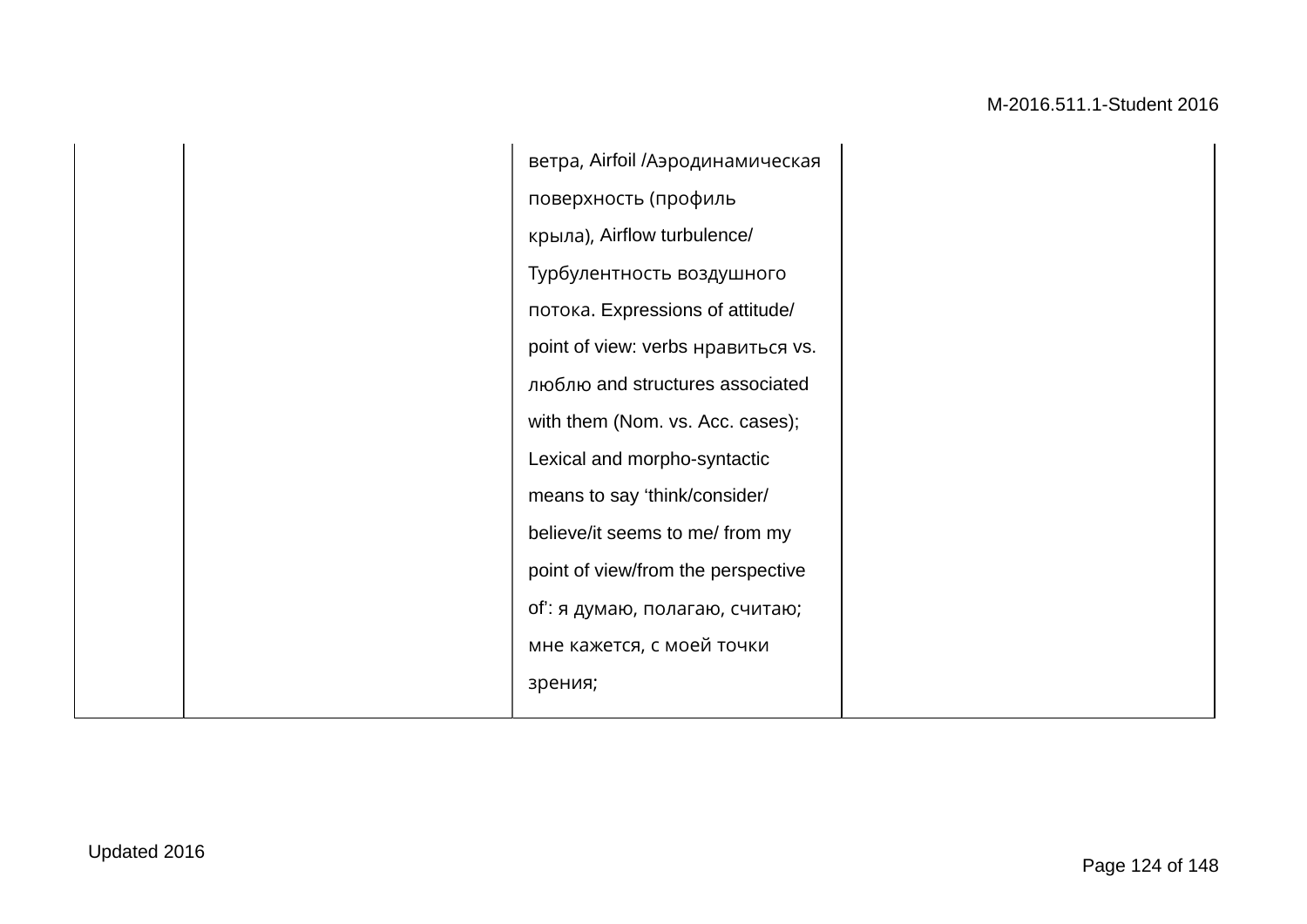| 27 | I can draft and revise an essay or | Logical structure of academic style | The students write the first draft, peer   |
|----|------------------------------------|-------------------------------------|--------------------------------------------|
|    | composition about Mars exploration | presentation: introduction, body,   | review, and the second draft of essay      |
|    | and airplanes.                     | and conclusion; Academic style      | about past, future and present of Mars     |
|    |                                    | transitions signals and conjunctive | exploration. The students write the        |
|    |                                    | adverbs: во-первых/first, во-       | first draft, peer review, and the second   |
|    |                                    | вторых/second, then/затем, thus/    | draft of essay about airplanes and their   |
|    |                                    | таким образом, следовательно/       | specifications comparing them in order to  |
|    |                                    | consequently, подводя итоги/        | find the best model for a certain purpose. |
|    |                                    | to summurise, делая выводы/         |                                            |
|    |                                    | in conclusion, в результате/as      |                                            |
|    |                                    | a result; Terms related to STEM,    |                                            |
|    |                                    | space exploration and astronomy:    |                                            |
|    |                                    | естественный спутник планеты/       |                                            |
|    |                                    | moon, искусственный спутник/        |                                            |
|    |                                    | satellite, космический зонд/space   |                                            |
|    |                                    | probe, космический аппарат/         |                                            |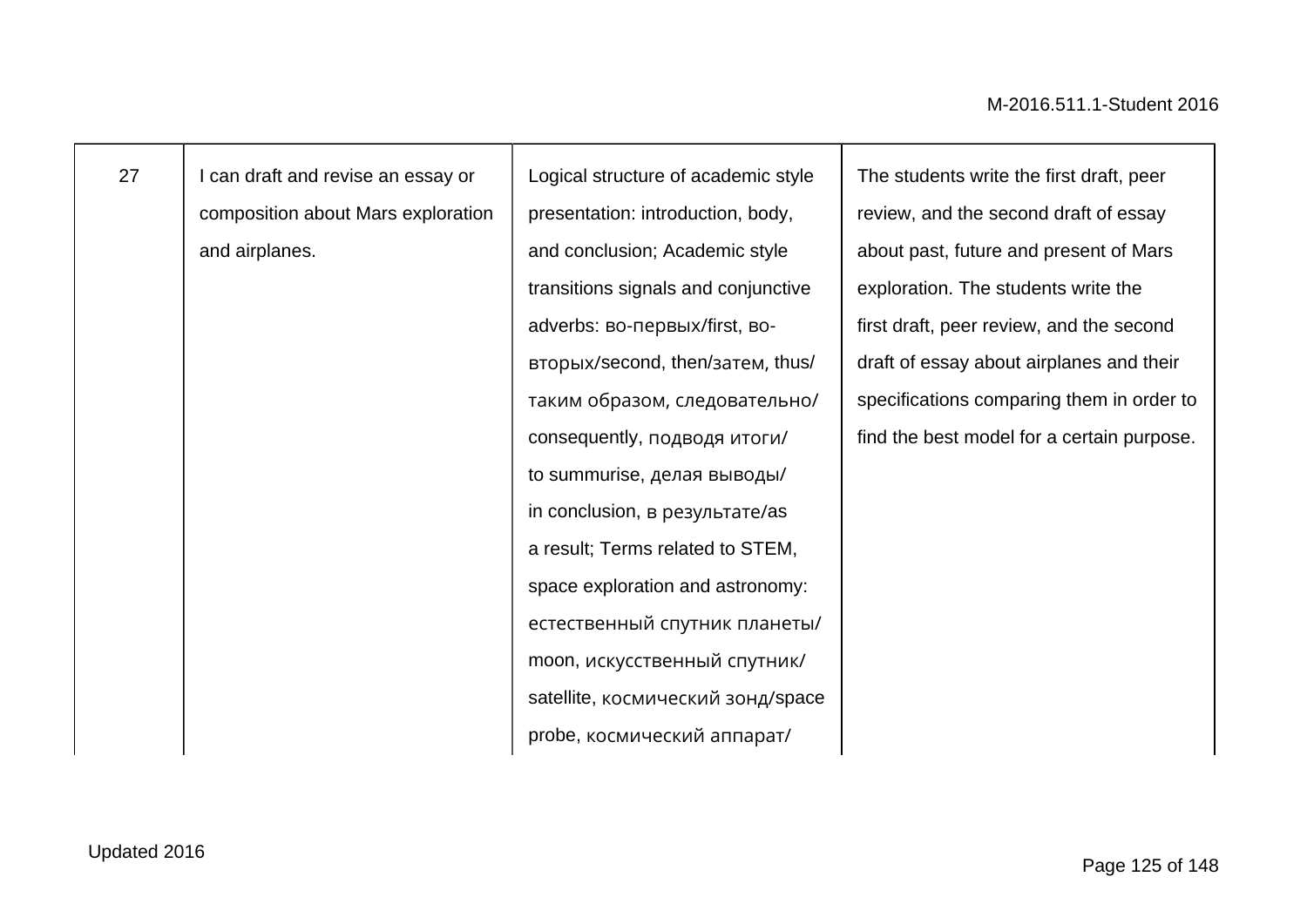spacecraft, космический корабль (ракета)/rocket, круговая орбита Земли/circular orbit of the Earth, многоразовые пусковые системы / reusable launch systems, пилотируемая посадка/ manned landing, реактивный двигатель/jet propulsion, влияние космического полета на человеческий организм/effect of spaceflight on the human body, вторая космическая скорость (скорость убегания)/escape velocity, марсоход/Mars rover, провести наблюдение/make an observation,особенности рельефа планеты/the planet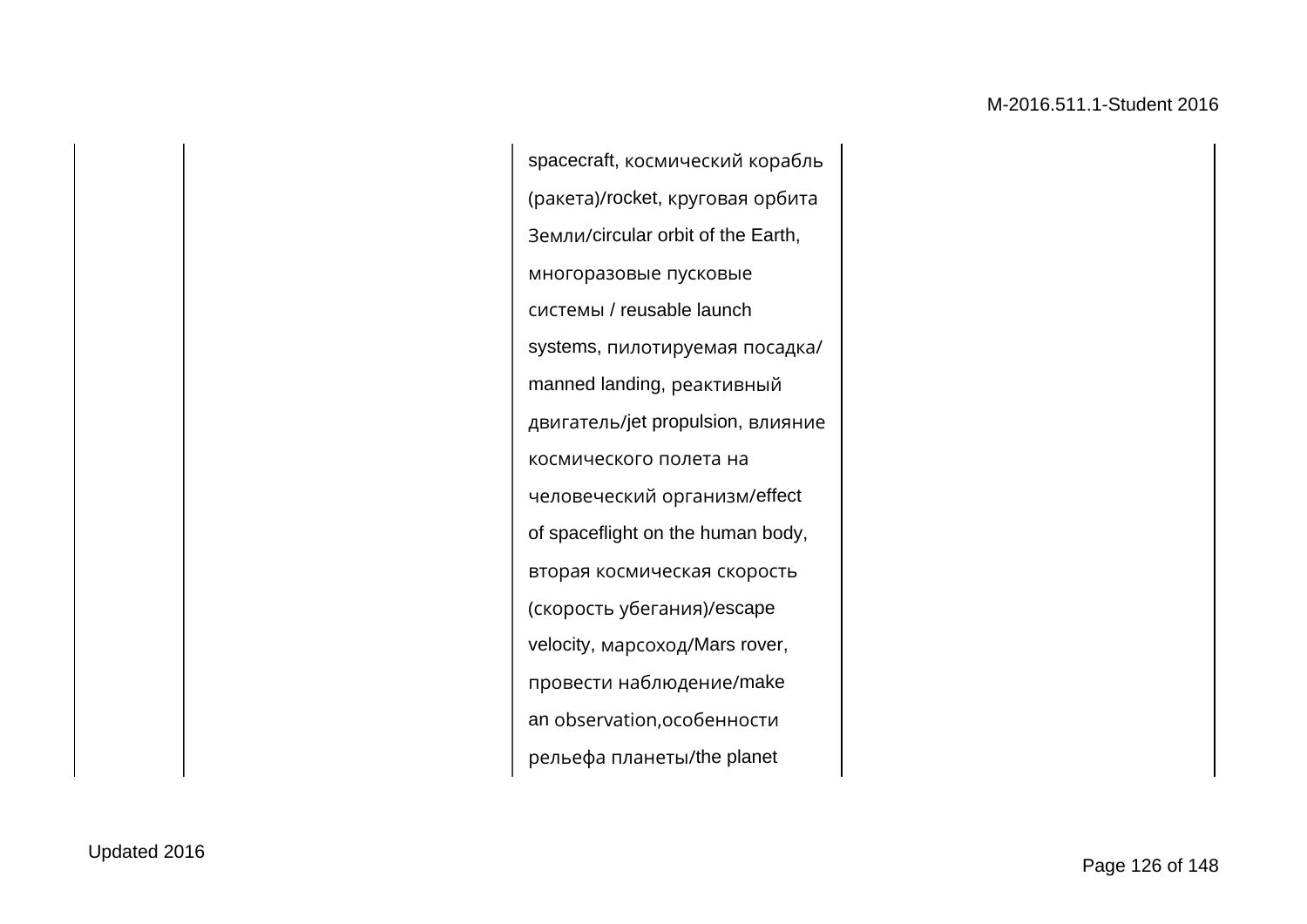surface features, спектральный класс звезды/the spectral class of a star, ускорение/acceleration, скорость/velocity, расстояние/ distance, плотность/ density, масса/ mass, объем/volume, запустить двигатель/start the engine, невесомость/ weightlessness, орбитальная космическая станция МИР/ space station MIR, Коперник/ Copernicus, Птолемей/ Ptolemeus, Гагарин/ Gagarin, Королев/Korolev, формула Циолковского/Tsiolkovsky rocket equation, город на Марсе/ Mars settlement, планеты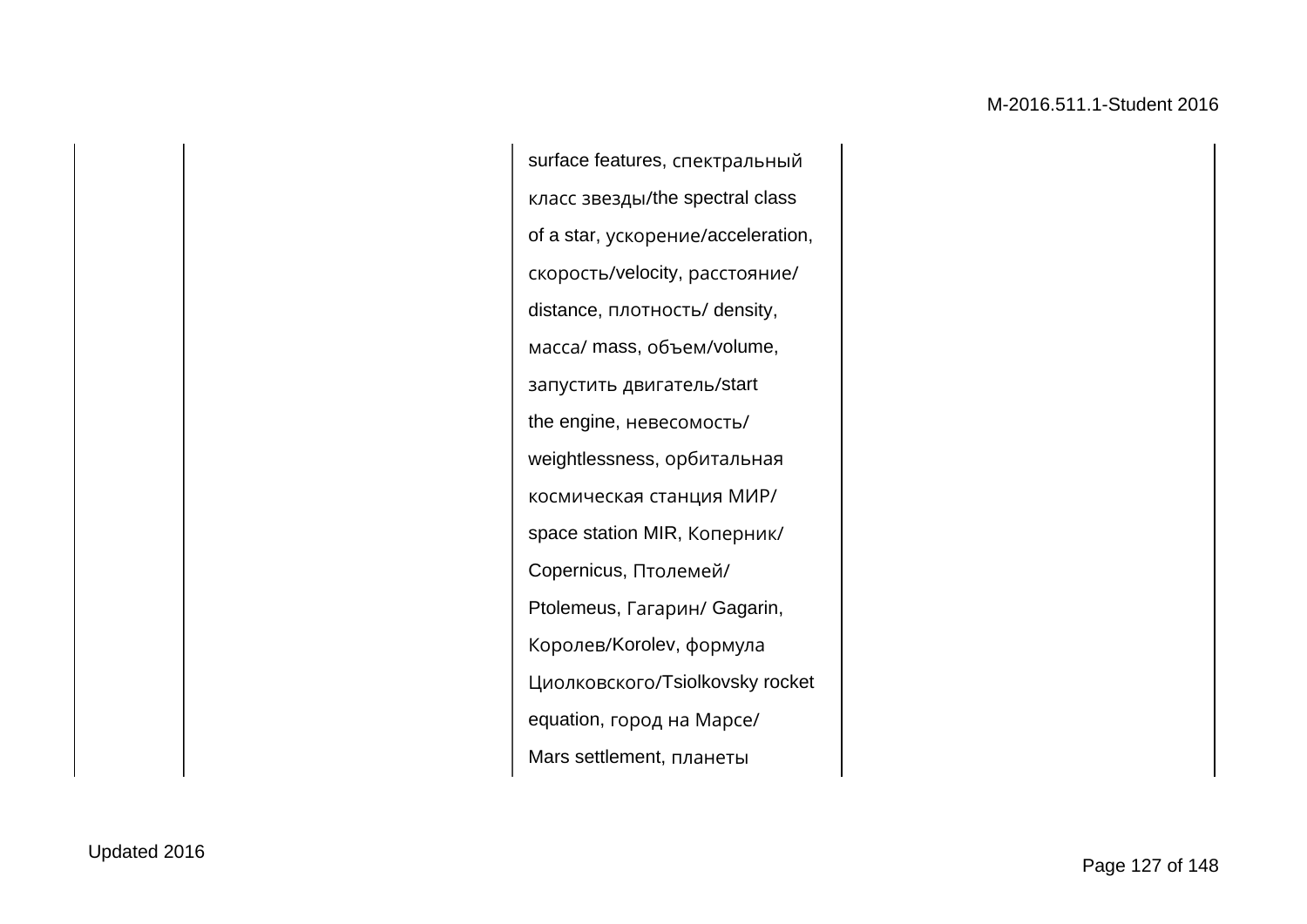вне Солнечной Системы/ exoplanets, взять пробы воды и грунта/gathering water and soil samples; Terms related to Airplane Construction and Aerodynamics: Propeller/воздушный винт, spinner/лопасть винта, intake/ воздухозаборник, wheel pant/шасси, engine cowl/ капот двигателя, wing/крыло, aileron/элерон, flap/закрылок, fuselage/фюзеляж, rudder/ руль направления, fin/вертикальный стабилизатор, elevator/руль высоты, horizontal stabilizer/ горизонтальный стабилизатор, landing lights/ посадочные огни,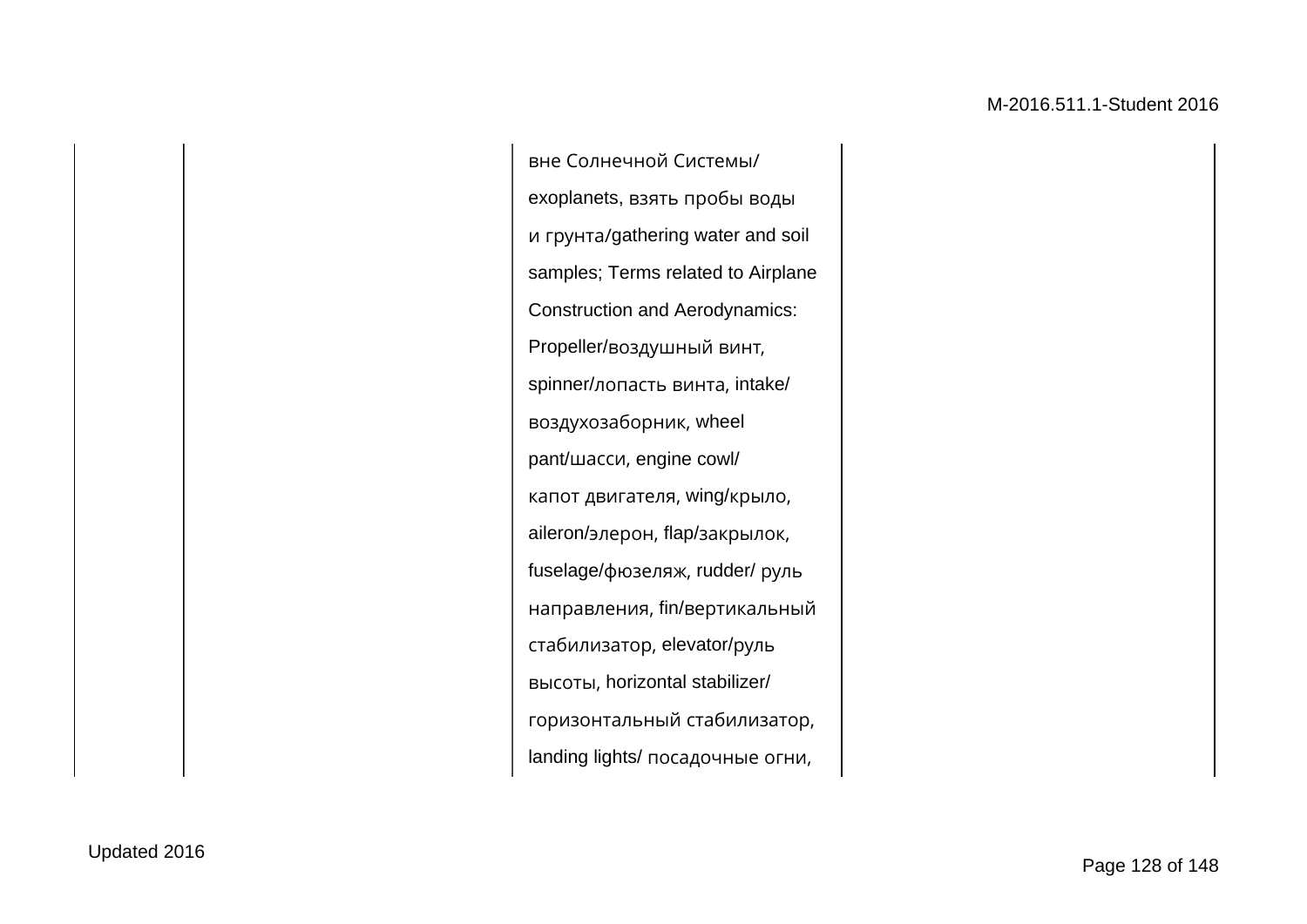lights/сигнальные огни, stick/ рычаг управления, throttle/ регулятор подачи топлива, artificial horizon/искусственный горизонт, airspeed Indicator/ указатель скорости, fuel sample/ проба топлива, secure/без повреждений, Performance Information/техническая характеристика, Fuel /топливо, Fuel burn /расход топлива, Fuel capacity /объём топливного бака, Cruising speed/крейсерская скорость, Cruising airspeed/ крейсерская скорость полёта, Endurance /продолжительность (полёта), Maximum range /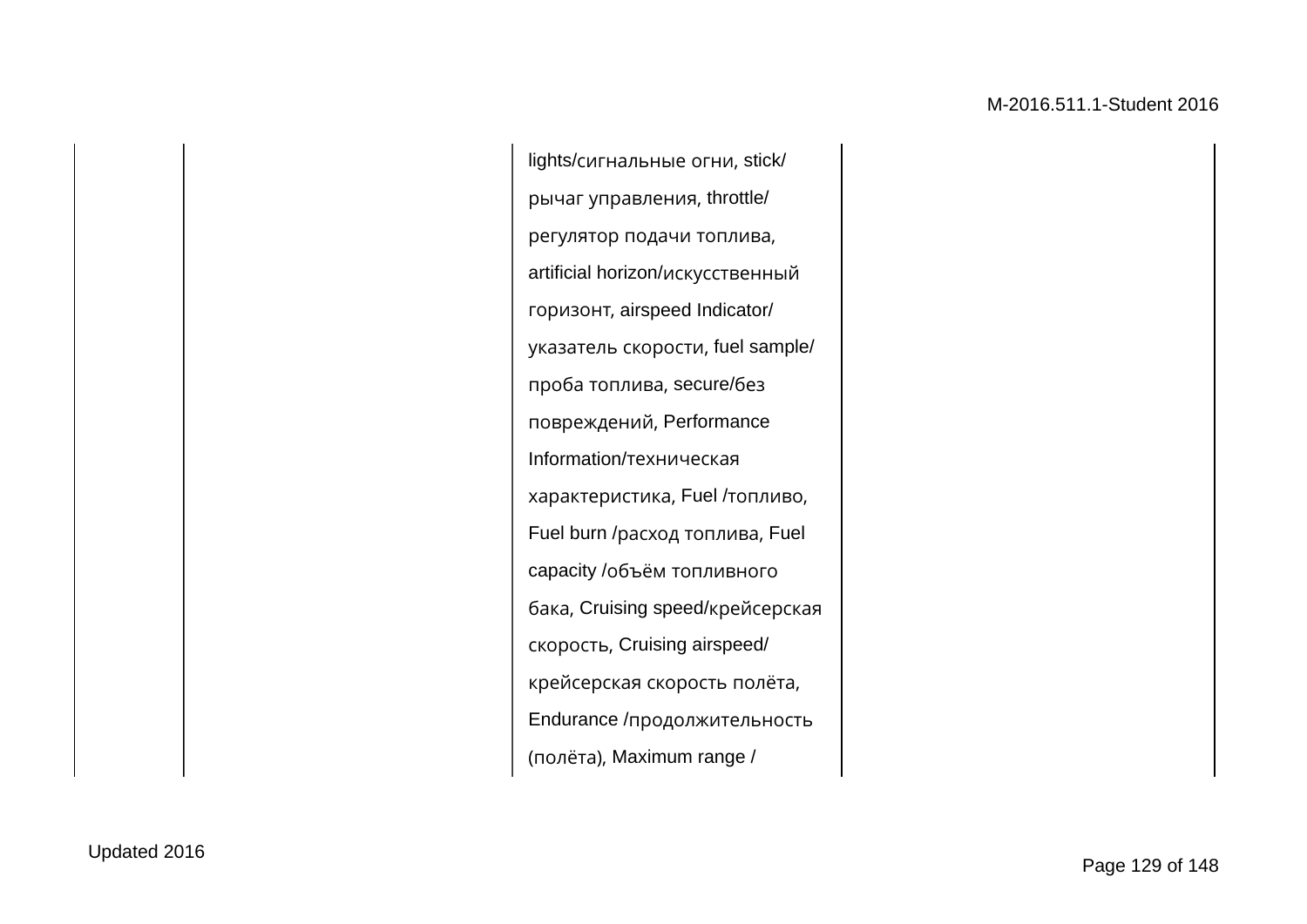максимальный отрезок времени, Data/ данные, Distance/ дистанция, Wind speed/скорость ветра, Tailwind /попутный ветер, Headwind/встречный ветер, Time en route /время в пути, Groundspeed /скорость относительно земли, Stall(ing) angle of attack/Критический угол атаки, Stall angle/Угол установки крыла, Trailing edge/ Кромка крыла, Manual wing control/ Ручной контроль системы управления крылом, Air stream/ Воздушный поток (струя), Lift / Подъемная сила, Wind speed control/Контроль скорости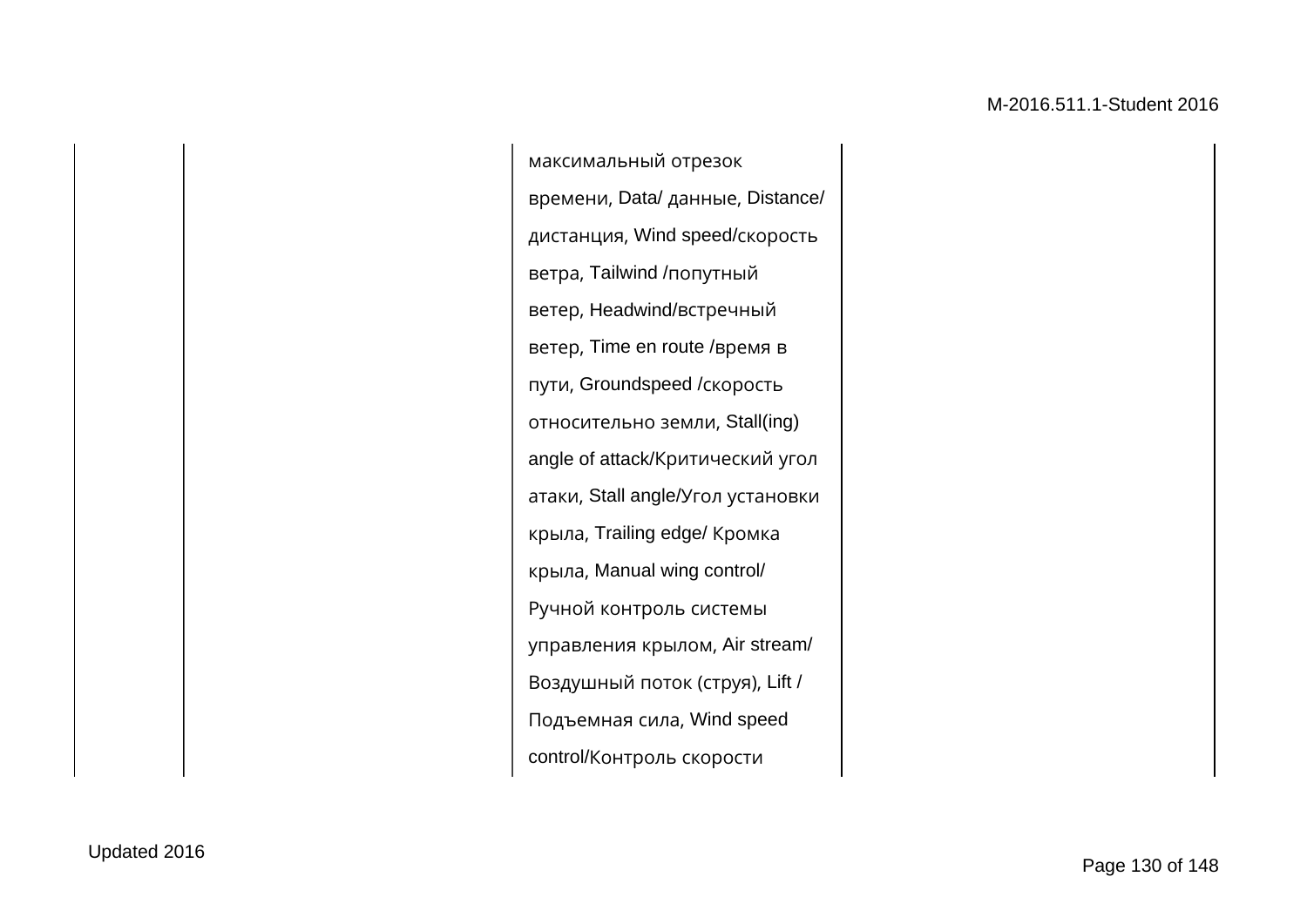|    |                                                                                                                                                                                    | ветра, Airfoil /Аэродинамическая<br>поверхность (профиль<br>крыла), Airflow turbulence/<br>Турбулентность воздушного<br>потока.                                                                                                                                                                                                                                                              |                                                                                                                                                                                                                                        |
|----|------------------------------------------------------------------------------------------------------------------------------------------------------------------------------------|----------------------------------------------------------------------------------------------------------------------------------------------------------------------------------------------------------------------------------------------------------------------------------------------------------------------------------------------------------------------------------------------|----------------------------------------------------------------------------------------------------------------------------------------------------------------------------------------------------------------------------------------|
| 28 | I can create a PowerPoint<br>presentation for my final mini<br>project topic using style, language,<br>and tone appropriate to the<br>audience and purpose of the<br>presentation. | Logical structure of academic style<br>presentation: introduction, body,<br>and conclusion; Academic style<br>transitions signals and conjunctive<br>adverbs: во-первых/first, во-<br>вторых/second, then/затем, thus/<br>таким образом, следовательно/<br>consequently, подводя итоги/<br>to summurise, делая выводы/<br>in conclusion, в результате/as<br>a result; Terms related to STEM, | The students create a PowerPoint<br>presentation in order to present their<br>mini projects at the end of the program<br>summative performance assessments<br>The Sky without Boundaries in front of<br>their teachers and classmates. |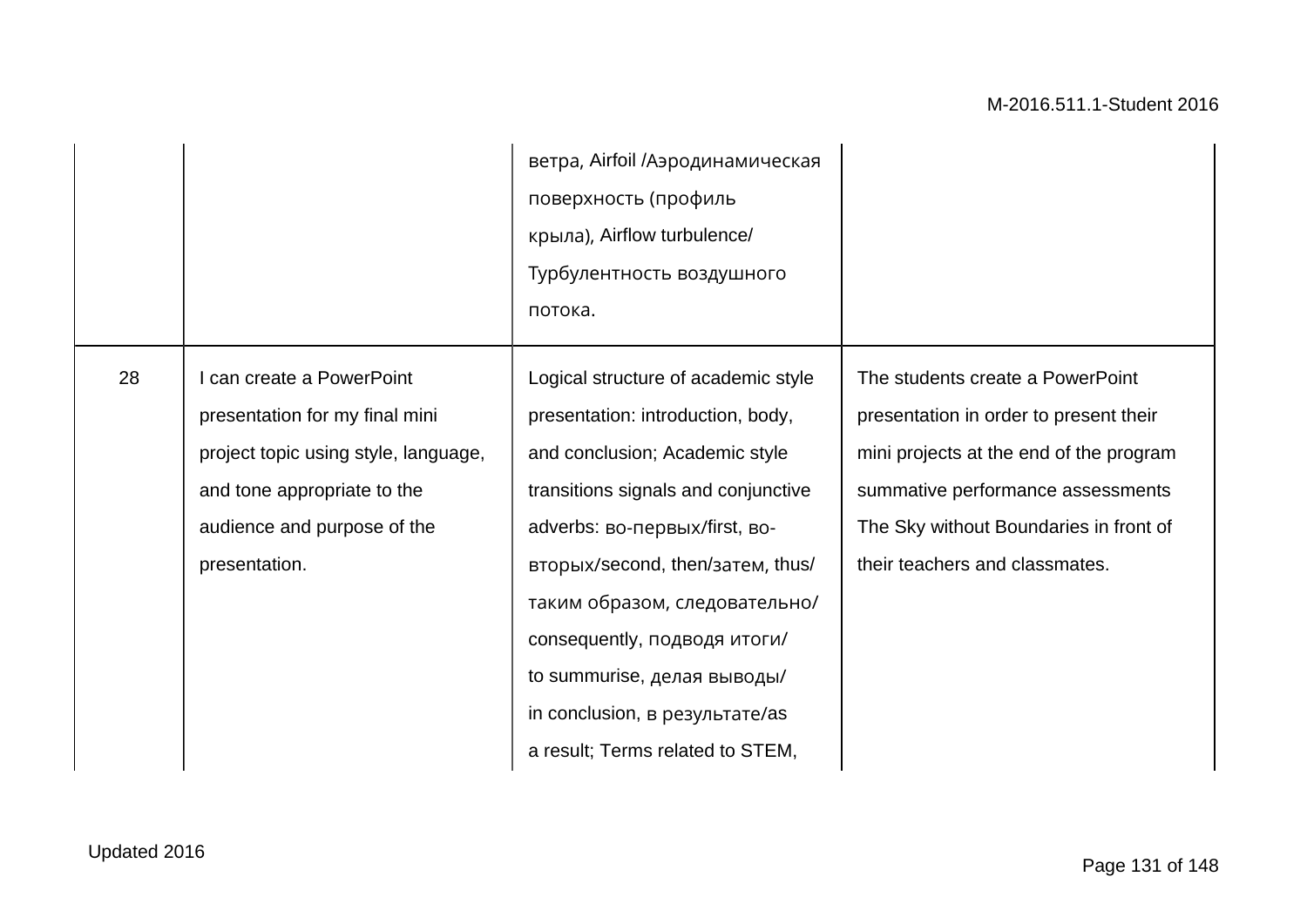space exploration and astronomy: естественный спутник планеты/ moon, искусственный спутник/ satellite, космический зонд/space probe, космический аппарат/ spacecraft, космический корабль (ракета)/rocket, круговая орбита Земли/circular orbit of the Earth, многоразовые пусковые системы / reusable launch systems, пилотируемая посадка/ manned landing, реактивный двигатель/jet propulsion, влияние космического полета на человеческий организм/effect of spaceflight on the human body, вторая космическая скорость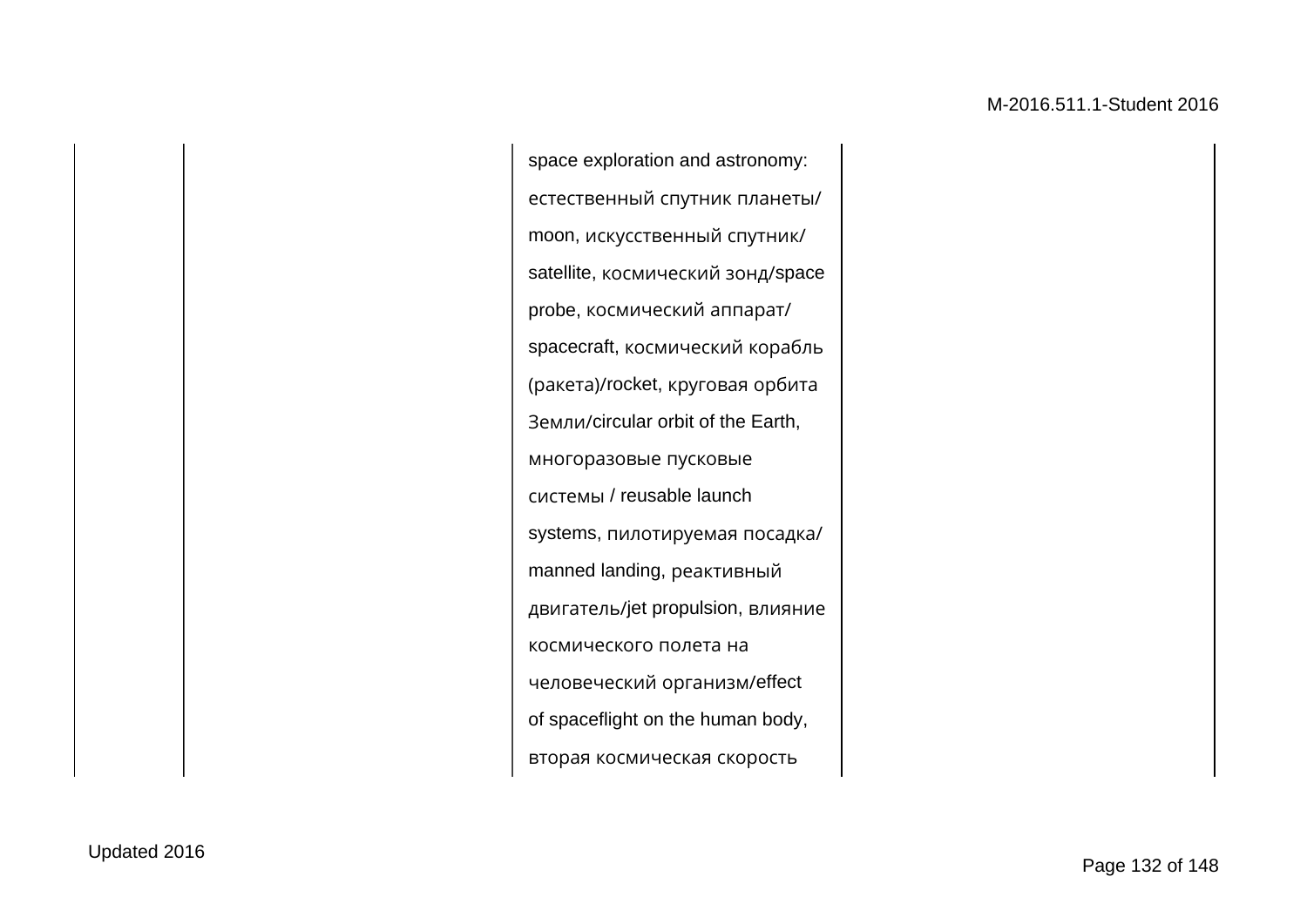(скорость убегания)/escape velocity, марсоход/Mars rover, провести наблюдение/make an observation,особенности рельефа планеты/the planet surface features, спектральный класс звезды/the spectral class of a star, ускорение/acceleration, скорость/velocity, расстояние/ distance, плотность/ density, масса/ mass, объем/volume, запустить двигатель/start the engine, невесомость/ weightlessness, орбитальная космическая станция МИР/ space station MIR, Коперник/ Copernicus, Птолемей/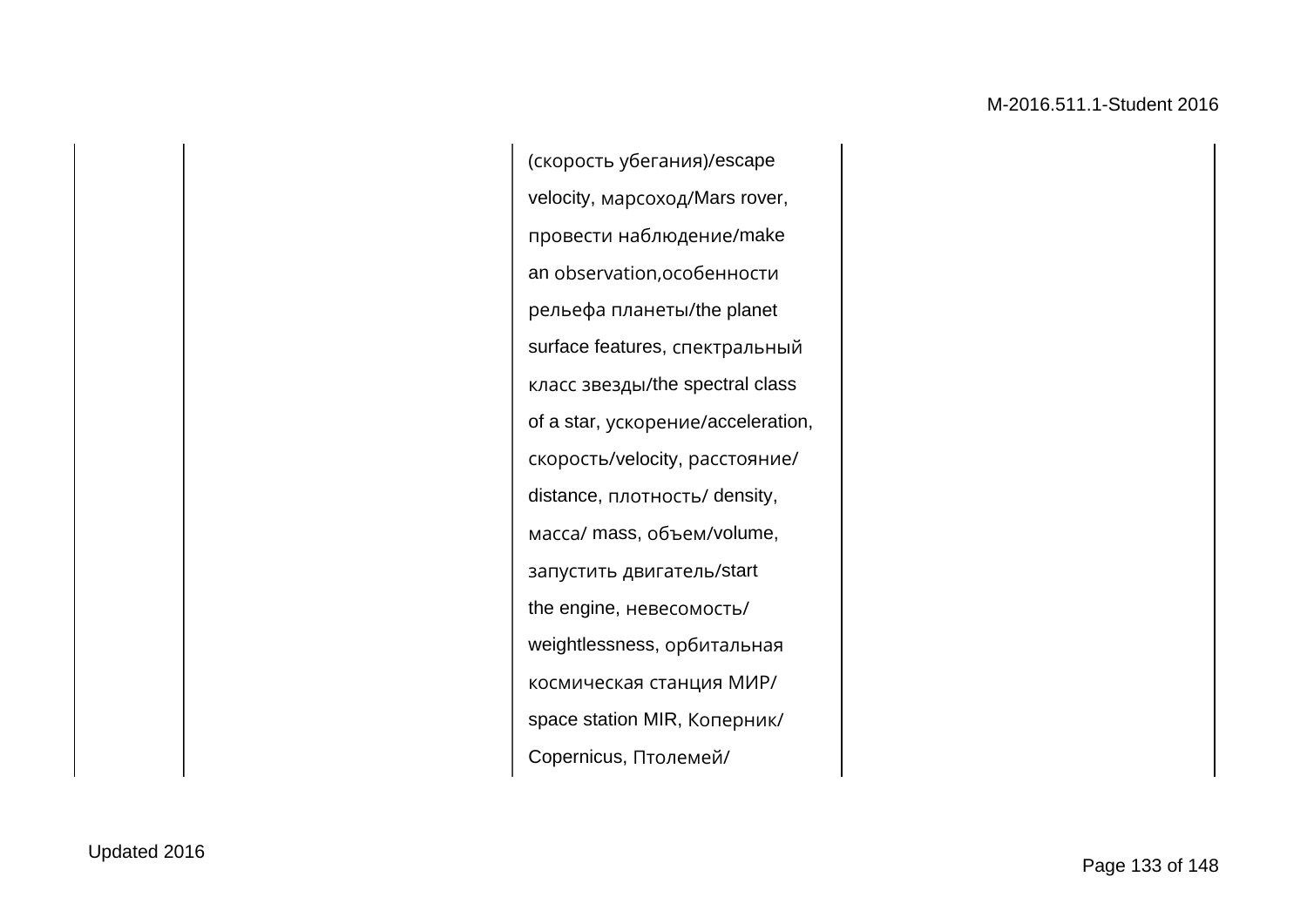Ptolemeus, Гагарин/ Gagarin, Королев/Korolev, формула Циолковского/Tsiolkovsky rocket equation, город на Марсе/ Mars settlement, планеты вне Солнечной Системы/ exoplanets, взять пробы воды и грунта/gathering water and soil samples; Terms related to Airplane Construction and Aerodynamics: Propeller/воздушный винт, spinner/лопасть винта, intake/ воздухозаборник, wheel pant/шасси, engine cowl/ капот двигателя, wing/крыло, aileron/элерон, flap/закрылок, fuselage/фюзеляж, rudder/ руль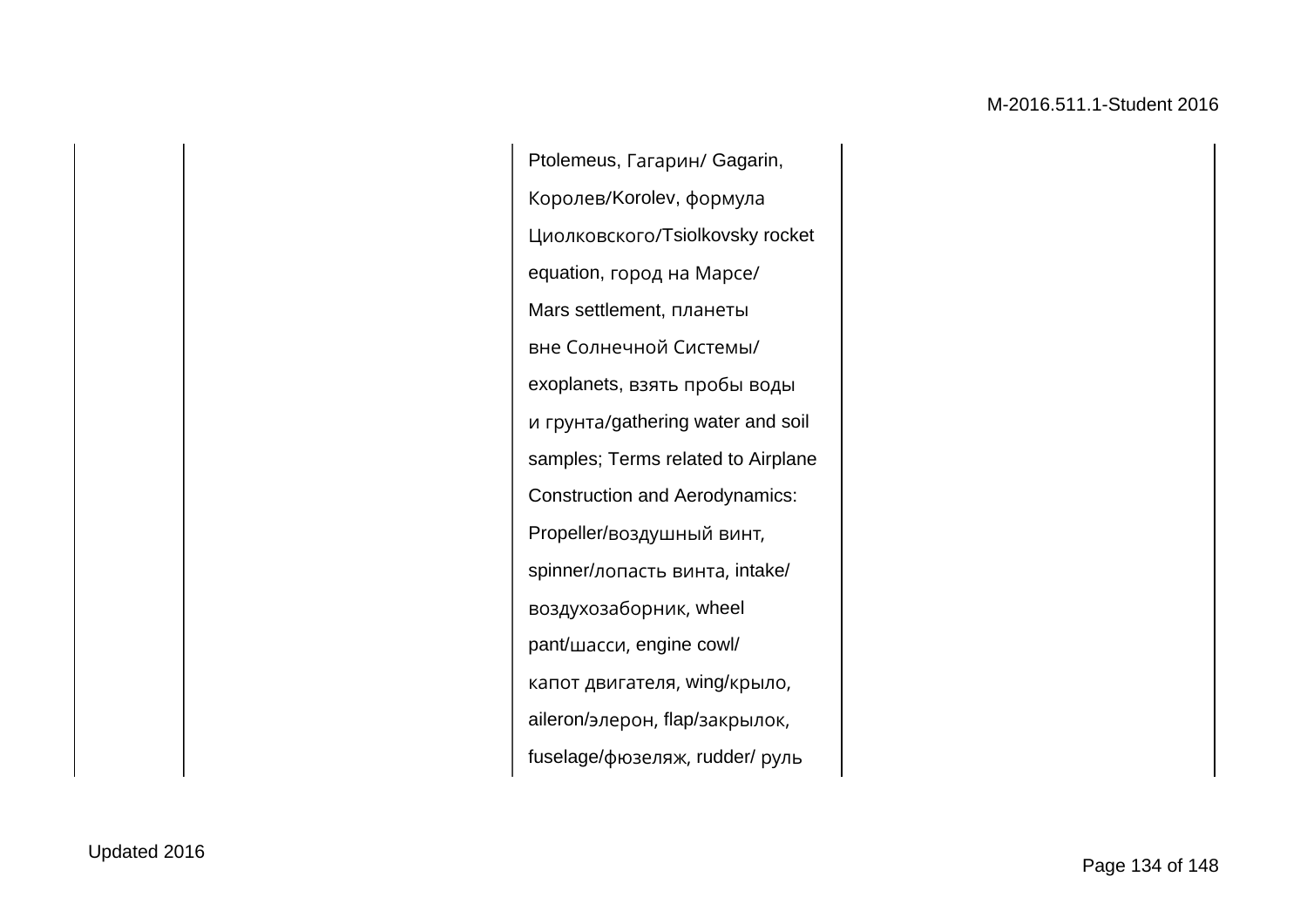направления, fin/вертикальный стабилизатор, elevator/руль высоты, horizontal stabilizer/ горизонтальный стабилизатор, landing lights/ посадочные огни, lights/сигнальные огни, stick/ рычаг управления, throttle/ регулятор подачи топлива, artificial horizon/искусственный горизонт, airspeed Indicator/ указатель скорости, fuel sample/ проба топлива, secure/без повреждений, Performance Information/техническая характеристика, Fuel /топливо, Fuel burn /расход топлива, Fuel capacity /объём топливного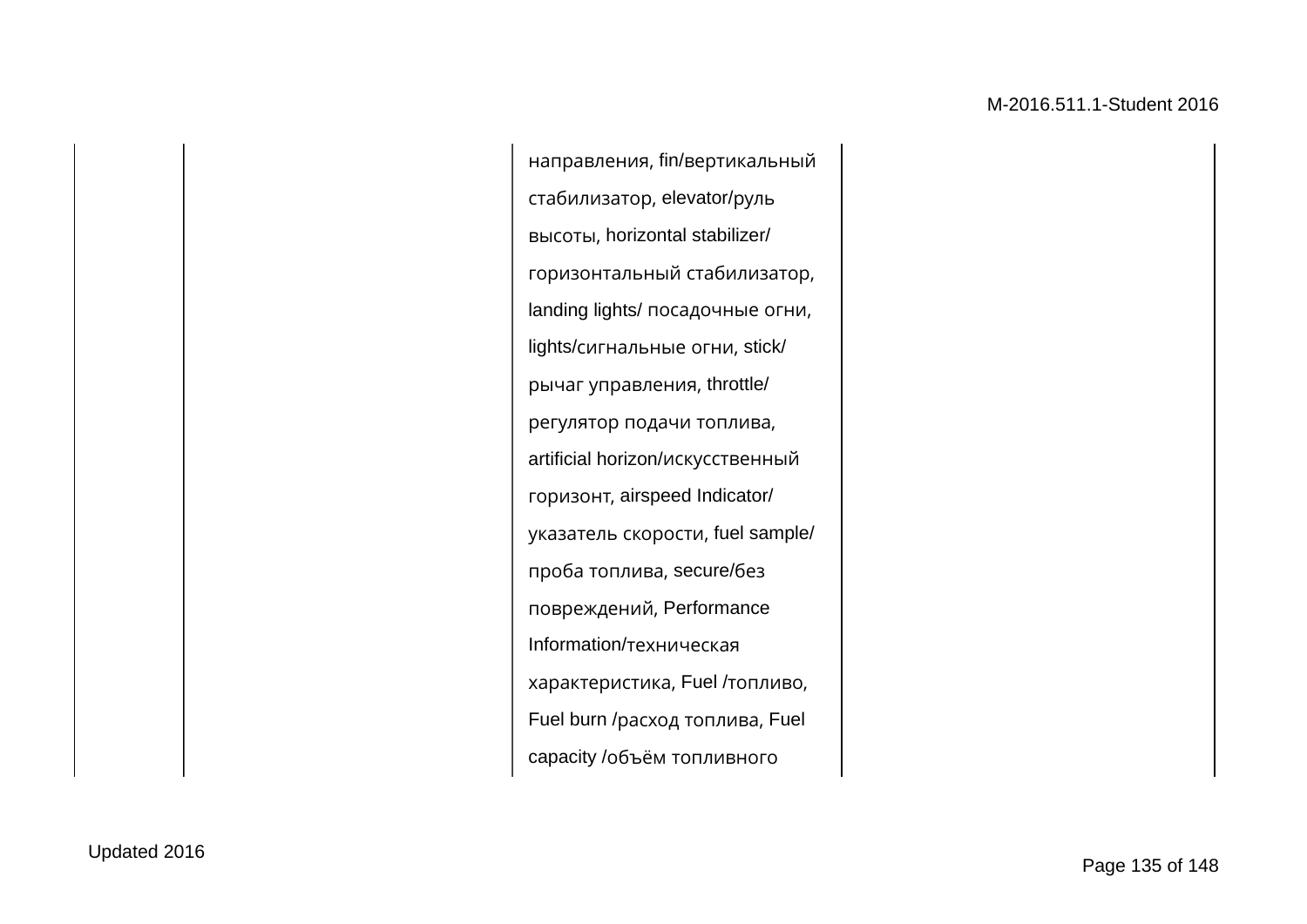бака, Cruising speed/крейсерская скорость, Cruising airspeed/ крейсерская скорость полёта, Endurance /продолжительность (полёта), Maximum range / максимальный отрезок времени, Data/ данные, Distance/ дистанция, Wind speed/скорость ветра, Tailwind /попутный ветер, Headwind/встречный ветер, Time en route /время в пути, Groundspeed /скорость относительно земли, Stall(ing) angle of attack/Критический угол атаки, Stall angle/Угол установки крыла, Trailing edge/ Кромка крыла, Manual wing control/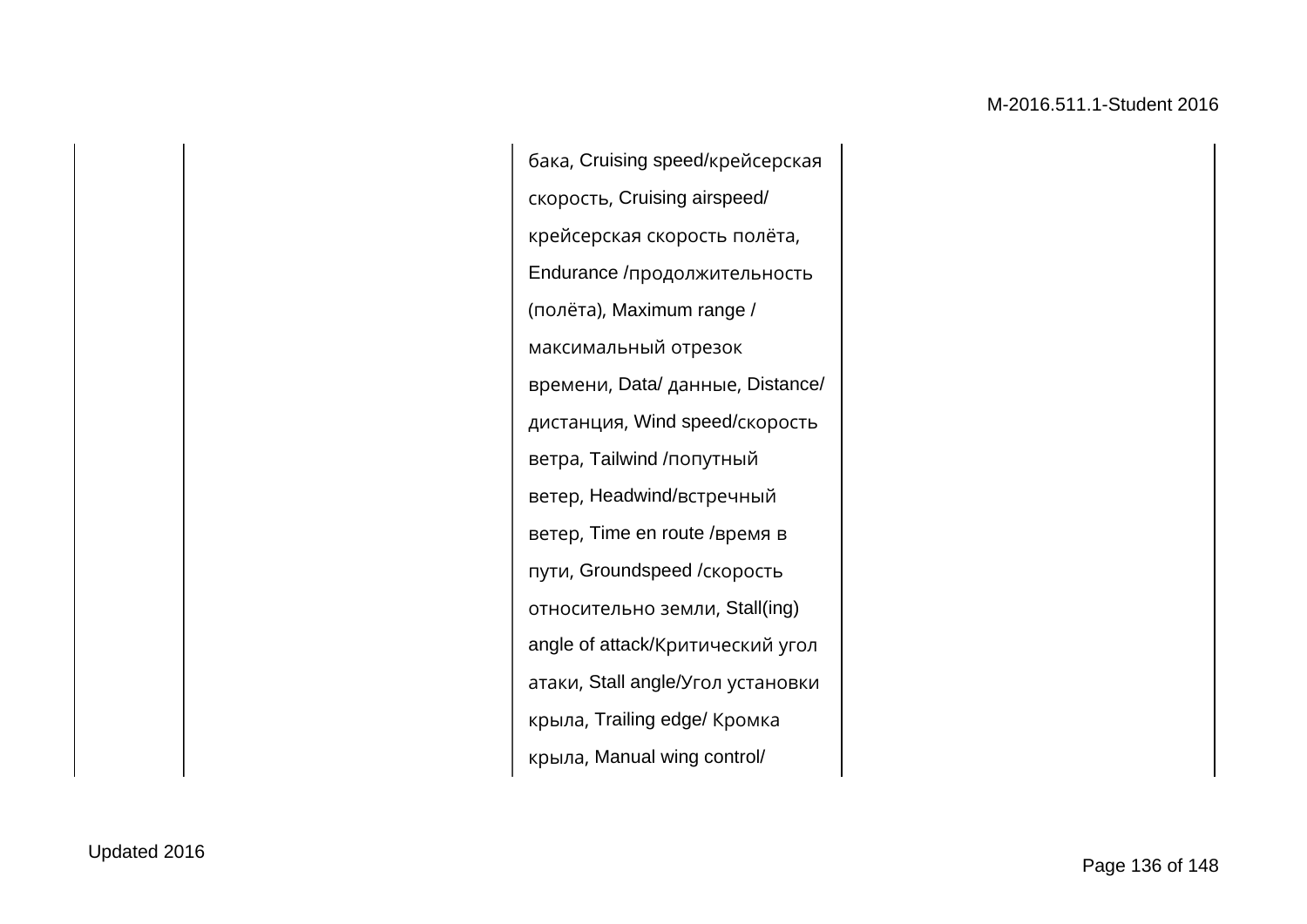|    |                                    | Ручной контроль системы             |                                            |
|----|------------------------------------|-------------------------------------|--------------------------------------------|
|    |                                    | управления крылом, Air stream/      |                                            |
|    |                                    | Воздушный поток (струя), Lift /     |                                            |
|    |                                    | Подъемная сила, Wind speed          |                                            |
|    |                                    | control/Контроль скорости           |                                            |
|    |                                    | ветра, Airfoil /Аэродинамическая    |                                            |
|    |                                    | поверхность (профиль                |                                            |
|    |                                    | крыла), Airflow turbulence/         |                                            |
|    |                                    | Турбулентность воздушного           |                                            |
|    |                                    | потока.                             |                                            |
| 29 | I can create a PowerPoint          | Logical structure of academic style | The students develop a PowerPoint          |
|    | presentation and write an abstract | presentation: introduction, body,   | presentations and write abstracts about    |
|    | about my elective project findings | and conclusion; Academic style      | their elective project in order to present |
|    | using style, language, and tone    | transitions signals and conjunctive | their findings at the end of the program   |
|    |                                    |                                     |                                            |
|    | appropriate to the audience and    | adverbs: во-первых/first, во-       | conference in front of their parents,      |
|    | purpose of the presentation.       | вторых/second, then/затем, thus/    | teachers, classmates, and experts.         |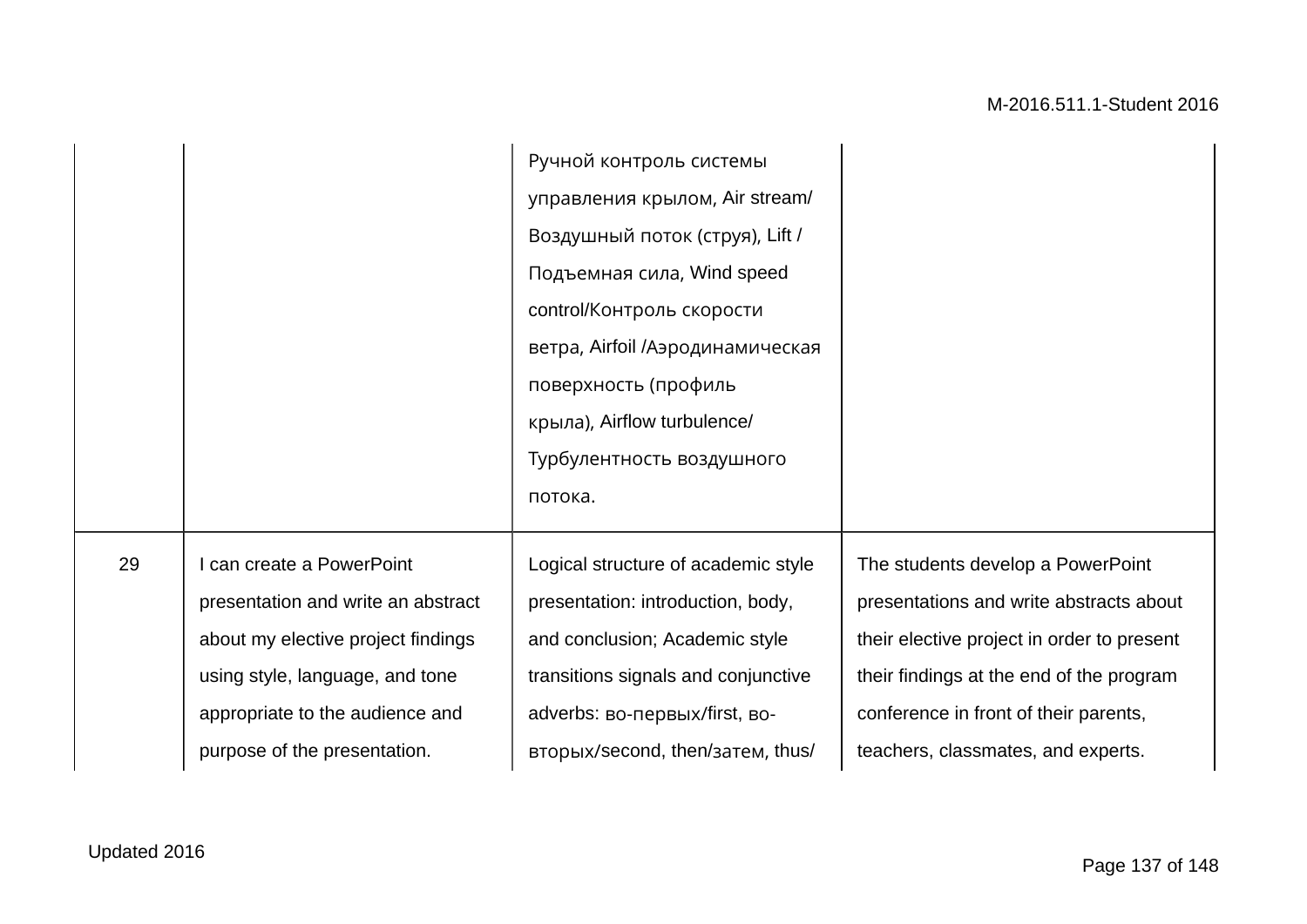таким образом, следовательно/ consequently, подводя итоги/ to summurise, делая выводы/ in conclusion, в результате/as a result; Terms related to elective projects' topics. LEGO Robotic Project Terms related to robotics, technology and engineering: набор строительных элементов/ building brick set, полоса препятствий/obstacle course, резиновая лента/rubber bands, определить синий цвет/detect a blue color, ультразвуковой датчик/ultrasonic sensor, средний электродвигатель/medium motor, управлять поведением робота/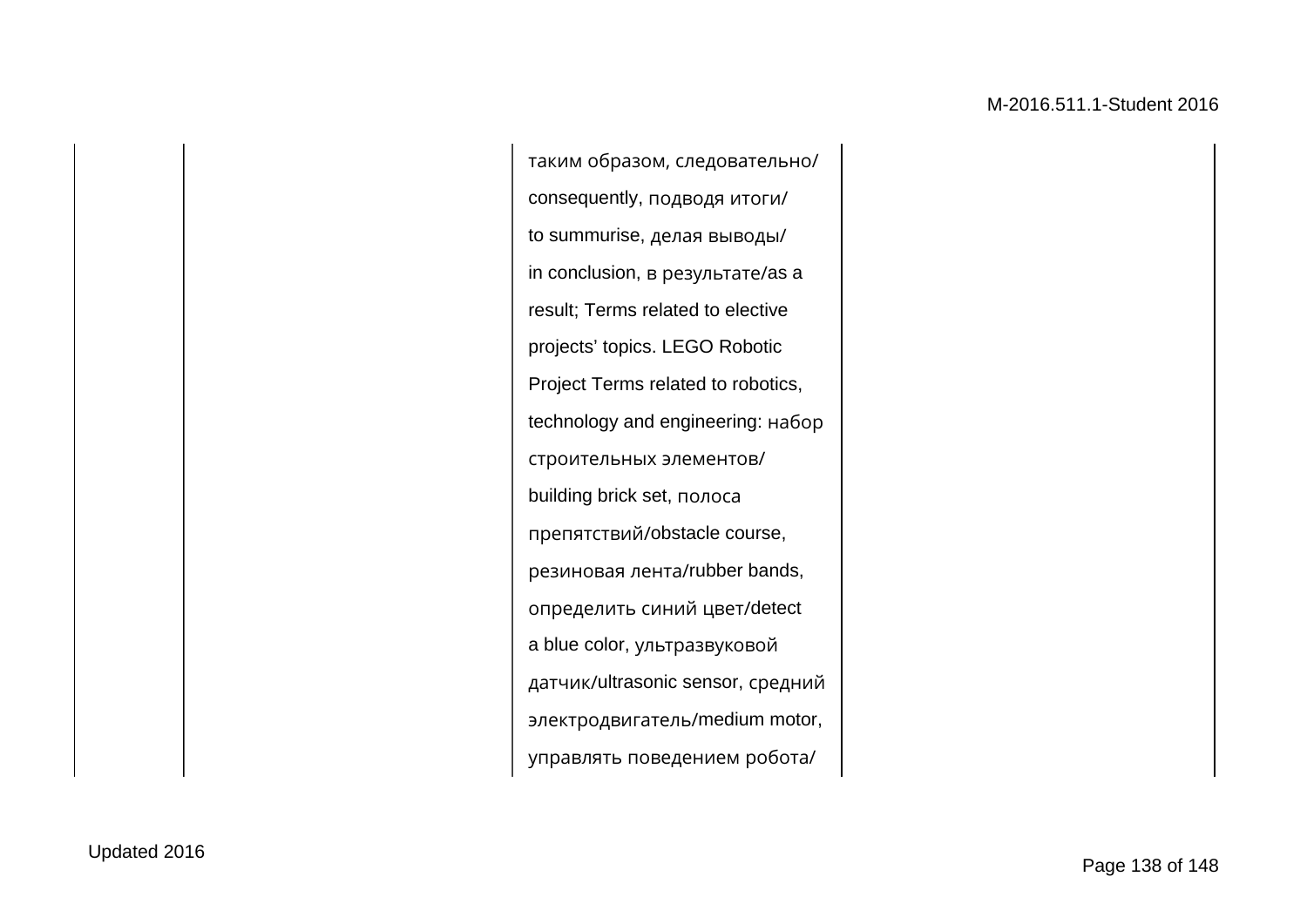control the robot's behavior, написать/скачать/ запустить/ перезагрузить программу - create/download/ run /reload the program, перезаряжаемая батарея (аккумулятор)/ rechargeable battery, технические характеристики/technical characteristics, движение назад - motion backwards, точность/ accuracy, угол поворота/ rotation angle, часть робота/ part of the robot, неудача в завершении задачи/failure to complete a task, пошаговая инструкция по сборке/stepby-step building instructions,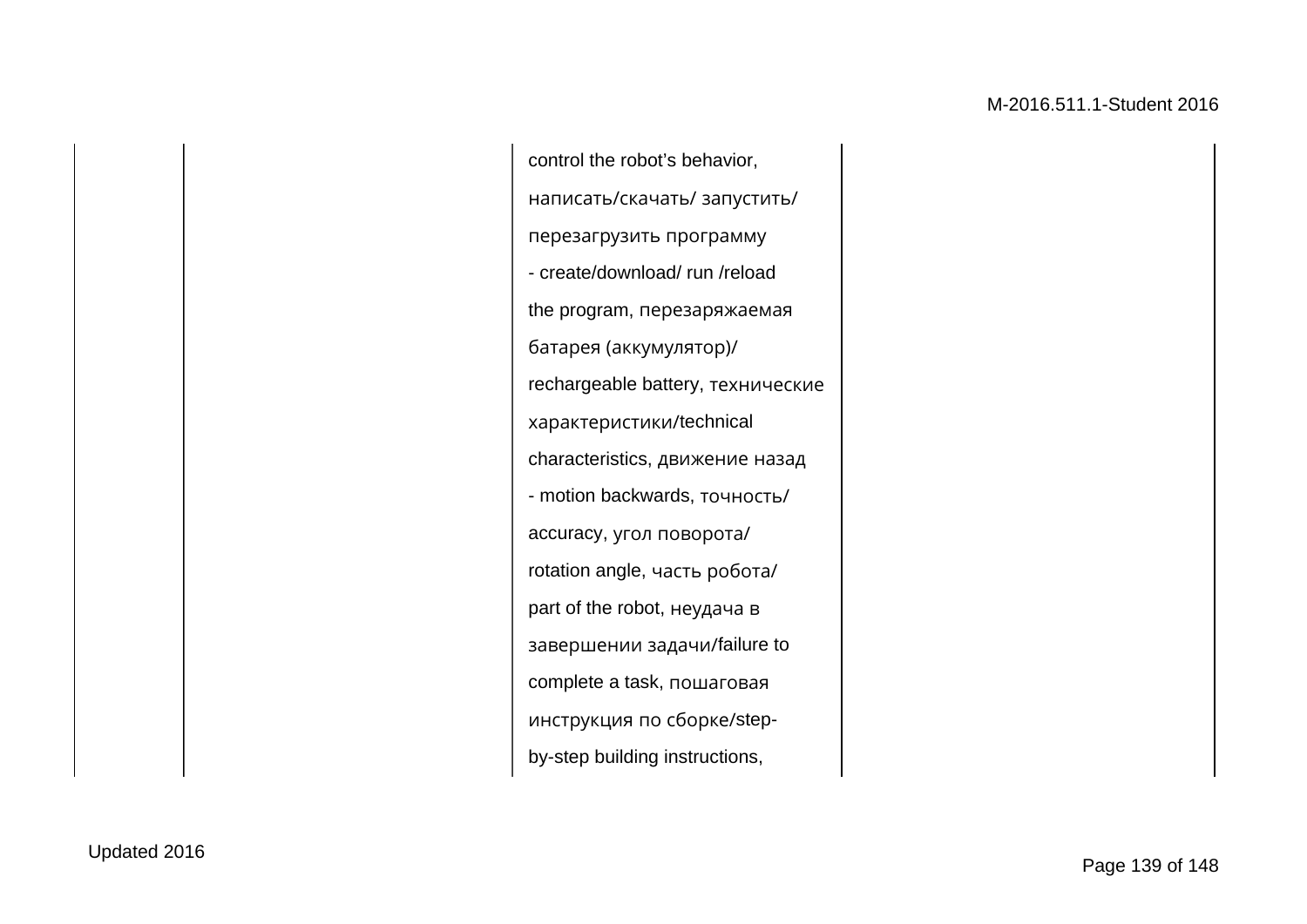изогнутая балка/angular beam, соединительный штифт с выступами/сonnector peg with friction, ось/axle, зубчатое колесо, 24-зубое/gear, 24-tooth, кирпич/brick, соединить EV3 с компьютером/connect EV3 brick to computer, двигаться по линии/follow a path, цикл (петля)/ loop, различные формы и размеры/different shapes and sizes. Historical Project Terms related to history: Модернизация/ modernization, монархия /monarchy, царь / tsar, индустриализация/ industrialization,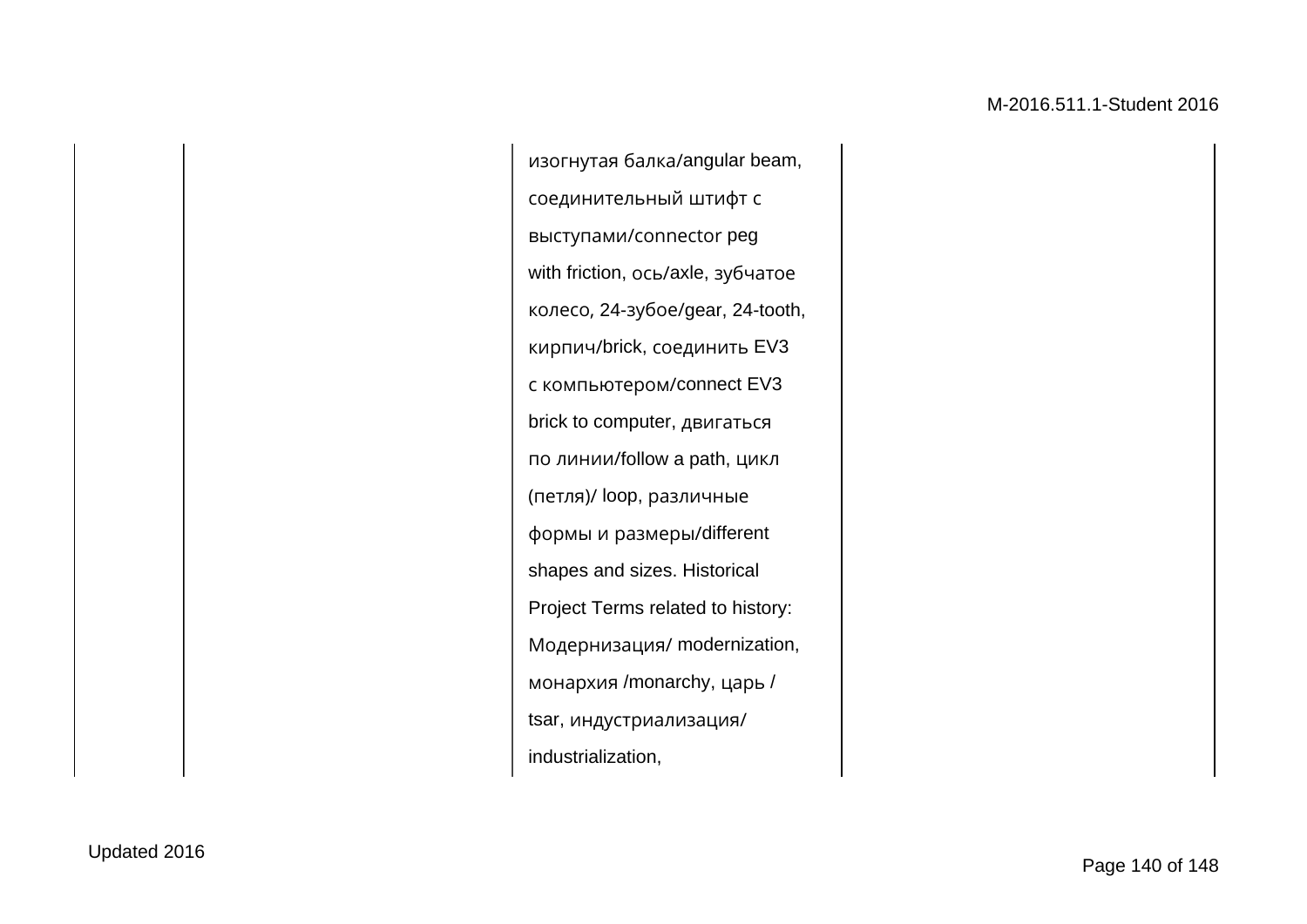коллективизации/колхоз / collectivization/collective farm (kolkhoz), население /population, национальность /ethnicity, вероисповедание /religion, красные и белые /Whites and Reds, Первая и Вторая мировые войны /First and Second World Wars, Антанта и Центральные державы/ Entente cordiale and Central Powers, союзники и страны оси /Allies and Axis, гражданская война /Civil War/, республика/ republic, империя/ empire, федерация / federation, партия /political party (i.e., Bolsheviks, Mensheviks,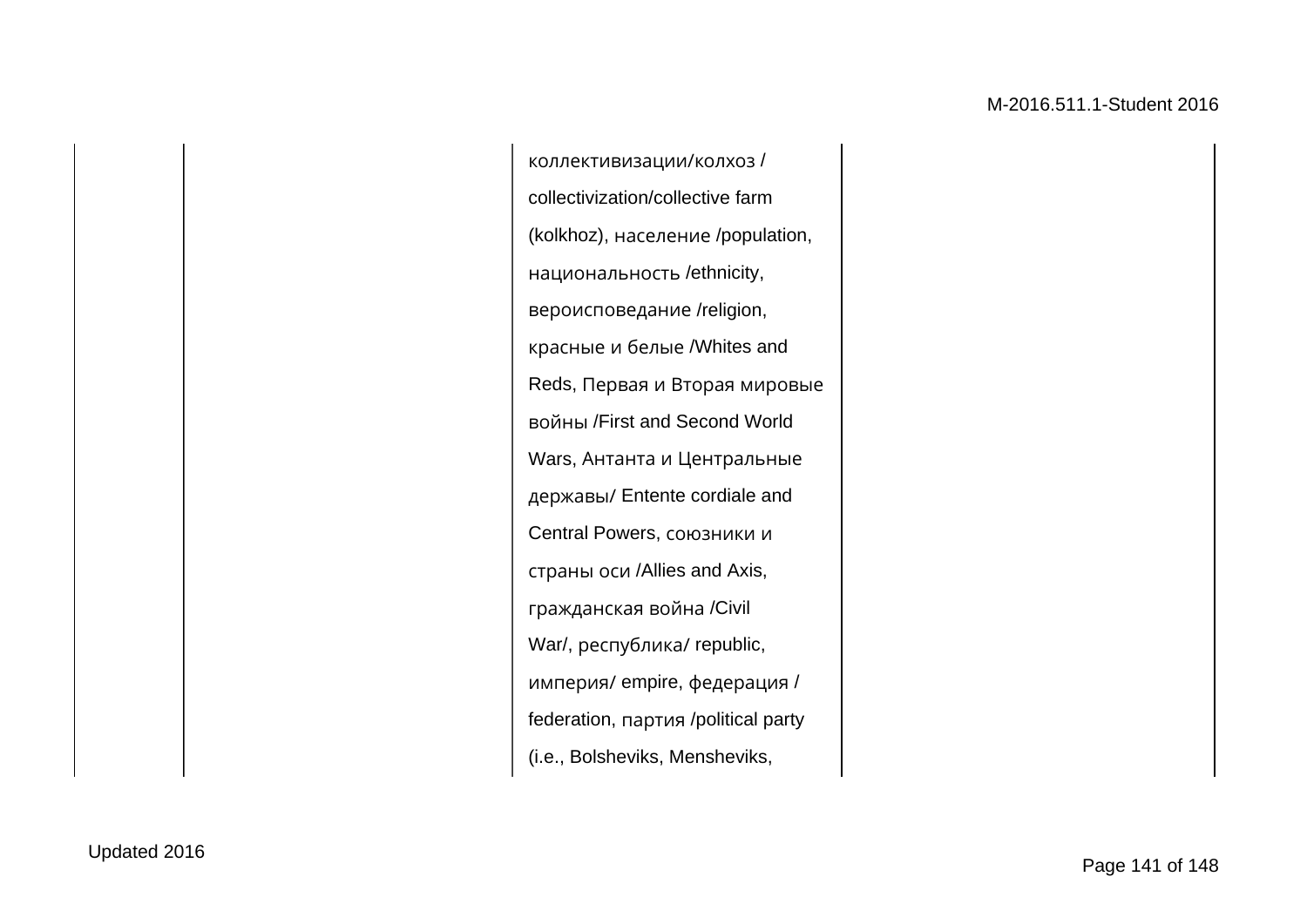Constitutional Democrats, Socialist Revolutionaries, etc.), коммунизм /communism, парламент/ parliament, диктатор/ тоталитаризм /dictator/totalitarian regime, реформа/ reform, классовая система /social class system, социальное обеспечение/ welfare, национализация/ nationalization, советский авангард/(Soviet cultural) Avant-garde, СССР/ USSR, НЭП /New Economic Policy, ЦК /Central Committee, ЧК-НКВД-КГБ /KGB (Soviet secret police), чистки/ purges, оттепель / thaw, эмиграция/ emigration,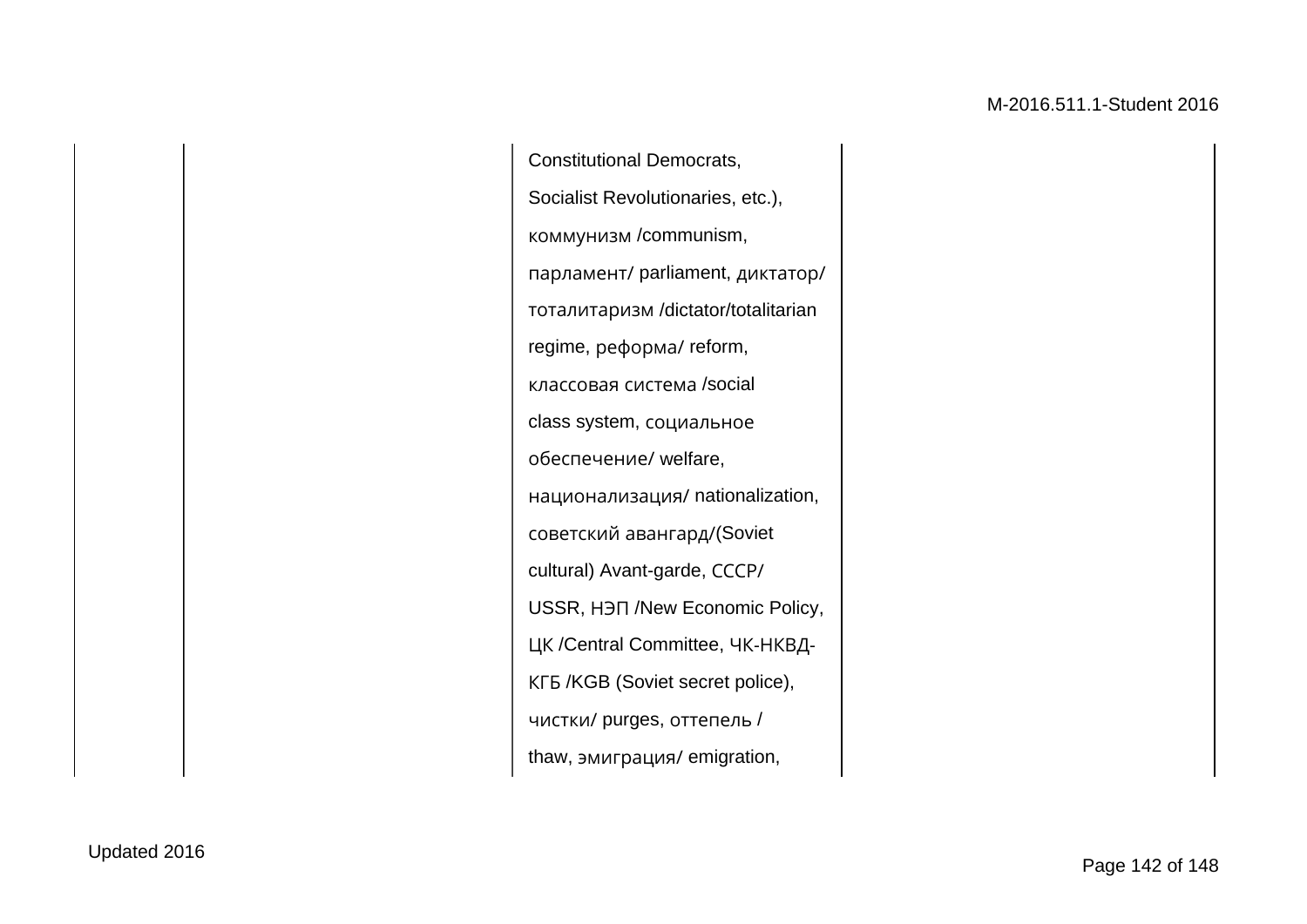застой/ stagnation, перестройка / perestroika, приватизация / privatization. Linguistic Project: Terms related to linguistics: Заимствование/loanword, калька/calque, значение/ meaning, определение/ definition, употребление/ usage многозначное слово/ multiple meaning word, синоним/ synonym, омоним/homonym, антоним/antonym, контекст/ context, часть речи/ part of speach, существительное/ noun, прилагательное/adjective, наречие/adverb, глагол/verb, грамматическая форма/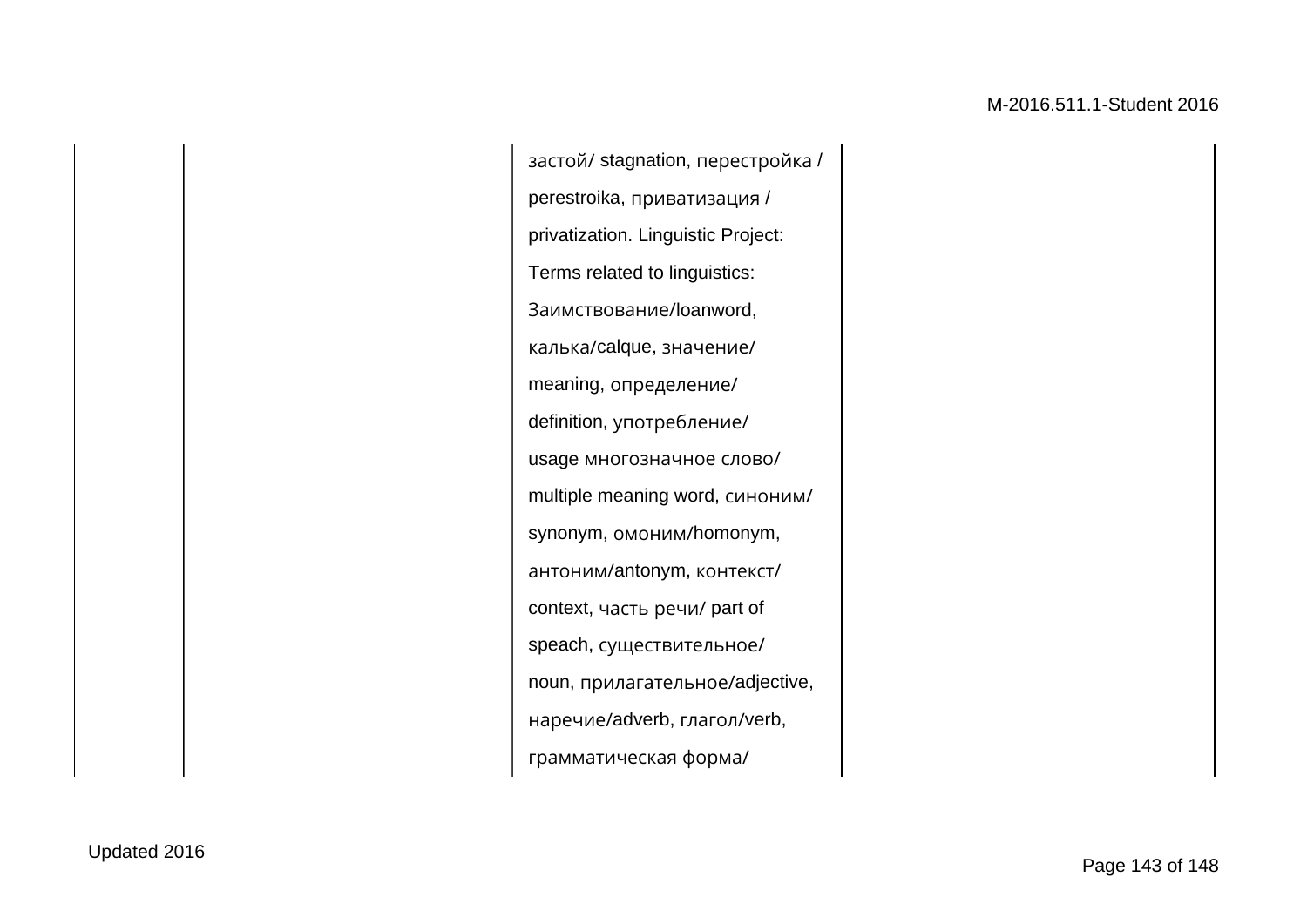|  | grammar form, единственное/             |  |
|--|-----------------------------------------|--|
|  | singular и множественное                |  |
|  | число/plural, падеж/case,               |  |
|  | толковый/comprehenыive,                 |  |
|  | этимологический/etymological,           |  |
|  | словарь иностранных слов/               |  |
|  | foreign word dictionary, <b>kopnyc/</b> |  |
|  | corpus, корпусный анализ/               |  |
|  | corpora analysis, кириллица/            |  |
|  | Cyrillic alphabet, латиница/            |  |
|  | Latin alphabet, транскрипция/           |  |
|  | transcription;                          |  |
|  |                                         |  |

**Materials & Other Resources**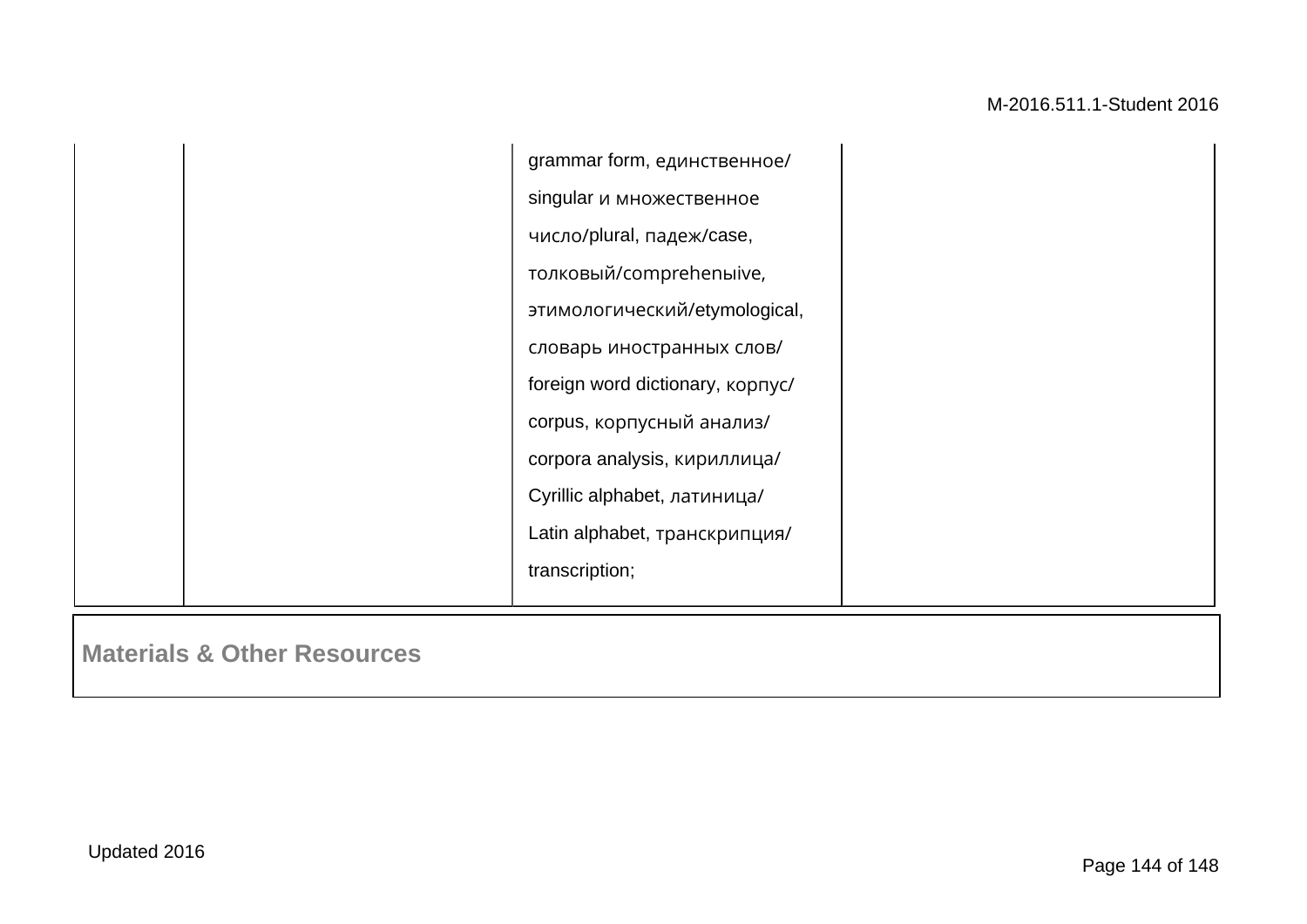Internet resources: articles, pictures, audios and videos: Voyage to Mars Unit: 1 http://pics.rbc.ru/img/top/2011/04/11/ Space-1200x1600.jpg 2 http://ru.wikipedia.org/wiki/Файл:Put\_k\_zvezdam\_prokladyvayut\_kommunisty\_blok\_1964.jpg 3 http://ria.ru/ spravka/20100819/266490533.html 4 http://ria.ru/infografika/20101004/282012218.html 5 http://www.thespacerace.com/timeline/ 6 http:// tvroscosmos.ru/?page=main 7 http://www.belka-i-strelka.ru Airplanes Unit: 8 http://www.airwar.ru/ 9 http://avia.cybernet.name/plane/ histos.html 10 http://avia.cybernet.name/term 11 http://ru.wikipedia.org/wiki/%D0%A2%D1%83-144 Linguistic Projec: 12 Russian online dictionaries -- http://www.gramota.ru/slovari/dic 13 Russian online dictionaries -- http://slovari.yandex.ru 14 National Corpus of Russian Language -- http://ruscorpora.ru 15 Russian online dictionaries -- http://www.slovari.ru/default.aspx?p=221 16 Corpus of Contemporary American English (COCA) http://corpus.byu.edu/coca 17 Corpus of English Language (BNC) http://www.natcorp.ox.ac.uk 18 Linguistic problem "Repka" http://elementy.ru/problems/1048 LEGO Robotic and Astronomy Project: 19 Surdin V.G. Vse o Marse -- https:// www.youtube.com/watch?v=I5jgwSwtO4k 20 R.Zubrin. Mars: podpol'e -- https://www.youtube.com/watch?v=fyouzltT7wY 21 PervoRobot NXT. Vvedenie v robototehniku -- www.mindstorms.ru/img/file/8547\_Mindstorms.pdf 22 LEGO Mindstorm EV3. Rukovodstvo polzovatel'a LEGO Mindstorm Education -- http://www.lego.com/ru-ru/mindstorms/downloads/user-guides/ru/ 23 Poliakov K.Yu. Algoritmy i ispolniteli. Metodicheskie materialy -- www.inf.86sch1-sov.edusite.ru/ekz/algoritm.doc 24 Mars – krasnaya zvezda -- http://galspace.spb.ru/ index41.html 25 Kto, kogda i kak sobiraetsya letet' na mars -- http://habrahabr.ru/post/207134/ 26 Kolonizatory Marsa zastolbili simpatichnyi holm -- http://www.membrana.ru/particle/453 27 Kolonizaziya Marsa -- http://ru.wikipedia.org/wiki/Колонизация\_Марса Historical Project: 28 Dovlatov, Sergei. Kompromiss pervyi -- http://www.lib.ru/DOWLATOW/kompromiss.txt 29 Mandel'shtam, Osip. Gorets http://ru.wikipedia.org/wiki/%D0%93%D0%BE%D1%80%D0%B5%D1%86\_%28%D1%81%D1%82%D0%B8%D1%85%D0%BE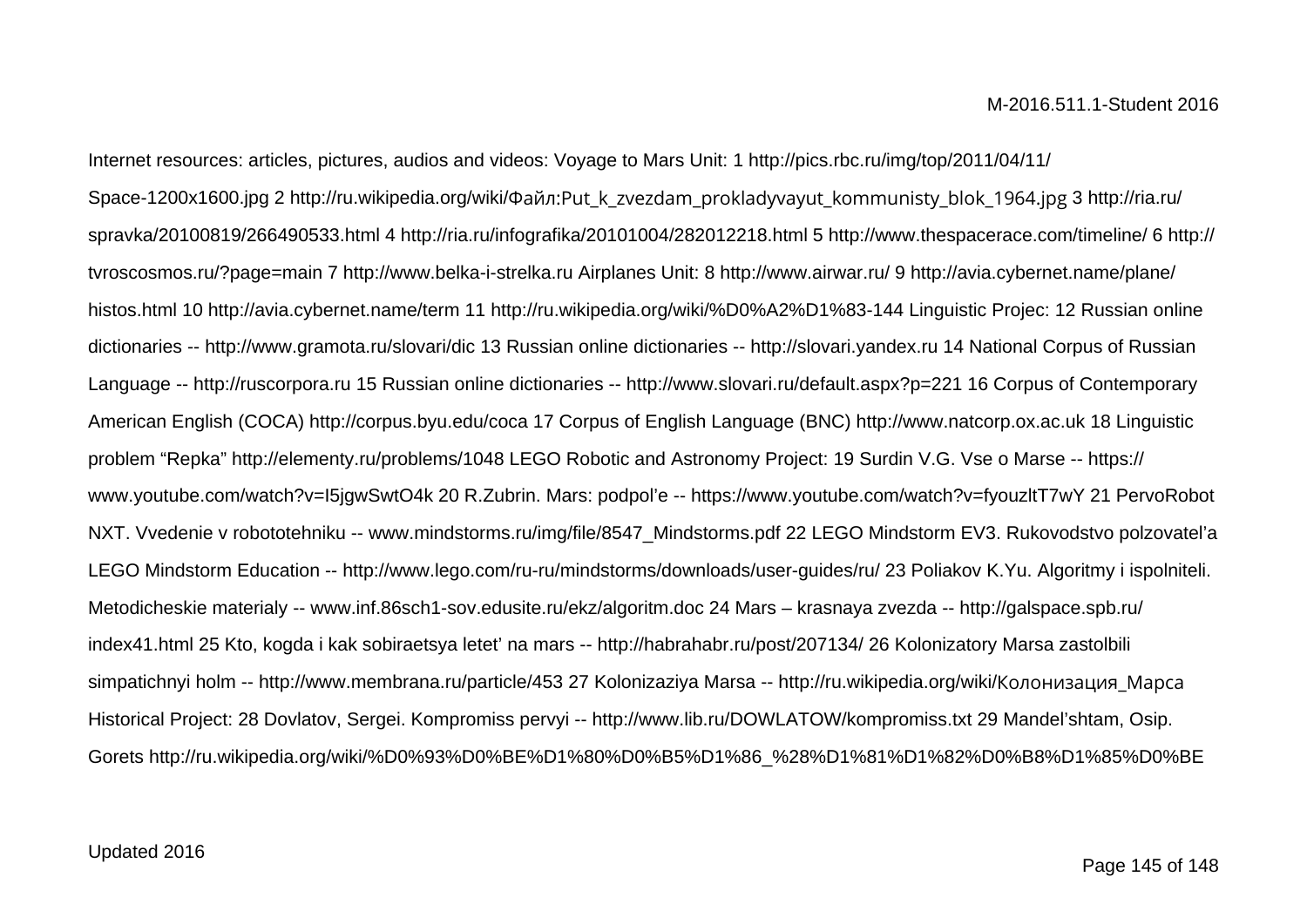%D1%82%D0%B2%D0%BE%D1%80%D0%B5%D0%BD%D0%B8%D0%B5%29Tolstoy, Leo. Alesha gorshok. http://rvb.ru/ tolstoy/01text/vol\_14/01text/0303.htm 30 Pasternak, Boris. Ozhivshaia freska -- http://slova.org.ru/pasternak/ozhivshajafreskakak/ Zoshchenko, Mikail. Bania. http://ostrovok.de/old/classics/zoshchenko/story003.htm 31 Vysotskii, Vladimir. Eh, raz -- http:// www.kulichki.com/masha/vysotsky/pesni/v-son-mne-zheltye.html 32 Vysotskii, Vladimir. Authentic audio -- http://www.youtube.com/ watch?v=p5ZpiIxHVi8 ) 33 Shukshin, Vasilii. Srezal --au http://lib.ru/SHUKSHIN/srezal.txt 34 http://ru.wikipedia.org 35 http://www.historyat-russia.ru/ 36 http://www.nameofrussia.ru/ 37 http://historynotes.ru/ 38 http://www.abc-people.com/typework/history/hist2.htm Textbooks (for references): 39 Rosengrant, Sandra F. Russian in use : an interactive approach to advanced communicative competence. Yale University Press, New Haven and London. 2006. 40 Benjamin Rifkin, Olga Kagan, Anna Yatsenko. Advanced Russian Through History. Yale University Press, New Haven and London. 2007. Authentic Russian books: 41 Bokshoi tolkovyi slovar' russkogo yazyka. – SPb: Norint, 1998. 42 Cherepashuk A.M., Surdin A.D. Vselennaia, zhizn', chernye dyry. – Friazino: VEK, 2004. 43 Drozdova O.E. Uroki yazykoznania dlia shkolnikov. Moskva, 2001. 44 Entsiklopediia dlia detei: Tekhnika. Moskva: Avanta+, 2000. 45 Entsiklopediia dlia detei: Russkaia literatura (T.1, T.2). Moskva: Avanta, 1999. 46 Entsiklopediia dlia detei: T.8. Astronomiia. Moskva: Avanta+, 2001. 47 Kolosov D.G. Pervyi shag v robototehniku // Izd."Binom.Laboratoriya znanii", Moskva, 2012, 85 str. 48 Krongauz M.A. Russkii yazyk nag rani nervnogo sryva. 3D. -- Moskva: Astrel', 2012. 49 Krysin L.P. Russkoe slovo svoio I chuzhoe. Moskva: Yazyki slavianskoi kul'tury, 2004. 50 Levontina A.B. Russkii so slovarom. Moskva: Azbukovnik, 2010. 51 Medvedev U.D., Sveshnikov M.L. Asteroidno-kometnaia opastnost'. SPb, 1996. 52 Milov, Leonid. Istoria Rossii XX – nachala XXI veka. Moscow, 2006. 53 Plungian V.A. Pochemu yazyki takie raznye? Moskva: Azbukovnik, 2001. 54 Shklovskii I.S. Vselennaia, zhizn', razum. Moskva: Nauka, 1987. 55 Soroka-Tsiupa, O. Mir v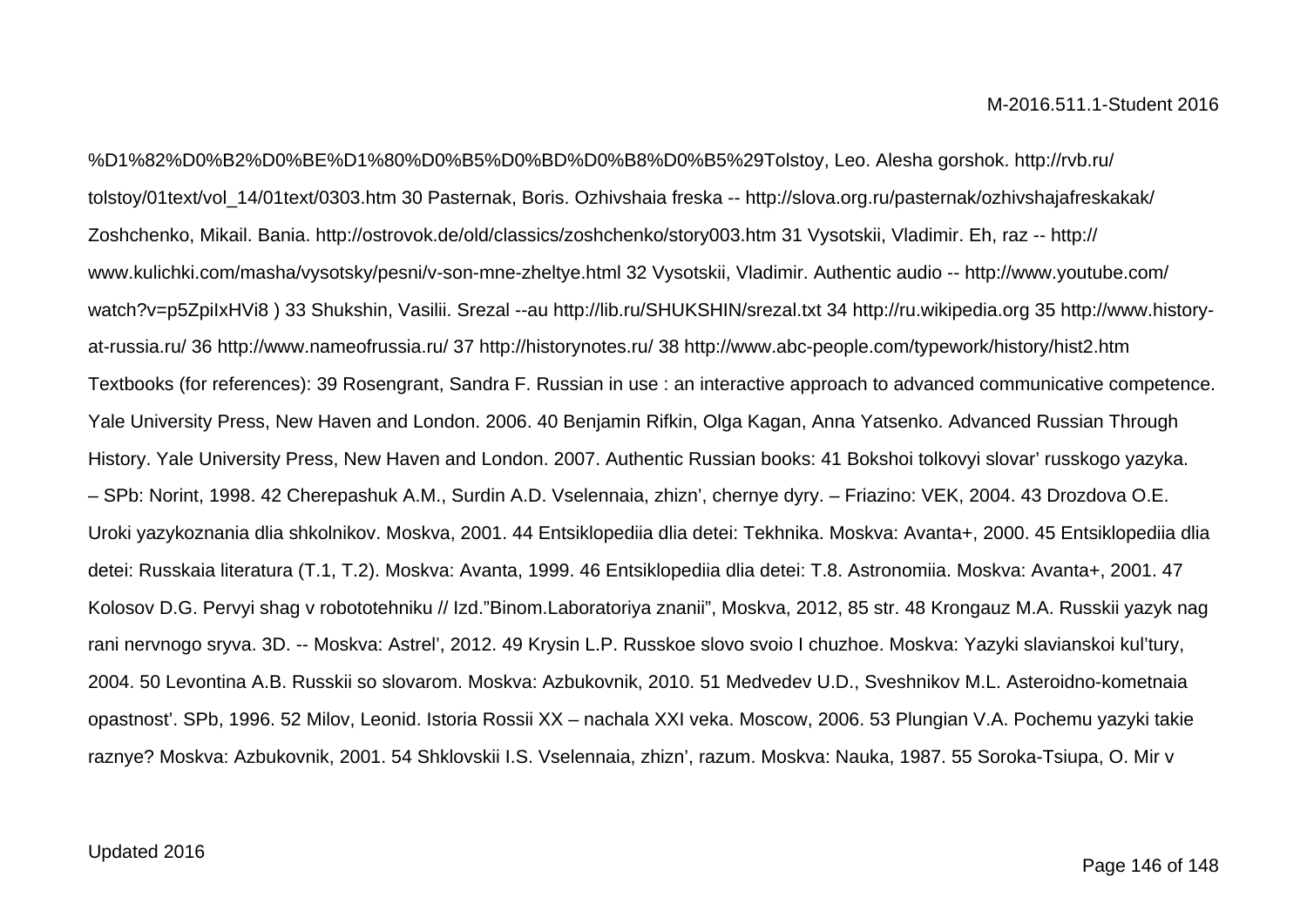XX veke. Moscow, 2002. 56 Vilkova O.Yu. Uchebnyi ispolnitel Robot na urokah informatiki v 9 klasse. Metodicheskaya razrabotka po informatike // Saratov, 2011, 22 str. 57 Volkov A., Surdin V. Planety. Moskva: SLOVO, 2000. Posters and authentic realia from Russia displayed in the classroom; Authentic artifacts at the Museum of Flight; Educational sources of the Museum of Flight: 58 Communicative role-play, "Voyage to Mars," at the Challenger Learning Center; 59 Aerodynamic labs at the Aviation Learning Center; Online multimedia MOODLE tutorials, organized around thematic, grammatical, and communicatives topics; PowerPoint Presentations and handouts for the lessons; LinguaFolio Onlain; Russian films: 60 «Белка и Стрелка» (Belka and Strelka), 2011 -- cartoon, based on real facts, CD 61 «День Рождения Алисы» (Den' Rozdenja Alisy), 2009 -- cartoon, fiction, based on novel by Kir Bulechov, CD 62 «Космос говорит по-русски» (Cosmos govorit po-russki), 2007 -- documentary film about space exploration, http://tvroscosmos.ru/?page=kosmosrus 63 «Увидеть Марс и не сойти с ума» (Uvidet' Mars i ne sojti s uma), 2011 -- documentary film about space exploration, http:// tvroscosmos.ru/frm/films/mars.php 64 «Битва за сверхзвук - Правда о Ту-144» (Bitva za sverhzvuk) -- documentary film about supersonic airplanes, http://www.youtube.com/watch?v=8w73qouhz6U&feature=related 65 "Советские игрушки", Vertov, Dziga. (Sovetskie igrushki), 1924 -- first Soviet cartoon http://www.youtube.com/watch?v=bf1nKUgR78g 66 "Чужой голос", Ivanov-Vano, Ivan – Mikhalov, Sergei. (Chuzhoi golos), 1949 -- cartoon based on Soviet propaganda http://www.youtube.com/watch?v=r38VDjI-Qqc 67 "Остров", Khitruk, Fedor (Ostrov), 1973 -- philosophical cartoon http://www.youtube.com/watch?v=K4Z5-3Uful0

**Daily Schedule**